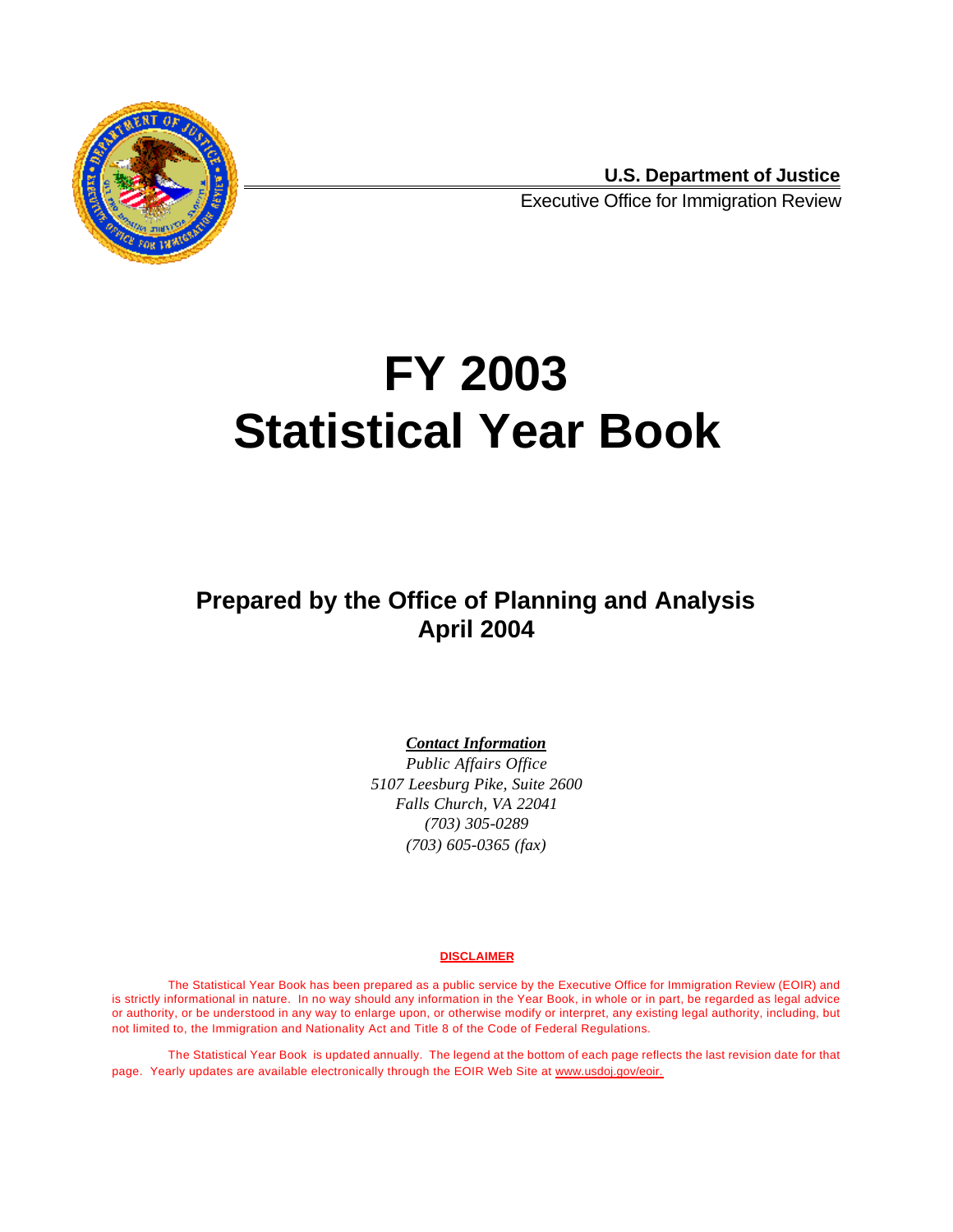#### **FY 2003 STATISTICAL YEAR BOOK TABLE OF CONTENTS**

| <b>Message from the Director</b>                            | <u>Tab</u>   |
|-------------------------------------------------------------|--------------|
| <b>Summary of Highlights</b>                                | A            |
| <b>Immigration Courts:</b>                                  |              |
| <b>Total Matters Received and Completed</b>                 | B            |
| Proceedings Received and Completed by Type                  | C            |
| Proceedings Completed by Disposition                        | D            |
| <b>Proceedings Completed by Nationality</b>                 | Е            |
| Proceedings Completed by Language                           | F            |
| Proceedings Completed by Representation Status              | G            |
| Failures to Appear                                          | H            |
| Asylum Cases Received and Completed                         | $\mathbf{I}$ |
| <b>Asylum Grants by Nationality</b>                         | J            |
| Disposition of Asylum Cases                                 | K            |
| <b>Expedited Asylum Cases</b>                               | L            |
| <b>Convention Against Torture</b>                           | M            |
| Proceedings Completed with Applications for Relief          | N            |
| <b>Proceedings Completed for Detained Cases</b>             | O            |
| Institutional Hearing Program Case Processing               | P            |
| Immigration Judge Grants of Voluntary Departure             | Q            |
| Applications for Relief other than Asylum                   | R            |
| <b>Board of Immigration Appeals:</b>                        |              |
| <b>Total Cases Received and Completed</b>                   | S            |
| Cases Received and Completed by Type of Case                | T            |
| Update on Implementation of Reform Regulation               | U            |
| <b>IJ Decision Appeals Completed by Nationality</b>         | V            |
| IJ Decision Appeals Completed by Representation Status      | W            |
| IJ Decision Appeals Completed for Detained Cases            | $X_{\cdot}$  |
| <b>Immigration Courts and Board of Immigration Appeals:</b> |              |
| Immigration Judge Decisions (Proceedings) Appealed          | Y            |
| <b>Office of the Chief Administrative Hearing Officer</b>   |              |
| <b>Total Cases Received and Completed</b>                   | Z            |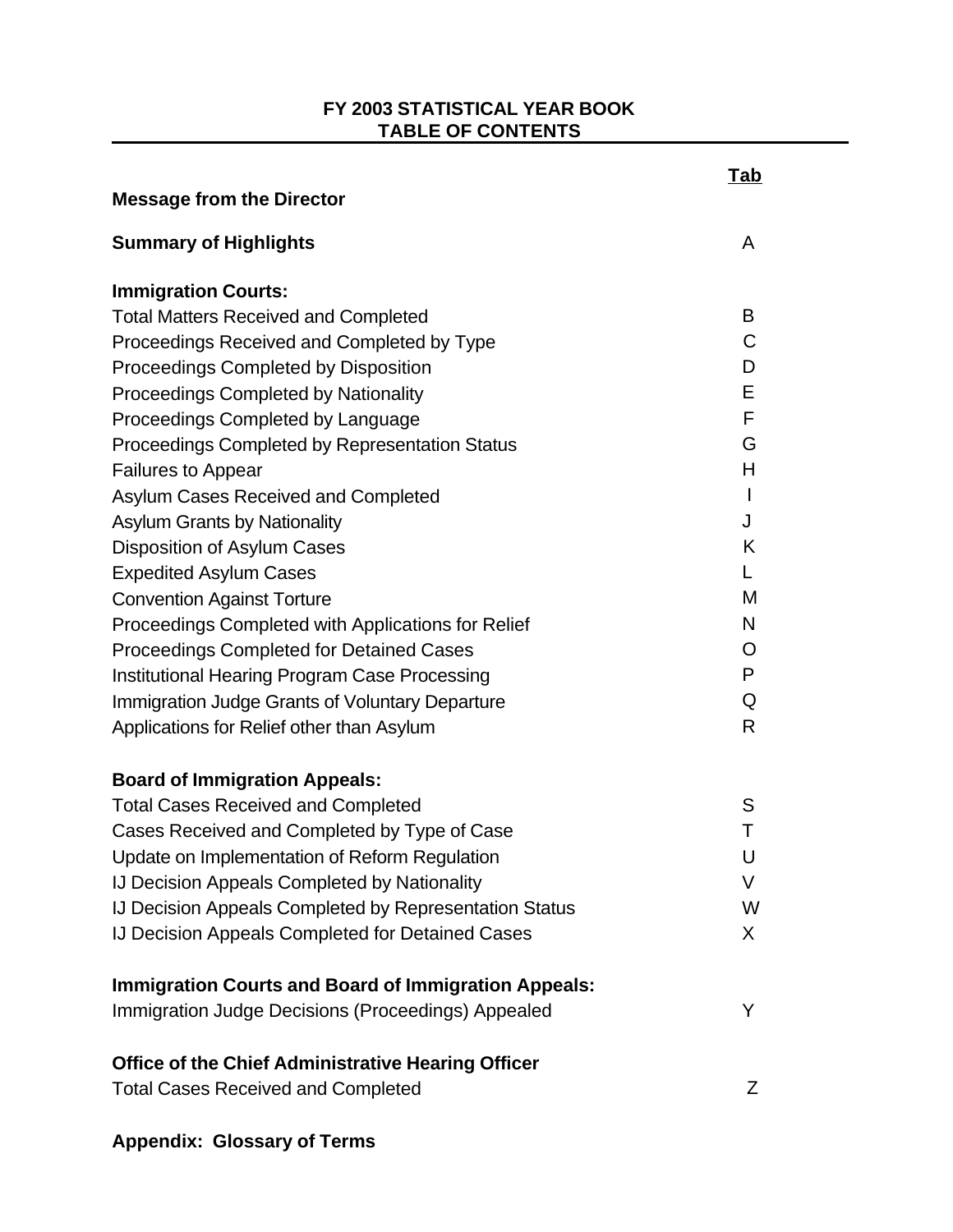# **FY 2003 STATISTICAL YEAR BOOK LIST OF FIGURES AND TABLES**

# **List of Figures:**

| Figure 1 - Total Immigration Court Matters Received and Completed        | <b>B2</b>      |
|--------------------------------------------------------------------------|----------------|
| Figure 2 - Immigration Court Matters Received by Type                    | B <sub>5</sub> |
| Figure 3 - Immigration Court Matters Completed by Type                   | B <sub>5</sub> |
| Figure 4 - Immigration Judge Proceedings Completed by Completion Type    | D <sub>1</sub> |
| Figure 5 - Immigration Judge Decisions by Disposition                    | D <sub>2</sub> |
| Figure 6 - FY 2003 Court Proceedings Completed by Nationality            | E <sub>1</sub> |
| Figure 7 - FY 1999 Court Proceedings Completed by Language               | F <sub>1</sub> |
| Figure 8 - FY 2003 Court Proceedings Completed by Language               | F <sub>1</sub> |
| Figure 9 - Court Proceedings Completed: Percentage of Represented Cases  | G <sub>1</sub> |
| Figure 10 - Overall Failure to Appear Rates                              | H <sub>1</sub> |
| Figure 11 - Failure to Appear Rates for Non-Detained Aliens              | H <sub>2</sub> |
| Figure 12 - Failure to Appear Rates for Released Aliens                  | H <sub>3</sub> |
| Figure 13 - Immigration Court Asylum Receipts: Affirmative and Defensive | $\vert$ 1      |
| Figure 14 - Asylum Cases: Receipts and Completions                       | 2              |
| Figure 15 - FY 2003 Asylum Grants by Nationality                         | J <sub>1</sub> |
| Figure 16 - Immigration Courts: Asylum Grant Rate                        | K <sub>1</sub> |
| Figure 17 - Immigration Courts: Affirmative Grant Rate                   | K <sub>2</sub> |
| Figure 18 - Immigration Courts: Defensive Grant Rate                     | K <sub>2</sub> |
| Figure 19 - Asylum Completions by Disposition                            | K <sub>3</sub> |
| Figure 20 - Expedited Asylum Receipts Compared to Total Asylum Receipts  | L1             |
| Figure 21 - Expedited Asylum Receipts and Completions                    | L2             |
| Figure 22 - Immigration Court Proceedings: Percent Completions with      |                |
| <b>Applications for Relief</b>                                           | N <sub>1</sub> |
| Figure 23 - Immigration Court Proceedings Completed: Detained and Total  | O <sub>1</sub> |
| Figure 24 - IHP Cases Received and Completed                             | P <sub>1</sub> |
| Figure 25 - Total BIA Cases Received and Completed                       | S <sub>2</sub> |
| Figure 26 - BIA Case Receipts by Source of Appeal                        | S <sub>2</sub> |
| Figure 27 - BIA Case Completions by Source of Appeal                     | S <sub>2</sub> |
| Figure 28 - BIA Pending Case Appeals by Year Filed                       | U <sub>2</sub> |
| Figure 29 - FY 2003 BIA Completions by Nationality                       | V <sub>1</sub> |
| Figure 30 - IJ Appeal Decisions: Percentage of Represented Cases         | W <sub>1</sub> |
| Figure 31 - IJ Case Appeal Decisions: Detained and Total                 | X1             |
| Figure 32 - Immigration Judge Decisions (Proceedings) Appealed           | Y1             |
| Figure 33 - OCAHO Cases Received and Completed                           | Z1             |
|                                                                          |                |

#### **Page**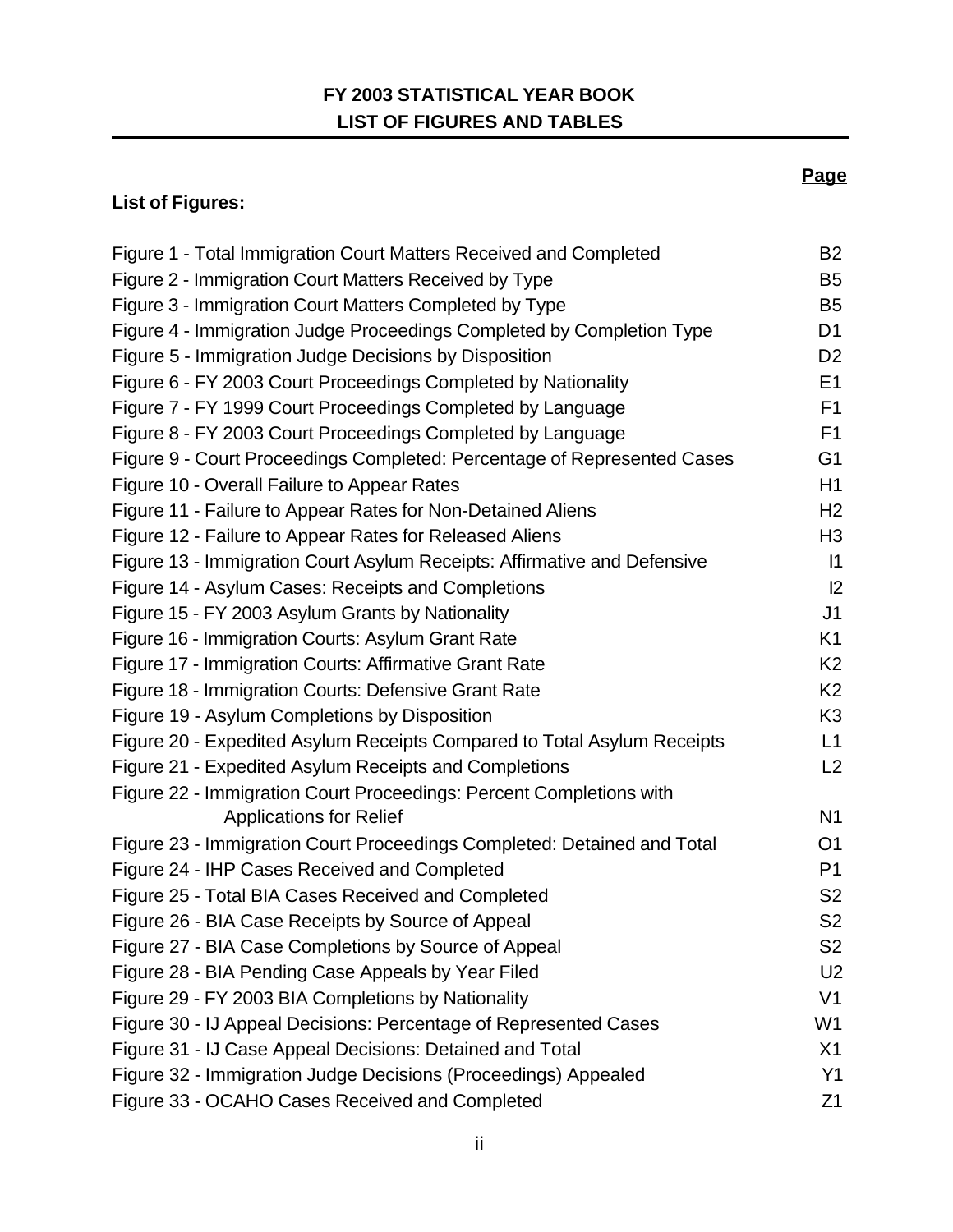# **FY 2003 STATISTICAL YEAR BOOK LIST OF FIGURES AND TABLES**

**Page**

#### **List of Tables:**

| Table 1 - Total Immigration Court Matters Received by Court for           |                |
|---------------------------------------------------------------------------|----------------|
| FY 2002 and FY 2003                                                       | B <sub>3</sub> |
| Table 2 - Total Immigration Court Matters Completed by Court for          |                |
| FY 2002 and FY 2003                                                       | B4             |
| Table 3 - Immigration Court Proceedings Received by Case Type             | C <sub>2</sub> |
| Table 4 - Immigration Court Proceedings Completed by Case Type            | C <sub>3</sub> |
| Table 5 - Court Proceedings Completed by Nationality: Top 25              |                |
| Nationalities for FY 1999 - FY 2003                                       | E <sub>2</sub> |
| Table 6 - Asylum Receipts and Completions by Court for FY 2003            | $\mathsf{I}3$  |
| Table 7 - Asylum Grants By Nationality: Top 25 Nationalities for          |                |
| FY 1999 - FY 2003                                                         | J2             |
| Table 8 - FY 2003 Asylum Grant Rate by Immigration Court                  | K4             |
| Table 9 - Completion Times for Expedited Asylum Cases                     | L2             |
| Table 10 - FY 2003 Convention Against Torture Cases by Disposition        | M1             |
| Table 11 - FY 2003 Convention Against Torture Cases by Court              | M <sub>2</sub> |
| Table 12 - FY 2003 Immigration Court Completions (Proceedings) With       |                |
| <b>Applications for Relief</b>                                            | N <sub>2</sub> |
| Table 13 - FY 2003 Immigration Court Completions (Proceedings) for        |                |
| <b>Detained Cases</b>                                                     | O <sub>3</sub> |
| Table 14 - IHP Completions by Disposition                                 | P <sub>2</sub> |
| Table 15 - IJ Removal Decisions Compared to Voluntary Departure Decisions | Q <sub>1</sub> |
| Table 16 - Grants of Relief                                               | R <sub>3</sub> |
| Table 17 - BIA Receipts by Type                                           | T <sub>2</sub> |
| Table 18 - BIA Completions by Type                                        | T <sub>2</sub> |
| Table 19 - BIA FY 2003 Completions by Categories Defined by               |                |
| <b>Reform Regulation</b>                                                  | U1             |
| Table 20 - IJ Decision Appeals Completed by Nationality: Top 25           |                |
| Nationalities for FY 1999 - FY 2003                                       | V <sub>2</sub> |
| Table 21 - Breakdown of BIA Detained Completions                          | X <sub>2</sub> |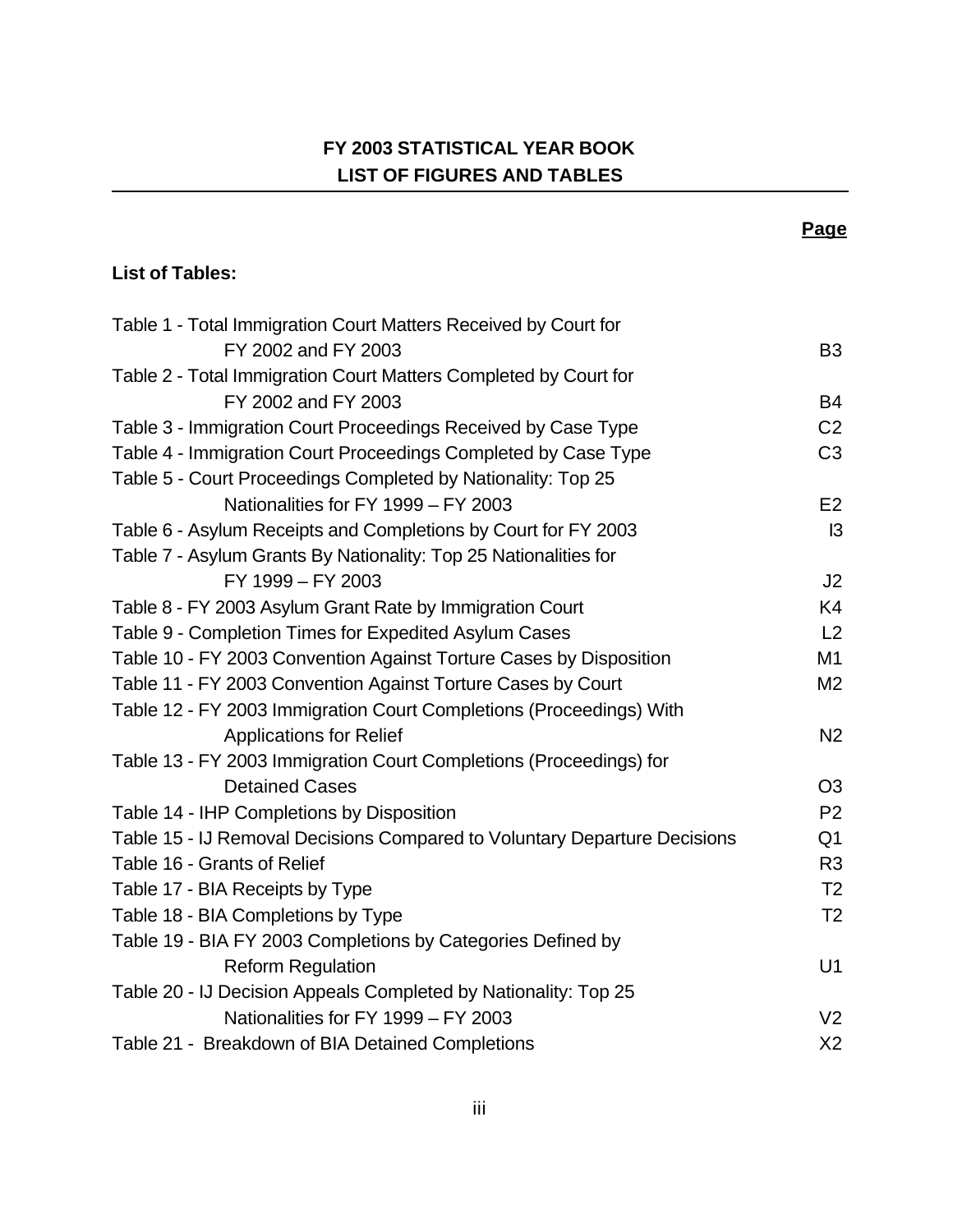<span id="page-4-0"></span>

u.s. Department of Justice

Executive Office for Immigration Review

Office of the Director

**Director** 5107 Leesburg Pike, Suite 2400

Falls Church. Virginia 22041

April 28, 2004

#### MESSAGE FROM THE DIRECTOR

I am pleased to provide the FY 2003 Statistical Year Book which summarizes the work of the Executive Office for Immigration Review (EOIR) for the past five years. EOIR, an agency of the Department of Justice, carries out its mission through three main organizational components: the Office of the Chief Immigration Judge (OCIJ), the Board of Immigration Appeals (BIA), and the Office of the Chief Administrative Hearing Officer (OCAHO).

In FY 2003, OCIJ supervised 212 immigration judges located in 52 courts throughout the United States. Nineteen of the 52 immigration courts are located in either detention centers or prisons. Additionally, immigration judges travel to more than 100 other hearing locations to conduct proceedings. At each proceeding, a Department of Homeland Security (DHS)<sup>1</sup> trial attorney represents the United States Government, while the respondent alien appears on his or her own behalf or retains an attorney at no expense to the Government.

The BIA, located in Falls Church, VA, conducts appellate review of decisions rendered by immigration judges. All decisions of the BIA, published or unpublished, are binding on immigration judges and on DHS unless overruled or modified by the Attorney General or a Federal court. In September 2002, DOJ published a final rule to revise the structure and procedures of the BIA. The BIA has successfully implemented all the requirements of the regulation, and is in compliance with the adjudicatory time frames which it established.

The third EOIR component, OCAHO, is also located in Falls Church, VA. OCAHO resolves cases concerning employer sanctions, immigration-related employment discrimination, and document fraud.

<sup>&</sup>lt;sup>1</sup>These functions were previously performed by the Immigration and Naturalization Service (INS). On November 25, 2002, President George W. Bush signed the Homeland Security Act of 2002, creating the new Department of Homeland Security (DHS). In the legislation, the Attorney General continues to retain authority over EOIR, within DOJ, but INS was transferred to the new DHS as of March 1, 2003.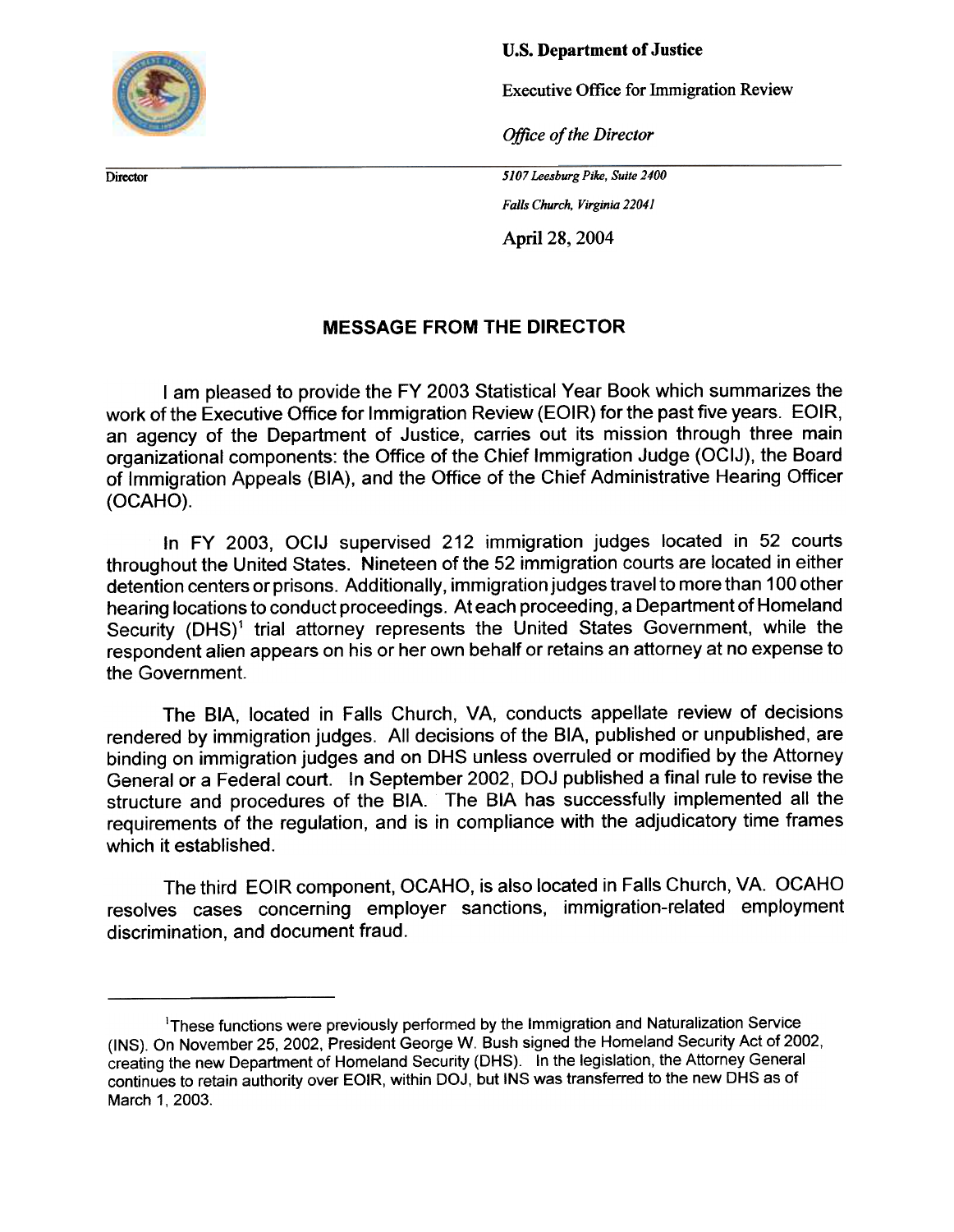EOIR collects information about aliens who appear in immigration courts and whose cases are subsequently appealed to the BIA. Both immigration court staff, located throughout the United States, and the BIA staff record and update case information in EOIR's information processing systems.

The following report is intended to provide an introduction to the types of immigration matters processed by EOIR on a daily basis. Included in this report are data from FY 1999 -FY 2003. Data in this report have been updated, and thus may be slightly different from previously published Statistical Year Book data.

The accomplishments reported in the Statistical Year Book are the results of the effort and dedication demonstrated by EOIR staff members throughout the year.

 $\mathbf{v}$ Kevin D. Rooney Director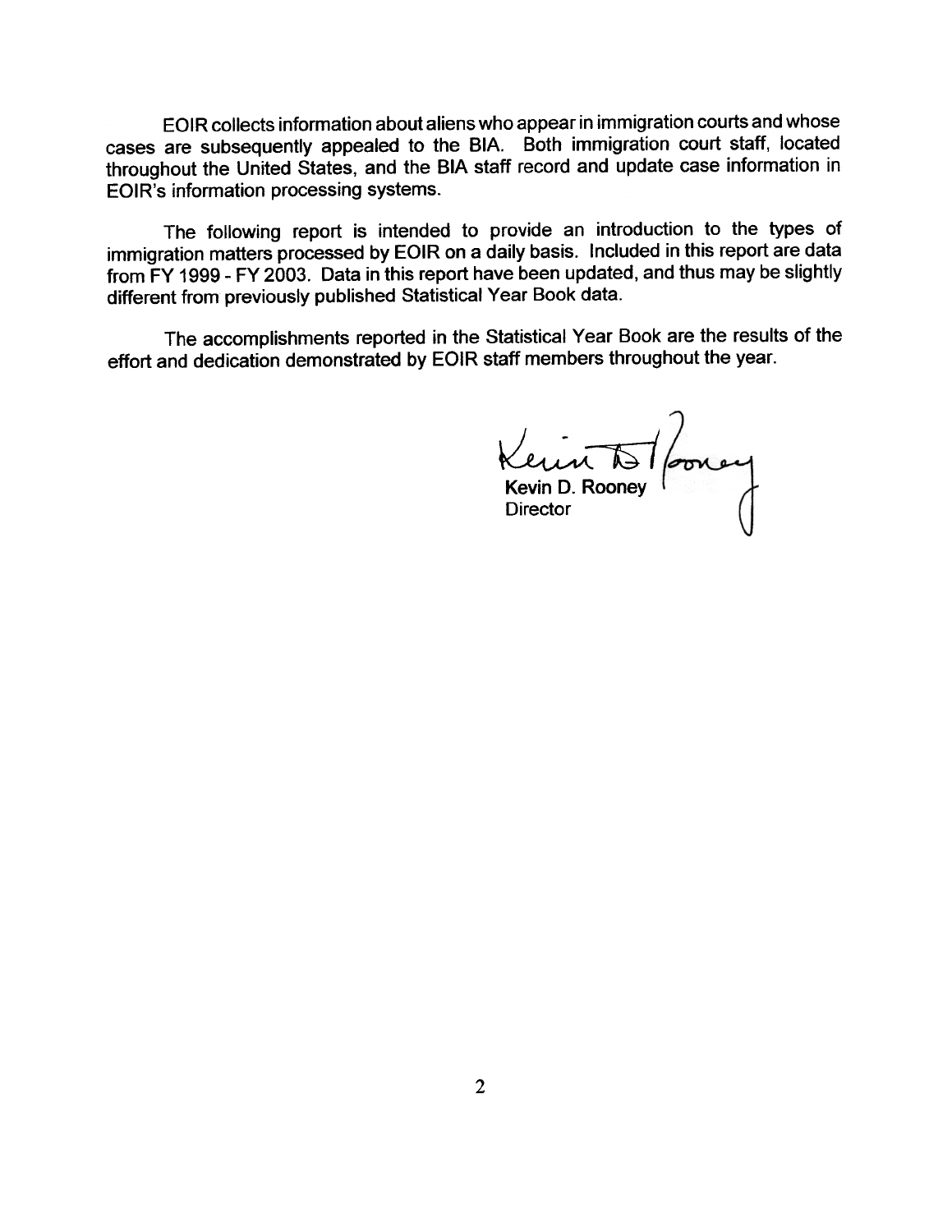# **FY 2003 HIGHLIGHTS**

- <span id="page-6-0"></span>! Receipts by the immigration courts increased by 3 percent between FY 2002 (290,628) and FY 2003 (299,733). (Figure 1, Page B2)
- ! Immigration judge decisions increased by 16 percent between FY 2002 (170,225) and FY 2003 (197,920). (Figure 4, Page D1)
- ! Mexico, El Salvador, Honduras, China and Guatemala represent the predominant nationalities of immigration court case completions during FY 2003. (Figure 6, Page E1)
- ! Spanish was the most frequently spoken language for immigration court case completions during FY 2003. (Figure 8, Page F1). The number of different languages used in court proceedings has increased by 13 percent over FY 1999.
- ! Forty-eight (48) percent of aliens whose cases were completed in immigration courts during FY 2003 were represented. (Figure 9, Page G1)
- ! Overall failure to appear rates (Figure 10, Page H1) as well as failure to appear rates for non-detained (Figure 11, Page H2) and released aliens (Figure 12, Page H3) decreased in FY 2003.
- ! Asylum filings at the immigration courts decreased by nearly 9,000 applications in FY 2003. Most of this decrease was in affirmative receipts. (Figure 13, Page  $\vert 1 \rangle$
- ! In FY 2003, the Los Angeles, CA; Miami, FL; New York City, NY; and San Francisco, CA immigration courts received 58 percent of the asylum filings. (Table 6, Page 13)
- ! Five nationalities were among the top ten nationalities granted asylum each year during the five-year period: China, India, Russia, Albania, and Haiti. (Table 7, Page J2)
- ! The grant rate for asylum applications remained steady at 37 percent. (Figure 16, Page K1). The grant rate was 44 percent for affirmative applications (Figure 17, Page K2), and 26 percent for defensive applications. (Figure 18, Page K2)
- ! In FY 2003, 36 percent of proceedings completed at the immigration courts had applications for relief. (Figure 22, Page N1)
- ! Thirty-four (34) percent of FY 2003 immigration court completions involved detained aliens. (Figure 23, Page O1)
- ! BIA receipts increased by 20 percent between FY 2002 (34,815) and FY 2003 (41,907). (Figure 25, Page S2)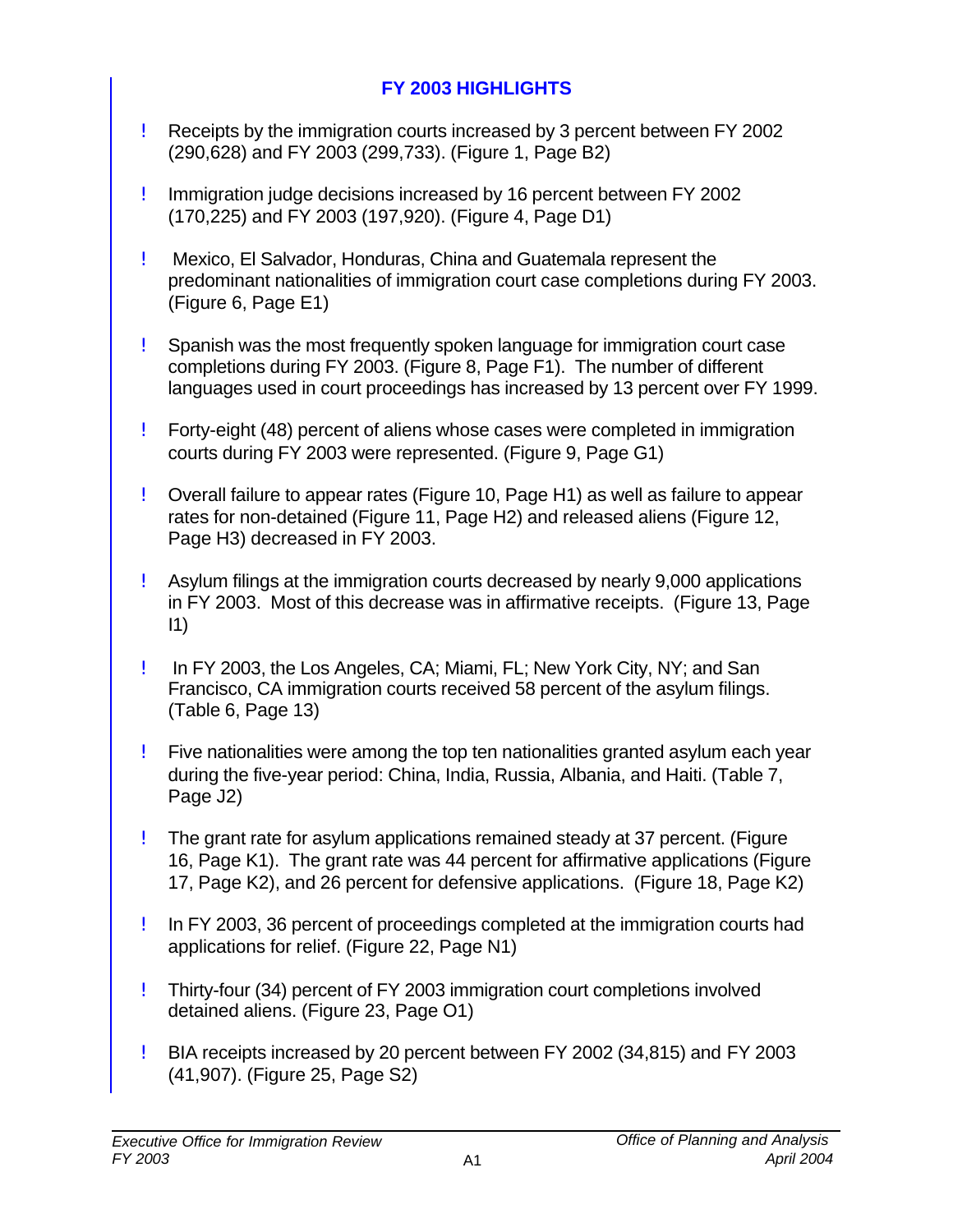- ! Mexico, China, Haiti, Guatemala, and India represent the predominant nationalities of BIA cases (completions) during FY 2003. (Figure 25)
- ! The BIA has successfully implemented reform regulation. Legacy cases have been completed, and all post-legacy cases decided in FY 2003 were adjudicated within established time frames. (Tab U)
- ! For the first time in five years, Mexico is not the top nationality for BIA completions; it was outpaced by China. (Figure 29, Page V1)
- ! Seventy-two (72) percent of the cases completed by the BIA in FY 2003 were for represented aliens. (Figure 30, Page W1)
- ! In FY 2003, 14 percent of IJ decisions were appealed to the BIA. (Figure 32, Page Y1)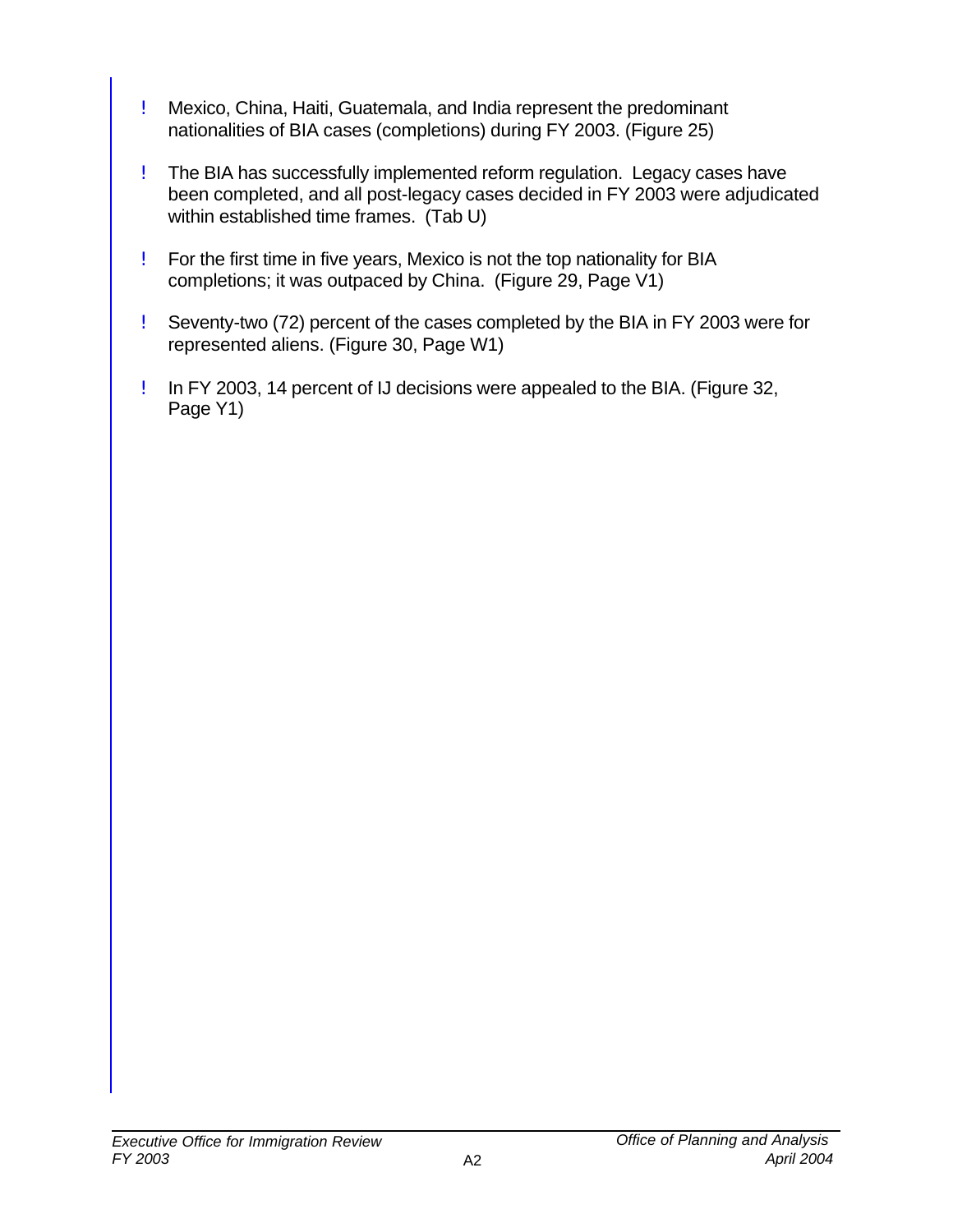# **Immigration Courts: Total Matters Received and Completed**

<span id="page-8-0"></span>An alien charged by the Department of Homeland Security (DHS) with a violation of immigration law is issued a charging document. The most common charging documents are the Notice to Appear (NTA) and the Notice of Referral to Immigration Judge. When the charging document is filed by DHS with the immigration court, jurisdiction over the case transfers from DHS to the Executive Office for Immigration Review (EOIR), which has oversight over the 52 immigration courts located throughout the United States. Once an alien has been ordered removed by EOIR, DHS carries out the removal; EOIR does not maintain statistics on alien removals from the United States.

During court proceedings, aliens appear before an immigration judge, and either contest or concede the charges against them. In some instances, the immigration judge adjourns the case and sets a continuance date; for example, the judge may allow the alien time to obtain representation or to file an application for relief. After hearing a case, the immigration judge renders a decision. The immigration judge may order the alien removed, or may grant relief such as cancellation of removal, asylum, adjustment of status, etc. If the immigration judge decides that removability has not been established by DHS, he or she may terminate the proceedings.

In addition to proceedings, immigration judges consider other matters such as bonds and motions.

- Bond redetermination hearings are held when an alien in custody seeks release on his or her own recognizance, or seeks a reduction in the amount of bond. In some cases, bond redetermination hearings are held before EOIR receives the charging document from DHS. During bond redetermination hearings, the judge may decide to lower, raise, maintain, or eliminate altogether the bond amount set by DHS, or to change bond conditions.
- Additionally, either the alien or DHS may request by motion that a case previously heard by an immigration judge be reopened or reconsidered. Generally, aliens or DHS file motions to reopen or reconsider because of changed circumstances.

For the purposes of this Year Book, the term immigration court matters includes proceedings (deportation, exclusion, removal, credible fear, claimed status, asylum only, and rescission), bond redeterminations, and motions. Receipts are defined as the total number of proceedings, bond redeterminations, and motions received by the immigration courts during the reporting period. Completions include immigration judge decisions on proceedings, bond redeterminations, and motions; other completions such as administrative closings, changes of venue, etc.; and terminations.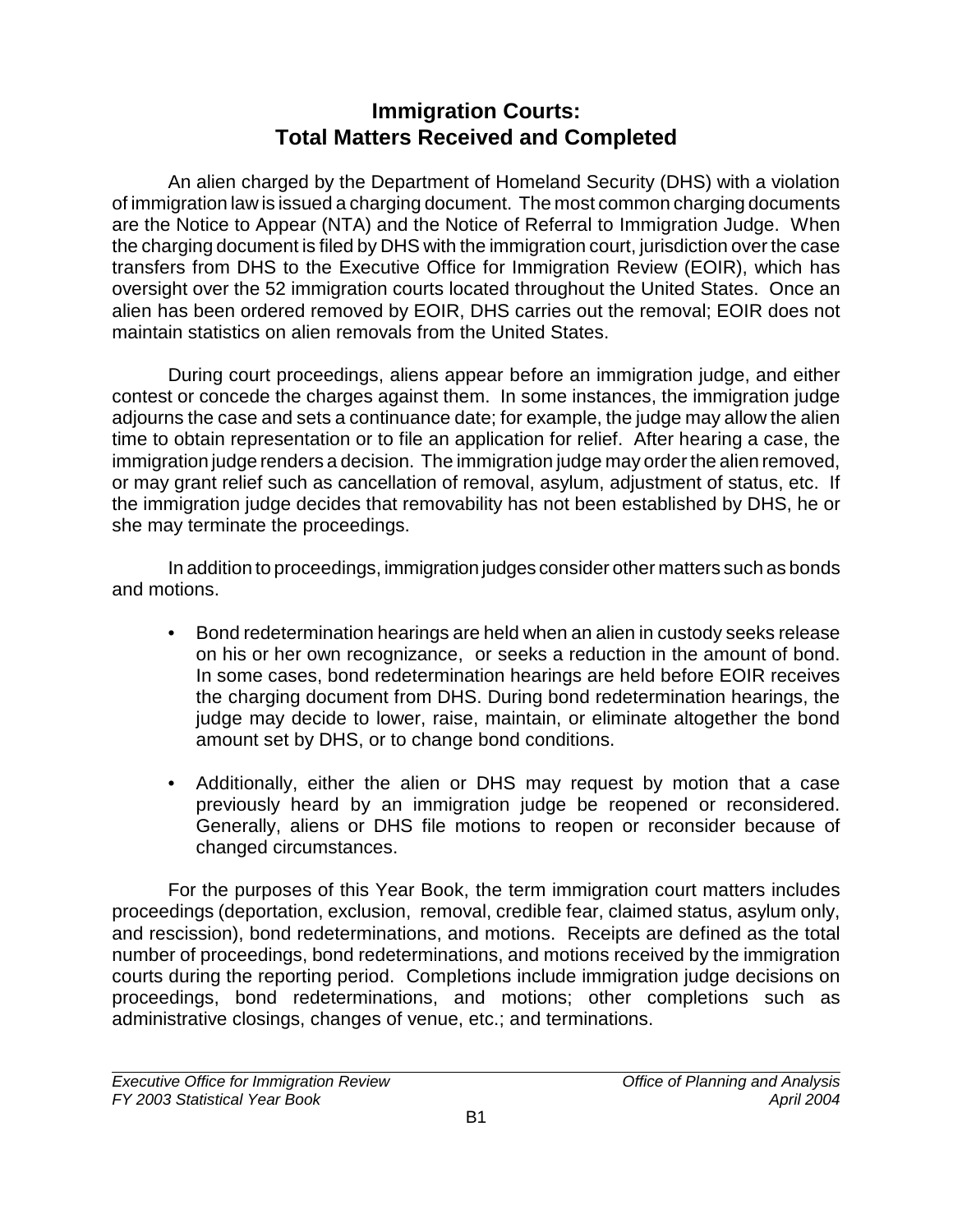<span id="page-9-0"></span>

| <b>Total Immigration Court Matters</b><br><b>Receipts</b> |             |         |  |  |  |  |  |
|-----------------------------------------------------------|-------------|---------|--|--|--|--|--|
|                                                           | Completions |         |  |  |  |  |  |
| FY 99                                                     | 245,791     | 253,458 |  |  |  |  |  |
| <b>FY 00</b>                                              | 253,242     | 254,402 |  |  |  |  |  |
| FY 01                                                     | 282,554     | 259,584 |  |  |  |  |  |
| FY 02                                                     | 290,628     | 273,926 |  |  |  |  |  |
| FY 03                                                     | 299,733     | 296,494 |  |  |  |  |  |

#### **Figure 1**

As shown in Figure 1 above, the number of immigration matters received and completed by the immigration courts increased each year between FY 1999 and FY 2003. The increase in receipts from the five-year low in FY 1999 to the high in FY 2003 was 22 percent. The increase in completions from FY 1999 to FY 2003 was 17 percent.

The FY 2003 growth in court receipts was not consistent among all immigration courts. While some courts showed significant increases in workload over FY 2002 levels, others showed decreases. In some instances, e.g., East Mesa, the dramatic change in workload was due to a jurisdictional change. In Table 1, shown on page B3, courts with increases of 25 percent or more are shown in blue, and those with decreases of more than 25 percent are shown in red. Immigration courts in East/Otay Mesa, CA and Elizabeth, NJ showed increases of 50 percent or more in receipts from FY 2002 to FY 2003. The court in San Diego, California showed the largest decrease in receipts with a rate of change of 42 percent. This decrease in receipts was caused by a change in workload due to jurisdictional changes.

Table 2 on page B4 provides a comparison of FY 2002 and FY 2003 completions. Courts with increases in completions of greater than 25 percent are shown in blue, and those with decreases 25 percent or more are shown in red. Some of the courts with increases in completions of more than 25 percent had experienced a similar increase in receipts. The most significant change in completions is seen in the San Francisco, CA court. The court's rate of completions rose by 75 percent due both to an increase in court productivity and an increase in detailed Immigration Judges to that court.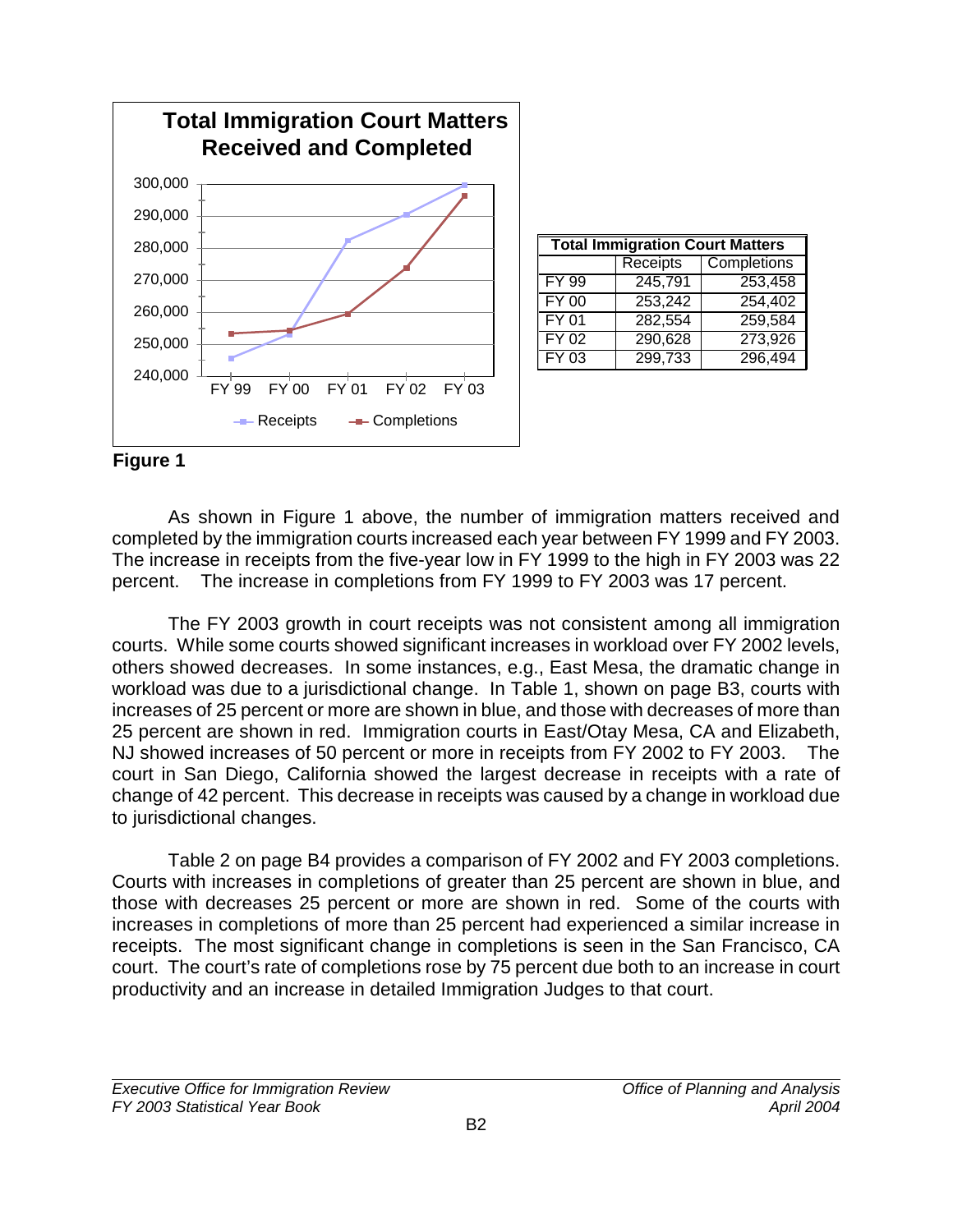| <b>Immigration Court</b>                    | FY 2002 | FY 2003 | Rate of Change |
|---------------------------------------------|---------|---------|----------------|
| <b>ARLINGTON, VIRGINIA</b>                  | 6,613   | 7,464   | 13%            |
| <b>ATLANTA, GEORGIA</b>                     | 4,035   | 5,172   | 28%            |
| <b>BALTIMORE, MARYLAND</b>                  | 3,880   | 4,906   | 26%            |
| <b>BATAVIA SPC, NEW YORK</b>                | 1,439   | 1,512   | 5%             |
| BLOOMINGTON (ST. PAUL), MINNESOTA           | 2,452   | 2,835   | 16%            |
| <b>BOSTON, MASSACHUSETTS</b>                | 5,891   | 6,537   | 11%            |
| <b>BRADENTON COUNTY JAIL, FLORIDA</b>       | 3,121   | 3,660   | 17%            |
| <b>BUFFALO, NEW YORK</b>                    | 2,433   | 2,248   | $-8%$          |
| CHICAGO, ILLINOIS                           | 9,811   | 11,609  | 18%            |
| <b>DALLAS, TEXAS</b>                        | 5,853   | 7,365   | 26%            |
| DENVER, COLORADO                            | 6,503   | 7,366   | 13%            |
| <b>DETROIT, MICHIGAN</b>                    | 2,770   | 3,268   | 18%            |
| <b>EAST MESA, CALIFORNIA</b>                | 3,138   | 7,368   | 135%           |
| EL CENTRO SPC, CALIFORNIA                   | 4,448   | 4,020   | $-10%$         |
| EL PASO SPC, TEXAS                          | 7,187   | 6,551   | -9%            |
| EL PASO, TEXAS                              | 3,908   | 3,212   | $-18%$         |
| <b>ELIZABETH SPC, NEW JERSEY</b>            | 505     | 768     | 52%            |
| ELOY, ARIZONA                               | 9,917   | 10,877  | 10%            |
| FISHKILL - NEW YORK STATE DOC, NEW YORK     | 588     | 544     | $-7%$          |
| FLORENCE SPC, ARIZONA                       | 6,131   | 4,818   | $-21%$         |
| GUAYNABO (SAN JUAN), PUERTO RICO            | 2,498   | 2,617   | 5%             |
| <b>HARLINGEN, TEXAS</b>                     | 8,606   | 10,737  | 25%            |
| <b>HARTFORD, CONNECTICUT</b>                | 1,923   | 2,628   | 37%            |
| <b>HONOLULU, HAWAII</b>                     | 897     | 1,142   | 27%            |
| <b>HOUSTON SPC, TEXAS</b>                   | 3,968   | 3,775   | -5%            |
| <b>HOUSTON, TEXAS</b>                       | 4,955   | 6,743   | 36%            |
| <b>IMPERIAL, CALIFORNIA</b>                 | 1,920   | 1,227   | $-36%$         |
| JAMAICA QUEENS FACILITY, NEW YORK           | 533     | 376     | $-29%$         |
| KROME NORTH SPC, FLORIDA                    | 4,669   | 5,085   | 9%             |
| LANCASTER, CALIFORNIA                       | 7,326   | 7,066   | $-4%$          |
| LAS VEGAS, NEVADA                           | 4,076   | 3,627   | $-11%$         |
| LOS ANGELES, CALIFORNIA                     | 28,302  | 23,224  | $-18%$         |
| LOS FRENOS (PORT ISABEL SPC), TEXAS         | 9,398   | 10,132  | 8%             |
| <b>MEMPHIS, TENNESSEE</b>                   | 2,222   | 2,835   | 28%            |
| MIAMI, FLORIDA                              | 21,671  | 18,481  | $-15%$         |
| <b>NEW ORLEANS, LOUISIANA</b>               | 2,305   | 2,552   | 11%            |
| NEW YORK CITY, NEW YORK                     | 19,339  | 17,916  | $-7%$          |
| NEWARK, NEW JERSEY                          | 8,511   | 7,442   | $-13%$         |
| OAKDALE FEDERAL DETENTION CENTER, LOUISIANA | 3,771   | 3,633   | -4%            |
| ORLANDO, FLORIDA                            | 4,314   | 5,214   | 21%            |
| PHILADELPHIA, PENNSYLVANIA                  | 2,856   | 4,106   | 44%            |
| PHOENIX, ARIZONA                            | 2,718   | 3,901   | 44%            |
| PORTLAND, OREGON                            | 1,971   | 2,163   | 10%            |
| <b>SAN ANTONIO, TEXAS</b>                   | 11,071  | 14,738  | 33%            |
| <b>SAN DIEGO, CALIFORNIA</b>                | 8,199   | 4,777   | $-42%$         |
| SAN FRANCISCO, CALIFORNIA                   | 10,914  | 12,498  | 15%            |
| SAN PEDRO SPC, CALIFORNIA                   | 3,895   | 3,426   | $-12%$         |
| SEATTLE, WASHINGTON                         | 5,843   | 5,460   | $-7%$          |
| <b>TUCSON, ARIZONA</b>                      | 3,765   | 3,923   | 4%             |
| ULSTER - NEW YORK STATE DOC, NEW YORK       | 852     | 747     | $-12%$         |
| VARICK SPC, NEW YORK                        | 1,428   | 1,146   | $-20%$         |
| YORK, PENNSYLVANIA                          | 5,289   | 4,296   | $-19%$         |
| Total                                       | 290,628 | 299,733 | 3%             |

#### <span id="page-10-0"></span>**Table 1 - Total Immigration Court Matters Received by Court for FY 2002 and FY 2003**

Courts with decreases in receipts of more than 25% Courts with increases in receipts of more than 25%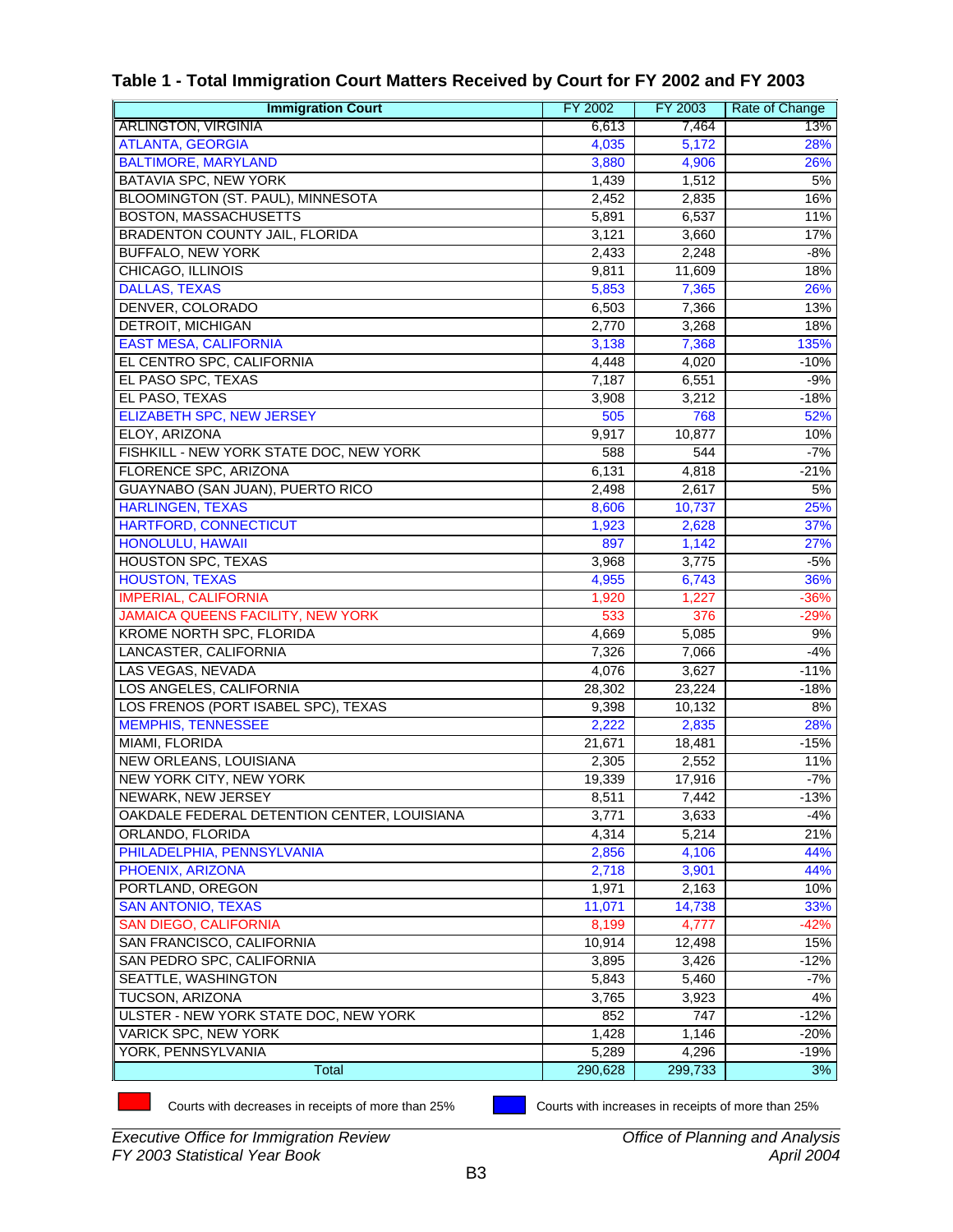#### <span id="page-11-0"></span>**Table 2 - Total Immigration Court Matters Completed by Court for FY 2002 and FY 2003**

| <b>Immigration Court</b>                    | FY 2002 | FY 2003 | <b>Rate of Change</b> |
|---------------------------------------------|---------|---------|-----------------------|
| <b>ARLINGTON, VIRGINIA</b>                  | 6,009   | 7,096   | 18%                   |
| <b>ATLANTA, GEORGIA</b>                     | 4,076   | 4,379   | 7%                    |
| <b>BALTIMORE, MARYLAND</b>                  | 3,657   | 3,993   | 9%                    |
| <b>BATAVIA SPC, NEW YORK</b>                | 1,443   | 1,474   | 2%                    |
| BLOOMINGTON (ST. PAUL), MINNESOTA           | 2,411   | 2,849   | 18%                   |
| <b>BOSTON, MASSACHUSETTS</b>                | 5,106   | 5,542   | 9%                    |
| <b>BRADENTON COUNTY JAIL, FLORIDA</b>       | 3,194   | 3,522   | 10%                   |
| <b>BUFFALO, NEW YORK</b>                    | 2,441   | 2,627   | 8%                    |
| <b>CHICAGO, ILLINOIS</b>                    | 10,830  | 10,558  | $-3%$                 |
| DALLAS, TEXAS                               | 6,272   | 7,010   | 12%                   |
| DENVER, COLORADO                            | 6,136   | 6,486   | 6%                    |
| <b>DETROIT, MICHIGAN</b>                    | 2,626   | 2,761   | 5%                    |
| <b>EAST MESA, CALIFORNIA</b>                | 3,028   | 7,503   | 148%                  |
| EL CENTRO SPC, CALIFORNIA                   | 4,512   | 4,041   | -10%                  |
| EL PASO SPC, TEXAS                          | 7,327   | 6,608   | $-10%$                |
| EL PASO, TEXAS                              | 4,024   | 3,804   | $-5%$                 |
| <b>ELIZABETH SPC, NEW JERSEY</b>            | 582     | 705     | 21%                   |
| ELOY, ARIZONA                               | 10,063  | 10,987  | 9%                    |
| FISHKILL - NEW YORK STATE DOC, NEW YORK     | 695     | 657     | $-5%$                 |
| FLORENCE SPC, ARIZONA                       | 6,324   | 4,858   | -23%                  |
| <b>GUAYNABO (SAN JUAN), PUERTO RICO</b>     | 2,935   | 2,486   | $-15%$                |
| <b>HARLINGEN, TEXAS</b>                     | 10,283  | 10,385  | 1%                    |
| <b>HARTFORD, CONNECTICUT</b>                | 1,998   | 2,707   | 35%                   |
| HONOLULU, HAWAII                            | 1,070   | 1,142   | 7%                    |
| <b>HOUSTON SPC, TEXAS</b>                   | 3,927   | 3,919   | $-0\%$                |
| <b>HOUSTON, TEXAS</b>                       | 4,716   | 6,061   | 29%                   |
| <b>IMPERIAL, CALIFORNIA</b>                 | 1,947   | 1,359   | $-30%$                |
| <b>JAMAICA QUEENS FACILITY, NEW YORK</b>    | 603     | 397     | -34%                  |
| <b>KROME NORTH SPC, FLORIDA</b>             | 4,581   | 5,025   | 10%                   |
| LANCASTER, CALIFORNIA                       | 7,349   | 7,243   | $-1%$                 |
| LAS VEGAS, NEVADA                           | 3,896   | 3,345   | $-14%$                |
| <b>LOS ANGELES, CALIFORNIA</b>              | 19,362  | 24,371  | 26%                   |
| LOS FRENOS (PORT ISABEL SPC), TEXAS         | 9,715   | 10,138  | 4%                    |
| <b>MEMPHIS, TENNESSEE</b>                   | 2,135   | 2,404   | 13%                   |
| <b>MIAMI, FLORIDA</b>                       | 14,183  | 18,479  | 30%                   |
| <b>NEW ORLEANS, LOUISIANA</b>               | 2,238   | 2,585   | 16%                   |
| NEW YORK CITY, NEW YORK                     | 18,935  | 19,608  | 4%                    |
| NEWARK, NEW JERSEY                          | 7,806   | 7,307   | $-6%$                 |
| OAKDALE FEDERAL DETENTION CENTER, LOUISIANA | 3,775   | 3,516   | $-7%$                 |
| <b>ORLANDO, FLORIDA</b>                     | 2,733   | 3,680   | 35%                   |
| PHILADELPHIA, PENNSYLVANIA                  | 2,145   | 2,515   | 17%                   |
| PHOENIX, ARIZONA                            | 2,291   | 2,571   | 12%                   |
| PORTLAND, OREGON                            | 1,904   | 2,113   | 11%                   |
| <b>SAN ANTONIO, TEXAS</b>                   | 14,314  | 15,786  | 10%                   |
| <b>SAN DIEGO, CALIFORNIA</b>                | 8,175   | 5,030   | -38%                  |
| <b>SAN FRANCISCO, CALIFORNIA</b>            | 8,790   | 15,397  | 75%                   |
| SAN PEDRO SPC, CALIFORNIA                   | 4,002   | 3,382   | -15%                  |
| SEATTLE, WASHINGTON                         | 5,870   | 5,680   | $-3%$                 |
| <b>TUCSON, ARIZONA</b>                      | 3,736   | 3,959   | 6%                    |
| ULSTER - NEW YORK STATE DOC, NEW YORK       | 918     | 699     | -24%                  |
| <b>VARICK SPC, NEW YORK</b>                 | 1,448   | 1,445   | $-0\%$                |
| YORK, PENNSYLVANIA                          | 5,390   | 4,300   | $-20%$                |
| <b>Total</b>                                | 273,926 | 296,494 | 8%                    |

Courts with decreases in completions of more than 25% Courts with increases in completions of more than 25%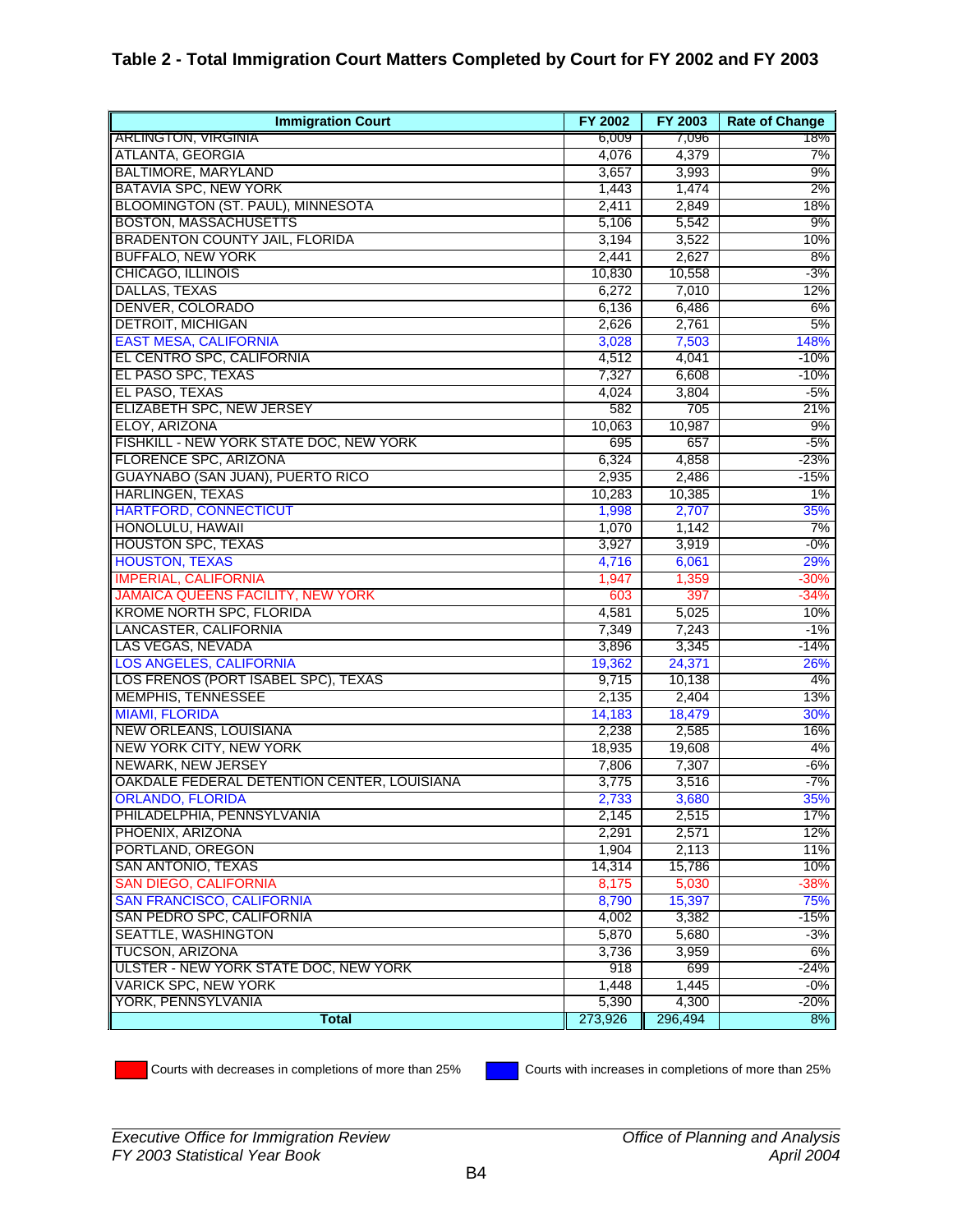<span id="page-12-0"></span>Figures 2 and 3 below provide information on the types of matters received and completed by the immigration courts. Proceedings make up the bulk of the courts' work, but they also process significant numbers of bonds and motions.



| <b>Immigration Court Matters Received</b> |                                                 |        |        |         |  |  |  |  |
|-------------------------------------------|-------------------------------------------------|--------|--------|---------|--|--|--|--|
|                                           | Proceedings<br><b>Bonds</b><br>Motions<br>Total |        |        |         |  |  |  |  |
| FY 99                                     | 210,474                                         | 24,426 | 10,891 | 245,791 |  |  |  |  |
| <b>FY 00</b>                              | 218,086                                         | 25,599 | 9,557  | 253,242 |  |  |  |  |
| <b>FY 01</b>                              | 241,894                                         | 30,295 | 10,365 | 282,554 |  |  |  |  |
| $\overline{FY}$ 02                        | 245,149                                         | 33,550 | 11,929 | 290,628 |  |  |  |  |
| $FY$ 03                                   | 254,370                                         | 33,641 | 11,722 | 299,733 |  |  |  |  |

Figure 2



| <b>Immigration Court Matters Completed</b> |                    |              |                |         |  |  |  |
|--------------------------------------------|--------------------|--------------|----------------|---------|--|--|--|
|                                            | <b>Proceedings</b> | <b>Bonds</b> | <b>Motions</b> | Total   |  |  |  |
| FY 99                                      | 216,945            | 24,375       | 12,138         | 253,458 |  |  |  |
| $FY$ 00                                    | 215,421            | 25,676       | 13,305         | 254,402 |  |  |  |
| FY 01                                      | 218,282            | 30,040       | 11,262         | 259,584 |  |  |  |
| $FY$ 02                                    | 228,412            | 33,557       | 11,957         | 273,926 |  |  |  |
| $FY$ 03                                    | 250,763            | 33,717       | 12,014         | 296,494 |  |  |  |

Figure 3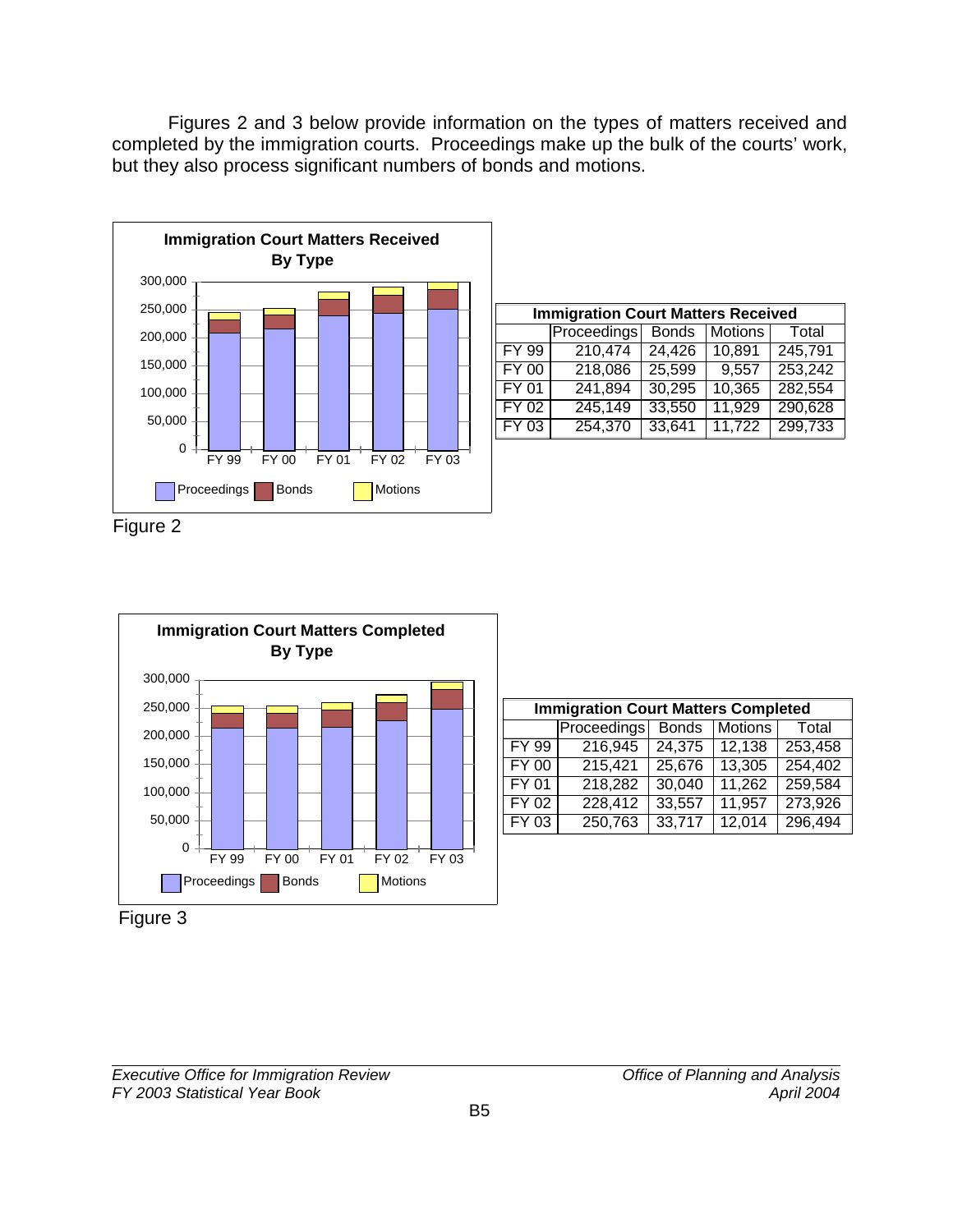# **Immigration Courts: Proceedings Received and Completed by Type**

<span id="page-13-0"></span>This section of the Statistical Year Book provides further details on proceedings by type. As noted previously in Tab B, proceedings, motions, and bond redeterminations make up the various types of matters considered by the immigration courts.

Until April 1, 1997, the two major types of proceedings conducted by immigration courts were exclusion proceedings and deportation proceedings. Individuals charged by the Immigration and Naturalization Service (INS) (now reorganized under the Department of Homeland Security (DHS)) as excludable were placed in exclusion proceedings. Exclusion cases generally involved a person who tried to enter the United States, but was stopped at the point of entry because INS found the person to be inadmissible. Deportation cases usually arose when INS alleged that an alien had entered the country illegally, or had entered legally, but then violated one or more conditions of his or her visa.

Rescission cases, a less common type of case, were also received by the immigration courts prior to April 1, 1997, and continue to be received today. In a rescission case, DHS issues a Notice of Intent to Rescind an individual's permanent resident status, and the individual has the right to contest the charge before an immigration judge.

Provisions of the Illegal Immigration Reform and Immigrant Responsibility Act of 1996 (IIRIRA), which became effective on April 1, 1997, established five new types of proceedings:

- Removal Proceedings. Under removal proceedings (which replaced exclusion and deportation proceedings), DHS must file a Notice to Appear (NTA) to initiate the proceedings.
- Credible Fear Review. Arriving aliens with no documents or fraudulent documents are subject to expedited removal by DHS. If an arriving alien who has been ordered removed under the expedited removal provisions expresses a "credible fear" of persecution, the alien is referred for an interview by an asylum officer. Aliens found by the asylum officer not to have a credible fear of persecution may request a review by an immigration judge. If the judge determines there is "credible fear," the judge will vacate the DHS order of expedited removal.
- Reasonable Fear Review. DHS has the authority to order the administrative removal of certain aggravated felons, and to reinstate orders of removal for aliens previously removed. If an alien who has been ordered administratively removed, or whose prior order of removal has been reinstated expresses a fear of returning to the country of removal, a DHS asylum officer makes a "reasonable fear" determination. Aliens found by the asylum officer not to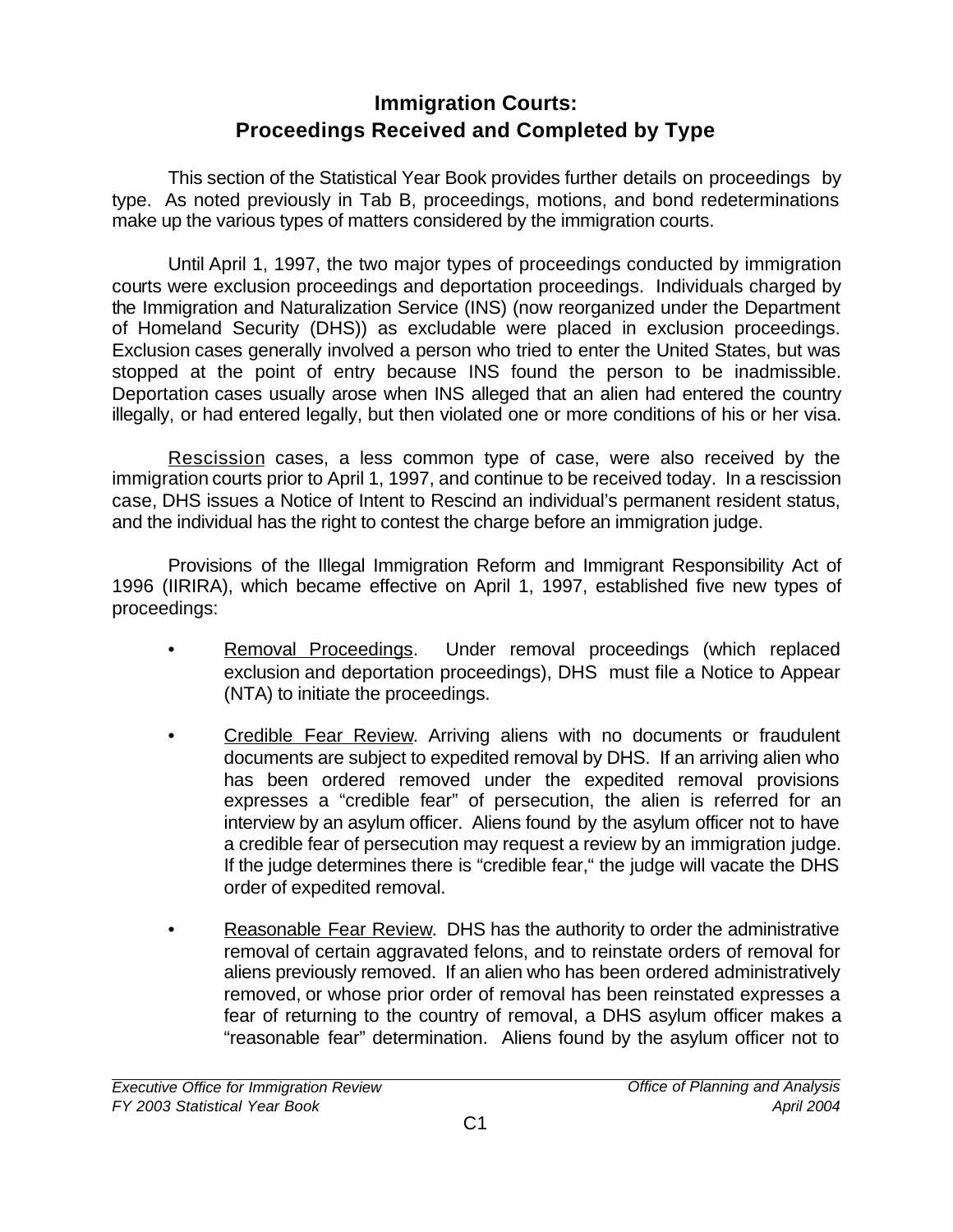have a reasonable fear of persecution may request a review by an immigration judge.

- <span id="page-14-0"></span>• Claimed Status Review. If an alien in expedited removal proceedings before DHS claims to be a U.S. citizen, to have been lawfully admitted for permanent residence, to have been admitted as a refugee, or to have been granted asylum, and DHS determines that the alien has no such claim, he or she can obtain a review of that claim by an immigration judge.
- Asylum-Only. An asylum only case is initiated when an arriving "crewman or stowaway" is not eligible to apply for admission into the United States, but wants to request asylum.

In response to a United States Supreme Court decision in *Zadvydas v. Davis*, a new type of proceeding was established regarding the continued detention of aliens who are subject to final orders of removal. In these cases the alien has already been ordered removed, but DHS is unable to effect the removal (e.g., lack of a travel document, no diplomatic relations with the receiving country, etc). The only issue for the immigration judge to decide in Continued Detention Review cases is whether or not the alien should remain in custody.

Table 3 shows all types of proceedings received by the immigration courts between FY 1999 and FY 2003. Receipts of deportation and exclusion cases have declined from FY 1999 levels because these types of proceedings were no longer initiated by INS (now DHS) after 1997.

| ∵.                                |               | יש:           |          |                | י ∽ו ע         |
|-----------------------------------|---------------|---------------|----------|----------------|----------------|
| <b>Type of Proceeding</b>         | <b>FY1999</b> | <b>FY2000</b> | FY 2001  | <b>FY 2002</b> | FY 2003        |
| Deportation                       | 12,549        | 10,209        | 7,729    | 7,542          | 5,952          |
| Exclusion                         | 1,559         | 1,209         | 1,065    | 1,278          | 751            |
| Removal                           | 195,516       | 203,862       | 229,537  | 233,618        | 244,897        |
| Credible Fear                     | 45            | 126           | 78       | 85             | 43             |
| Reasonable Fear*                  | 85            | 74            | 104      | 85             | 103            |
| <b>Claimed Status</b>             | 117           | 161           | 118      | 85             | 91             |
| Asylum Only                       | 563           | 2,400         | 3,223    | 2,409          | 2,503          |
| Rescission                        | 40            | 44            | 40       | 39             | 23             |
| <b>Continued Detention Review</b> | $\Omega$      | $\Omega$      | $\Omega$ | $\Omega$       | 5              |
| Unknown                           | $\Omega$      | 1             | $\Omega$ | 8              | $\overline{2}$ |
| Total                             | 210,474       | 218,086       | 241,894  | 245,149        | 254,370        |

**Table 3 - Immigration Court Proceedings Received by Case Type**

\*Previously reported under Credible Fear.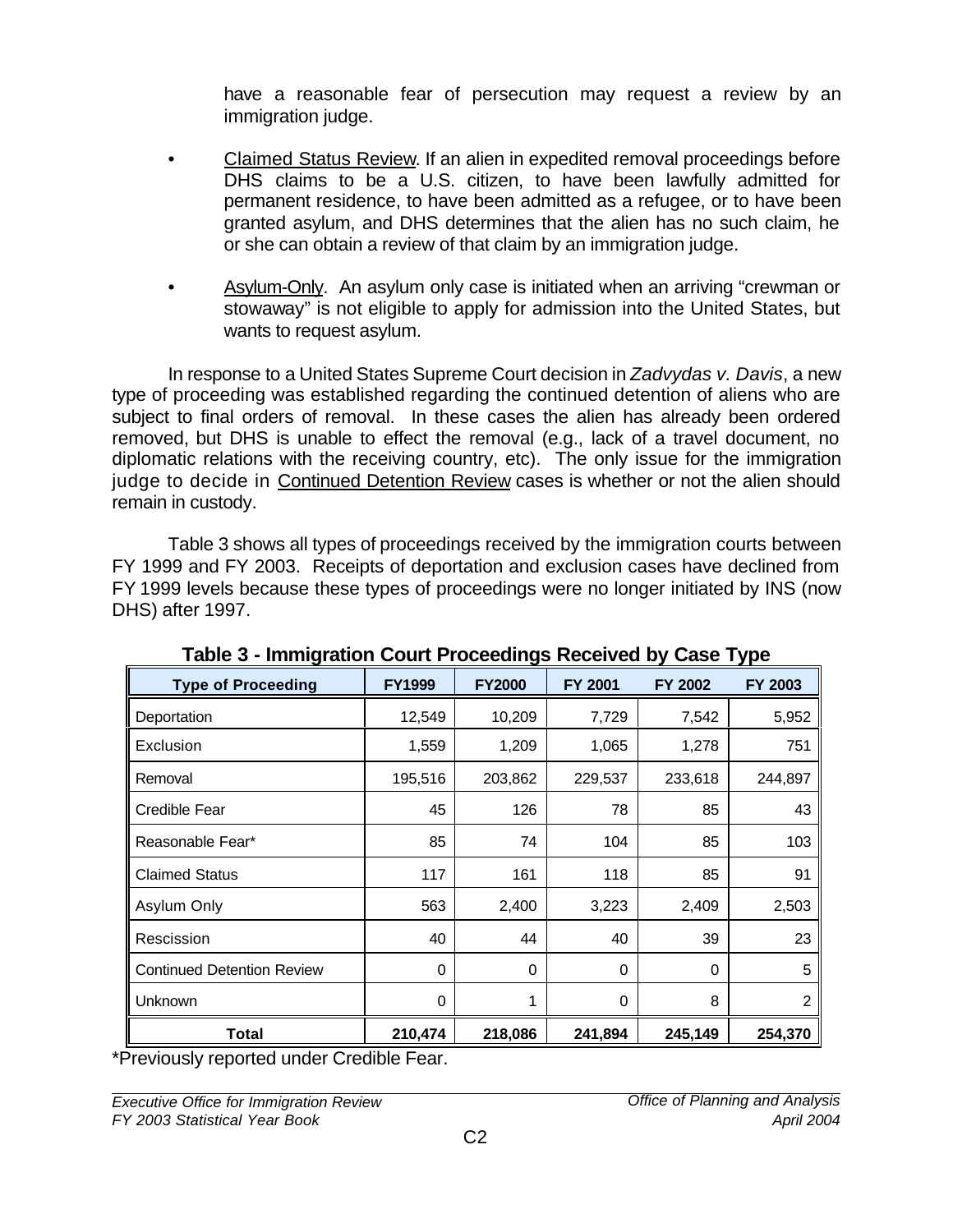<span id="page-15-0"></span>Table 4 shows all types of proceedings completed by the immigration courts for the period FY 1999 to FY 2003. Note that proceedings completed do not reflect only Note that proceedings completed do not reflect only Immigration Judge decisions. These numbers also include other completions such as transfers, change of venue, etc. As shown in Tab D, "other completions" accounted for about 21 percent of the proceedings completed in FY 2003.

| <b>Type of Proceeding</b>         | FY 1999 | <b>FY2000</b> | FY 2001  | FY 2002 | FY 2003  |
|-----------------------------------|---------|---------------|----------|---------|----------|
| Deportation                       | 34,130  | 16,778        | 10,755   | 8,646   | 8,954    |
| Exclusion                         | 1,992   | 1,430         | 1,213    | 1,087   | 1,235    |
| Removal                           | 180,217 | 195,082       | 203,558  | 215,985 | 238,018  |
| Credible Fear                     | 83      | 126           | 80       | 84      | 43       |
| Reasonable Fear*                  | 42      | 72            | 105      | 87      | 101      |
| <b>Claimed Status</b>             | 116     | 159           | 123      | 84      | 88       |
| <b>Asylum Only</b>                | 311     | 1,715         | 2,409    | 2,405   | 2,274    |
| Rescission                        | 54      | 59            | 39       | 33      | 47       |
| <b>Continued Detention Review</b> | 0       | 0             | 0        | 0       | 3        |
| Unknown                           | 0       | 0             | $\Omega$ | 1       | $\Omega$ |
| Total                             | 216,945 | 215,421       | 218,282  | 228,412 | 250,763  |

**Table 4 - Immigration Court Proceedings Completed by Case Type**

\*Previously reported under Credible Fear.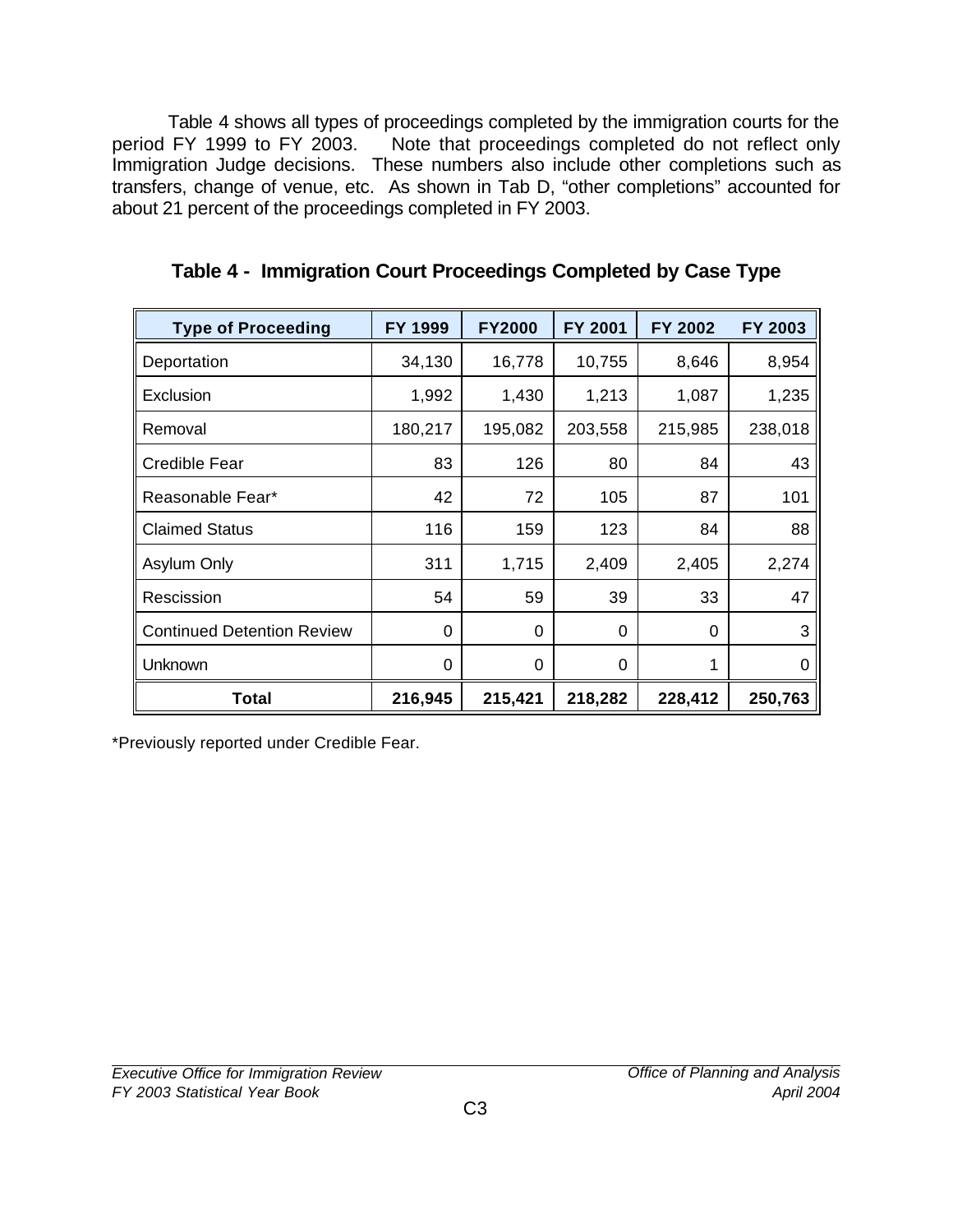#### **Immigration Courts: Proceedings Completed by Disposition**

<span id="page-16-0"></span>After a hearing, the immigration judge either renders an oral decision, or reserves the decision and issues it at a later date. In rendering a decision, the immigration judge may order the alien removed from the United States, grant some form of relief, or terminate the proceedings if removability has not been established by the Department of Homeland Security (DHS) .

In addition to decisions, there are other possible proceedings outcomes which are reported here as "other" completions. Some cases are administratively closed and the immigration judge does not render a decision on the merits. For example, in FY 1999, a significant number of cases were administratively closed because the Haitian Refugee and Immigration Fairness Act permitted certain aliens to adjust status to an alien lawfully admitted for permanent residence. Administrative closures are counted as "other" completions, as are cases transferred to a different hearing location or granted a change of venue.

Figure 4 provides a breakdown of proceedings from FY1999 to FY 2003 by type of completion – either through an immigration judge decision or through an "other" completion, such as an administrative closure or change of venue. Between FY 1999 and FY 2002, the number of cases counted as "other" completions rose gradually then decreased in FY 2003. In FY 2002, "other" completions accounted for approximately 25 percent of total completions and in FY 2003 they accounted for only 21 percent of total completions.



| <b>IJ Proceedings Completed</b> |                             |        |         |  |  |  |  |
|---------------------------------|-----------------------------|--------|---------|--|--|--|--|
|                                 | Decisions<br>Other<br>Total |        |         |  |  |  |  |
|                                 | Completions                 |        |         |  |  |  |  |
| <b>FY 99</b>                    | 172,232                     | 44,713 | 216,945 |  |  |  |  |
| <b>FY 00</b>                    | 164,433<br>50,988           |        |         |  |  |  |  |
| <b>FY 01</b>                    | 159,788<br>58,494           |        |         |  |  |  |  |
| FY 02                           | 170,225                     | 58,187 | 228,412 |  |  |  |  |
| FY 03                           | 197,920                     | 52,843 | 250,763 |  |  |  |  |



*Executive Office for Immigration Review Office of Planning and Analysis FY 2003 Statistical Year Book April 2004*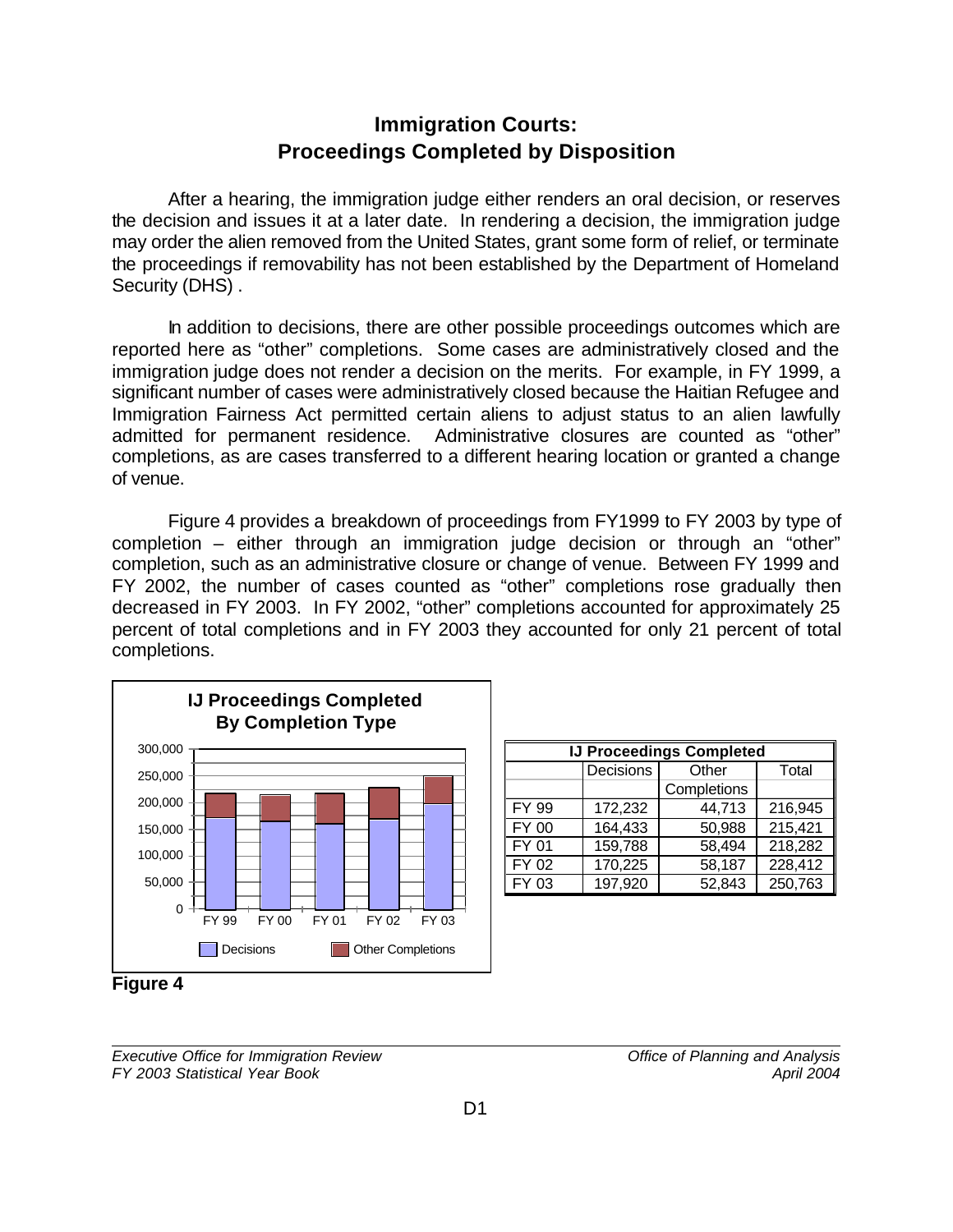<span id="page-17-0"></span>Figure 5 provides a breakout of decisions by disposition type. Immigration judges first decide whether or not the charges against an alien should be sustained. If the charges are not sustained, the judge terminates the case. If the charges are sustained, the judge decides whether to order the alien removed from the United States or to grant relief. In some cases, the immigration judge may permit the alien to depart the United States voluntarily. Orders of voluntary departure are included here under removal. There are also a few immigration judge decisions classified as "other" decisions. For example, an immigration judge may permit an alien in proceedings to withdraw his or her application for admission.



| <b>IJ Decisions by Disposition</b> |             |            |        |            |         |            |        |            |         |            |
|------------------------------------|-------------|------------|--------|------------|---------|------------|--------|------------|---------|------------|
|                                    | Termination |            |        | Relief     | Removal |            | Other  |            | Total   |            |
|                                    | Number      | % of Total | Number | % of Total | Number  | % of Total | Number | % of Total | Number  | % of Total |
| FY 99                              | 11.611      | 6.7        | 29.981 | 17.4       | 129.815 | 75.4       | 825    | 0.5        | 172,232 | 100.0      |
| FY 00                              | 9.718       | 5.9        | 25.351 | 15.4       | 128.401 | 78.1       | 963    | 0.6        | 164,433 | 100.0      |
| FY 01                              | 9.723       | 6.1        | 24.182 | 15.1       | 124.828 | 78.1       | ,055   | 0.7        | 159,788 | 100.0      |
| FY 02                              | 9.366       | 5.5        | 24.558 | 14.4       | 135.247 | 79.5       | .054   | 0.6        | 170.225 | 100.0      |
| FY 03                              | 9.975       | 5.0        | 31.243 | 15.8       | 155.149 | 78.4       | .553   | 0.8        | 197,920 | 100.0      |

Between FY 1999 and FY 2002, the percentage of aliens ordered removed increased slightly, and the percentage of aliens granted relief decreased. This trend was reversed in FY 2003, when the percentage of removal orders decreased while the percentage of aliens granted relief increased.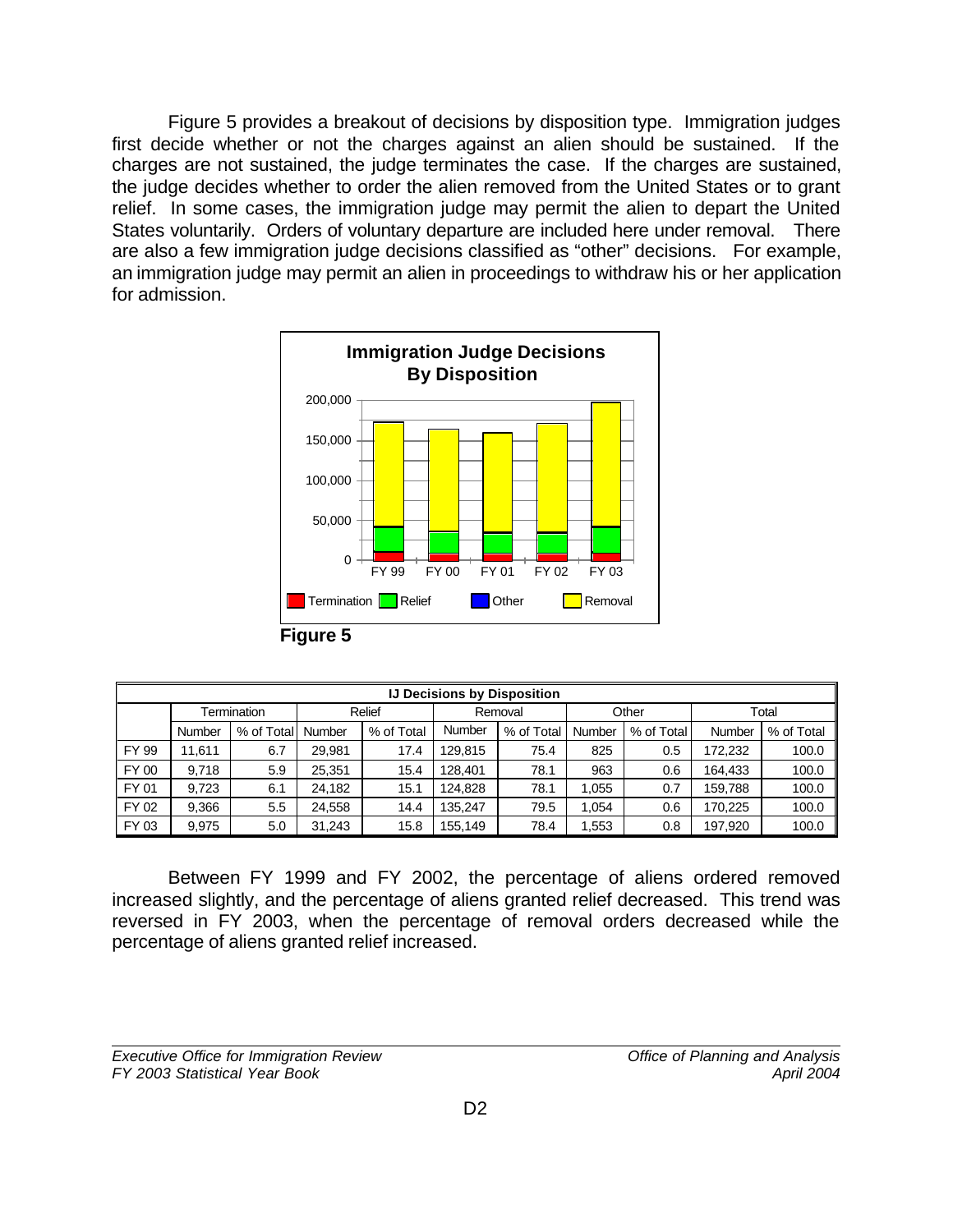# **Immigration Courts: Proceedings Completed by Nationality**

<span id="page-18-0"></span>Immigration court staff record in EOIR's data system the nationality of aliens who appear before immigration judges. Data in this section provide information on the predominant nationalities for completed proceedings.



Figure 6

| FY 2003 Court Proceedings Completed by Nationality |         |            |  |  |  |
|----------------------------------------------------|---------|------------|--|--|--|
| Nationality                                        | Cases   | % of Total |  |  |  |
| Mexico                                             | 82,561  | 32.92%     |  |  |  |
| El Salvador                                        | 18,562  | 7.40%      |  |  |  |
| Honduras                                           | 18,295  | 7.30%      |  |  |  |
| China                                              | 15,172  | 6.05%      |  |  |  |
| Guatemala                                          | 14,627  | 5.83%      |  |  |  |
| Colombia                                           | 9,513   | 3.79%      |  |  |  |
| <b>Brazil</b>                                      | 7,332   | 2.92%      |  |  |  |
| Haiti                                              | 7.184   | 2.87%      |  |  |  |
| Dominican Republic                                 | 4,689   | 1.87%      |  |  |  |
| Cuba                                               | 4,533   | 1.81%      |  |  |  |
| <b>All Others</b>                                  | 68,295  | 27.24%     |  |  |  |
| Total                                              | 250,763 | 100%       |  |  |  |

In FY 2003, the top 10 nationalities accounted for approximately 73 percent of all proceedings completed as shown in Figure 6. A total of 213 nationalities were represented in the FY 2003 Immigration Judge completions. Mexico and Central American countries are consistently among the predominant nationalities of immigration court completions. Table 5 provides information on the top 25 nationalities each year for the period FY 1999 through FY 2003. For the five-year period, eight nationalities ranked among the top ten nationalities each year: Mexico, El Salvador, Guatemala, Honduras, Haiti, Dominican Republic, Cuba, and China.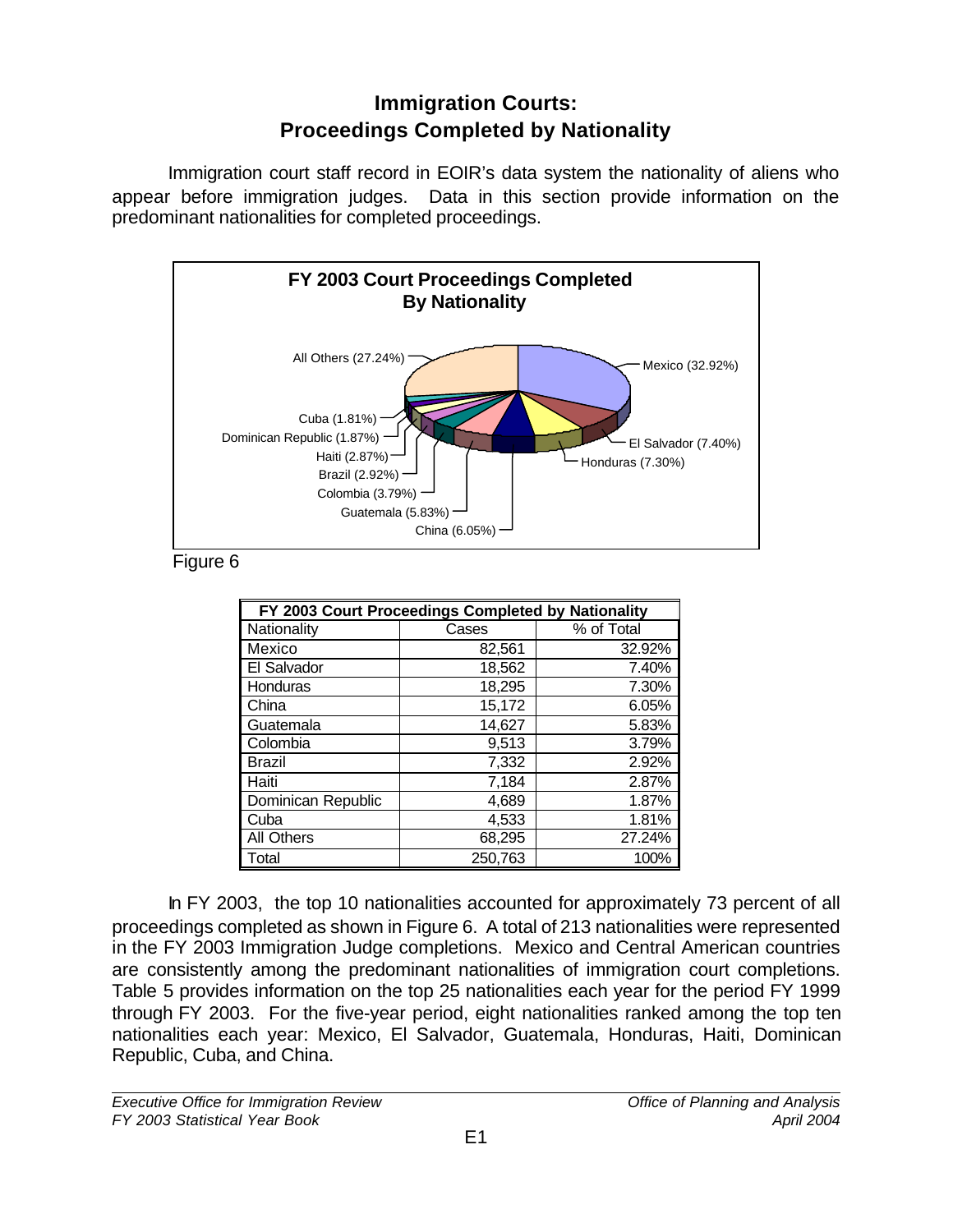<span id="page-19-0"></span>

| <b>Rank</b>      | FY 1999               | <b>FY 2000</b>        | <b>FY 2001</b>        | <b>FY 2002</b>        | <b>FY 2003</b>        |
|------------------|-----------------------|-----------------------|-----------------------|-----------------------|-----------------------|
| 1                | Mexico                | Mexico                | Mexico                | Mexico                | Mexico                |
| $\overline{2}$   | El Salvador           | El Salvador           | El Salvador           | El Salvador           | El Salvador           |
| 3                | Guatemala             | Honduras              | China                 | Honduras              | Honduras              |
| 4                | Honduras              | China                 | Honduras              | China                 | China                 |
| 5                | Nicaragua             | Guatemala             | Guatemala             | Guatemala             | Guatemala             |
| $\,6$            | China                 | Cuba                  | Haiti                 | Colombia              | Colombia              |
| $\overline{7}$   | Haiti                 | Haiti                 | Cuba                  | <b>Brazil</b>         | <b>Brazil</b>         |
| 8                | Cuba                  | Dominican<br>Republic | <b>Brazil</b>         | Haiti                 | Haiti                 |
| $\boldsymbol{9}$ | Dominican<br>Republic | India                 | Dominican<br>Republic | Dominican<br>Republic | Dominican<br>Republic |
| 10               | India                 | Colombia              | Colombia              | Cuba                  | Cuba                  |
| 11               | Colombia              | Ecuador               | Ecuador               | India                 | India                 |
| 12               | Jamaica               | Jamaica               | India                 | Ecuador               | Pakistan              |
| 13               | Peru                  | Nicaragua             | Jamaica               | Albania               | Albania               |
| 14               | Ecuador               | Peru                  | Albania               | Jamaica               | Indonesia             |
| 15               | Philippines           | <b>Brazil</b>         | Pakistan              | Pakistan              | Jamaica               |
| 16               | Pakistan              | Somalia               | Nicaragua             | Nicaragua             | Philippines           |
| 17               | Nigeria               | Philippines           | Sri Lanka             | Peru                  | Nicaragua             |
| 18               | Russia                | Sri Lanka             | Peru                  | Philippines           | Ecuador               |
| 19               | Bangladesh            | Pakistan              | Philippines           | Armenia               | Peru                  |
| 20               | Somalia               | Russia                | Russia                | Indonesia             | Armenia               |
| 21               | Albania               | Albania               | Somalia               | Russia                | Russia                |
| 22               | Canada                | Nigeria               | Nigeria               | Nigeria               | Egypt                 |
| 23               | Vietnam               | Canada                | Iran                  | Egypt                 | Nigeria               |
| 24               | Yugoslavia            | Vietnam               | Canada                | Iran                  | Iran                  |
| 25               | Sri Lanka             | Yugoslavia            | Armenia               | Canada                | Canada                |

#### **Table 5 - Court Proceedings Completed by Nationality Top 25 Nationalities: FY 1999 - FY 2003**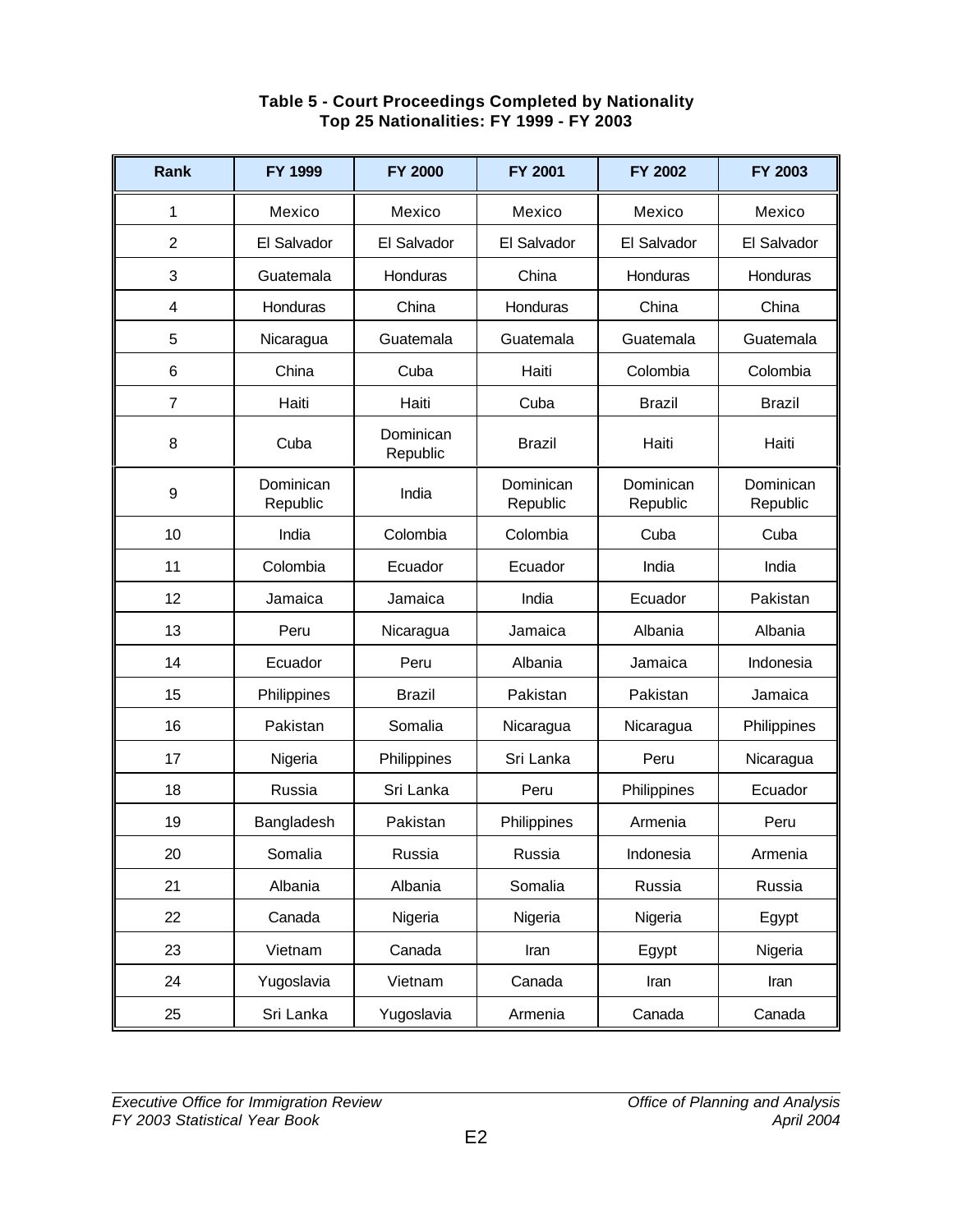# **Immigration Courts: Proceedings Completed by Language**

<span id="page-20-0"></span>Figure 7 below shows a breakdown of FY 1999 immigration court proceedings completed by language. Of 190 languages spoken in court proceedings during FY 1999, 86 percent were in the following five languages: Spanish, English, Creole, Foo Chow, and Mandarin.

Figure 8 below shows comparable data for FY 2003. Although four of the top five languages were the same, there was more diversity in languages in FY 2003. A total of 214 different languages were spoken in court proceedings in the immigration courts during FY 2003. The top five languages accounted for only 83 percent of the proceedings compared to 86% in FY 1999. FY 2003 highlights include:

- Spanish language cases were 60 percent of the total caseload, down from 64 percent in FY 1999.
- In the "Other" category, Foo Chow, Albanian, and Arabic represented the three most frequently spoken languages.
- The number of different languages used in court proceedings has increased by 13 percent over FY 1999.

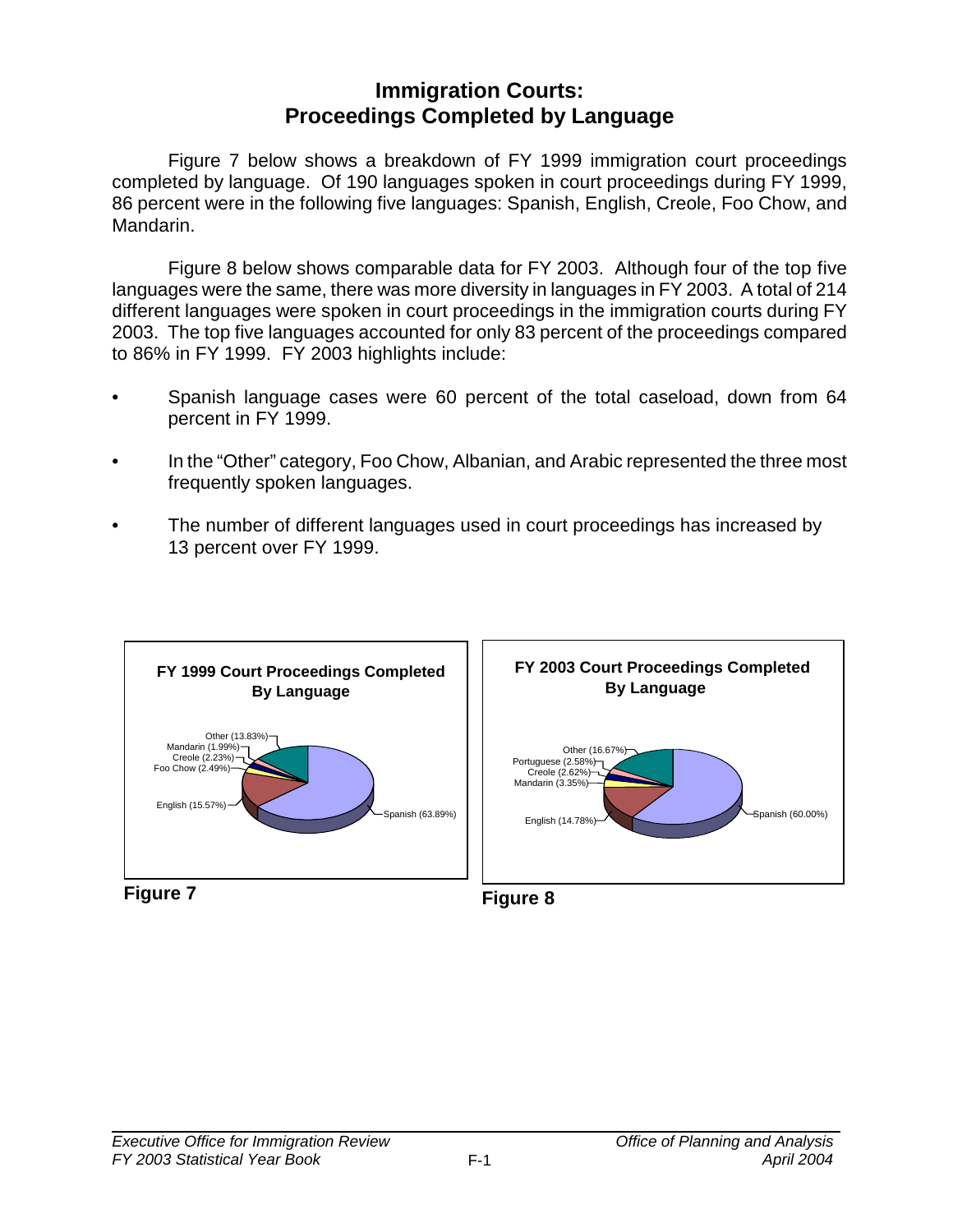# **Immigration Courts: Proceedings Completed by Representation Status**

<span id="page-21-0"></span>The Immigration and Nationality Act states that individuals in removal proceedings before an immigration judge may be represented by counsel, but at no expense to the Government. Prior to representing an alien before the immigration court, representatives must file a Notice of Appearance with the court.

Many individuals in removal proceedings are indigent and cannot afford a private attorney. Some seek free or *pro bono* representation, while others proceed without counsel on their own, or *pro se*. Of great concern to EOIR is the large number of individuals appearing *pro se*. Immigration judges, in order to ensure that such individuals understand the nature of the proceedings, as well as their rights and responsibilities, must take extra care and spend additional time explaining this information. An individual may ask for a continuance of a proceeding to obtain counsel.

As shown in Figure 9, less than half of the aliens whose proceedings were completed during the period FY 1999 – FY 2003 were represented. The percentage of represented aliens for FY 1999 to FY 2003 remained fairly steady, ranging from 42 percent to 48 percent.

More detailed information on the representation rates at some immigration courts is available at [http://www.usdoj.gov/eoir/reports/icrepsummary.htm.](#page-82-0)



| <b>Representation in Immigration Courts</b> |         |         |         |  |  |  |
|---------------------------------------------|---------|---------|---------|--|--|--|
| Unrepresented<br>Total<br>Represented       |         |         |         |  |  |  |
| FY 99                                       | 102,426 | 114,519 | 216,945 |  |  |  |
| FY 00                                       | 95,268  | 120,153 | 215,421 |  |  |  |
| FY 01                                       | 91,938  | 126,344 | 218,282 |  |  |  |
| FY 02                                       | 102,907 | 125,505 | 228,412 |  |  |  |
| FY 03                                       | 120,033 | 130,730 | 250,763 |  |  |  |

#### **Figure 9**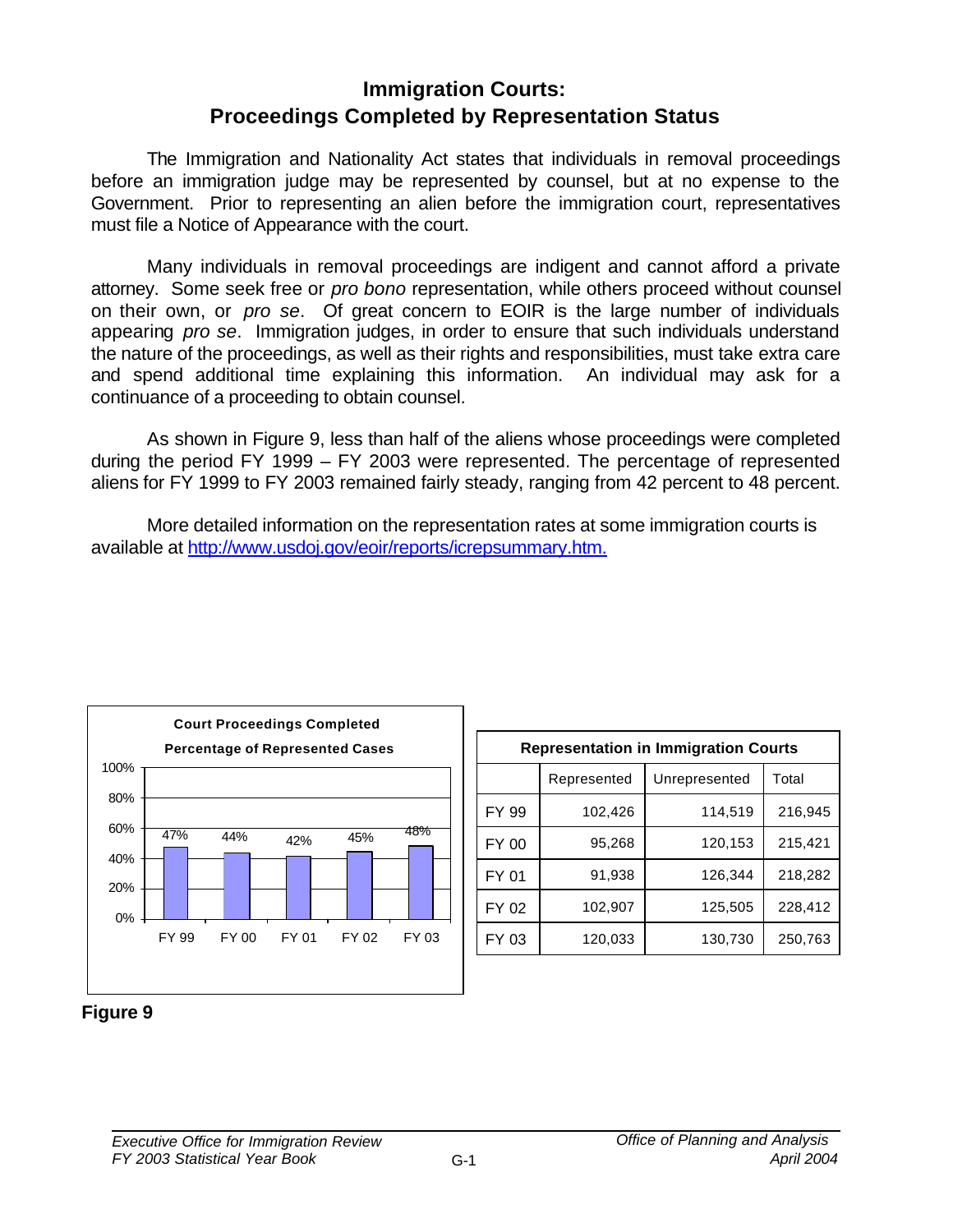# **Immigration Courts: Failures to Appear**

<span id="page-22-0"></span>When an alien fails to appear for a hearing, the immigration judge may conduct an *in absentia* (in absence of) hearing and order the alien removed from the United States. Before the immigration judge orders the alien removed *in absentia*, the Department of Homeland Security (DHS) trial attorney must establish by clear, unequivocal, and convincing evidence that the alien is removable. Further, the immigration judge must be satisfied that notice of time and place of the hearing were provided to the alien or the alien's representative. A failure to appear does not always result in an *in absentia* order. In some instances, the immigration judge may administratively close the case without ordering the alien removed *in absentia.* Since most administrative closures relate to failures to appear, we have included those figures in calculating the failure to appear rates below.

Figure 10 compares Immigration Judge decisions and administrative closures with failures to appear. Overall, of the immigration judge decisions rendered in FY 2003, 22 percent of them involved aliens who had failed to appear. Failure to appear rates have decreased each year since FY 1999.



**Figure 10**

| <b>Overall Failure to Appear Rates</b> |        |                    |                                             |                      |            |  |
|----------------------------------------|--------|--------------------|---------------------------------------------|----------------------|------------|--|
|                                        |        | Failures to Appear |                                             | <b>IJ Decisions/</b> | Failure to |  |
|                                        |        |                    | In Absentia Administrative Total Failure to | Admin                | Appear     |  |
|                                        | Orders | <b>Closures</b>    | Appear                                      | <b>Closures</b>      | Rate       |  |
| FY 99                                  | 40,729 | 10,582             | 51,311                                      | 182,814              | 28%        |  |
| FY 00                                  | 39,719 | 5,943              | 45,662                                      | 170,376              | 27%        |  |
| FY 01                                  | 36,761 | 6,534              | 43,295                                      | 166,322              | 26%        |  |
| FY 02                                  | 37,313 | 7,796              | 45,109                                      | 178,021              | 25%        |  |
| FY 03                                  | 36,934 | 7,292              | 44,226                                      | 205,212              | 22%        |  |

*Executive Office for Immigration Review Office of Planning and Analysis FY 2003 Statistical Year Book April 2004*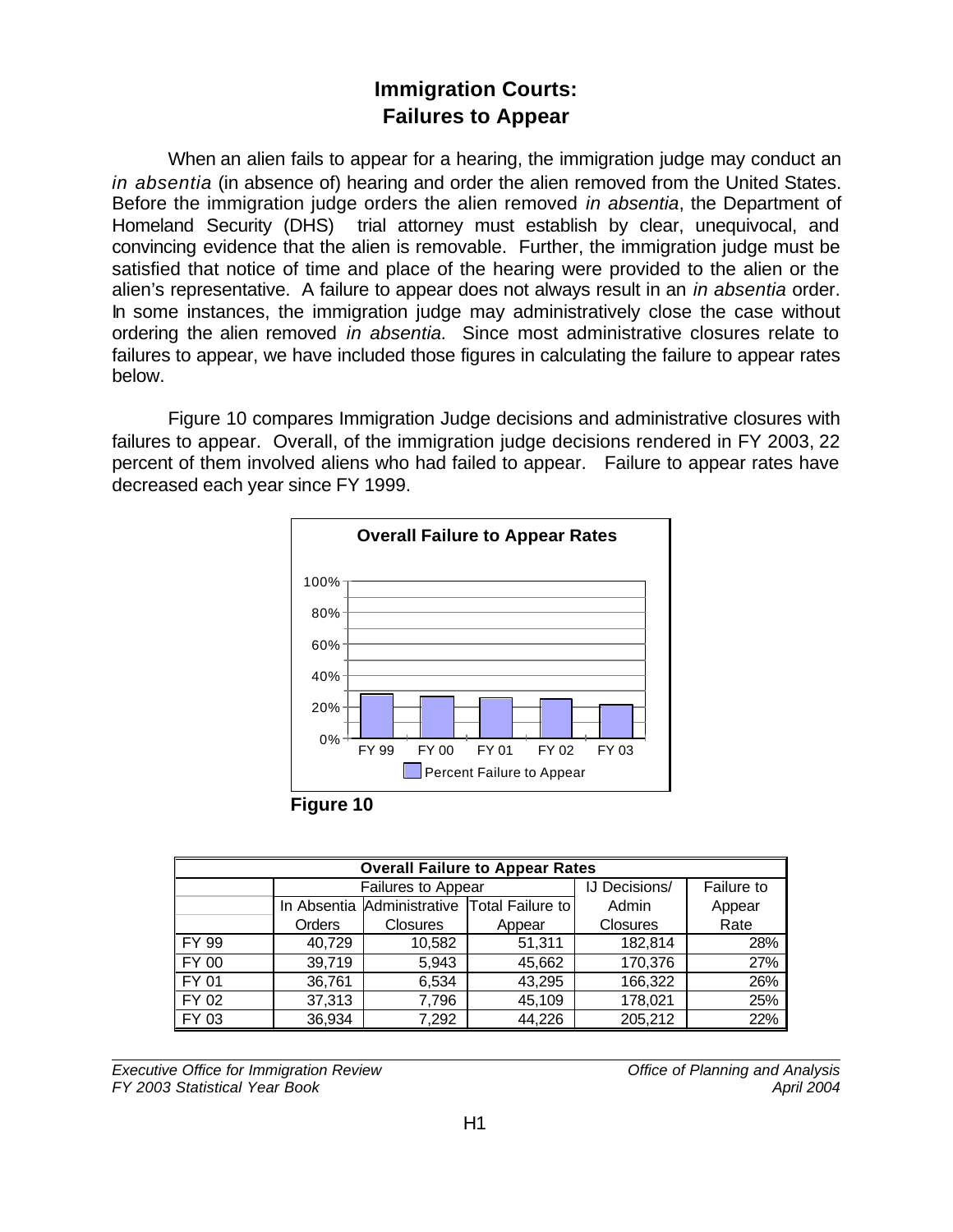<span id="page-23-0"></span>EOIR collects its data on failures to appear by detention status: non-detained aliens, aliens released on bond or recognizance, and detained aliens. Failures to appear for detained cases occur very infrequently, generally only because of illness or transportation problems, and are not broken out in the following figures.

Figure 11 shows a comparison of the number of failures to appear with the number of Immigration Judge decisions for non-detained aliens. The non-detained category is made up of aliens who were never detained. Like the overall failure to appear rate, the rate for this population has decreased each year since FY 1999.





| <b>Failure to Appear Rates for Non-Detained Aliens</b> |                    |     |                             |  |  |
|--------------------------------------------------------|--------------------|-----|-----------------------------|--|--|
|                                                        | Failures to Appear |     | <b>IJ Decisions/</b>        |  |  |
|                                                        | Number             |     | % of Total   Admin Closures |  |  |
| FY 99                                                  | 41,644<br>41%      |     | 101,182                     |  |  |
| <b>FY 00</b>                                           | 34,884<br>41%      |     | 84,909                      |  |  |
| <b>FY 01</b>                                           | 28,361<br>40%      |     | 70,339                      |  |  |
| FY 02                                                  | 28,090             | 38% | 74,074                      |  |  |
| $\overline{FY}$ 03                                     | 29,599             | 32% | 91,735                      |  |  |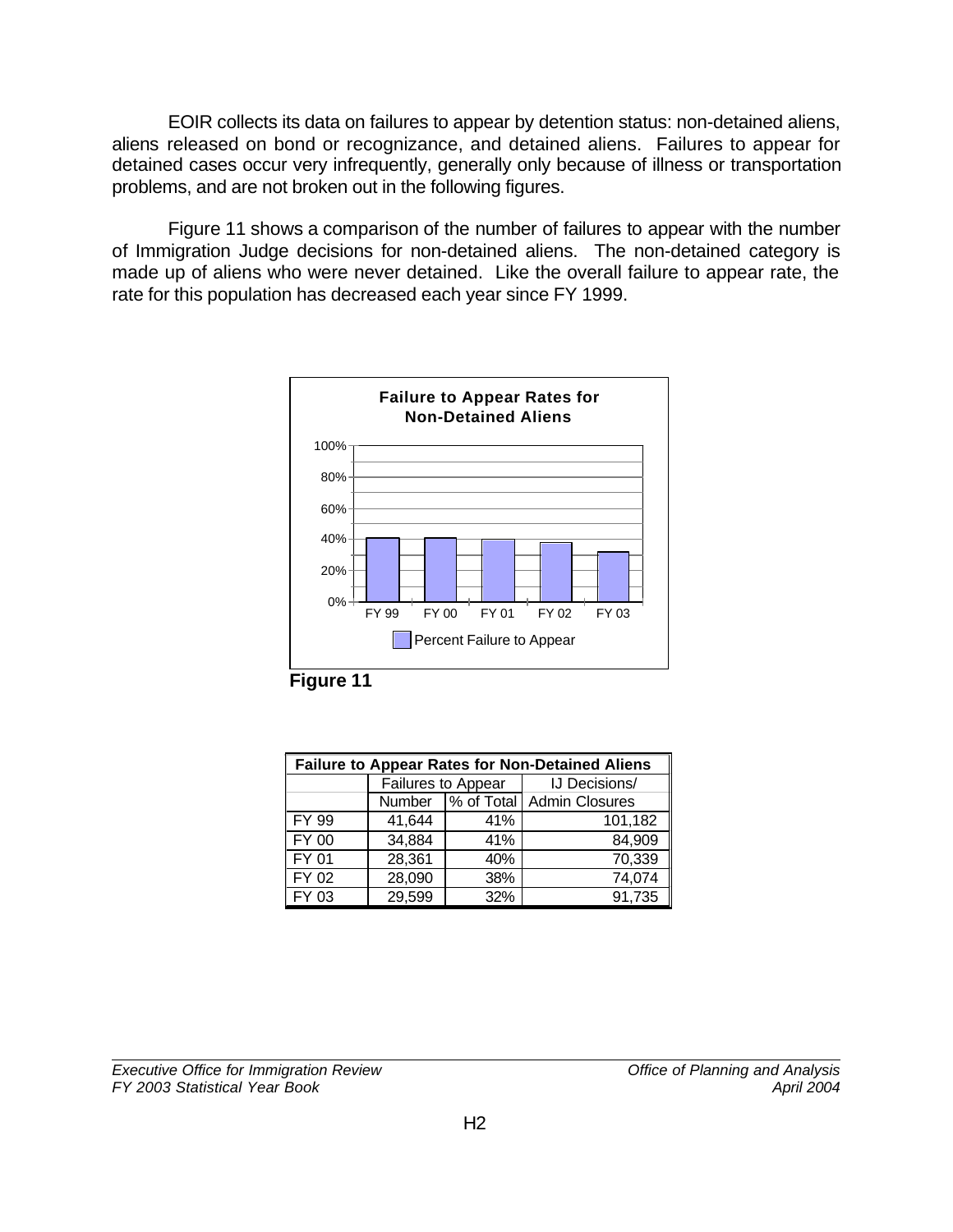<span id="page-24-0"></span>Failures to appear for aliens released on bond or on their own recognizance are shown in Figure 12. For the five-year period, the failure to appear rate peaked in FY 2001, and has decreased annually since then. For each year shown here, the failure to appear rates for released aliens were higher than those for non-detained aliens.



**Figure 12**

| <b>Failure to Appear Rates for Released Aliens</b> |        |                    |                                   |  |  |  |
|----------------------------------------------------|--------|--------------------|-----------------------------------|--|--|--|
|                                                    |        | Failures to Appear | IJ Decisions/                     |  |  |  |
|                                                    |        |                    | Number  % of Total Admin Closures |  |  |  |
| FY 99                                              | 8,317  | 42%                | 20,036                            |  |  |  |
| FY 00                                              | 9,536  | 47%                | 20,445                            |  |  |  |
| FY 01                                              | 13,696 | 52%                | 26,427                            |  |  |  |
| FY 02                                              | 15,813 | 49%                | 32,079                            |  |  |  |
| FY 03                                              | 13,448 | 41%                | 33,012                            |  |  |  |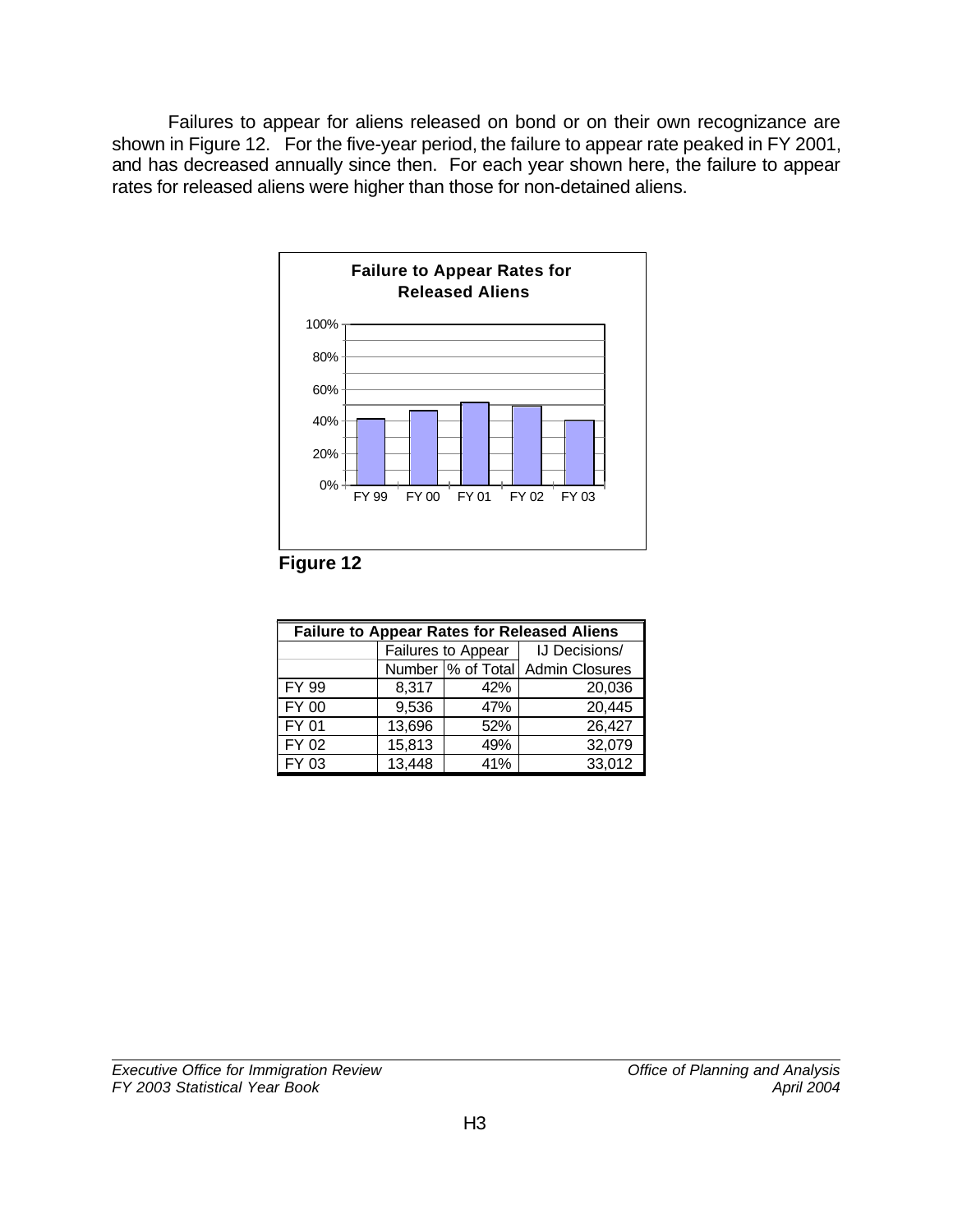# **Immigration Courts: Asylum Cases Received and Completed**

<span id="page-25-0"></span>An important form of relief that aliens may request is asylum. Aliens request asylum if they fear harm if returned to their native country or if they have suffered harm in the past. To be granted asylum, an alien must demonstrate a well-founded fear of persecution based on the alien's race, religion, nationality, political beliefs, and/or membership in a particular social group.

There are two ways that aliens may request asylum: "affirmatively," by completing an asylum application and filing it with a Department of Homeland Security (DHS) Asylum Office; or "defensively" by requesting asylum before an Immigration Judge in removal proceedings. Aliens who file affirmatively with DHS , but whose requests for asylum are not granted, are placed in removal proceedings and referred to the appropriate Immigration Court for further review of the case.



Figure 13

|                        | <b>Immigration Court Asylum Receipts</b> |                         |    |        |  |  |
|------------------------|------------------------------------------|-------------------------|----|--------|--|--|
|                        | Affirmative                              | Defensive Unknown Total |    |        |  |  |
| I FY 99                | 42,416                                   | 12,404                  | 96 | 54,916 |  |  |
| $\sqrt{\text{FY } 00}$ | 34,580                                   | 17,248                  | 72 | 51,900 |  |  |
| FY01                   | 43,816                                   | 17,954                  | 62 | 61,832 |  |  |
| FY02                   | 54,951                                   | 19,132                  | 44 | 74,127 |  |  |
| <b>FY 03</b>           | 46,441                                   | 18,642                  | 70 | 65,153 |  |  |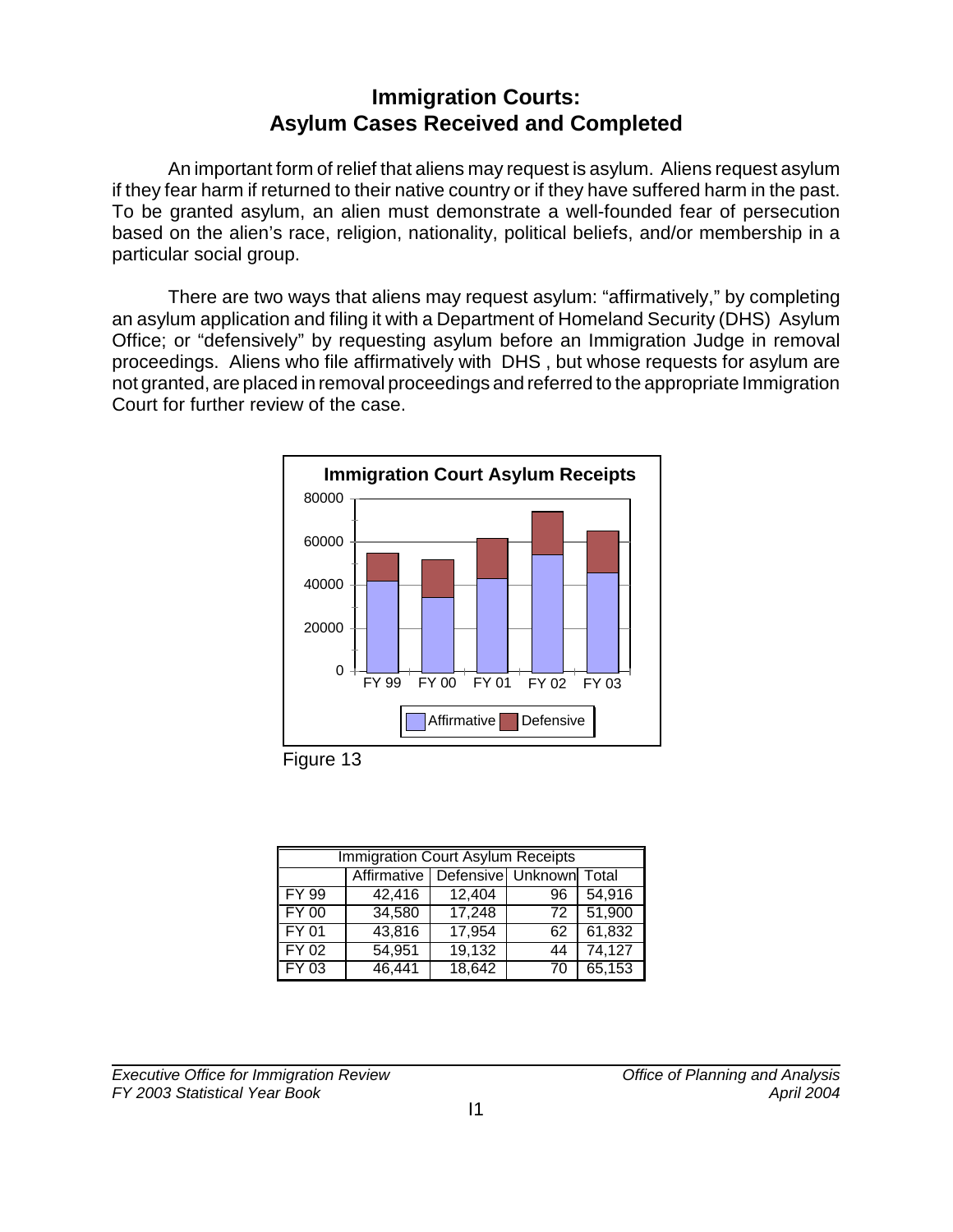<span id="page-26-0"></span>As shown in Figure 14 below, asylum receipts declined from FY 1999 to FY 2000. This trend was reversed in FY 2001 when receipts increased by almost 19 percent over FY 2000 receipts. Receipts peaked in FY 2002, and decreased again this year to just over 65,000.

Asylum completions decreased from FY 1999 to FY 2001. In FY 2002, asylum completions increased by 17 percent compared to FY 2001. There was a 23 percent increase in asylum completions from FY 2002 to FY 2003. Completions outpaced receipts this year.



**Figure 14**

| <b>Asylum Receipts and Completions</b> |        |        |  |  |  |
|----------------------------------------|--------|--------|--|--|--|
| Completions<br>Receipts                |        |        |  |  |  |
| FY 99                                  | 54,916 | 65,657 |  |  |  |
| <b>FY 00</b>                           | 51,900 | 52,109 |  |  |  |
| <b>FY 01</b>                           | 61,832 | 47,432 |  |  |  |
| <b>FY 02</b>                           | 74,127 | 55,353 |  |  |  |
| FY 03                                  | 65,153 | 68,093 |  |  |  |

Table 6, shown on page I3, provides information on FY 2003 asylum receipts and completions by immigration court. In FY 2003, the Los Angeles, CA; Miami, FL; New York, NY; and San Francisco, CA immigration courts received 58 percent of asylum filings. In FY 2003, 31 out of 52 immigration courts had more receipts than completions. However, three of the four largest courts completed more cases than they received.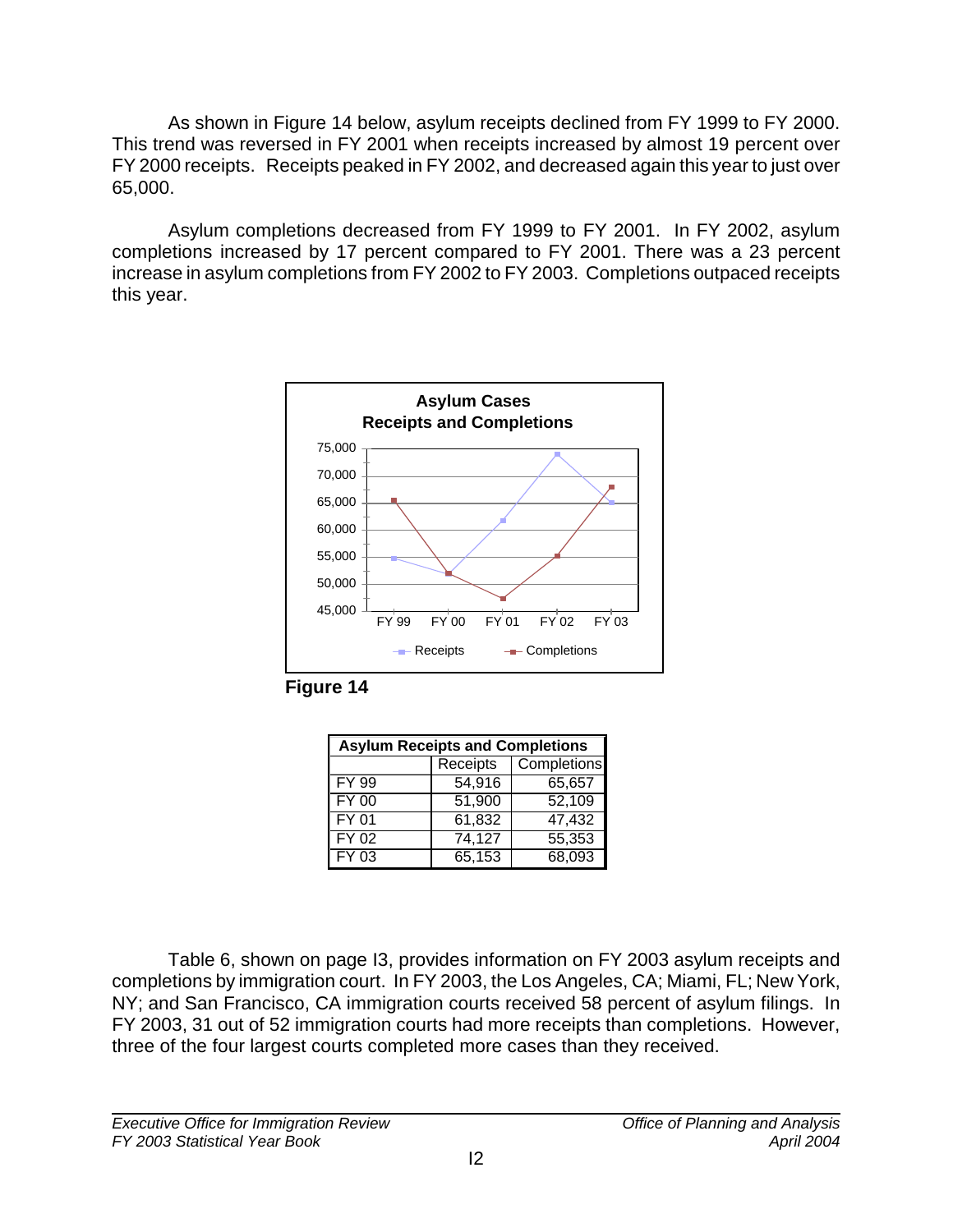<span id="page-27-0"></span>

| <b>Immigraton Court</b>                     | <b>Receipts</b> | Completions     |
|---------------------------------------------|-----------------|-----------------|
| <b>ARLINGTON, VIRGINIA</b>                  | 2,119           | 1,674           |
| <b>ATLANTA, GEORGIA</b>                     | 753             | 689             |
| <b>BALTIMORE, MARYLAND</b>                  | 1,704           | 1,391           |
| BATAVIA SPC, NEW YORK                       | 63              | 59              |
| BLOOMINGTON (ST. PAUL), MINNESOTA           | 394             | 537             |
| <b>BOSTON, MASSACHUSETTS</b>                | 1,279           | 1,025           |
| <b>BRADENTON COUNTY JAIL, FLORIDA</b>       | 147             | 129             |
| <b>BUFFALO, NEW YORK</b>                    | 202             | 271             |
| CHICAGO, ILLINOIS                           | 1,903           | 1,578           |
| DALLAS, TEXAS                               | 753             | 793             |
| DENVER, COLORADO                            | 1,093           | 579             |
| <b>DETROIT, MICHIGAN</b>                    | 999             | 813             |
| <b>EAST MESA, CALIFORNIA</b>                | 80              | 59              |
| EL CENTRO SPC, CALIFORNIA                   | 93              | 97              |
| EL PASO SPC, TEXAS                          | 104             | 94              |
| EL PASO, TEXAS                              | 115             | 126             |
| ELIZABETH SPC, NEW JERSEY                   | 396             | 368             |
| ELOY, ARIZONA                               | 140             | 148             |
| FISHKILL - NEW YORK STATE DOC, NEW YORK     | 46              | 51              |
| <b>FLORENCE SPC, ARIZONA</b>                | 49              | 39              |
| <b>GUAYNABO (SAN JUAN), PUERTO RICO</b>     | 280             | 187             |
| <b>HARLINGEN, TEXAS</b>                     | 141             | 113             |
| HARTFORD, CONNECTICUT                       | 499             | 439             |
| HONOLULU, HAWAII                            | 157             | 173             |
| <b>HOUSTON SPC, TEXAS</b>                   | 108             | 95              |
| <b>HOUSTON, TEXAS</b>                       | 749             | 826             |
| <b>IMPERIAL, CALIFORNIA</b>                 | 18              | 21              |
| <b>JAMAICA QUEENS FACILITY, NEW YORK</b>    | 198             | 199             |
| <b>KROME NORTH SPC, FLORIDA</b>             | 992             | 922             |
| LANCASTER, CALIFORNIA                       | 233             | 300             |
| LAS VEGAS, NEVADA                           | 637             | 502             |
| <b>LOS ANGELES, CALIFORNIA</b>              | 12,612          | 15,023          |
| LOS FRENOS (PORT ISABEL SPC), TEXAS         | 45              | 46              |
| <b>MEMPHIS, TENNESSEE</b>                   | 1,388           | 1,034           |
| <b>MIAMI, FLORIDA</b>                       | 8,674           | 8,112           |
| <b>NEW ORLEANS, LOUISIANA</b>               | 150             | 127             |
| <b>NEW YORK CITY, NEW YORK</b>              | 9,821           | 12,259          |
| NEWARK, NEW JERSEY                          | 1,675           | 1,710           |
| OAKDALE FEDERAL DETENTION CENTER, LOUISIANA | 206             | 164             |
| ORLANDO, FLORIDA                            | 2,598           | 1,547           |
| PHILADELPHIA, PENNSYLVANIA                  | 1,667           | 1,116           |
| PHOENIX, ARIZONA                            | 469             | 241             |
| PORTLAND, OREGON                            | 264             | 204             |
| <b>SAN ANTONIO, TEXAS</b>                   | 164             | 185             |
| SAN DIEGO, CALIFORNIA                       | 722             | 826             |
| <b>SAN FRANCISCO, CALIFORNIA</b>            | 6,676           | 9,789           |
| SAN PEDRO SPC, CALIFORNIA                   | 262             | 235             |
| <b>SEATTLE, WASHINGTON</b>                  | 677             | 597             |
| TUCSON, ARIZONA                             | 30              | $\overline{21}$ |
| ULSTER - NEW YORK STATE DOC, NEW YORK       | $\overline{13}$ | 15              |
| <b>VARICK SPC, NEW YORK</b>                 | 347             | 293             |
| YORK, PENNSYLVANIA                          | 249             | 252             |
| Total                                       | 65,153          | 68,093          |

#### **Table 6 - Asylum Receipts and Completions by Court for FY 2003**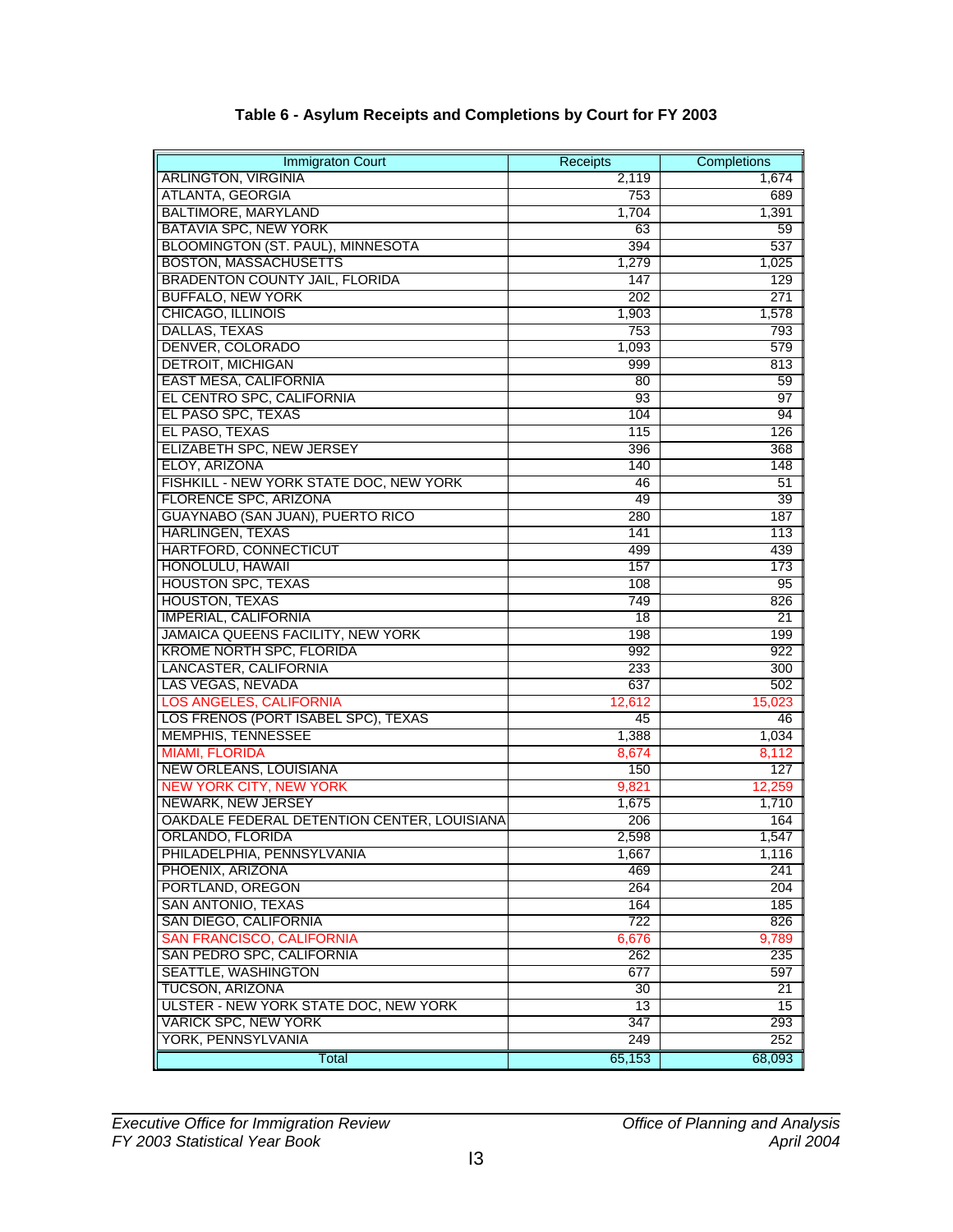# **Immigration Courts: Asylum Grants by Nationality**

<span id="page-28-0"></span>This section provides information on asylum grants by nationality. In Figure 15, we have shown the top ten nationalities granted asylum (including conditional grants) in FY 2003. In FY 2003, the top 10 nationalities accounted for 65 percent of all asylum grants. A total of 142 nationalities were represented among cases granted asylum in FY 2003. Table 7 provides information for comparative purposes on the top nationalities granted asylum each fiscal year for the period FY 1999 to FY 2003. Five nationalities were among the top ten nationalities granted asylum each year during the five-year period: China, India, Russia, Albania, and Haiti. For more complete information on asylum data by nationality, se[e http://www.usdoj.gov/eoir/efoia/FY03AsyStats.pdf.](#page-83-0)





| FY 2003 Asylum Grants by Nationality |        |            |  |  |  |
|--------------------------------------|--------|------------|--|--|--|
| Nationality                          | Cases  | % of Total |  |  |  |
| China                                | 3,595  | 26.90%     |  |  |  |
| Colombia                             | 1,590  | 11.90%     |  |  |  |
| Albania                              | 717    | 5.36%      |  |  |  |
| India                                | 595    | 4.45%      |  |  |  |
| Haiti                                | 566    | 4.24%      |  |  |  |
| Armenia                              | 412    | 3.08%      |  |  |  |
| Russia                               | 381    | 2.85%      |  |  |  |
| Indonesia                            | 366    | 2.74%      |  |  |  |
| Egypt                                | 277    | 2.07%      |  |  |  |
| Ethiopia                             | 239    | 1.79%      |  |  |  |
| <b>All Others</b>                    | 4,627  | 34.62%     |  |  |  |
| Total                                | 13,365 | 100.00%    |  |  |  |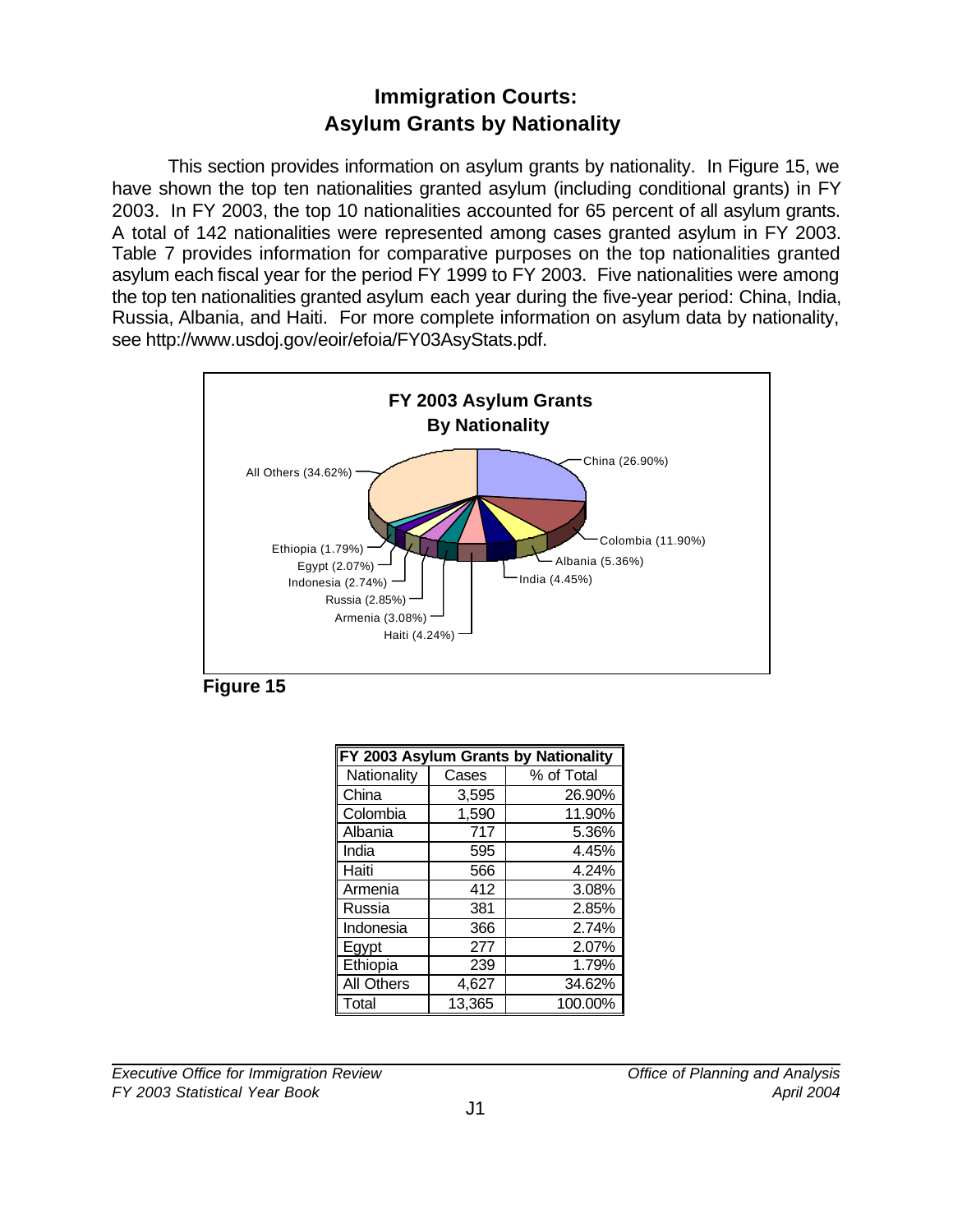#### **Table 7 - Asylum Grants by Nationality Top 25 Nationalities: FY 1999 - FY 2003**

<span id="page-29-0"></span>

| <b>Rank</b>      | FY 1999     | <b>FY 2000</b> | <b>FY 2001</b>            | <b>FY 2002</b> | <b>FY 2003</b>            |
|------------------|-------------|----------------|---------------------------|----------------|---------------------------|
| 1                | China       | China          | China                     | China          | China                     |
| $\overline{2}$   | India       | India          | Albania                   | Colombia       | Colombia                  |
| 3                | Somalia     | Russia         | India                     | Albania        | Albania                   |
| 4                | Albania     | Somalia        | Colombia                  | India          | India                     |
| 5                | Russia      | Albania        | Haiti                     | Haiti          | Haiti                     |
| 6                | Yugoslavia  | Yugoslavia     | Somalia                   | Armenia        | Armenia                   |
| $\overline{7}$   | Peru        | Peru           | Russia                    | Russia         | Russia                    |
| 8                | Iran        | Ethiopia       | Iran                      | Indonesia      | Indonesia                 |
| $\boldsymbol{9}$ | Ethiopia    | Egypt          | Ethiopia                  | Iraq           | Egypt                     |
| 10               | Haiti       | Haiti          | Sri Lanka                 | Somalia        | Ethiopia                  |
| 11               | Guatemala   | Guatemala      | Armenia                   | Ethiopia       | Pakistan                  |
| 12               | Mauritania  | Colombia       | Egypt                     | Egypt          | Iran                      |
| 13               | Egypt       | Pakistan       | Iraq                      | Iran           | Iraq                      |
| 14               | Sri Lanka   | Bangladesh     | Indonesia                 | Pakistan       | Cameroon                  |
| 15               | Pakistan    | Iran           | Yugoslavia                | Yugoslavia     | Mauritania                |
| 16               | Afghanistan | Sri Lanka      | Pakistan                  | Liberia        | Yugoslavia                |
| 17               | Ukraine     | Indonesia      | Guatemala                 | Sri Lanka      | Guatemala                 |
| 18               | Cuba        | Afghanistan    | Cameroon                  | Congo          | Guinea                    |
| 19               | Bangladesh  | El Salvador    | Afghanistan               | <b>Burma</b>   | Somalia                   |
| 20               | El Salvador | Congo          | Liberia                   | Mauritania     | Liberia                   |
| 21               | Nigeria     | Cuba           | Peru                      | Cameroon       | Congo                     |
| 22               | Liberia     | Mauritania     | Congo                     | Guatemala      | Peru                      |
| 23               | Colombia    | Ukraine        | <b>Burma</b><br>(Myanmar) | Sierra Leone   | <b>Burma</b><br>(Myanmar) |
| 24               | Armenia     | Liberia        | Bangladesh                | Bangladesh     | Sierra Leone              |
| 25               | Iraq        | Cameroon       | Fiji                      | Ukraine        | Bangladesh                |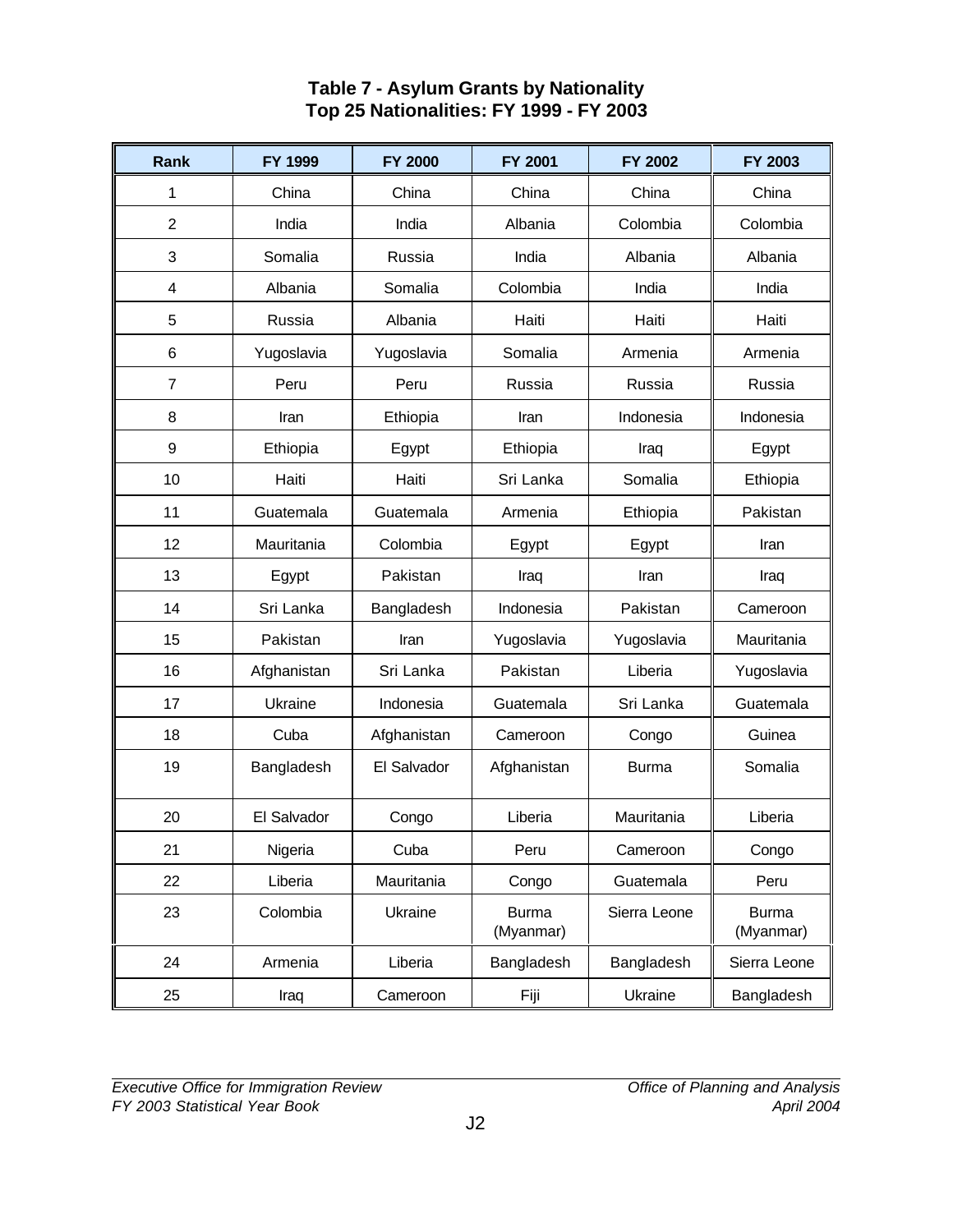# **Immigration Courts: Disposition of Asylum Cases**

<span id="page-30-0"></span>During removal proceedings, an alien may request asylum as relief from removal. The immigration judge must then decide whether to deny or grant an alien's application for asylum. If the asylum applicant fails to appear for a scheduled court hearing, the application is considered abandoned. In other instances, the asylum applicant chooses to withdraw his or her application for asylum. EOIR tracks each of these possible outcomes as completed cases: grants, denials, withdrawals, and abandoned applications for asylum.

A substantial number of closed cases do not fall into one of the four categories listed above, and are counted as "other" asylum completions, e.g., change of venue to another court. Further, in some instances, an alien with a pending asylum claim may apply for and be granted some other type of relief besides asylum, and this is also recorded as an "other" completion.

The Immigration Reform and Immigrant Responsibility Act of 1996 provided that refugee status or asylum could be granted to as many as 1,000 applicants annually whose claims were based on coercive population control (CPC). Immigration judges began granting asylum based on CPC in FY 1997. Grants of asylum based on CPC are conditional grants. At the end of each year, DHS and EOIR determine the number of grants based on CPC; the condition is removed for all cases within the annual cap.

Figure 16 provides the asylum grant rate for the past five years. The grant rate is calculated as a percentage of asylum claims decided on the merits, i.e., grants (including conditional grants) and denials. The number and percent of aliens granted asylum increased from FY 1999 to FY 2001. In FY 2002, the number of grants continued to increase, but the grant rate fell slightly to 37 percent. If the grant rate were calculated as a percentage of all 68,093 asylum completions (as opposed to only the claims decided on the merits), it would be significantly lower, e.g., 20 percent for FY 2003 as opposed to 37 percent.



| <b>Asylum Grant Rate</b> |        |         |                   |  |  |  |
|--------------------------|--------|---------|-------------------|--|--|--|
|                          | Grants | Denials | <b>Grant Rate</b> |  |  |  |
| FY 99                    | 8,421  | 18,169  | 32%               |  |  |  |
| <b>FY 00</b>             | 9,237  | 16,030  | 37%               |  |  |  |
| FY 01                    | 9,999  | 15,035  | 40%               |  |  |  |
| FY 02                    | 10,976 | 18,391  | 37%               |  |  |  |
| $FY$ 03                  | 13,365 | 22,410  | 37%               |  |  |  |

**Figure 16**

*Executive Office for Immigration Review Office of Planning and Analysis FY 2003 Statistical Year Book April 2004*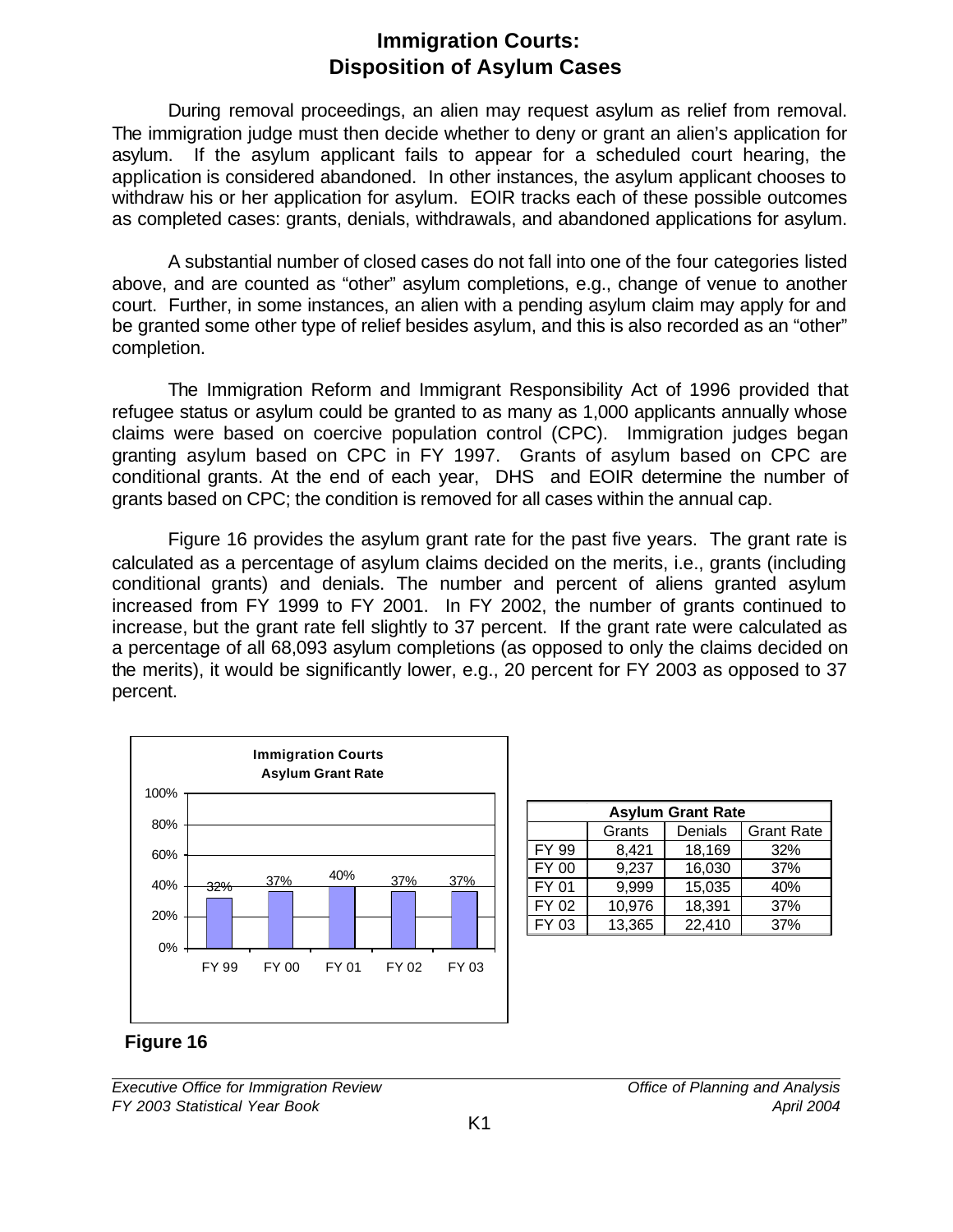<span id="page-31-0"></span>There is some difference in the grant rates depending on whether the asylum application was filed affirmatively or defensively. With the exception of FY 1999, grant rates for affirmative asylum claims were higher than grant rates for defensive claims. Figures 17 and 18 show the grant rates for affirmative and defensive asylum claims. In a few instances, (179 grants and 88 denials) data were incomplete, and it was unclear whether the claim was affirmative or defensive.



| <b>Immigration Court</b><br><b>Affirmative Grant Rate</b> |       |        |     |  |
|-----------------------------------------------------------|-------|--------|-----|--|
|                                                           |       |        |     |  |
| <b>Grant Rate</b><br>Grants   Denials                     |       |        |     |  |
| <b>FY 99</b>                                              | 6,492 | 14,241 | 31% |  |
| FY 00                                                     | 6,703 | 10,569 | 39% |  |
| <b>FY 01</b>                                              | 6,781 | 8,559  | 44% |  |
| FY 02                                                     | 7,665 | 9,906  | 44% |  |
| $\mathsf{I}$ FY 03                                        | 9,904 | 12,790 |     |  |

**Figure 17**



| <b>Immigration Court</b>     |       |       |     |  |
|------------------------------|-------|-------|-----|--|
| Defensive Grant Rate         |       |       |     |  |
| Denials Grant Rate<br>Grants |       |       |     |  |
| FY 99                        | 1,890 | 3,897 | 33% |  |
| <b>FY 00</b>                 | 2,508 | 5,449 | 32% |  |
| FY 01                        | 3,186 | 6,464 | 33% |  |
| FY 02                        | 3,287 | 8,464 | 28% |  |
| FY 03                        | 3,403 | 9,608 | 26% |  |

**Figure 18**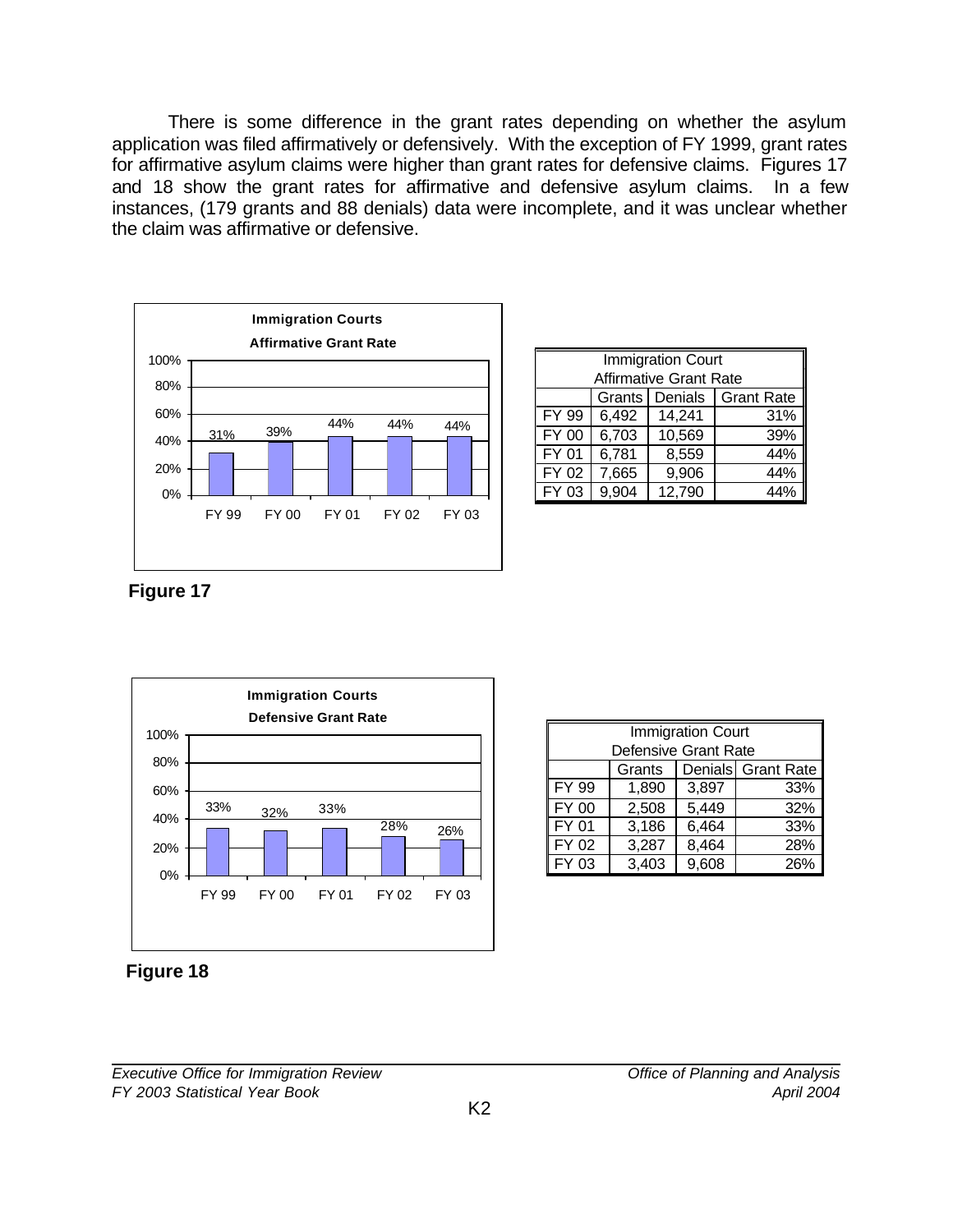<span id="page-32-0"></span>Figure 19 illustrates graphically all asylum case completions. The number of denials clearly decreased from FY 1999 through FY 2001, but increased substantially during FY 2002 and FY 2003. The number of asylum grants has increased each year over the fiveyear period. In FY 2003, the number of asylum grants was 59 percent higher than the number of grants in FY 1999.



| <b>Asylum Completions by Disposition</b> |        |         |           |           |        |        |
|------------------------------------------|--------|---------|-----------|-----------|--------|--------|
|                                          | Grants | Denials | Withdrawn | Abandoned | Other  | Total  |
| FY 99                                    | 8,421  | 18,169  | 11,401    | 7,524     | 20,142 | 65,657 |
| FY 00                                    | 9,237  | 16,030  | 9,146     | 3,893     | 13,803 | 52,109 |
| FY 01                                    | 9,999  | 15,035  | 6.847     | 3,675     | 11,876 | 47,432 |
| FY 02                                    | 10,976 | 18,391  | 8,545     | 4,241     | 13,200 | 55,353 |
| FY 03                                    | 13,365 | 22,410  | 14,482    | 4,308     | 13,528 | 68,093 |

Table 8, shown on page K4, provides information on the FY 2003 asylum grant rate for each individual immigration court.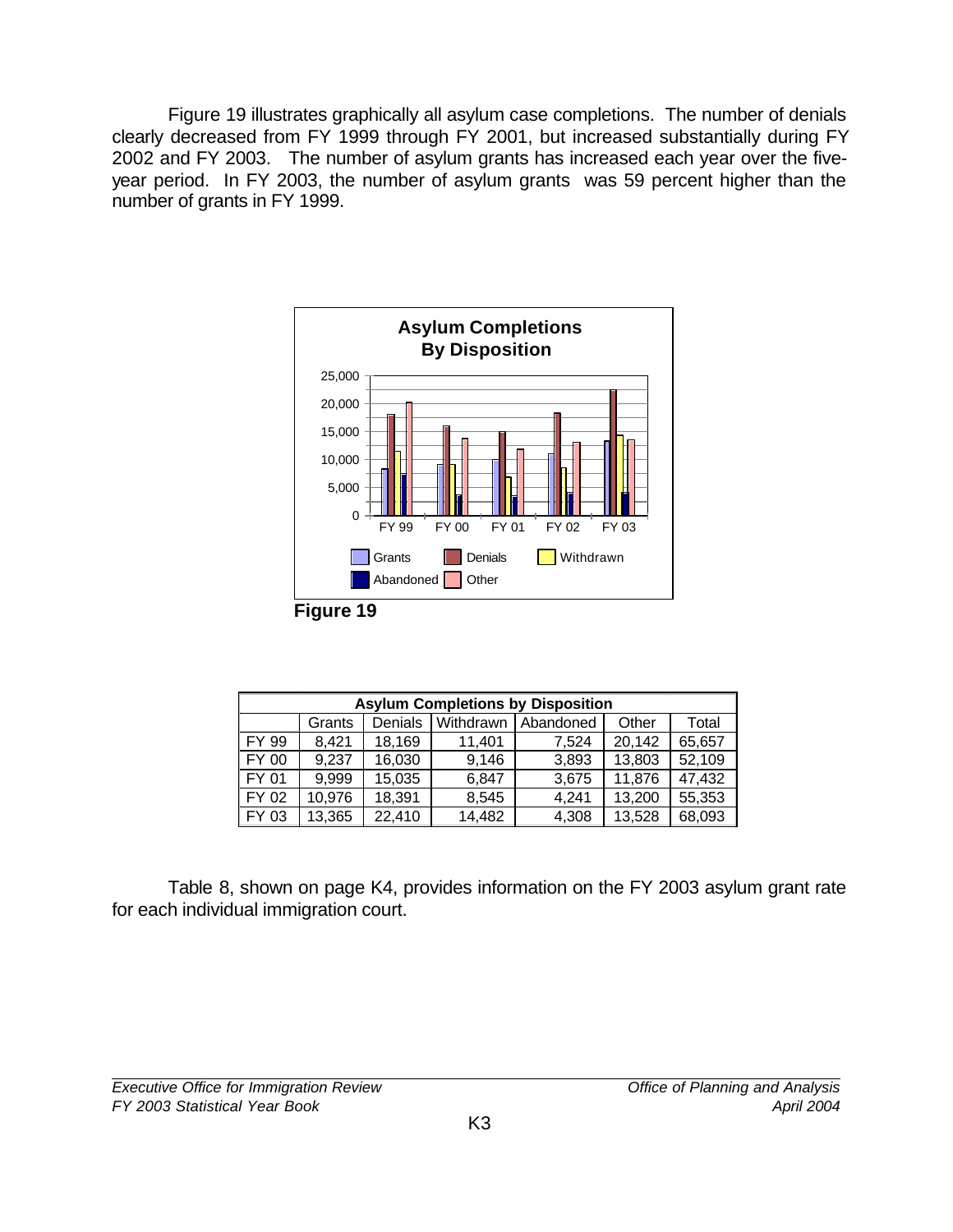<span id="page-33-0"></span>

| <b>Immigration Court</b>                    | <b>Denials</b> | <b>Grants</b>    | <b>Conditional</b><br><b>Grants</b> | <b>Grant Rate</b> |
|---------------------------------------------|----------------|------------------|-------------------------------------|-------------------|
| <b>ARLINGTON, VIRGINIA</b>                  | 620            | 227              | 3                                   | 27%               |
| ATLANTA, GEORGIA                            | 266            | 47               | 1                                   | 15%               |
| <b>BALTIMORE, MARYLAND</b>                  | 626            | 361              | 5                                   | 37%               |
| BATAVIA SPC, NEW YORK                       | 35             | 4                | 0                                   | 10%               |
| BLOOMINGTON (ST. PAUL), MINNESOTA           | 200            | 83               | 1                                   | 30%               |
| <b>BOSTON, MASSACHUSETTS</b>                | 440            | 236              | 11                                  | 36%               |
| <b>BRADENTON COUNTY JAIL, FLORIDA</b>       | 85             | 1                | 0                                   | 1%                |
| <b>BUFFALO, NEW YORK</b>                    | 143            | 18               | 5                                   | 14%               |
| CHICAGO, ILLINOIS                           | 623            | 260              | 15                                  | 31%               |
| DALLAS, TEXAS                               | 342            | 167              | 8                                   | 34%               |
| DENVER, COLORADO                            | 202            | 170              | 0                                   | 46%               |
| <b>DETROIT, MICHIGAN</b>                    | 391            | $\overline{170}$ | 3                                   | 31%               |
| EAST MESA, CALIFORNIA                       | 35             | 6                | 0                                   | 15%               |
| EL CENTRO SPC, CALIFORNIA                   | 44             | 0                | 0                                   | 0%                |
| EL PASO SPC, TEXAS                          | 35             | 17               | 0                                   | 33%               |
| EL PASO, TEXAS                              | 36             | 14               | 0                                   | 28%               |
|                                             |                |                  |                                     |                   |
| ELIZABETH SPC, NEW JERSEY                   | 190            | 34               | 5                                   | 17%               |
| ELOY, ARIZONA                               | 96             | 2                | 0                                   | 2%                |
| FISHKILL - NEW YORK STATE DOC, NEW YORK     | 5              | 0                | 0                                   | 0%                |
| FLORENCE SPC, ARIZONA                       | 17             | 7                | 0                                   | 29%               |
| GUAYNABO (SAN JUAN), PUERTO RICO            | 53             | 2                | 2                                   | 7%                |
| <b>HARLINGEN, TEXAS</b>                     | 12             | 28               | 0                                   | 70%               |
| HARTFORD, CONNECTICUT                       | 222            | 107              | 6                                   | 34%               |
| HONOLULU, HAWAII                            | 61             | 24               | 29                                  | 46%               |
| <b>HOUSTON SPC, TEXAS</b>                   | 32             | 4                | 1                                   | 14%               |
| <b>HOUSTON, TEXAS</b>                       | 350            | 118              | 1                                   | 25%               |
| <b>IMPERIAL, CALIFORNIA</b>                 | 10             | 0                | 0                                   | 0%                |
| JAMAICA QUEENS FACILITY, NEW YORK           | 112            | 37               | 1                                   | 25%               |
| KROME NORTH SPC, FLORIDA                    | 451            | 79               | $\overline{2}$                      | 15%               |
| LANCASTER, CALIFORNIA                       | 203            | 25               | 6                                   | 13%               |
| LAS VEGAS, NEVADA                           | 111            | 50               | 1                                   | 31%               |
| LOS ANGELES, CALIFORNIA                     | 2,388          | 1,197            | 43                                  | 34%               |
| LOS FRENOS (PORT ISABEL SPC), TEXAS         | 18             | 4                | 0                                   | 18%               |
| <b>MEMPHIS, TENNESSEE</b>                   | 360            | 251              | 2                                   | 41%               |
| MIAMI, FLORIDA                              | 4,472          | 1,439            | 9                                   | 24%               |
| NEW ORLEANS, LOUISIANA                      | 72             | 18               | $\mathbf{0}$                        | 20%               |
| NEW YORK CITY, NEW YORK                     | 4.239          | 2,790            | 2055                                | 53%               |
| NEWARK, NEW JERSEY                          | 589            | 302              | 122                                 | 42%               |
| OAKDALE FEDERAL DETENTION CENTER, LOUISIANA | 39             | 14               | 0                                   | 26%               |
| ORLANDO, FLORIDA                            | 356            | 495              | 13                                  | 59%               |
| PHILADELPHIA, PENNSYLVANIA                  | 516            | 195              | 37                                  | 31%               |
| PHOENIX, ARIZONA                            | 38             | 54               | 7                                   | 62%               |
| PORTLAND, OREGON                            | 76             | 17               | $\mathbf{1}$                        | 19%               |
| SAN ANTONIO, TEXAS                          | 73             | 36               | 0                                   | 33%               |
| SAN DIEGO, CALIFORNIA                       | 384            | 179              | 3                                   | 32%               |
| SAN FRANCISCO, CALIFORNIA                   | 2,104          | 1,464            | 31                                  | 42%               |
| SAN PEDRO SPC, CALIFORNIA                   | 73             | 54               | $\overline{2}$                      | 43%               |
| SEATTLE, WASHINGTON                         | 243            | 68               | 6                                   | 23%               |
| TUCSON, ARIZONA                             | 3              | 3                | 3                                   | 67%               |
| ULSTER - NEW YORK STATE DOC, NEW YORK       | 2              | 0                | 0                                   | 0%                |
| <b>VARICK SPC, NEW YORK</b>                 | 194            | 15               | 4                                   | 9%                |
| YORK, PENNSYLVANIA                          | 123            | 25               | 3                                   | 19%               |
| <b>Total</b>                                | 22,410         | 10,918           | 2447                                | 37%               |

#### **Table 8 - FY 2003 Asylum Grant Rate by Immigration Court**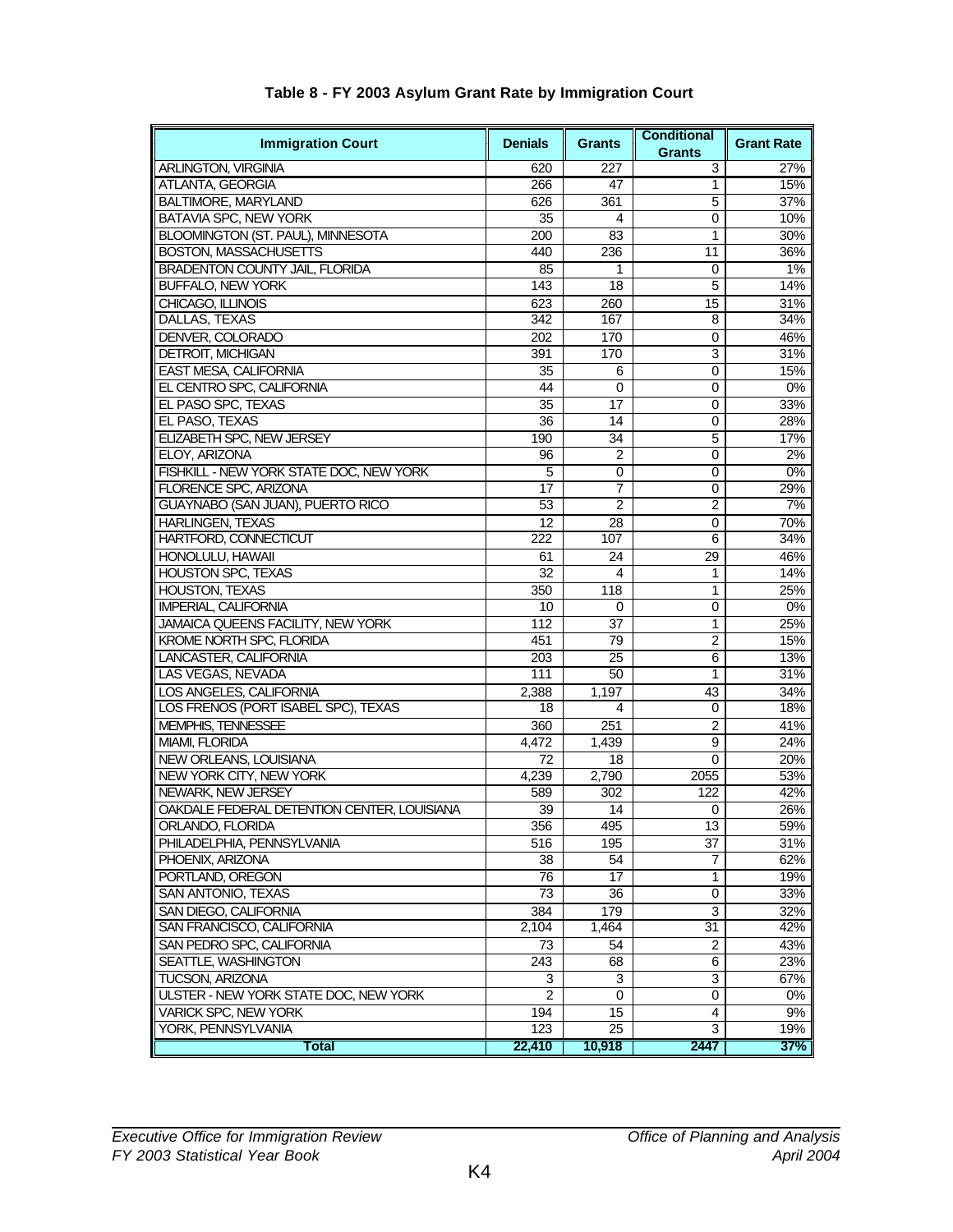# **Immigration Courts: Expedited Asylum Cases**

<span id="page-34-0"></span>There are two ways that aliens may request asylum: "affirmatively," by completing an asylum application and filing it with a Department of Homeland Security (DHS) Asylum Office; or "defensively" by requesting asylum before an Immigration Judge in removal proceedings. Aliens who file affirmatively with DHS , but whose requests for asylum are not granted, are placed in removal proceedings and referred to the appropriate Immigration Court for further review of the case.

Asylum regulations implemented in 1995 called for asylum applications to be processed within 180 days after filing. The Illegal Immigration Reform and Immigrant Responsibility Act (IIRIRA) of 1996 reiterated that time frame and calls for the administrative adjudication of an asylum application within 180 days of the application filing date, absent exceptional circumstances. This process is time sensitive because the asylum applicant may not apply for employment authorization until 150 days after filing, and DHS then has 30 days to grant or deny employment authorization. Consequently, expedited processing of asylum applications occurs when (1) an alien files "affirmatively" at an DHS Asylum Office and the application is referred to EOIR within 75 days of filing; or (2) an alien files an asylum application "defensively" with EOIR.

As shown in Figure 20 below, the number of expedited asylum cases has increased from FY 1999 to FY 2002. From FY 2002 to FY 2003 both expedited asylum receipts and total asylum receipts decreased.



| <b>Expedited Asylum Receipts</b> |                                 |          |  |  |
|----------------------------------|---------------------------------|----------|--|--|
|                                  | Number of Expedite Total Asylum |          |  |  |
|                                  | <b>Asylum Receipts</b>          | Receipts |  |  |
| <b>FY 99</b>                     | 26,779                          | 54,916   |  |  |
| <b>FY 00</b>                     | 35,903                          | 51,900   |  |  |
| <b>FY 01</b>                     | 46,319                          | 61,832   |  |  |
| $FY$ 02                          | 56,926                          | 74,127   |  |  |
| $FY$ 03                          | 48,019                          | 65,153   |  |  |

**Figure 20**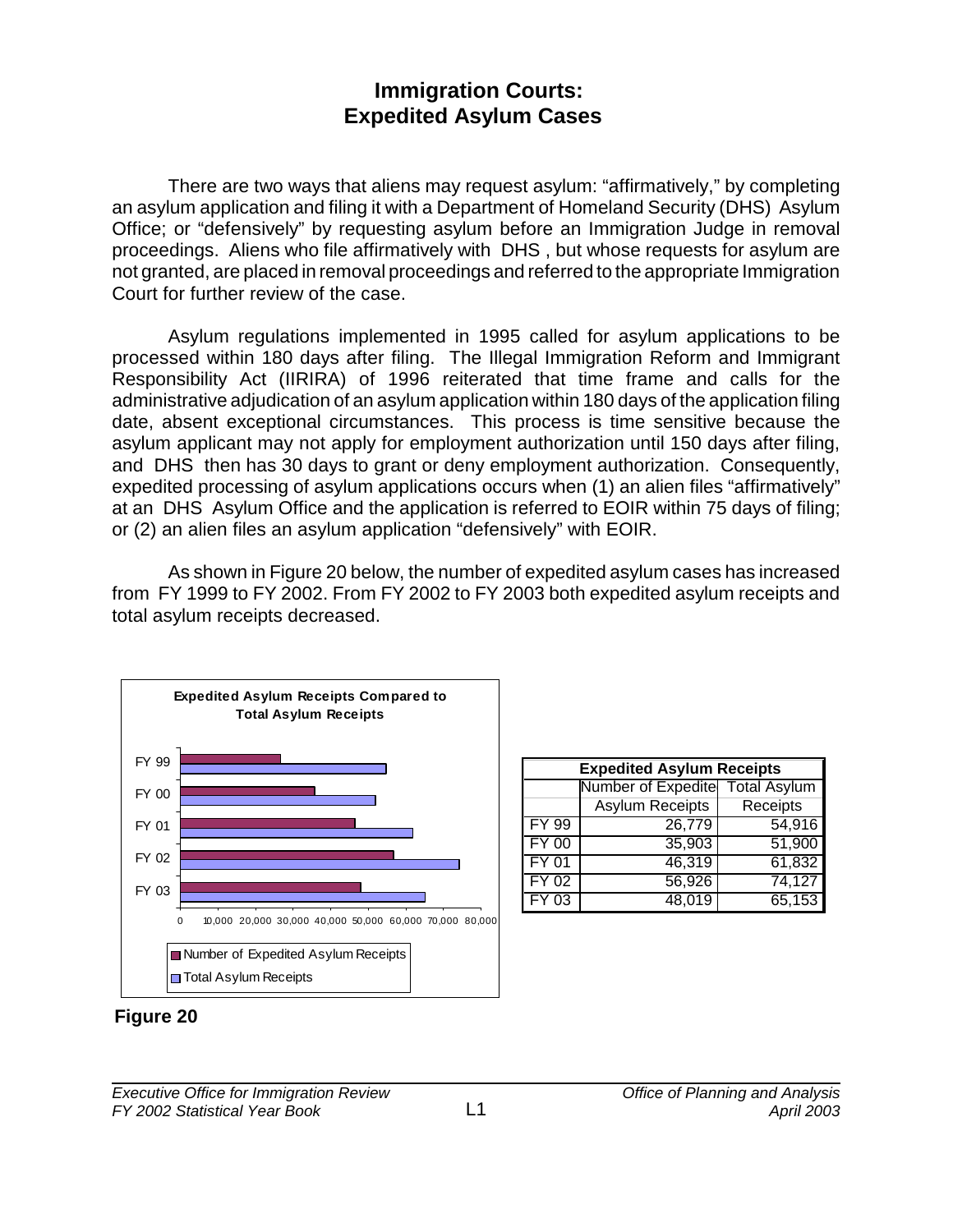<span id="page-35-0"></span>Depicted in Figure 21 below are the number of receipts and completions for expedited asylum cases between FY 1999 and FY 2003.





| <b>Expedited Asylum Receipts and Completions</b><br>FY 1999 - FY 2003 |        |        |  |
|-----------------------------------------------------------------------|--------|--------|--|
| Completions<br>Receipts                                               |        |        |  |
| FY 99                                                                 | 26,779 | 25,339 |  |
| <b>FY 00</b>                                                          | 35,903 | 29,504 |  |
| <b>FY 01</b>                                                          | 46,319 | 31,019 |  |
| FY 02                                                                 | 56,926 | 39,438 |  |
| FY 03                                                                 | 48,019 | 50,017 |  |

One of EOIR's FY 2003 goals was to complete 90 percent of expedited asylum cases within 180 days. As shown in Table 9, this goal was met for FY 2003 (91%).

| Table 9 - Completion Times for Expedited Asylum Cases |  |  |  |
|-------------------------------------------------------|--|--|--|
|-------------------------------------------------------|--|--|--|

| Days at Completions | # of Cases | % of Total |
|---------------------|------------|------------|
| 180 or Less         | 45,396     | 91%        |
| 181-260             | 1,647      | 3%         |
| Over 260 days       | 2,974      | 6%         |
| Total               | 50,017     | 100%       |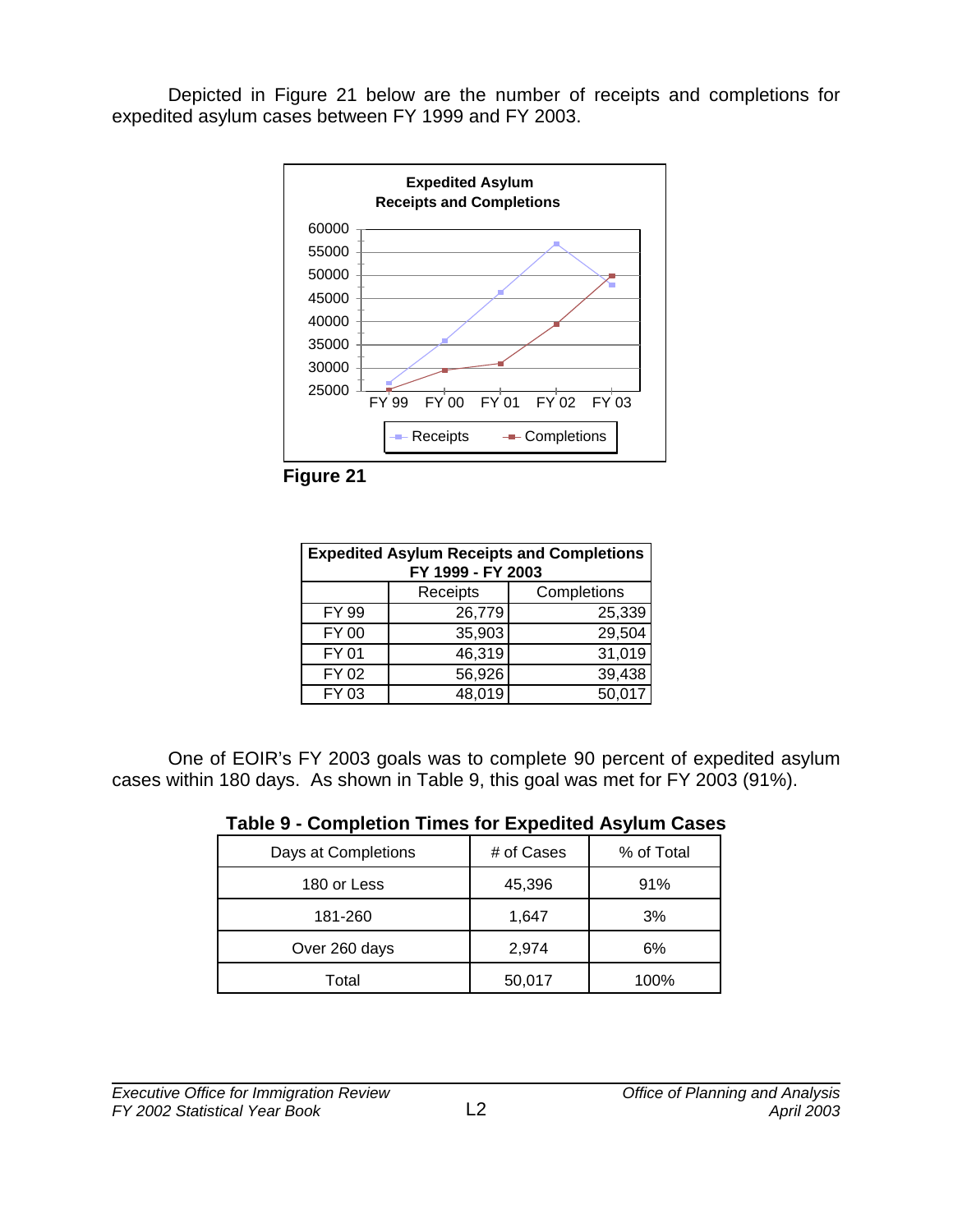# **Immigration Courts: Convention Against Torture**

In 1999, the Department of Justice implemented regulations regarding the United Nations Convention Against Torture (CAT). Under these regulations, aliens in removal, deportation, or exclusion proceedings may claim that they "more likely than not" will be tortured if removed from the United States. The regulation provides jurisdiction to the immigration courts to hear these claims, and provides jurisdiction to the BIA to hear appeals from the immigration courts' decisions regarding CAT claims.

There are two forms of protection under the 1999 regulations:

- The regulation established a new form of withholding of removal which is granted to an alien in removal proceedings who establishes that he or she would be tortured in the proposed country of removal.
- The second protection concerns aliens who would be tortured in the country of removal, but who are barred from withholding of removal. These aliens may be granted deferral of removal, a less permanent form of protection than withholding of removal, and one that is more easily and quickly terminated if it becomes possible to remove the alien.

As shown in Table 10 below, the immigration courts adjudicated 32,929 CAT applications during FY 2003. Of those, 490 CAT cases were granted, the majority of which were granted withholding.

The grant rate for CAT cases was approximately 2 percent in FY 2003. This percentage is calculated based only on grants and denials, and does not consider abandoned applications, withdrawn applications, or other case closures.

| Granted     |          |       |        |       |           |           |        |
|-------------|----------|-------|--------|-------|-----------|-----------|--------|
| Withholding | Deferral | Total | Denied | Other | Withdrawn | Abandoned | Total  |
| 427         | 63       | 490   | 20,982 | 5.920 | 4,910     | 627       | 32,929 |

**Table 10 FY 2003 Convention Against Torture Cases by Disposition**

Table 11 on the following page shows a breakdown of CAT completions by immigration courts. The Los Angeles, CA; Miami, FL; New York City, NY; and San Francisco, CA immigration courts combined completed approximately 62 percent of the total FY 2003 CAT cases.

*Executive Office for Immigration Review Office of Planning and Analysis FY 2002 Statistical Year Book April 2003*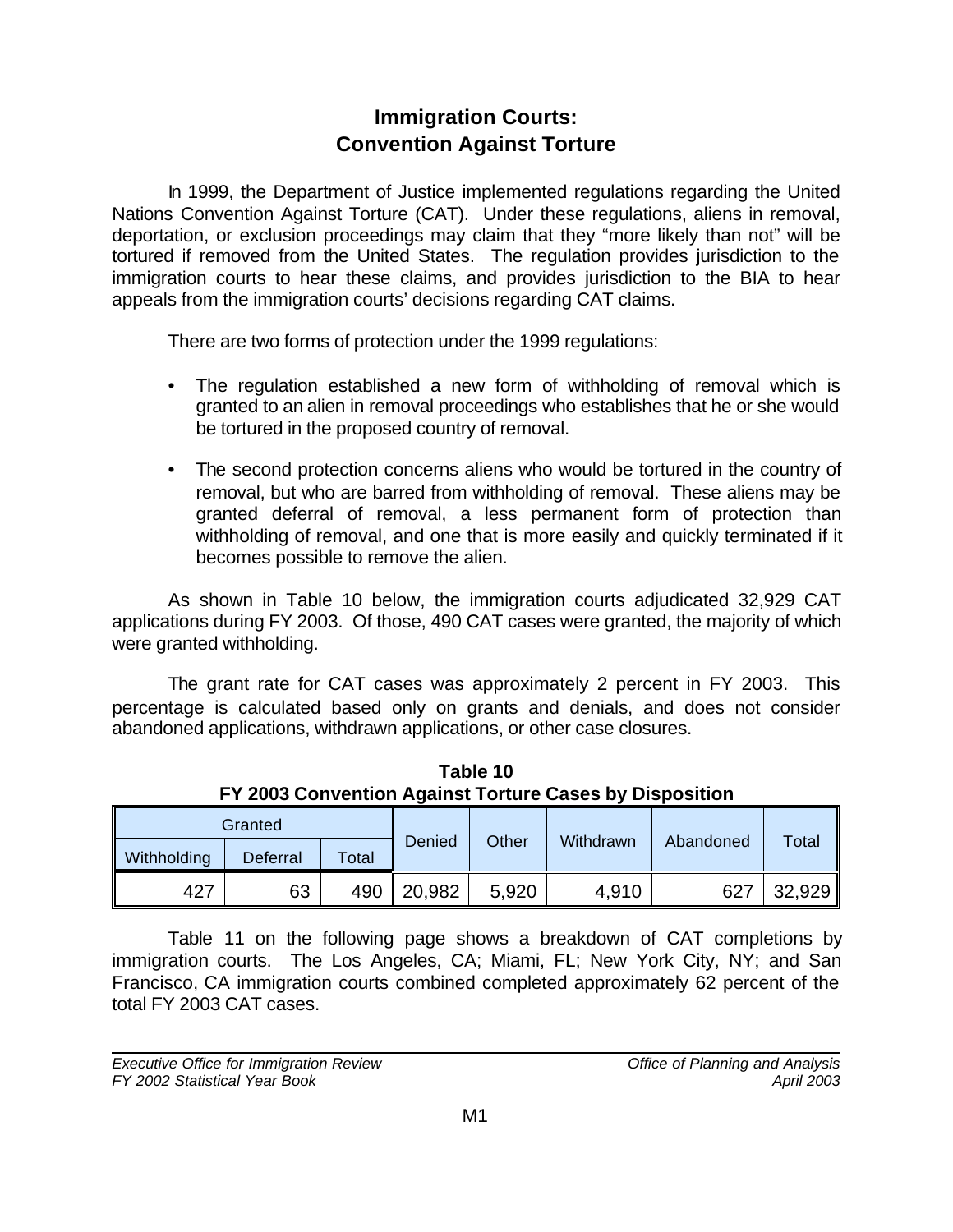| <b>Immigration Court</b>                    | <b>Completions</b> |
|---------------------------------------------|--------------------|
| ARLINGTON, VIRGINIA                         | 697                |
| ATLANTA, GEORGIA                            | 351                |
| <b>BALTIMORE, MARYLAND</b>                  | 772                |
| <b>BATAVIA SPC, NEW YORK</b>                | 47                 |
| BLOOMINGTON (ST. PAUL), MINNESOTA           | 394                |
| <b>BOSTON, MASSACHUSETTS</b>                | 530                |
| <b>BRADENTON COUNTY JAIL, FLORIDA</b>       | 124                |
| <b>BUFFALO, NEW YORK</b>                    | 159                |
| CHICAGO, ILLINOIS                           | 623                |
| DALLAS, TEXAS                               | 454                |
| DENVER, COLORADO                            | 236                |
| <b>DETROIT, MICHIGAN</b>                    | 490                |
| <b>EAST MESA, CALIFORNIA</b>                | 34                 |
| EL CENTRO SPC, CALIFORNIA                   | 83                 |
| EL PASO SPC, TEXAS                          | 28                 |
| EL PASO, TEXAS                              | $\overline{24}$    |
| ELIZABETH SPC, NEW JERSEY                   | 354                |
| ELOY, ARIZONA                               | 135                |
| FISHKILL - NEW YORK STATE DOC, NEW YORK     | 51                 |
| <b>FLORENCE SPC, ARIZONA</b>                | 33                 |
| GUAYNABO (SAN JUAN), PUERTO RICO            | 238                |
| <b>HARLINGEN, TEXAS</b>                     | 13                 |
| HARTFORD, CONNECTICUT                       | 225                |
| <b>HONOLULU, HAWAII</b>                     | 132                |
| <b>HOUSTON SPC, TEXAS</b>                   | 29                 |
| <b>HOUSTON, TEXAS</b>                       | 89                 |
| <b>IMPERIAL, CALIFORNIA</b>                 | 13                 |
| JAMAICA QUEENS FACILITY, NEW YORK           | 170                |
| <b>KROME NORTH SPC, FLORIDA</b>             | 519                |
| LANCASTER, CALIFORNIA                       | 273                |
| LAS VEGAS, NEVADA                           | 68                 |
| <b>LOS ANGELES, CALIFORNIA</b>              | 5,112              |
| LOS FRENOS (PORT ISABEL SPC), TEXAS         | 9                  |
| MEMPHIS, TENNESSEE                          | 669                |
| <b>MIAMI, FLORIDA</b>                       | 6,077              |
| <b>NEW ORLEANS, LOUISIANA</b>               | 89                 |
| NEW YORK CITY, NEW YORK                     | 6,688              |
| NEWARK, NEW JERSEY                          | 1,024              |
| OAKDALE FEDERAL DETENTION CENTER, LOUISIANA | 137                |
| ORLANDO, FLORIDA                            | 558                |
| PHILADELPHIA, PENNSYLVANIA                  | 846                |
| PHOENIX, ARIZONA                            | 12                 |
| PORTLAND, OREGON                            | 64                 |
| SAN ANTONIO, TEXAS                          | 60                 |
| SAN DIEGO, CALIFORNIA                       | 528                |
| SAN FRANCISCO, CALIFORNIA                   | 2,561              |
| SAN PEDRO SPC, CALIFORNIA                   | 251                |
| SEATTLE, WASHINGTON                         | 363                |
| TUCSON, ARIZONA                             | 2                  |
| ULSTER - NEW YORK STATE DOC, NEW YORK       | 13                 |
| <b>VARICK SPC, NEW YORK</b>                 | 239                |
| YORK, PENNSYLVANIA                          | 239                |
| <b>Total</b>                                | 32,929             |

#### **Table 11 - FY 2003 Convention Against Torture Completions by Court**

*Executive Office for Immigration Review Office of Planning and Analysis FY 2002 Statistical Year Book April 2003*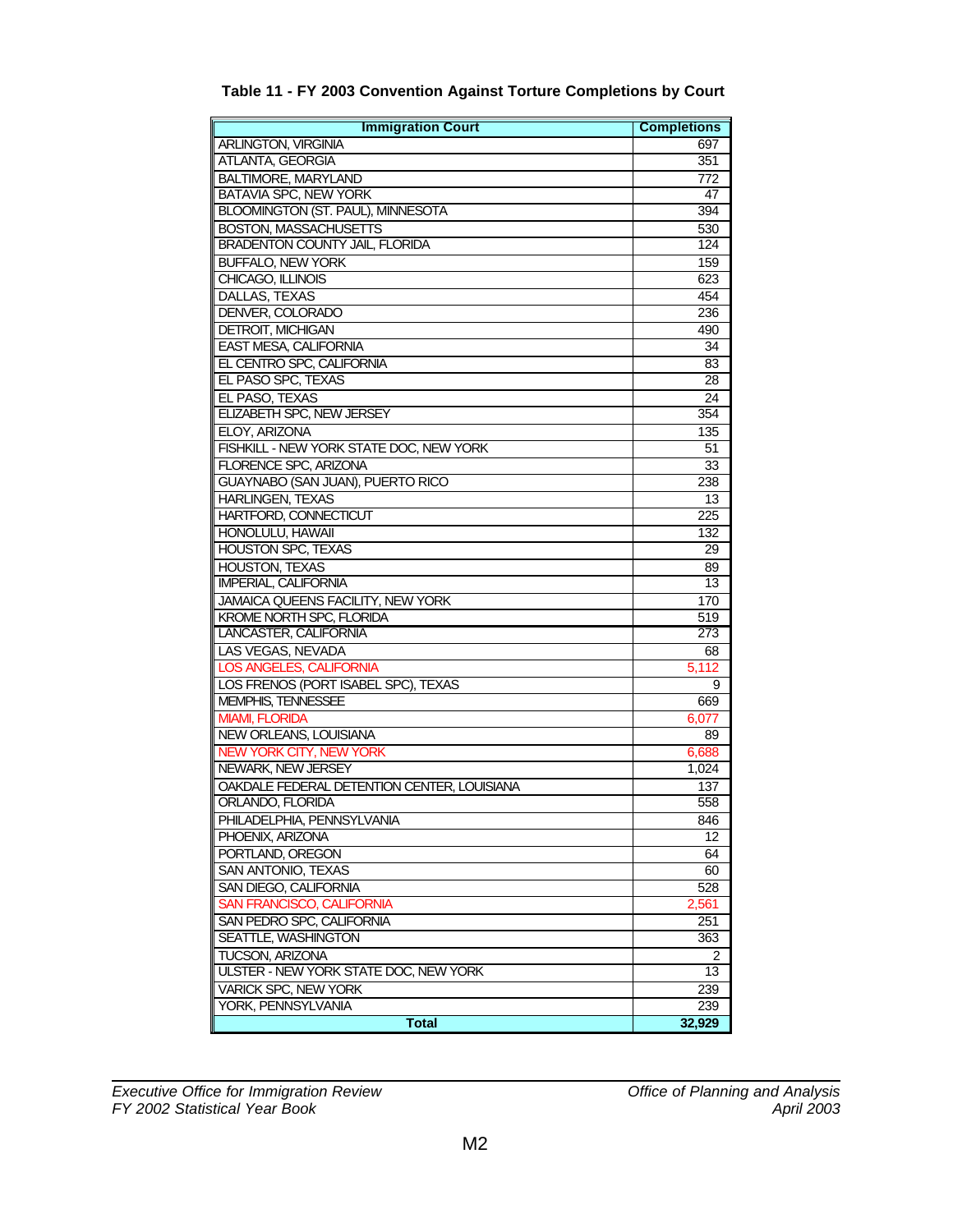# **Immigration Courts: Proceedings Completed with Applications for Relief**

Some aliens who are found deportable may be eligible for relief from removal. Aliens apply for various forms of relief by completing the appropriate application. Specific types of relief for aliens in proceedings are discussed in other sections of this Year Book. Asylum is addressed in more detail in Tabs I, J, K, and L. Other applications for relief are addressed in Tab R. Tab M provides information about protection afforded certain aliens under the United Nations Convention Against Torture. For the purpose of this Year Book, voluntary departure (discussed in Tab Q) is not considered an application for relief.

Figure 22 provides information on the percent of cases where the alien filed an application for relief. Generally, cases with no applications for relief are processed faster and expend fewer court resources.



| Figure 22 |  |
|-----------|--|
|-----------|--|

| <b>Court Completions (Proceedings) with Applications for Relief</b> |                   |              |                                                              |              |         |  |
|---------------------------------------------------------------------|-------------------|--------------|--------------------------------------------------------------|--------------|---------|--|
|                                                                     | With Applications |              | <b>Percent with   Without Applications   Percent Without</b> |              | Total   |  |
|                                                                     |                   | Applications |                                                              | Applications |         |  |
| FY 99                                                               | 85.864            | 40%          | 131.081                                                      | 60%          | 216,945 |  |
| FY 00                                                               | 68,406            | 32%          | 147,015                                                      | 68%          | 215,421 |  |
| FY 01                                                               | 62,806            | 29%          | 155,476                                                      | 71%          | 218,282 |  |
| FY 02                                                               | 71,710            | 31%          | 156,702                                                      | 69%          | 228,412 |  |
| FY 03                                                               | 89,360            | 36%          | 161,403                                                      | 64%          | 250,763 |  |

Table 12 on page N2 shows the number and percentage of proceedings completed with applications for relief at each immigration court in FY 2003. Typically, courts along the United States border, courts co-located with the Department of Homeland Security (DHS) detention facilities, and courts which handle Institutional Hearing Program cases involving criminal aliens receive fewer applications for relief. Courts with a low percentage of applications for relief (10 percent or less) are shown in red. Courts where 65 percent or more of the completions involved applications for relief are shown in blue.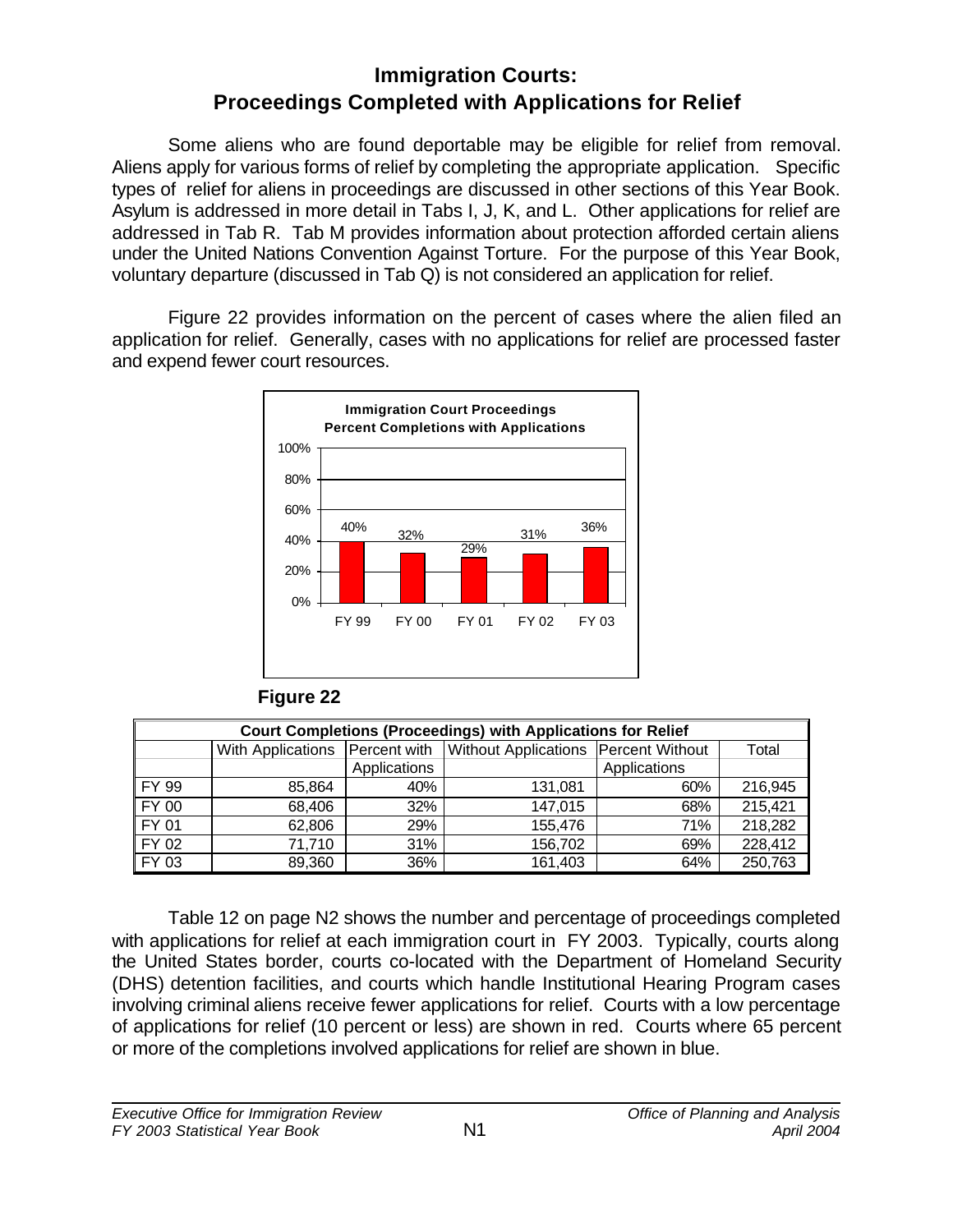|  |  |  |  | Table 12 - FY 2003 Immigration Court Completions (Proceedings) With Applications for Relief |
|--|--|--|--|---------------------------------------------------------------------------------------------|
|--|--|--|--|---------------------------------------------------------------------------------------------|

| <b>Immigration Court</b>                     | Total              | #of Completions          | <b>Percent With</b> |
|----------------------------------------------|--------------------|--------------------------|---------------------|
|                                              | <b>Completions</b> | <b>With Applications</b> | <b>Applications</b> |
| <b>ARLINGTON, VIRGINIA</b>                   | 6,465              | 2,333                    | 36%                 |
| ATLANTA, GEORGIA                             | 3,886              | 880                      | 23%                 |
| <b>BALTIMORE, MARYLAND</b>                   | 3,278              | 1,709                    | 52%                 |
| BATAVIA SPC, NEW YORK                        | 880                | 94                       | 11%                 |
| <b>BLOOMINGTON (ST. PAUL), MINNESOTA</b>     | 2,285              | 741                      | 32%                 |
| <b>BOSTON, MASSACHUSETTS</b>                 | 4,572              | 1,635                    | 36%                 |
| <b>BRADENTON COUNTY JAIL, FLORIDA</b>        | 2,599              | 246                      | 9%                  |
| <b>BUFFALO, NEW YORK</b>                     | 2,444              | 500                      | 20%                 |
| CHICAGO, ILLINOIS                            | 8,731              | 2,354                    | 27%                 |
| DALLAS, TEXAS                                | 6,232              | 1,440                    | 23%                 |
| DENVER, COLORADO                             | 5,014              | 983                      | 20%                 |
| <b>DETROIT, MICHIGAN</b>                     | 2,231              | 959                      | 43%                 |
| <b>EAST MESA, CALIFORNIA</b>                 | 5,556              | 126                      | 2%                  |
| EL CENTRO SPC, CALIFORNIA                    | 3,265              | 261                      | 8%                  |
| EL PASO SPC, TEXAS                           | 5,615              | 216                      | 4%                  |
| EL PASO, TEXAS                               | 3,582              | 458                      | 13%                 |
| <b>ELIZABETH SPC, NEW JERSEY</b>             | 632                | 391                      | 62%                 |
| ELOY, ARIZONA                                | 8,336              | 599                      | 7%                  |
| FISHKILL - NEW YORK STATE DOC, NEW YORK      | 639                | 81                       | 13%                 |
| <b>FLORENCE SPC, ARIZONA</b>                 | 3,212              | 133                      | 4%                  |
| GUAYNABO (SAN JUAN), PUERTO RICO             | 1,859              | 394                      | 21%                 |
| <b>HARLINGEN, TEXAS</b>                      | 10,182             | 398                      | 4%                  |
| <b>HARTFORD, CONNECTICUT</b>                 | 1,918              | 649                      | 34%                 |
| HONOLULU, HAWAII                             | 843                | 294                      | 35%                 |
| <b>HOUSTON SPC, TEXAS</b>                    | 2,600              | 176                      | 7%                  |
| <b>HOUSTON, TEXAS</b>                        | 5,809              | 1,442                    | 25%                 |
| <b>IMPERIAL, CALIFORNIA</b>                  | 1,323              | 289                      | 22%                 |
| JAMAICA QUEENS FACILITY, NEW YORK            | 377                | 218                      | 58%                 |
| KROME NORTH SPC, FLORIDA                     | 4,258              | 977                      | 23%                 |
| <b>LANCASTER, CALIFORNIA</b>                 | 5,192              | 472                      | 9%                  |
| LAS VEGAS, NEVADA                            | 2,663              | 784                      | 29%                 |
| <b>LOS ANGELES, CALIFORNIA</b>               | 22,332             | 17,895                   | 80%                 |
| LOS FRENOS (PORT ISABEL SPC), TEXAS          | 6,514              | 110                      | 2%                  |
| <b>MEMPHIS, TENNESSEE</b>                    | 2,141              | 1,171                    | 55%                 |
| MIAMI, FLORIDA                               | 16,769             | 10,781                   | 64%                 |
| <b>NEW ORLEANS, LOUISIANA</b>                | 1,912              | 190                      | 10%                 |
| <b>NEW YORK CITY, NEW YORK</b>               | 17,944             | 13,850                   | 77%                 |
| <b>NEWARK, NEW JERSEY</b>                    | 5,652              | 2,292                    | 41%                 |
| OAKDALE FEDERAL DETENTION CENTER, LOUISIANA  | 2,737              | 270                      | 10%                 |
| ORLANDO, FLORIDA                             | 3,466              | 1,732                    | 50%                 |
| PHILADELPHIA, PENNSYLVANIA                   | 2,405              | 1,338                    | 56%                 |
| PHOENIX, ARIZONA                             | 2,470              | 523                      | 21%                 |
| PORTLAND, OREGON                             | 1,724              | 466                      | 27%                 |
| <b>SAN ANTONIO, TEXAS</b>                    | 13,759             | 873                      | 6%                  |
| SAN DIEGO, CALIFORNIA                        | 4,652              | 1.721                    | 37%                 |
| <b>SAN FRANCISCO, CALIFORNIA</b>             | 14,087             | 11.407                   | 81%                 |
| SAN PEDRO SPC, CALIFORNIA                    | 2,299              | 376                      | 16%                 |
| SEATTLE, WASHINGTON                          | 4,853              | 1,109                    | 23%                 |
| <b>TUCSON, ARIZONA</b>                       | 3,922              | 136                      | 3%                  |
| <b>ULSTER - NEW YORK STATE DOC, NEW YORK</b> | 674                | 34                       | 5%                  |
| VARICK SPC, NEW YORK                         | 1,385              | 468                      | 34%                 |
| YORK, PENNSYLVANIA                           | 2,588              | 386                      | 15%                 |
| <b>Total</b>                                 | 250,763            | 89,360                   | $36\%$              |

**Courts with a low percentage of applications for relief Courts with a high percentage of applications for relief**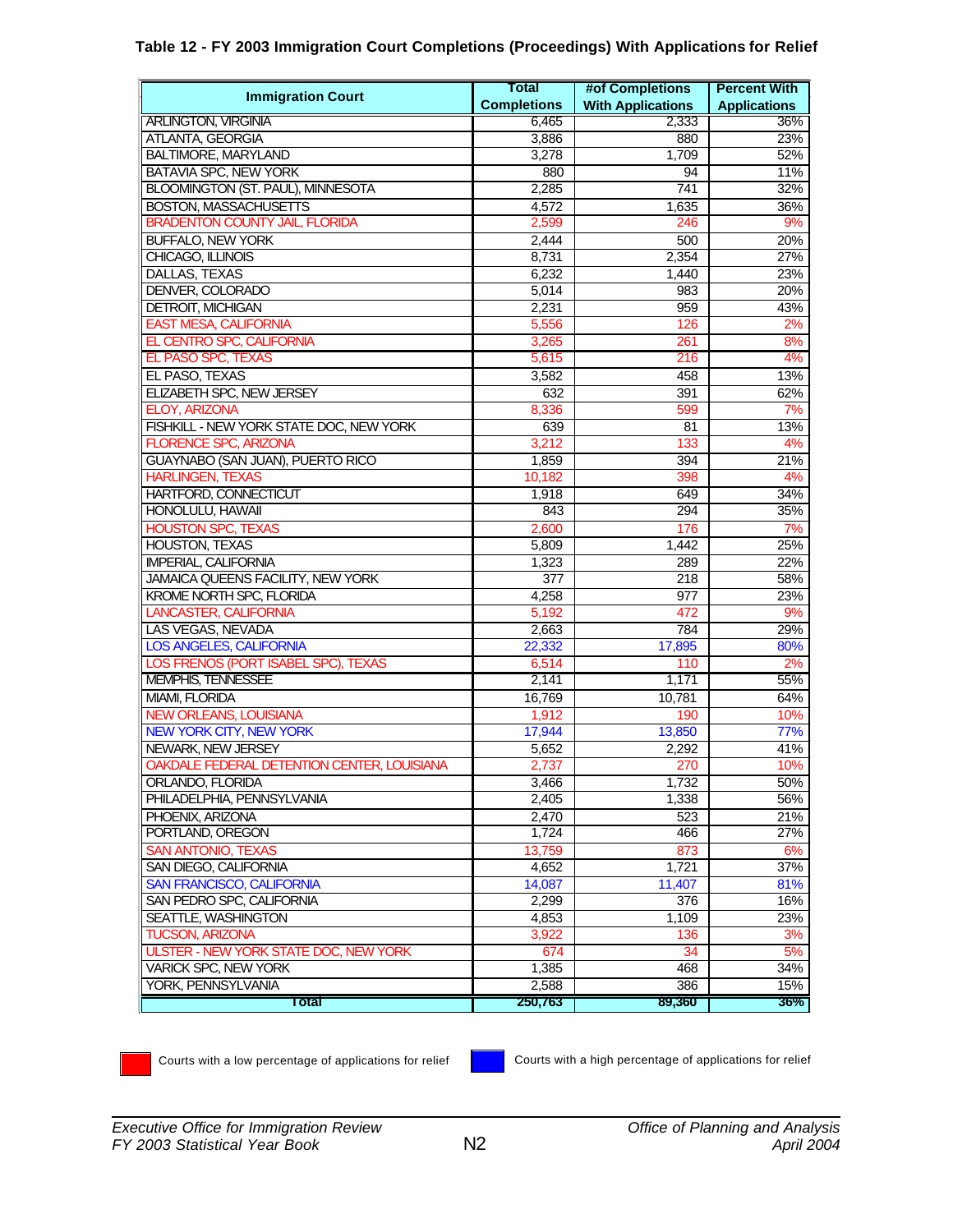# **Immigration Courts: Proceedings Completed for Detained Cases**

Under the Immigration and Nationality Act, the Department of Homeland Security (DHS) has authority to detain an alien pending a decision on whether or not the alien is removable. Immigration courts conduct hearings for both detained and non-detained aliens, and EOIR maintains data on the custody status of aliens in proceedings.

Detention locations include DHS Service Processing Centers (SPCs), DHS contract detention facilities, state and local government jails, and Bureau of Prisons (BOP) institutions. For the purpose of this Year Book, Institutional Hearing Program (IHP) cases are considered detained cases (IHP is discussed further in Tab P). Figure 23 below provides a comparison of detained completions to total proceedings completed. For the period FY 1999 – FY 2003, detained completions ranged from 31 to 34 percent of total completions.



Figure 23

| <b>Immigration Court (Proceedings) Completions</b> |                                                           |                          |          |  |  |
|----------------------------------------------------|-----------------------------------------------------------|--------------------------|----------|--|--|
|                                                    | Proceedings Completed for Detained Aliens (Including IHP) |                          |          |  |  |
|                                                    | Proceedings                                               | <b>Total Proceedings</b> | Percent  |  |  |
|                                                    | for Detained Aliens                                       | Completed                | Detained |  |  |
| FY 99                                              | 67,189                                                    | 216,945                  | 31%      |  |  |
| FY 00                                              | 70,588                                                    | 215,421                  | 33%      |  |  |
| FY 01                                              | 74,972                                                    | 218,282                  | 34%      |  |  |
| FY 02                                              | 76,944                                                    | 228,412                  | 34%      |  |  |
| FY 03                                              | 84,975                                                    | 250,763                  | 34%      |  |  |

*Executive Office for Immigration Review Office of Planning and Analysis FY 2003 Statistical Year Book April 2004*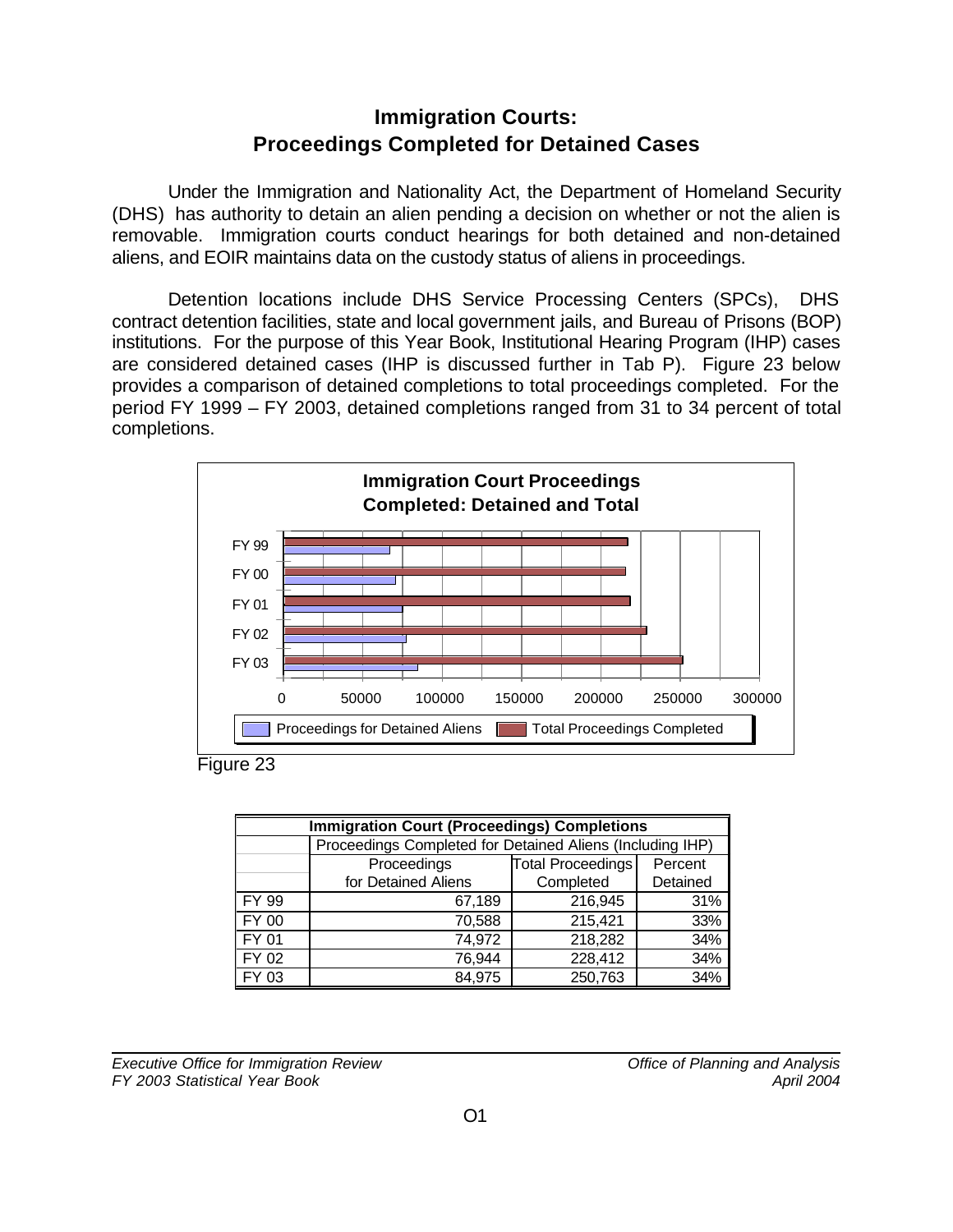Table 13 on the following page provides information, by immigration court, on FY 2003 detained completions. The immigration courts in East Mesa, CA; El Paso SPC, TX; Eloy, AZ; Lancaster, CA; and San Antonio, TX each completed more than 4,000 proceedings in detained cases in FY 2003. Overall, immigration courts located in three border States – Texas, California, and Arizona – accounted for 59 percent of the detained completions in FY 2003. Courts in those three States are highlighted in blue in Table 13.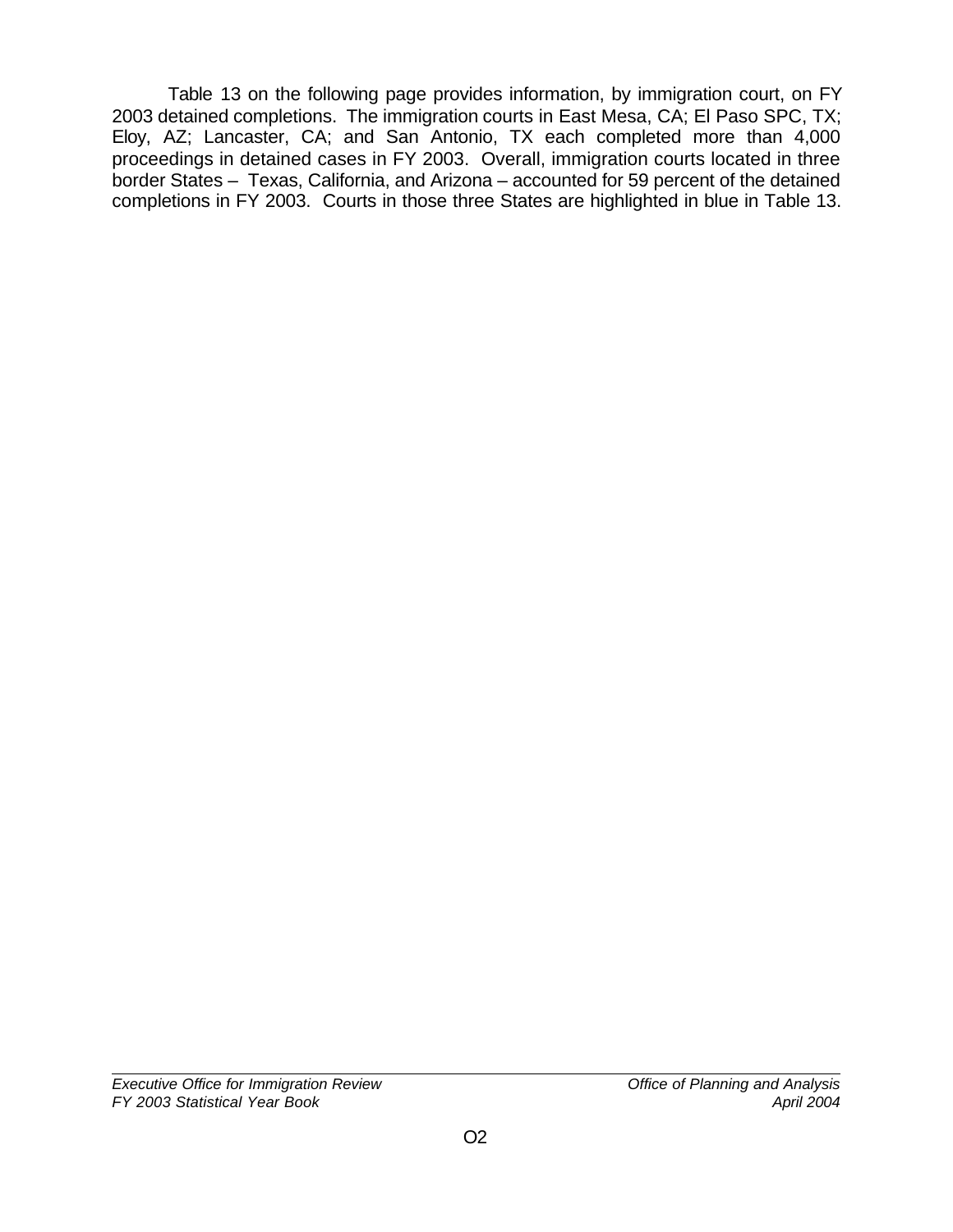#### **Table 13 - FY 2003 Immigration Court Completions (Proceedings) for Detained Cases**

| <b>Immigration Court</b>                    | <b>Completions</b> |
|---------------------------------------------|--------------------|
| <b>ARLINGTON, VIRGINIA</b>                  | 1,311              |
| ATLANTA, GEORGIA                            | 1,214              |
| <b>BALTIMORE, MARYLAND</b>                  | 439                |
| BATAVIA SPC, NEW YORK                       | 855                |
| BLOOMINGTON (ST. PAUL), MINNESOTA           | 933                |
| <b>BOSTON, MASSACHUSETTS</b>                | 708                |
| <b>BRADENTON COUNTY JAIL, FLORIDA</b>       | 2,237              |
| <b>BUFFALO, NEW YORK</b>                    | 88                 |
| CHICAGO, ILLINOIS                           | 3,964              |
| <b>DALLAS, TEXAS</b>                        | 3,212              |
| DENVER, COLORADO                            | 2,550              |
| <b>DETROIT, MICHIGAN</b>                    | 566                |
| <b>EAST MESA, CALIFORNIA</b>                | 5,262              |
| EL CENTRO SPC, CALIFORNIA                   | 3,111              |
| EL PASO SPC, TEXAS                          | 4,247              |
| <b>EL PASO, TEXAS</b>                       | 527                |
| ELIZABETH SPC, NEW JERSEY                   | 479                |
| <b>ELOY, ARIZONA</b>                        | 7,787              |
| FISHKILL - NEW YORK STATE DOC, NEW YORK     | 638                |
| <b>FLORENCE SPC, ARIZONA</b>                | 1,955              |
| GUAYNABO (SAN JUAN), PUERTO RICO            | 716                |
| <b>HARLINGEN, TEXAS</b>                     | 236                |
| HARTFORD, CONNECTICUT                       | 787                |
| HONOLULU, HAWAII                            | 370                |
| <b>HOUSTON SPC, TEXAS</b>                   | 1,870              |
| <b>HOUSTON, TEXAS</b>                       | 726                |
| <b>IMPERIAL, CALIFORNIA</b>                 | 847                |
| JAMAICA QUEENS FACILITY, NEW YORK           | 322                |
| <b>KROME NORTH SPC, FLORIDA</b>             | $\overline{1,813}$ |
| <b>LANCASTER, CALIFORNIA</b>                | 4,656              |
| LAS VEGAS, NEVADA                           | 1,167              |
| <b>LOS ANGELES, CALIFORNIA</b>              | 247                |
| LOS FRENOS (PORT ISABEL SPC), TEXAS         | 3,067              |
| MEMPHIS, TENNESSEE                          | 372                |
| MIAMI, FLORIDA                              | 1.099              |
| NEW ORLEANS, LOUISIANA                      | 1,122              |
| NEW YORK CITY. NEW YORK                     | 92                 |
| NEWARK, NEW JERSEY                          | 1,425              |
| OAKDALE FEDERAL DETENTION CENTER, LOUISIANA | 2,409              |
| ORLANDO, FLORIDA                            | 814                |
| PHILADELPHIA, PENNSYLVANIA                  | 289                |
| PHOENIX, ARIZONA                            | 345                |
| PORTLAND, OREGON                            | 942                |
| <b>SAN ANTONIO, TEXAS</b>                   | 4,584              |
| <b>SAN DIEGO, CALIFORNIA</b>                | 1,380              |
| <b>SAN FRANCISCO, CALIFORNIA</b>            | 1,131              |
| SAN PEDRO SPC, CALIFORNIA                   | 1,631              |
| SEATTLE, WASHINGTON                         | 2,209              |
| <b>TUCSON, ARIZONA</b>                      | 3.535              |
| ULSTER - NEW YORK STATE DOC, NEW YORK       | 671                |
| <b>VARICK SPC, NEW YORK</b>                 | 57                 |
| YORK, PENNSYLVANIA                          | 1,961              |
| Total                                       | 84,975             |

Immigration Courts in U.S./Mexico Border States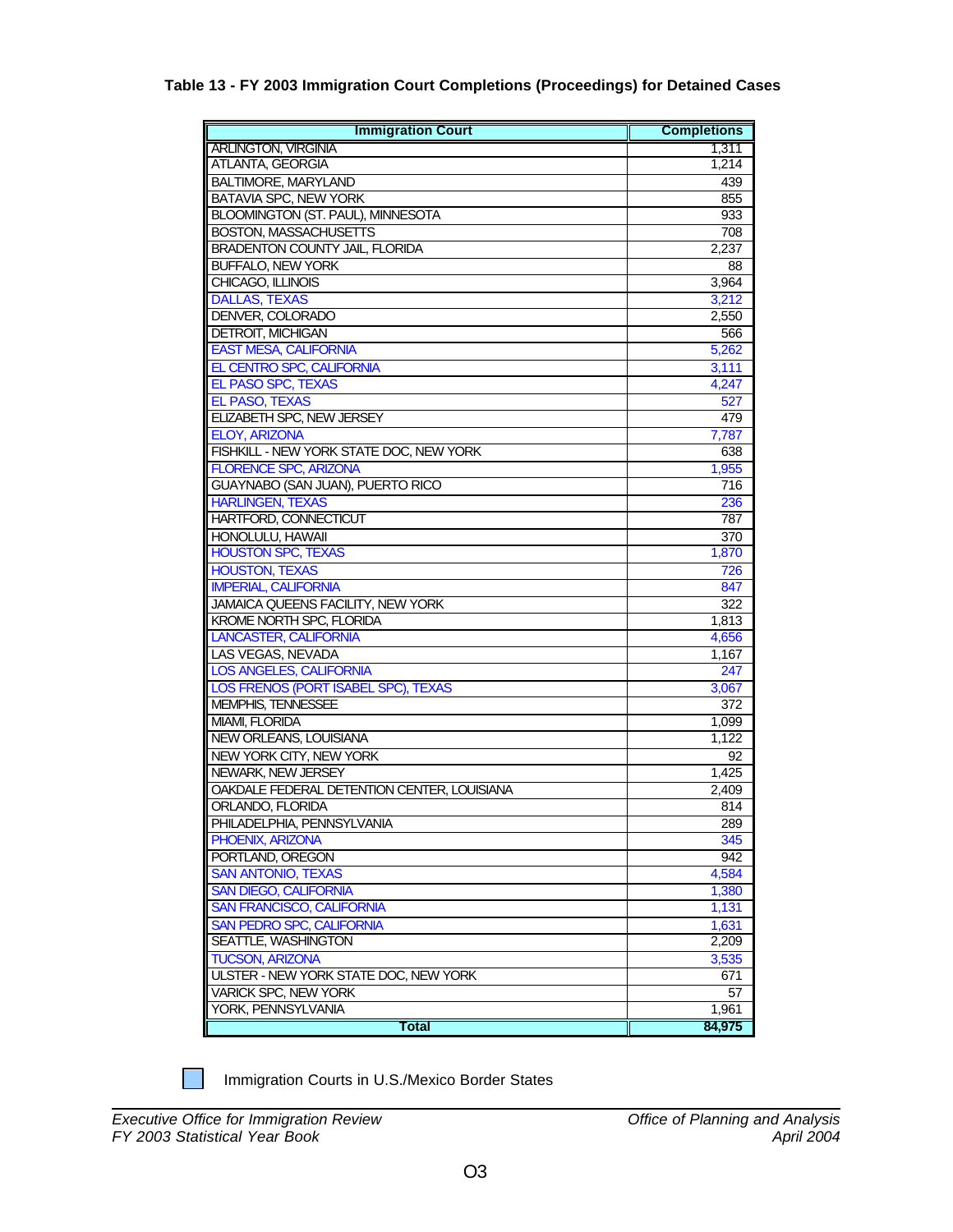# **Immigration Courts: Institutional Hearing Program Case Processing**

The Institutional Hearing Program (IHP) is a cooperative effort between EOIR; the Department of Homeland Security (DHS); and various Federal, State, and municipal corrections agencies. The goal of the IHP is to complete proceedings for incarcerated criminal aliens serving federal or state sentences prior to their release from prison or jail. This allows DHS to remove aliens with final orders expeditiously after release from incarceration.

In FY 2003, DHS filed charging documents with the immigration courts for incarcerated aliens in 80 different institutions. Immigration judges and court staff traveled to these institutions to conduct IHP hearings.

Figure 24 provides information on IHP receipts and completions. IHP receipts have declined since FY 1999. This decline may have been the result of the 1997 implementation of the Illegal Immigration Reform and Immigrant Responsibility Act (IIRIRA) of 1996. IIRIRA authorized DHS to decide some cases that were previously handled by the immigration courts. Of particular relevance to the IHP are the IIRIRA provisions which allow DHS to reinstate prior orders of removal; and the provisions authorizing DHS to order the administrative removal of convicted aggravated felons who are not Lawful Permanent Residents and are not eligible for relief.



| <b>IHP Cases</b> |          |             |  |  |  |
|------------------|----------|-------------|--|--|--|
|                  | Receipts | Completions |  |  |  |
| FY 99            | 14,014   | 12,983      |  |  |  |
| <b>FY 00</b>     | 12,266   | 13,069      |  |  |  |
| FY 01            | 10,960   | 11,107      |  |  |  |
| FY 02            | 8,601    | 9,637       |  |  |  |
| FY 03            | 7,639    | 7.696       |  |  |  |

**Figure 24**

*Executive Office for Immigration Review Office of Planning and Analysis FY 2003 Statistical Year Book April 2004*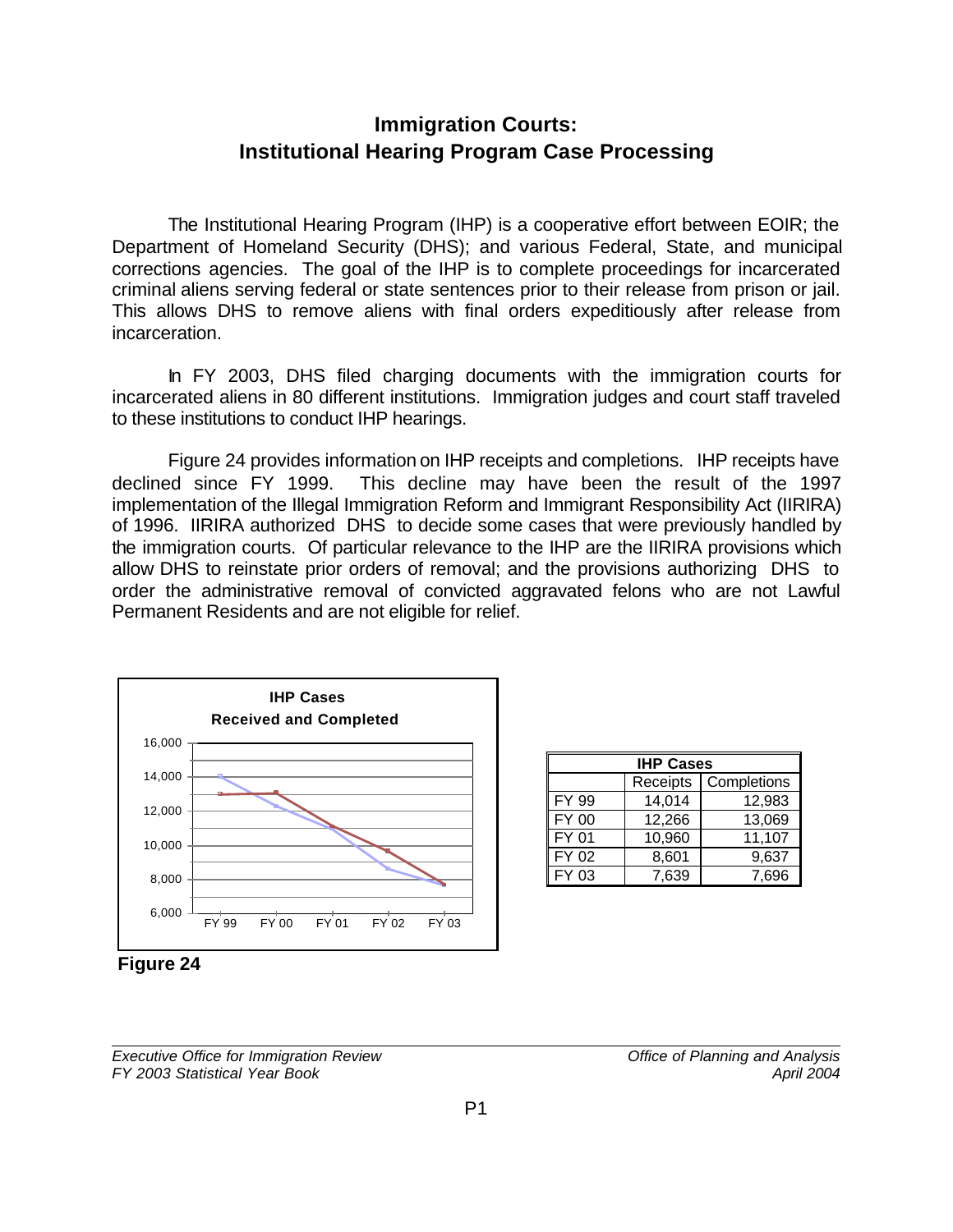Table 14 provides a breakdown of IHP completions by disposition – either through an immigration judge decision, or through an "other" completion, such as an administrative closure or change of venue.

|                                     | <b>FY 99</b> | <b>FY 00</b> | <b>FY 01</b> | <b>FY 02</b> | <b>FY 03</b> |
|-------------------------------------|--------------|--------------|--------------|--------------|--------------|
| <b>Total Decisions in IHP Cases</b> | 10,344       | 10,320       | 8,548        | 7,164        | 5,984        |
| Removal                             | 9,912        | 9,900        | 8,071        | 6,770        | 5,713        |
| <b>Termination</b>                  | 346          | 285          | 388          | 323          | 187          |
| Relief                              | 77           | 124          | 81           | 63           | 74           |
| Other                               | 9            | 11           | 8            | 8            | 10           |
| <b>Other Completions</b>            | 2,639        | 2,749        | 2,559        | 2,473        | 1,712        |
| <b>Total Completions</b>            | 12,983       | 13,069       | 11,107       | 9,637        | 7,696        |

**Table 14 IHP Completions by Disposition**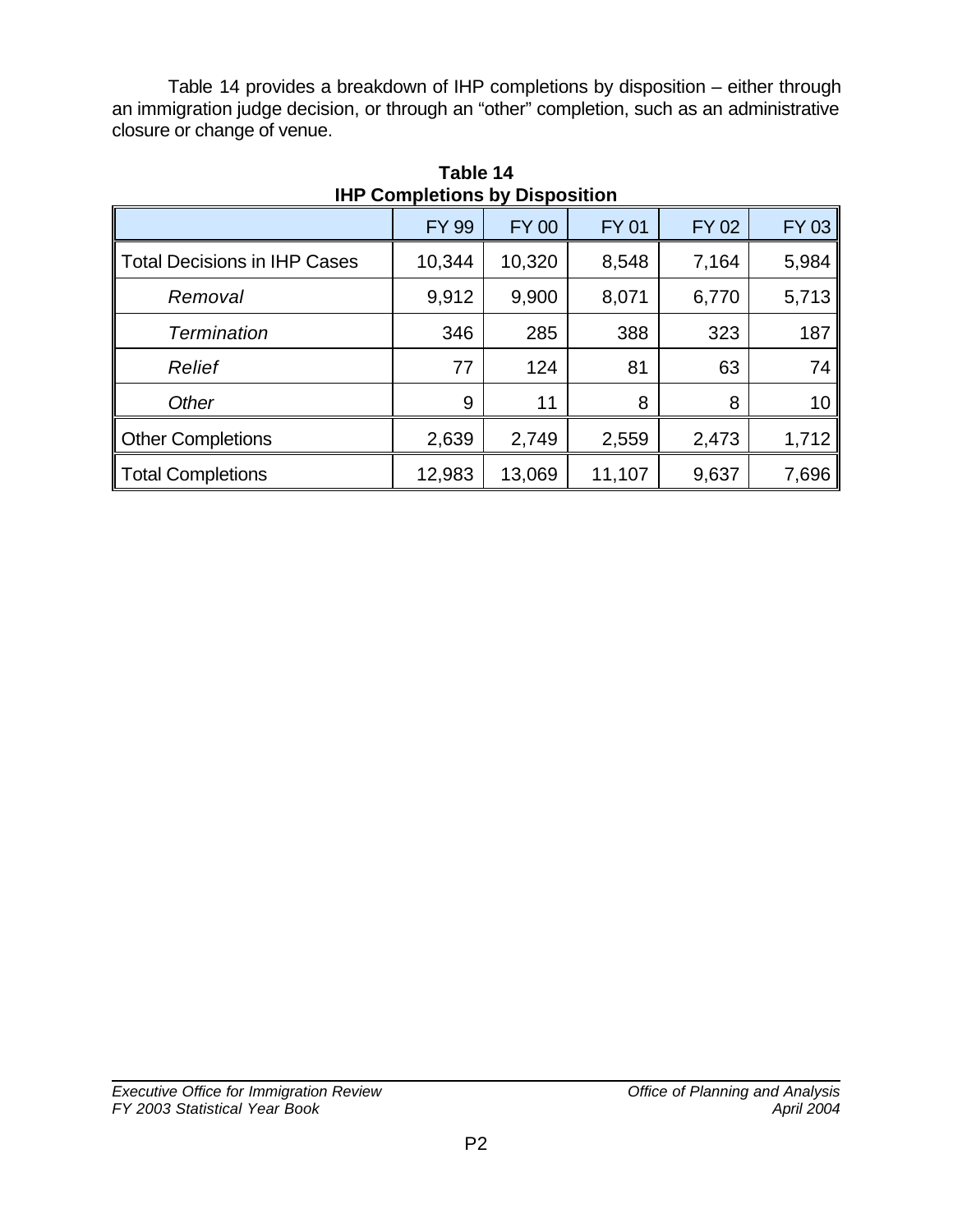# **Immigration Courts: Immigration Judge Grants of Voluntary Departure**

Under certain circumstances, an immigration judge may allow an alien to depart the United States voluntarily. An alien allowed to depart voluntarily concedes removability, but is not barred from future re-entry. Failure to depart within the time granted subjects the alien to a fine, and makes the alien ineligible for voluntary departure and several forms of relief for a ten-year period.

 Prior to the completion of proceedings, aliens may request voluntary departure in lieu of removal. The immigration judge has discretion to grant up to 120 days for the alien to depart voluntarily if the alien is able to pay for his or her removal, and if he or she is not removable as an aggravated felon or a terrorist.

Immigration judges also have discretion in certain cases to grant voluntary departure in lieu of removal at the conclusion of proceedings. If the judge finds that the alien has been present in the United States for one year immediately preceding the issuance of the Notice to Appear, has been a person of good moral character for the past five years, is not removable under aggravated felony or terrorist grounds, and has the means to depart the United States and intends to do so, the immigration judge may grant up to 60 days for the alien to depart voluntarily. Aliens allowed to depart voluntarily are not barred from re-entry.

Voluntary departure is considered a form of removal, not a type of relief. Immigration judge decisions on proceedings (as discussed in Tab D) include grants of voluntary departure under removal. Table 15 shows the percentage of removal orders that are grants of voluntary departure.

| IJ Removal Decisions Compared to Voluntary Departure Decisions |                                                    |           |                            |  |  |
|----------------------------------------------------------------|----------------------------------------------------|-----------|----------------------------|--|--|
|                                                                | <b>Voluntary Departure</b><br><b>Total Removal</b> |           | <b>Percent Voluntary</b>   |  |  |
|                                                                | Decisions                                          | Decisions | <b>Departure Decisions</b> |  |  |
| FY 99                                                          | 129,815                                            | 23,149    | 18%                        |  |  |
| FY 00                                                          | 128,401                                            | 19,422    | 15%                        |  |  |
| FY 01                                                          | 124,828                                            | 15,758    | 13%                        |  |  |
| FY 02                                                          | 135,247                                            | 20,163    | 15%                        |  |  |
| FY 03                                                          | 155,149                                            | 28,243    | 18%                        |  |  |

#### **Table 15 - IJ Removal Decisions Compared to Voluntary Departure Decisions**

*Executive Office for Immigration Review Office of Planning and Analysis FY 2003 Statistical Year Book April 2004*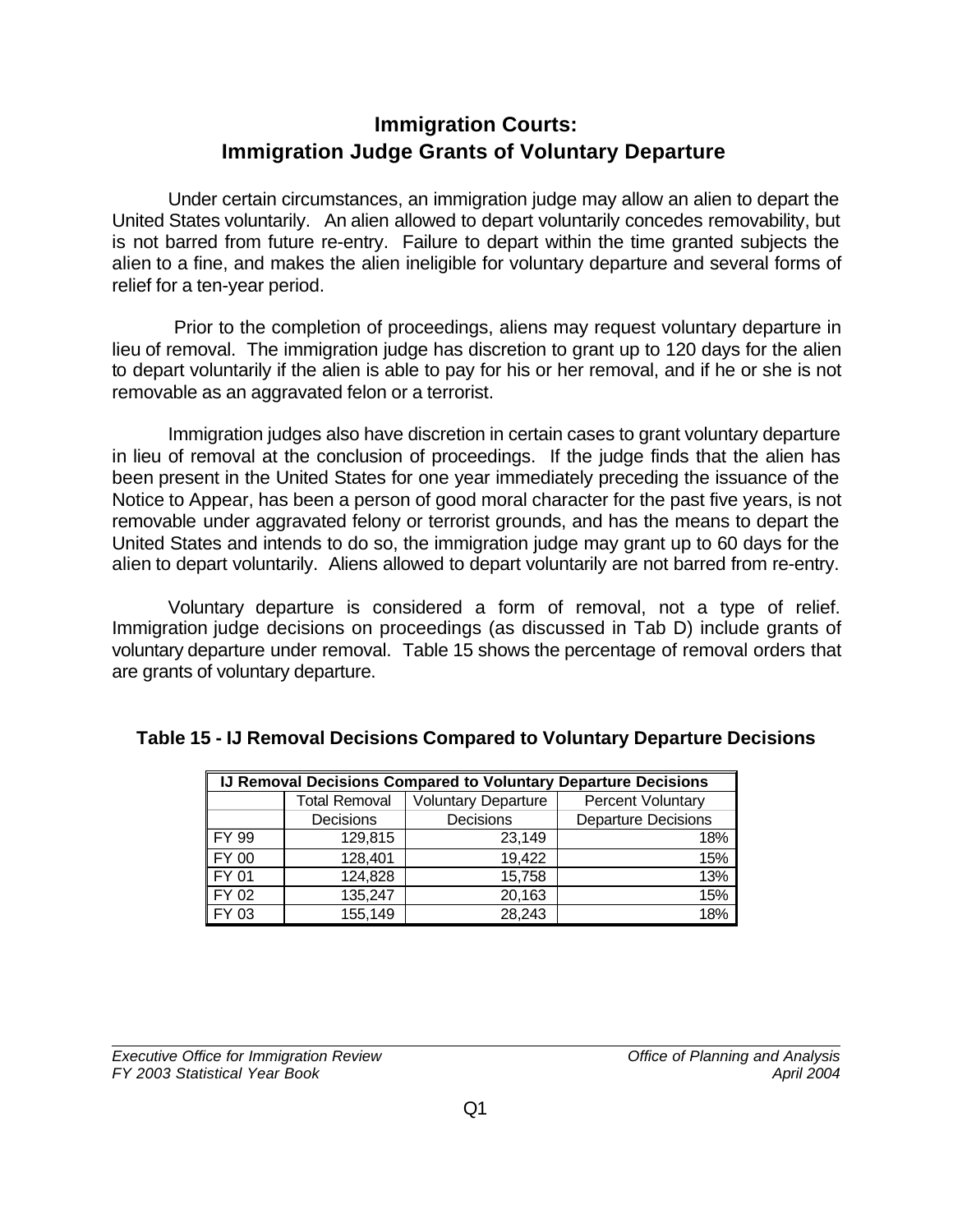# **Immigration Courts: Applications for Relief other than Asylum**

Although asylum is the most common form of relief requested before an Immigration Judge, other forms of relief are also granted to eligible aliens. (See Tabs I-L for information on asylum, and Tab M for information on protection granted under the Convention Against Torture.)

This tab describes other forms of relief such as adjustment of status; suspension and cancellation; and Section 212(c) relief. The Illegal Immigration Reform and Immigrant Responsibility Act (IIRIRA) of 1996 provided a new form of relief called cancellation of removal. Cancellation of removal was intended to replace the former Immigration and Nationality Act Section 212(c) waiver and suspension of deportation. Table 16 on page R3 provides information on relief granted under the following provisions:

- Adjustment of Status is a type of relief from deportation, removal, or exclusion, for an alien who is eligible for lawful permanent resident status based on a visa petition approved by the Department of Homeland Security. Normally, the visa petition has been filed by a United States citizen spouse.
- Prior to the passage of IIRIRA, Section 212(c) of the Immigration and Nationality Act provided relief from deportation for long-term lawful permanent residents who had committed a crime. In order to be eligible to apply for 212(c) relief, an applicant had to show that he or she had been a lawful permanent resident for at least seven years, had served less than five years of a sentence if the underlying crime was classified as an aggravated felony, had been rehabilitated, and had no other criminal record. If an applicant in exclusion or deportation proceedings is able to establish these factors, the immigration judge has discretion to grant relief under 212(c).
- Suspension of Deportation is a another pre-IIRIRA form of discretionary relief. Certain non-lawful permanent resident aliens in deportation proceedings who have maintained continuous physical presence in the United States for specific periods of time, and have met the other statutory requirements may be granted suspension of deportation and adjustment of status to that of lawful permanent resident. The total number of adjustments to lawful permanent resident status under suspension of deportation or cancellation of removal is limited to a 4,000 annual cap under IIRIRA. Applicants for suspension of deportation who applied for this relief prior to the implementation of IIRIRA, or who meet certain conditions of the Nicaraguan Adjustment and Central American Relief Act (NACARA) are not subject to the cap.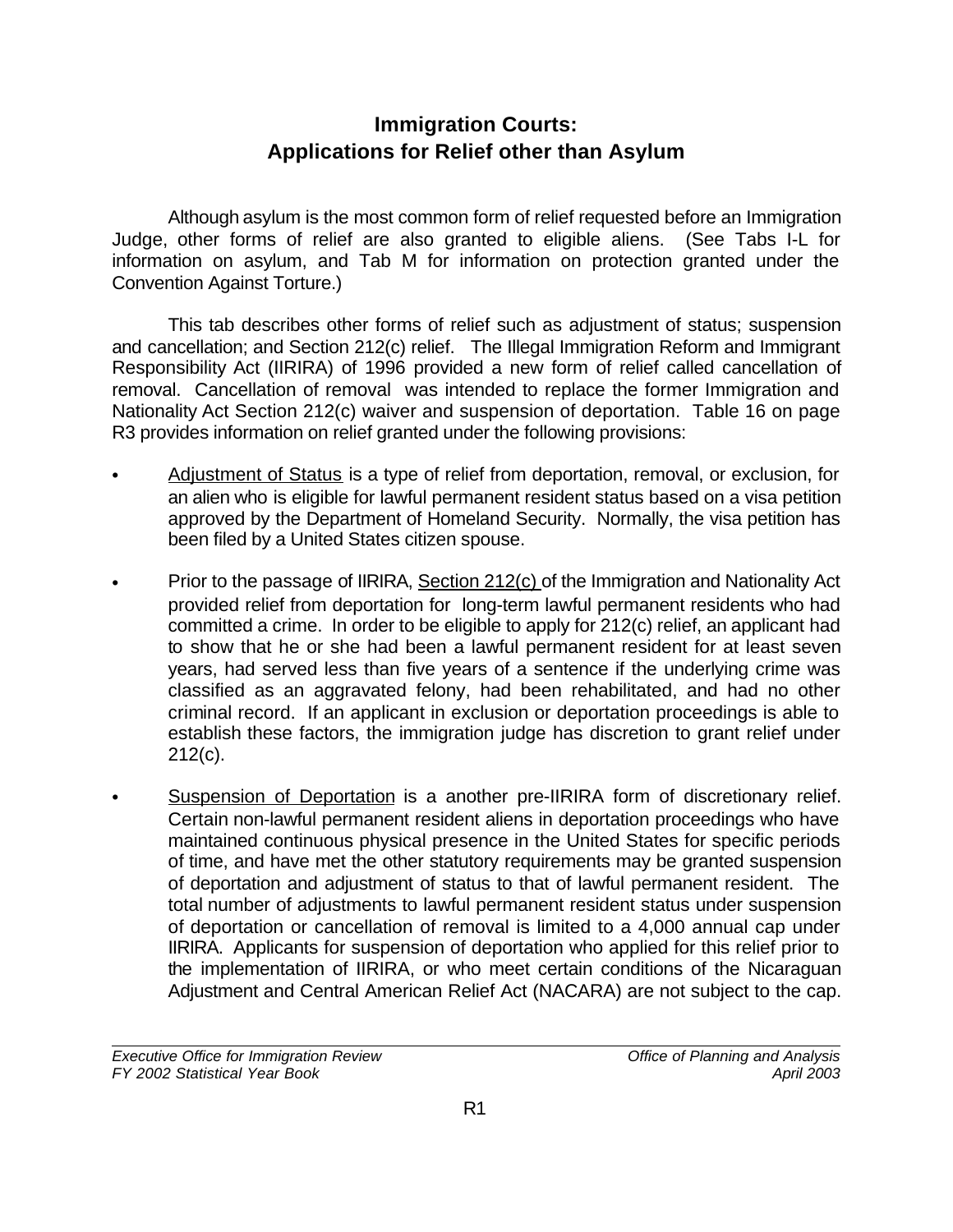- As noted above, Cancellation of Removal is a form of relief provided by IIRIRA. There are two IIRIRA provisions addressing cancellation of removal:
	- Permanent Residents. Under the first provision, a lawful permanent resident facing removal on criminal grounds who has been lawfully admitted for permanent residence for at least five years, and who has resided continuously in the United States for seven years after a lawful admission may request cancellation, provided he or she has no aggravated felony convictions.
	- Nonpermanent Residents. Under the second provision, applicants physically present in the United States for a continuous period of ten years who have not been convicted of a criminal offense may seek cancellation of removal and adjustment of status to permanent resident alien. The applicant must demonstrate exceptional and extremely unusual hardship to a citizen or lawful permanent resident alien spouse, parent or child. IIRIRA limits to 4,000 annually the total number of adjustments to lawful permanent resident status under suspension of deportation or cancellation of removal. Applicants for cancellation of removal who meet certain conditions are not subject to the cap.

 Table 16 reflects grants of relief under the various provisions described above during the period FY 1999 - FY 2003.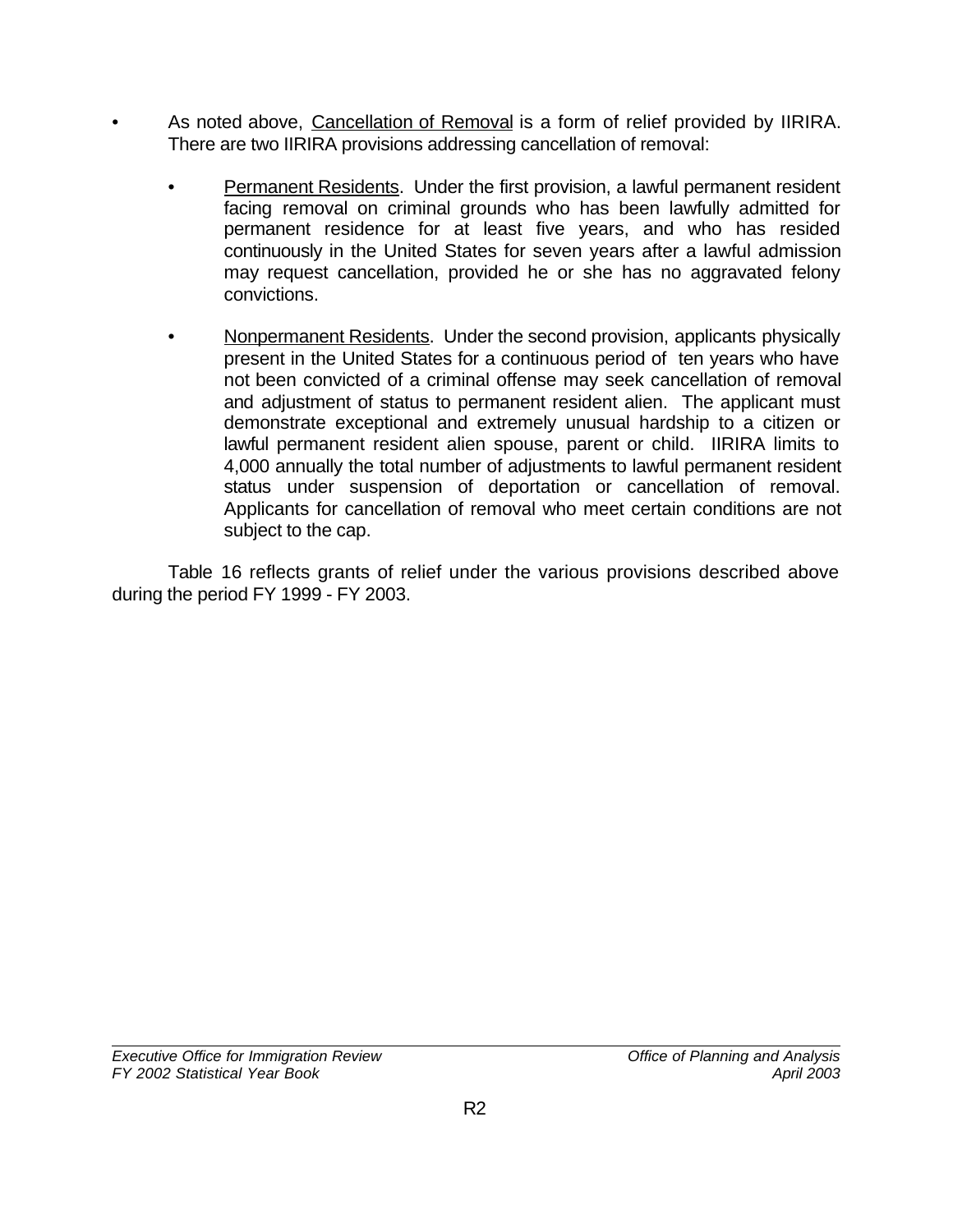## **Table 16 Grants of Relief: Adjustment of Status; 212(c) Waivers; Suspension of Deportation; and Cancellation of Removal**

|         | <b>Relief Granted to Lawful</b><br><b>Permanent Residents</b> |                 | <b>Relief Granted to Non-Lawful Permanent Residents</b> |                                           |                            |                              |                                          |
|---------|---------------------------------------------------------------|-----------------|---------------------------------------------------------|-------------------------------------------|----------------------------|------------------------------|------------------------------------------|
|         | <b>Relief Granted</b><br><b>Under Section</b><br>212(c)       | Cancellation of |                                                         | Not Subject to Annual Cap of 4,000 Grants |                            |                              | Subject to Annual Cap of 4,000<br>Grants |
|         |                                                               | Removal         | Adjustment of<br>Status to LPR                          | Suspension of<br>Deportation              | Cancellation of<br>Removal | Suspension of<br>Deportation | Cancellation of<br>Removal               |
| FY 1999 | 198                                                           | 1,940           | 15,015                                                  | 658                                       | 673                        | 2,335                        | 798                                      |
| FY 2000 | 260                                                           | 2,416           | 7,764                                                   | 1,235                                     | 690                        | 1,554                        | 1,585                                    |
| FY 2001 | 455                                                           | 2,402           | 6,887                                                   | 1,219                                     | 511                        | 577                          | 1,389                                    |
| FY 2002 | 566                                                           | 1,794           | 7,002                                                   | 513                                       | 415                        | 405                          | 1,149                                    |
| FY 2003 | 661                                                           | 2,138           | 8,327                                                   | 346                                       | 440                        | 565                          | 2,345                                    |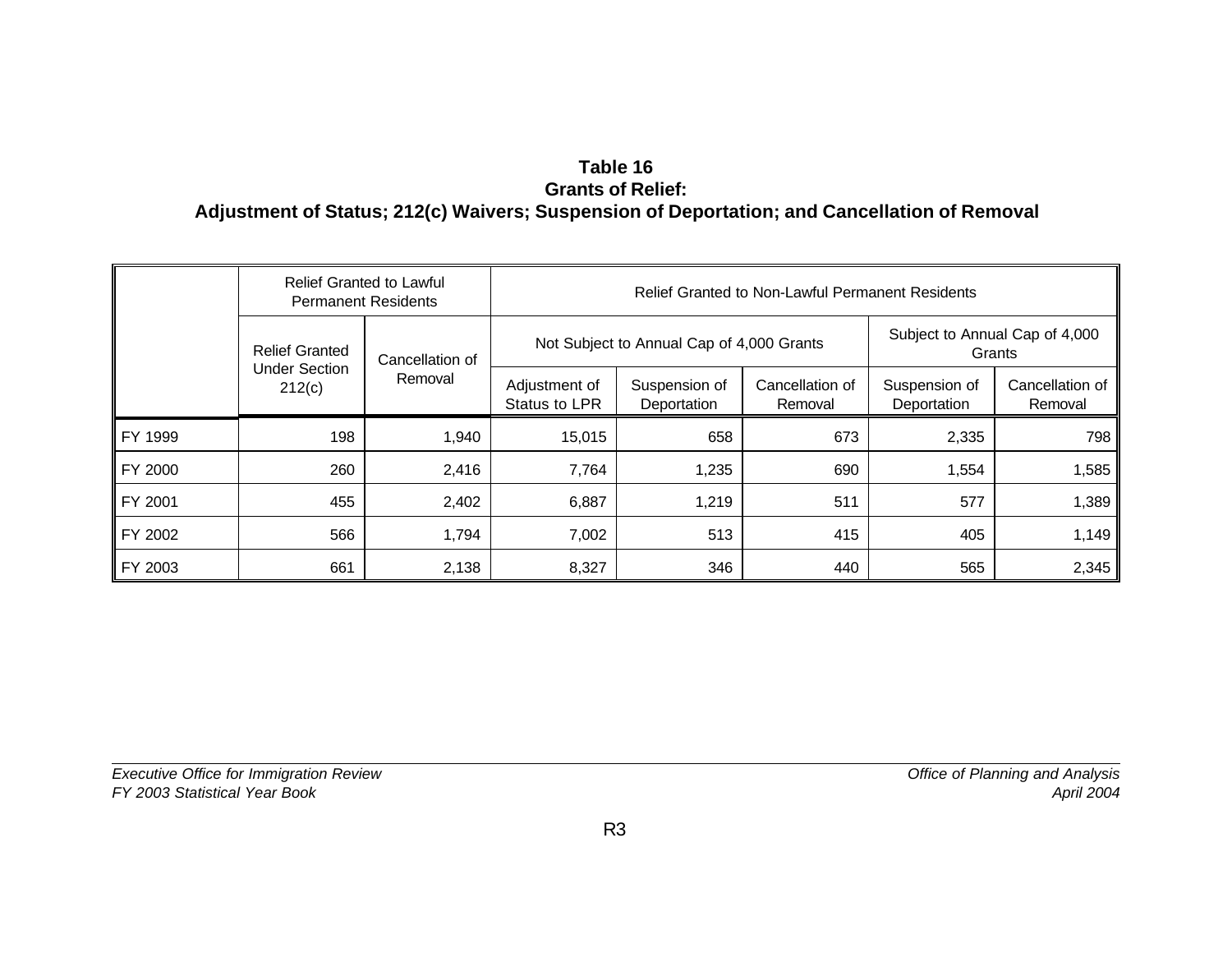# **Board of Immigration Appeals: Total Cases Received and Completed**

The Board of Immigration Appeals (BIA) has nationwide jurisdiction to hear appeals from certain decisions rendered by immigration judges or certain Department of Homeland Security (DHS) officials. BIA decisions are binding on all DHS officers and immigration judges unless modified or overruled by the Attorney General or a federal court.

The majority of cases reviewed by the BIA involve decisions made by Immigration Judges in removal, deportation, or exclusion proceedings, and for the purposes of this Statistical Year Book are referred to as Immigration Judge (IJ) appeals. These appeals are filed directly with the BIA in Falls Church, VA, and must be filed within 30 days of the IJ decision.

Other types of cases over which the BIA has jurisdiction include appeals of certain DHS decisions involving (1) family-based visa petitions adjudicated by DHS officials; (2) fines and penalties imposed upon carriers for violations of immigration laws; and (3) bonds set subsequent to an immigration judge's ruling. For the purposes of this Statistical Year Book, appeals from these DHS decisions are referred to as DHS decision appeals.

As shown in Figure 25 on page S2, BIA case receipts were fairly constant from FY 1999 to FY 2001. In FY 2002, there was a 24 percent increase in receipts over FY 2001. There was also a 20 percent increase in receipts from FY 2002 to FY 2003.

The data in Figure 25 indicate significant increases in case completions beginning in FY 2001. In response to a growing caseload, the BIA has initiated a variety of management and regulatory improvements to increase efficiency while maintaining due process guarantees. In late FY 2000, the BIA's Streamlining Initiative was launched. Published regulations allowed for noncontroversial cases that met specified criteria to be reviewed and adjudicated by a single Board Member. Streamlining helped the BIA increase its output in FY 2001 by almost 50 percent over FY 2000. In February 2002, the Department of Justice proposed a regulatory amendment to address additional procedural changes at the BIA. The regulation, which became final in September 2002, imposes time frames for the adjudicatory process at the BIA. In FY 2002, the BIA again increased completions by almost 50 percent over the prior year. FY 2003 completion figures were slightly higher than FY 2002.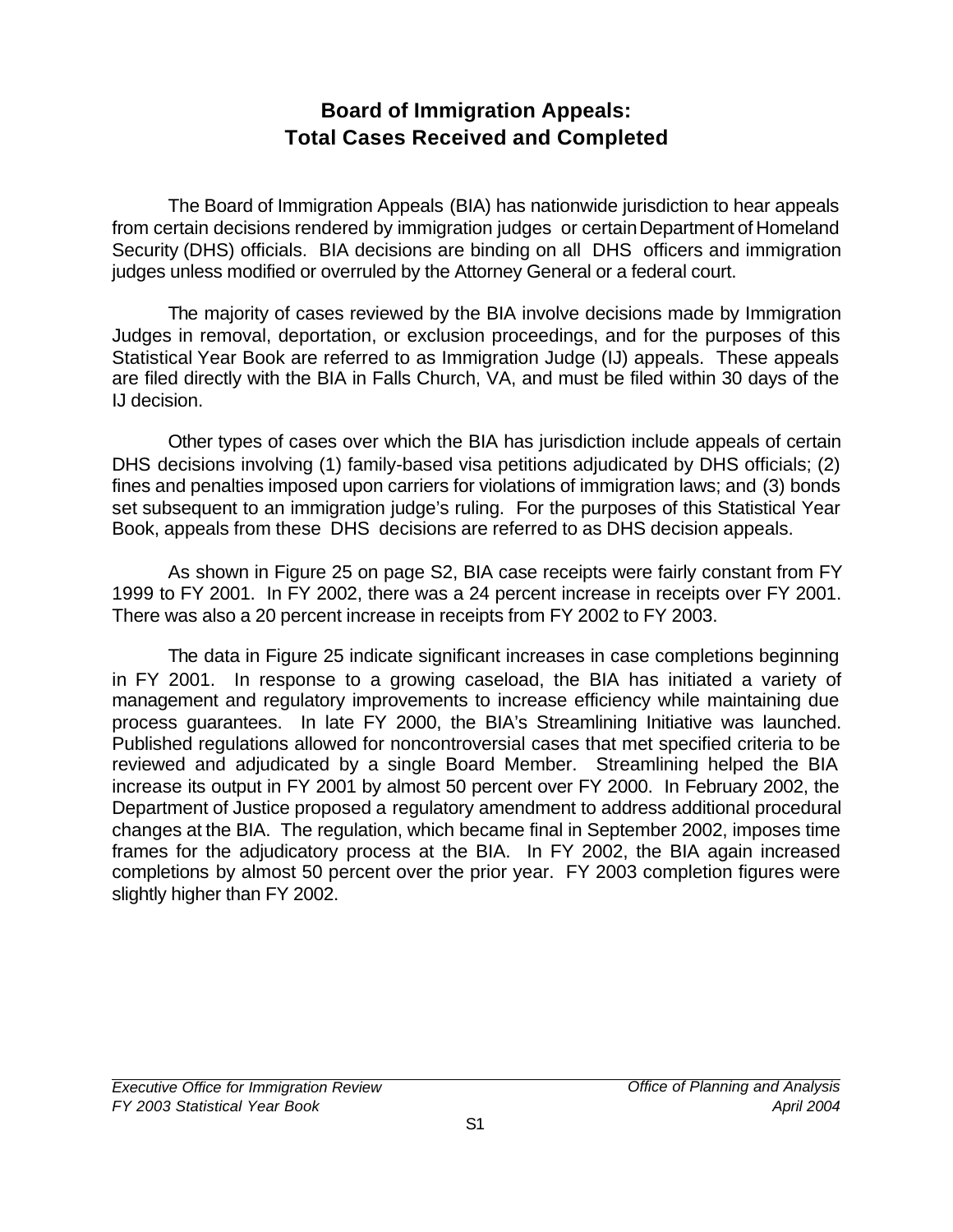

| <b>Total BIA Cases</b> |          |             |  |  |  |
|------------------------|----------|-------------|--|--|--|
|                        | Receipts | Completions |  |  |  |
| FY 99                  | 31,087   | 23,011      |  |  |  |
| FY 00                  | 30,050   | 21,381      |  |  |  |
| FY 01                  | 28,140   | 31,801      |  |  |  |
| FY 02                  | 34,815   | 47,327      |  |  |  |
| FY 03                  | 41,907   | 48,060      |  |  |  |

#### **Figure 25**

As noted earlier, BIA handles two types of cases: those generated from an IJ decision, and those generated from a DHS decision. Figures 26 and 27 below provide information on the types of cases received and completed by the BIA. Appeals of IJ decisions make up the bulk of the BIA's work.



| <b>BIA Case Receipts</b> |                      |                     |         |  |  |
|--------------------------|----------------------|---------------------|---------|--|--|
|                          | Appeals of           | Appeals of          | Total   |  |  |
|                          | <b>DHS Decisions</b> | <b>IJ Decisions</b> | Appeals |  |  |
| <b>FY 99</b>             | 2,672                | 28,415              | 31,087  |  |  |
| <b>FY 00</b>             | 3,431                | 26,619              | 30,050  |  |  |
| FY 01                    | 3,347                | 24,793              | 28,140  |  |  |
| <b>FY 02</b>             | 1,666                | 33,149              | 34,815  |  |  |
| FY 03                    | 1,897                | 40,010              | 41,907  |  |  |

#### **Figure 26**



| <b>BIA Case Completions</b> |                 |             |         |  |  |
|-----------------------------|-----------------|-------------|---------|--|--|
|                             | <b>DHS Case</b> | IJ Case     | Total   |  |  |
|                             | Completions     | Completions | Appeals |  |  |
| <b>FY 99</b>                | 1,680           | 21,331      | 23,011  |  |  |
| FY 00                       | 3,253           | 18,128      | 21,381  |  |  |
| FY 01                       | 4,528           | 27,273      | 31,801  |  |  |
| FY 02                       | 2,094           | 45,233      | 47,327  |  |  |
| FY 03                       | 1,944           | 46,116      | 48,060  |  |  |

#### **Figure 27**

*Executive Office for Immigration Review Office of Planning and Analysis FY 2003 Statistical Year Book April 2004*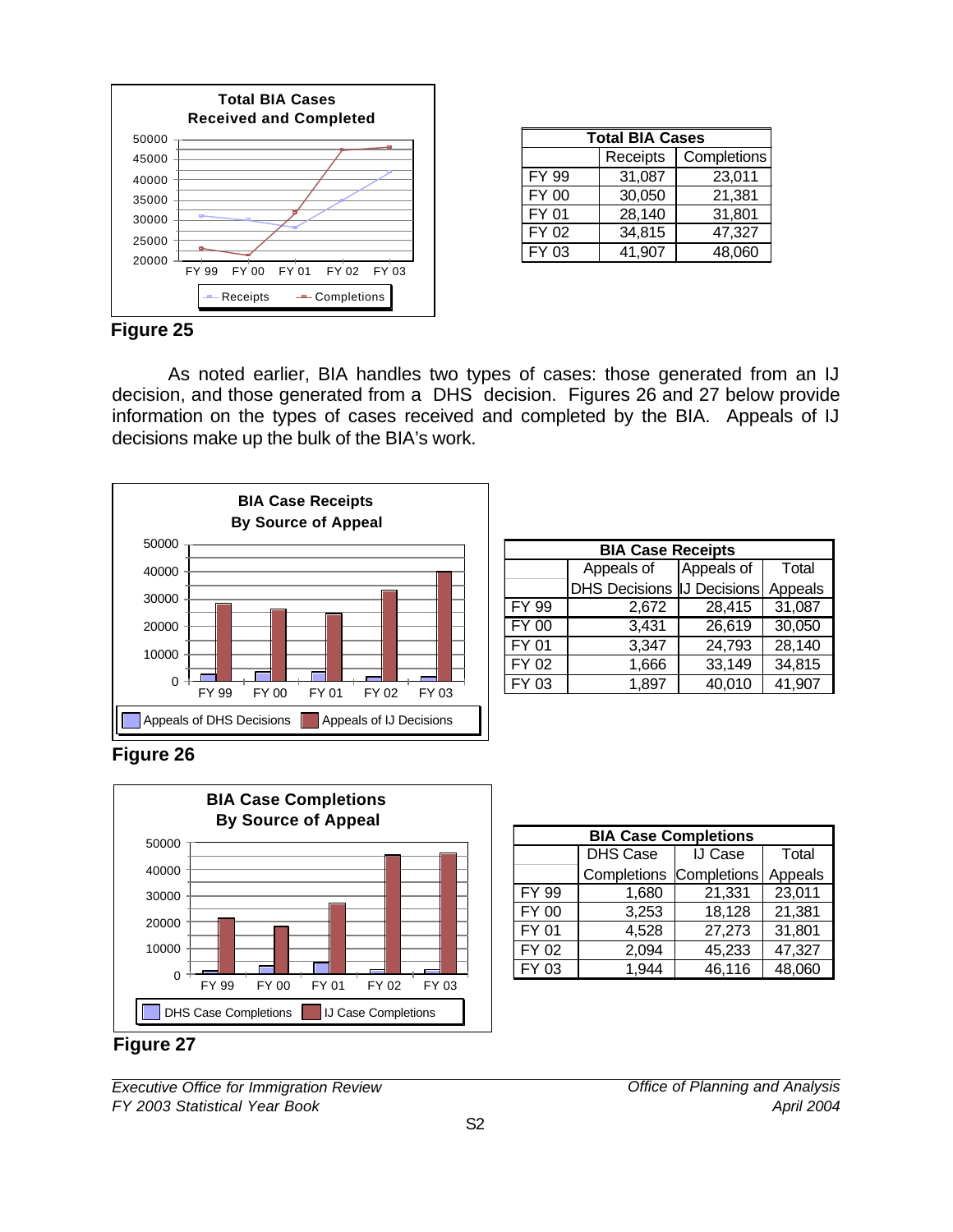# **Board of Immigration Appeals: Cases Received and Completed by Type of Case**

The Board of Immigration Appeals (BIA) has nationwide jurisdiction to hear appeals from certain decisions rendered by Immigration Judges or the Department of Homeland Security (DHS) officials. The BIA has jurisdiction over the following types of cases arising from Immigration Judge (IJ) decisions:

- Case appeals from the decisions of Immigration Judges in removal, deportation, and exclusion proceedings at the court level;
- Appeals filed from the decisions of Immigration Judges on motions to reopen proceedings;
- Motions to reopen cases already decided by the BIA;
- Appeals pertaining to bond, parole, or detention; and
- Interlocutory appeals relating to important jurisdictional questions regarding the administration of the immigration laws or recurring problems in the handling of cases by immigration judges.

The BIA also has jurisdiction to review appeals arising from certain decisions rendered by DHS officials. These types of appeals are listed below. Until FY 2000, when a revised regulation was published regarding detention of aliens with removal orders, BIA also had jurisdiction to review custody determinations (bonds) for aliens with final orders of removal.

- Family-based visa petitions adjudicated by DHS district directors or regional service center directors;
- Waivers of inadmissibility for non-immigrants under the §212(c)(3) of the Immigration and Nationality Act; and
- Fines and penalties imposed upon air carriers for violations of immigration laws.

As shown in Table 17, the largest increases in case receipts in FY 2003 were in IJ case appeals, and in motions to reopen or reconsider before the BIA. The data in Table 18 show a decrease in the completion of IJ case appeals, but significant increases in the completion of motions to reopen or reconsider before the BIA, and bond appeals.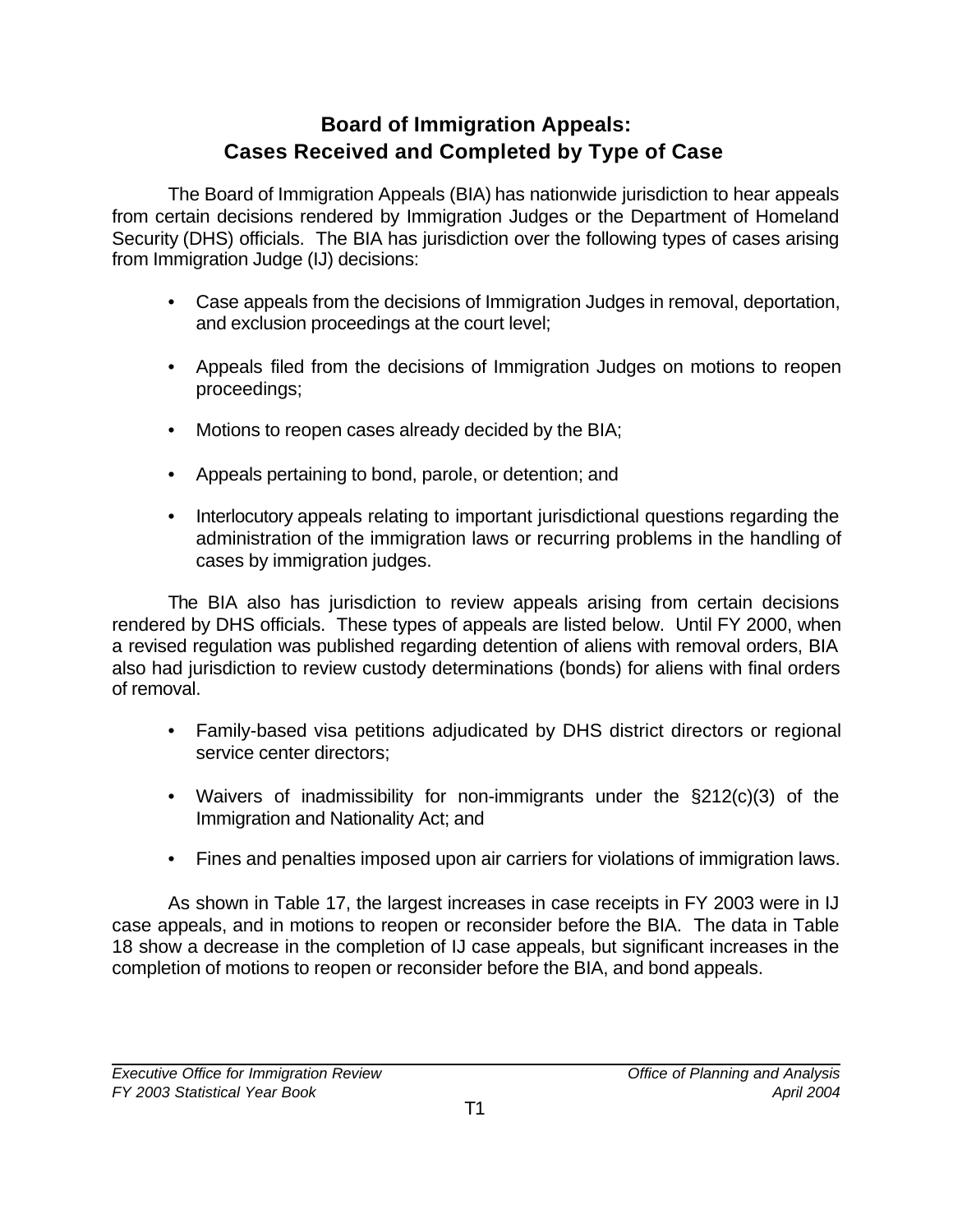Table 17 provides a breakdown of the types of cases received by the BIA between FY 1999 and FY 2003.

|                                         | FY 1999 | <b>FY 2000</b> | <b>FY 2001</b> | <b>FY 2002</b> | FY 2003 |
|-----------------------------------------|---------|----------------|----------------|----------------|---------|
| <b>Total Appeals from IJ Decisions</b>  | 28,415  | 26,619         | 24,793         | 33,149         | 40,010  |
| Case Appeal                             | 22,361  | 21,362         | 18,953         | 22,042         | 27,322  |
| Appeal of IJ Motion to Reopen           | 1,611   | 1,975          | 1,815          | 2,079          | 2,166   |
| Motion to Reopen-BIA                    | 3,433   | 2,534          | 3,401          | 7,225          | 9,027   |
| <b>Bond Appeal</b>                      | 878     | 633            | 528            | 1,715          | 1,359   |
| <b>Interlocutory Appeal</b>             | 132     | 115            | 96             | 88             | 136     |
| <b>Total Appeals from DHS Decisions</b> | 2,672   | 3,431          | 3,347          | 1,666          | 1,897   |
| Decisions on Visa Petitions             | 1,299   | 1,227          | 1,129          | 1,126          | 1,765   |
| 212 Waiver Decisions                    | 33      | 45             | 20             | 31             | 19      |
| Decisions on Fines and Penalties        | 1,267   | 2,050          | 2,189          | 507            | 113     |
| <b>Bond Decisions</b>                   | 73      | 109            | 9              | 2              | 0       |
| <b>Grand Total</b>                      | 31,087  | 30,050         | 28,140         | 34,815         | 41,907  |

# **Table 17 - BIA Receipts by Type**

Table 18 provides a breakdown of the types of cases completed by the BIA between FY 1999 and FY 2003.

|                                        | <b>FY 1999</b> | <b>FY 2000</b> | <b>FY 2001</b> | <b>FY 2002</b> | <b>FY 2003</b> |
|----------------------------------------|----------------|----------------|----------------|----------------|----------------|
| <b>Total Appeals from IJ Decisions</b> | 21,331         | 18,128         | 27,273         | 45,233         | 46,116         |
| Case Appeal                            | 15,942         | 12,935         | 20,566         | 34,258         | 32,314         |
| Appeal of IJ Motion to Reopen          | 1,672          | 1,020          | 2,237          | 3,470          | 2,197          |
| Motion to Reopen-BIA                   | 2,603          | 3,288          | 3,748          | 6,376          | 9,633          |
| <b>Bond Appeal</b>                     | 923            | 778            | 602            | 1,032          | 1,839          |
| <b>Interlocutory Appeal</b>            | 191            | 107            | 120            | 97             | 133            |
| <b>Total Appeals from DHS</b>          | 1,680          | 3,253          | 4,528          | 2,094          | 1,944          |
| Decisions on Visa Petitions            | 1,312          | 1,256          | 1,272          | 1,362          | 1,767          |
| 212 Waiver Decisions                   | 25             | 38             | 25             | 52             | 23             |
| Decisions on Fines and Penalties       | 329            | 1,790          | 3,219          | 676            | 154            |
| <b>Bond Decisions</b>                  | 14             | 169            | 12             | 4              | 0              |
| <b>Grand Total</b>                     | 23,011         | 21,381         | 31,801         | 47,327         | 48,060         |

# **Table 18 - BIA Completions by Type**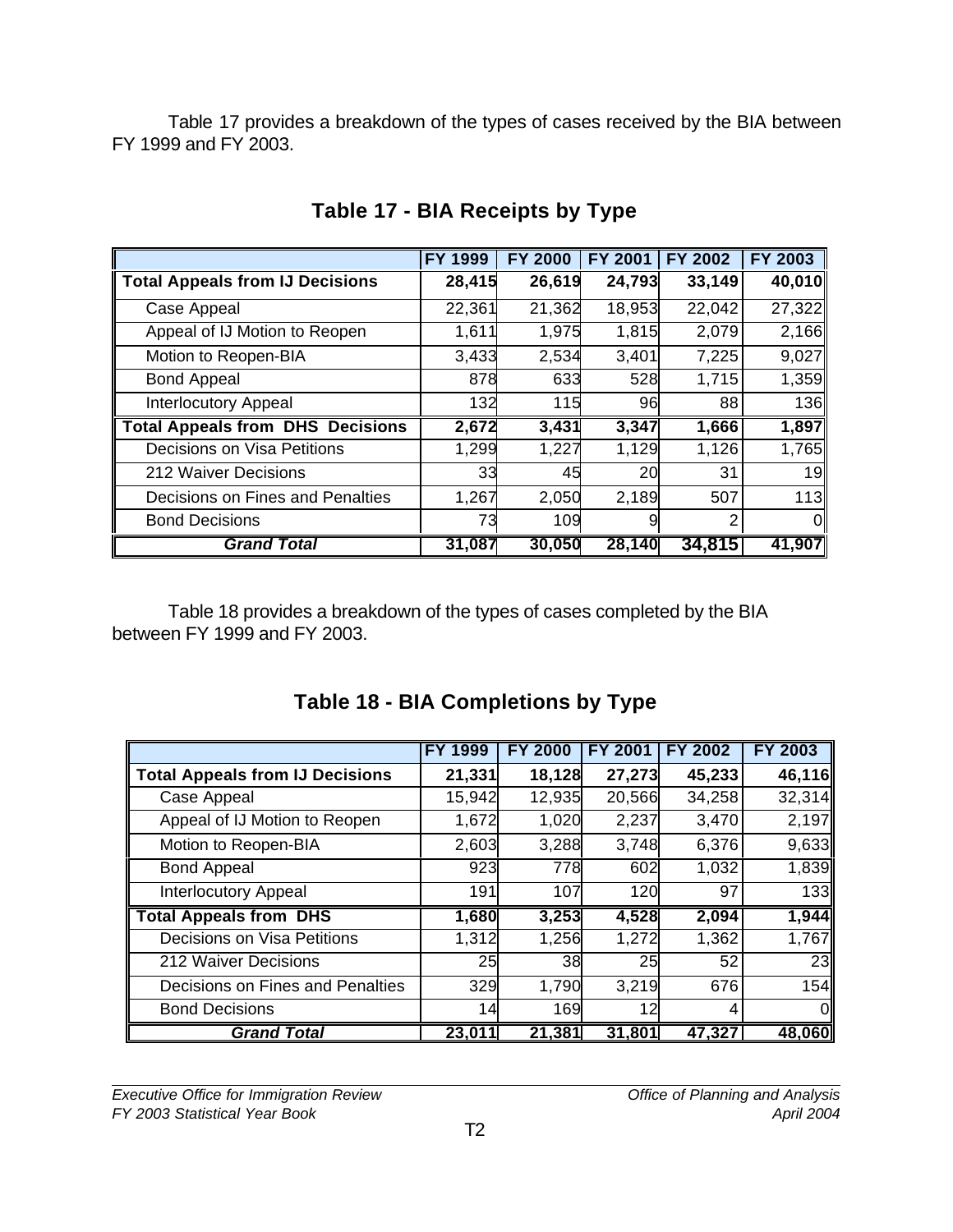# **Board of Immigration Appeals: Update on Implementation of Reform Regulation**

In February 2002, the Department of Justice proposed a regulatory amendment to address procedural changes at the Board of Immigration Appeals (BIA). The regulation, which became effective on September 25, 2002, imposed time frames for the adjudicatory process at the BIA, and reduced the number of Board Members from 21 to 11.

Cases that were ready for adjudication on the effective date of the regulation have been termed "legacy" cases. The regulation required these cases to be completed within established time frames: 90 days for single Board Member decisions, and 180 days from the date of referral for cases referred to a three Board Member panel. The regulation permitted a discretionary one-time extension of an additional 120 days for legacy cases. At the end of FY 2003, there were only 29 active legacy cases; all 29 were pending before a three Board Member panel, and all have since been completed. The BIA completed 18,887 of these legacy cases.

The regulation also established adjudicatory time frames for "post-legacy" cases. These are cases processed and made ready for adjudication after September 25, 2002. The time frames for post-legacy cases are similar to those established for legacy cases: 90 days for cases decided by a single Board Member, and 180 days from the date of referral for cases referred to a three Board Member panel. In exigent circumstances, postlegacy cases are eligible for a 60-day extension. Virtually every post-legacy case decided in FY 2003 met the 90- and 180-day time frames imposed by the regulation. Very few of these cases required the 60-day extension.

Table 19 below shows the breakout of the BIA's 48,060 FY 2003 completions by the categories specified in the regulation.

| Category                       | <b>Number of Completions</b> |
|--------------------------------|------------------------------|
| <b>Total Legacy Cases</b>      | 18,887                       |
| Single Board Member            | 16,654                       |
| Three Board Member Panel       | 2,233                        |
| <b>Total Post-Legacy Cases</b> | 29,173                       |
| Single Board Member            | 28,050                       |
| Three Board Member Panel       | 1,123                        |
| <b>Grand Total</b>             | 48.060                       |

# **Table 19 - BIA FY 2003 Completions**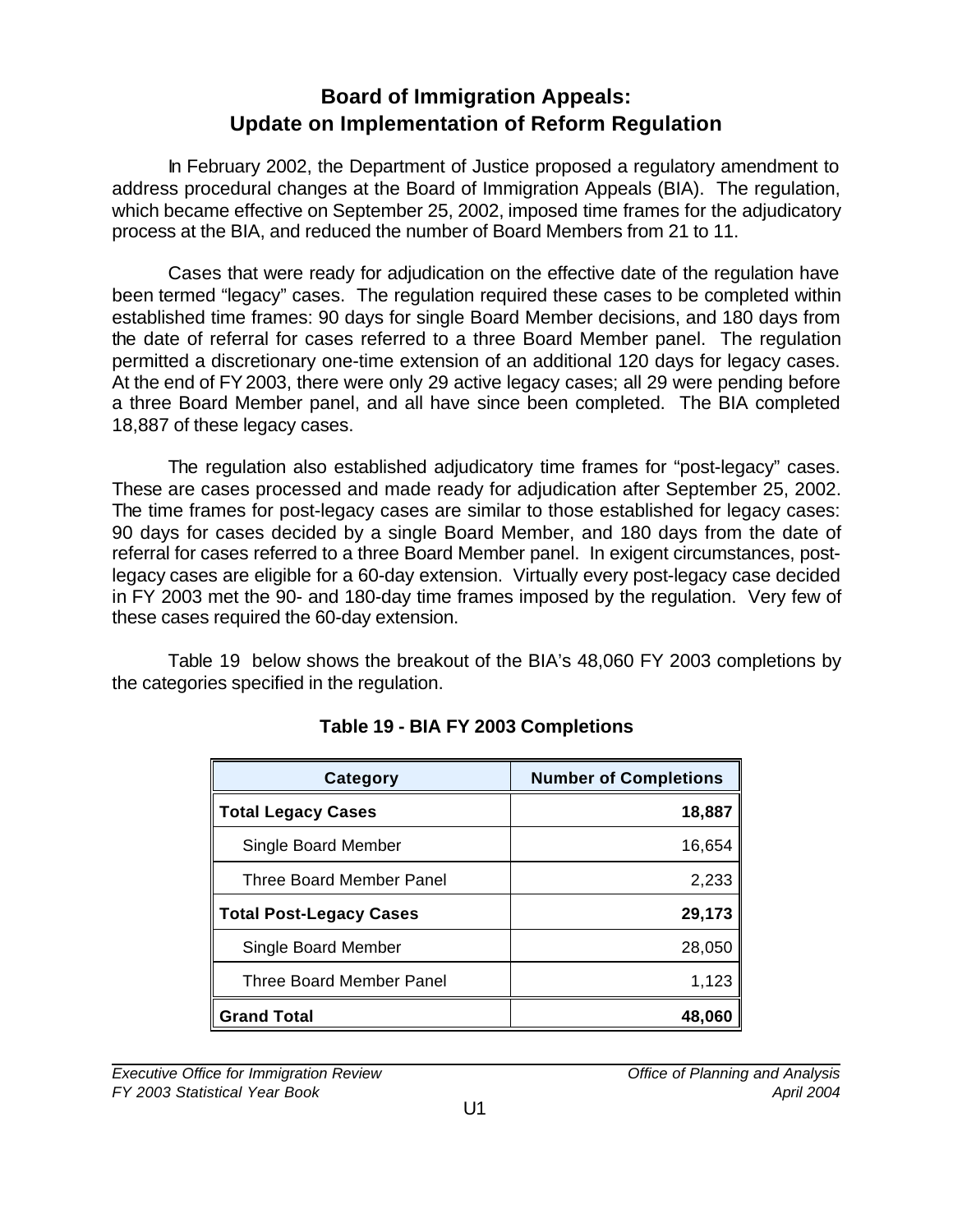The number of BIA pending cases has also decreased substantially since implementation of the regulation. At the beginning of FY 2003, there were 46,350 cases pending at the BIA. By the end of FY 2003, the number of pending cases had been reduced to 39,574 cases. The age of pending cases has also lessened. At the beginning of the FY 2003, 29 percent of the cases were more than two years old (i.e., had been filed before FY 2001). By the end of the year, the percent of cases more than two years old (filed before 2002) had declined to less than 3 percent. Figure 28 below illustrates the age of BIA's pending caseload.



| <b>BIA Pending Appeal Cases</b> |                             |                  |  |  |
|---------------------------------|-----------------------------|------------------|--|--|
|                                 | Year Filed Pending 09/30/02 | Pending 09/30/03 |  |  |
| Pre FY 99                       | 2,153                       | 102              |  |  |
| FY 99                           | 3,540                       | 133              |  |  |
| <b>FY 00</b>                    | 7,260                       | 320              |  |  |
| FY 01                           | 8,338                       | 547              |  |  |
| FY 02                           | 25,059                      | 9,036            |  |  |
| FY 03                           |                             | 29,436           |  |  |
| Total                           | 46,350                      | 39,574           |  |  |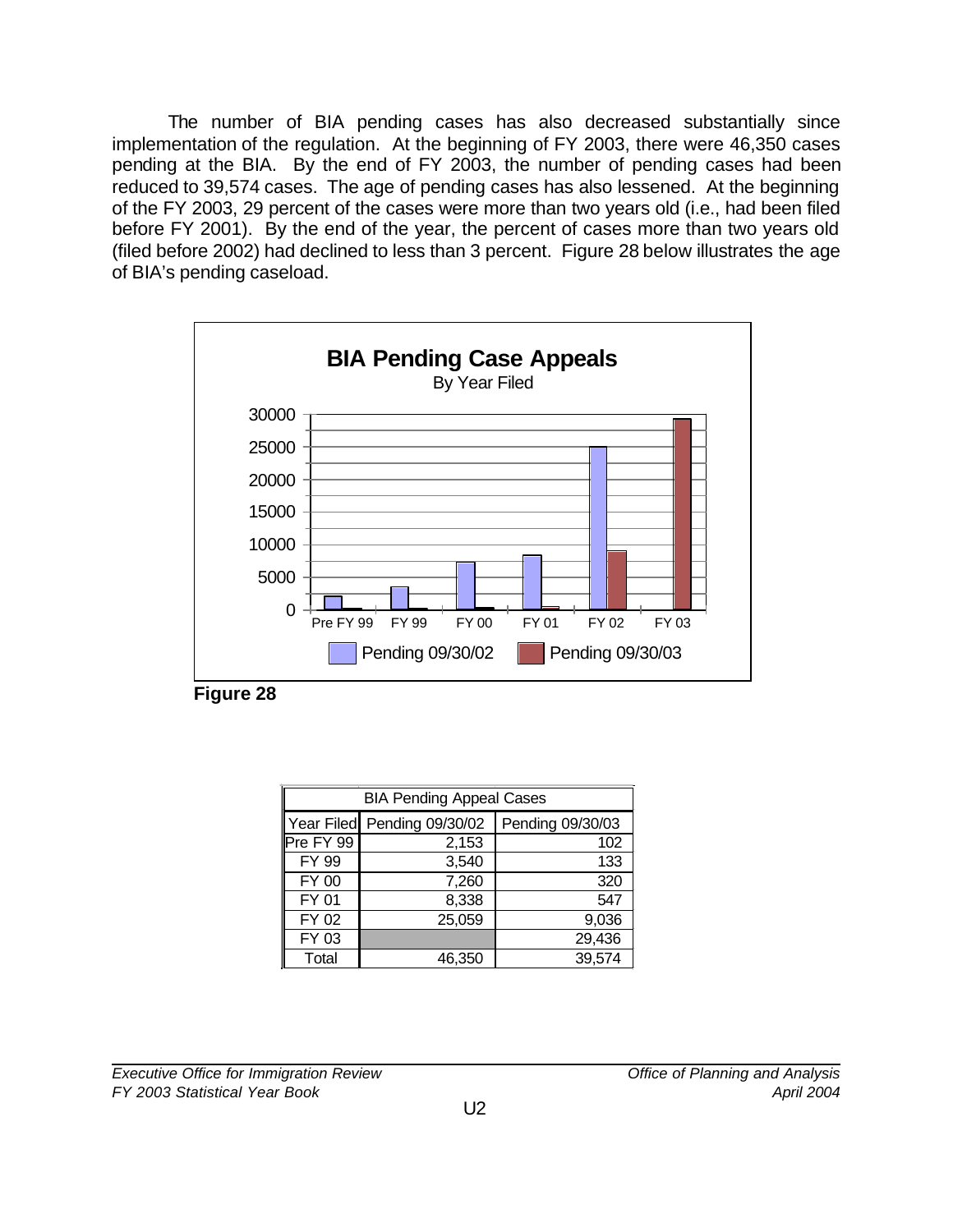# **Board of Immigration Appeals: IJ Decision Appeals Completed by Nationality**

This section provides information on appeal completions by nationality. Only completions of Immigration Judge (IJ) decision appeals are included in these data; we have not included appeals of Department of Homeland Security (DHS) decisions. In FY 2003, the top 10 nationalities accounted for 62 percent of all completions as shown in Figure 29. A total of 193 nationalities were represented in the FY 2003 completions. Data in Table 20 compare the predominant nationalities for completed Immigration Judge appeals in fiscal years 1999-2003.For the five-year period, eight nationalities ranked among the top ten each year: Mexico, El Salvador, Guatemala, Haiti, Dominican Republic, Jamaica, India, and China. For the first time in the five-year period, Mexico did not rank first in BIA IJ decision appeal completions. It was outpaced by China.





| FY 2003 IJ Appeals Completed by Nationality |        |            |  |  |  |
|---------------------------------------------|--------|------------|--|--|--|
| Nationality                                 | Cases  | % of Total |  |  |  |
| China                                       | 8,873  | 19.24%     |  |  |  |
| Mexico                                      | 7,964  | 17.27%     |  |  |  |
| Haiti                                       | 3,203  | 6.94%      |  |  |  |
| India                                       | 2,221  | 4.82%      |  |  |  |
| Guatemala                                   | 1,711  | 3.71%      |  |  |  |
| Colombia                                    | 1,251  | 2.71%      |  |  |  |
| El Salvador                                 | 985    | 2.14%      |  |  |  |
| Albania                                     | 914    | 1.98%      |  |  |  |
| Dominican Republic                          | 803    | 1.74%      |  |  |  |
| Jamaica                                     | 798    | 1.73%      |  |  |  |
| All Other                                   | 17,393 | 37.72%     |  |  |  |
| Total                                       | 46,116 | 100.00%    |  |  |  |
|                                             |        |            |  |  |  |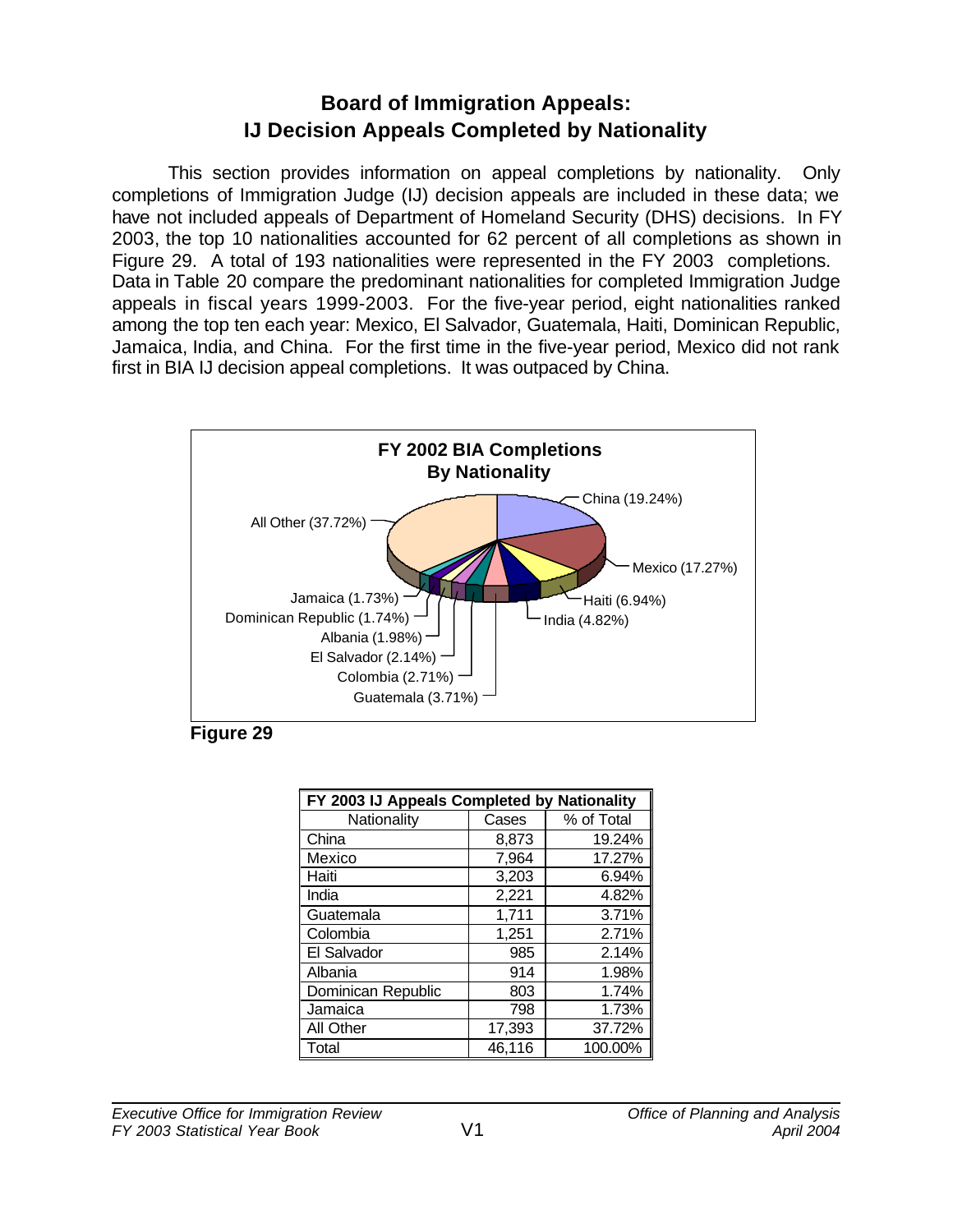| Rank                    | FY 1999                | <b>FY 2000</b>         | FY 2001                | FY 2002               | FY 2003               |
|-------------------------|------------------------|------------------------|------------------------|-----------------------|-----------------------|
| 1                       | Mexico                 | Mexico                 | Mexico                 | Mexico                | China                 |
| $\overline{\mathbf{c}}$ | China                  | China                  | El Salvador            | China                 | Mexico                |
| 3                       | El Salvador            | El Salvador            | China                  | Haiti                 | Haiti                 |
| $\overline{4}$          | Honduras               | Dominican<br>Republic  | Haiti                  | Guatemala             | India                 |
| 5                       | Guatemala              | Guatemala              | Guatemala              | India                 | Guatemala             |
| 6                       | Dominican<br>Republic  | Haiti                  | Cuba                   | El Salvador           | Colombia              |
| 7                       | Nicaragua              | Jamaica                | Dominican<br>Republic  | Jamaica               | El Salvador           |
| 8                       | Jamaica                | India                  | India                  | Dominican<br>Republic | Albania               |
| 9                       | Haiti                  | Philippines            | Jamaica                | Colombia              | Dominican<br>Republic |
| 10                      | India                  | Nigeria                | Philippines            | Philippines           | Jamaica               |
| 11                      | Nigeria                | Cuba                   | Nigeria                | Peru                  | Nigeria               |
| 12                      | Cuba                   | Colombia               | Colombia               | Nigeria               | Ethiopia              |
| 13                      | Philippines            | Peru                   | Peru                   | Mauritania            | Pakistan              |
| 14                      | Colombia               | Nicaragua              | Honduras               | Pakistan              | Peru                  |
| 15                      | Vietnam                | Liberia                | Pakistan               | Bangladesh            | Philippines           |
| 16                      | Peru                   | Pakistan               | Nicaragua              | Somalia               | Bangladesh            |
| 17                      | Pakistan               | Honduras               | Ethiopia               | Honduras              | Somalia               |
| 18                      | Yugoslavia             | Vietnam                | Bangladesh             | Cuba                  | Mauritania            |
| 19                      | Laos                   | Iran                   | Vietnam                | Ethiopia              | Russia                |
| 20                      | Trinidad and<br>Tobago | Trinidad and<br>Tobago | Yugoslavia             | Albania               | Honduras              |
| 21                      | Iran                   | Guyana                 | Iran                   | Nicaragua             | Armenia               |
| 22                      | Bangladesh             | Ethiopia               | Guyana                 | Yugoslavia            | Iran                  |
| 23                      | Romania                | Yugoslavia             | Ecuador                | Russia                | Yugoslavia            |
| 24                      | Ethiopia               | Bangladesh             | Trinidad and<br>Tobago | Iran                  | Indonesia             |
| 25                      | Guyana                 | Ecuador                | Ghana                  | Ecuador               | Ukraine               |

## **Table 20 - BIA - IJ Decision Appeals Completed by Nationality Top 25 Nationalities: FY 1999 - FY 2003**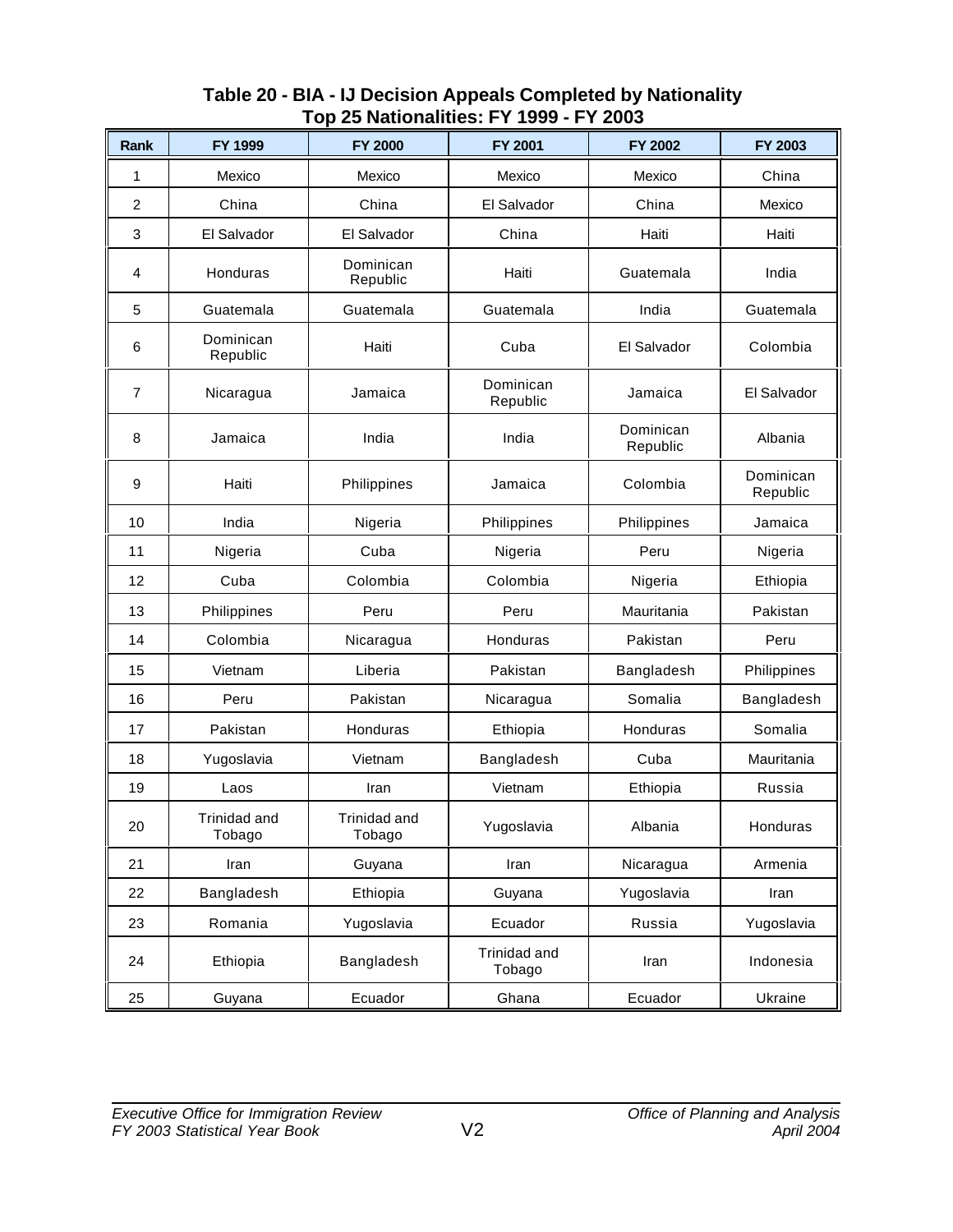# **Board of Immigration Appeals: IJ Decision Appeals Completed by Representation Status**

The Immigration and Nationality Act states that individuals who have appealed the decision in their removal proceedings may be represented by counsel, but at no expense to the Government. Before representing an alien before the Board of Immigration Appeals (BIA), representatives must file a Notice of Appearance with the BIA.

Many individuals who file appeals with the BIA are indigent and cannot afford a private attorney. Some seek free or *pro bono* representation, while others proceed without counsel on their own, or *pro se*. The percentage of represented appellate cases completed is higher than the percentage of represented cases at the immigration court level.

As shown in Figure 30, the representation rate has gradually increased and in FY 2003, 72 percent of appellate cases completed by the BIA involved a represented alien. Only appeals of IJ decisions are included in these data.





| <b>Represented Before the BIA</b> |             |               |        |  |  |
|-----------------------------------|-------------|---------------|--------|--|--|
|                                   | Represented | Unrepresented | Total  |  |  |
| FY 99                             | 12,337      | 8,994         | 21,331 |  |  |
| FY 00                             | 11,372      | 6,756         | 18,128 |  |  |
| FY 01                             | 17,373      | 9,900         | 27,273 |  |  |
| FY 02                             | 29,557      | 15,676        | 45,233 |  |  |
| FY03                              | 33,170      | 12,946        | 46,116 |  |  |

*Executive Office for Immigration Review Office of Planning and Analysis FY 2003 Statistical Year Book March 2004*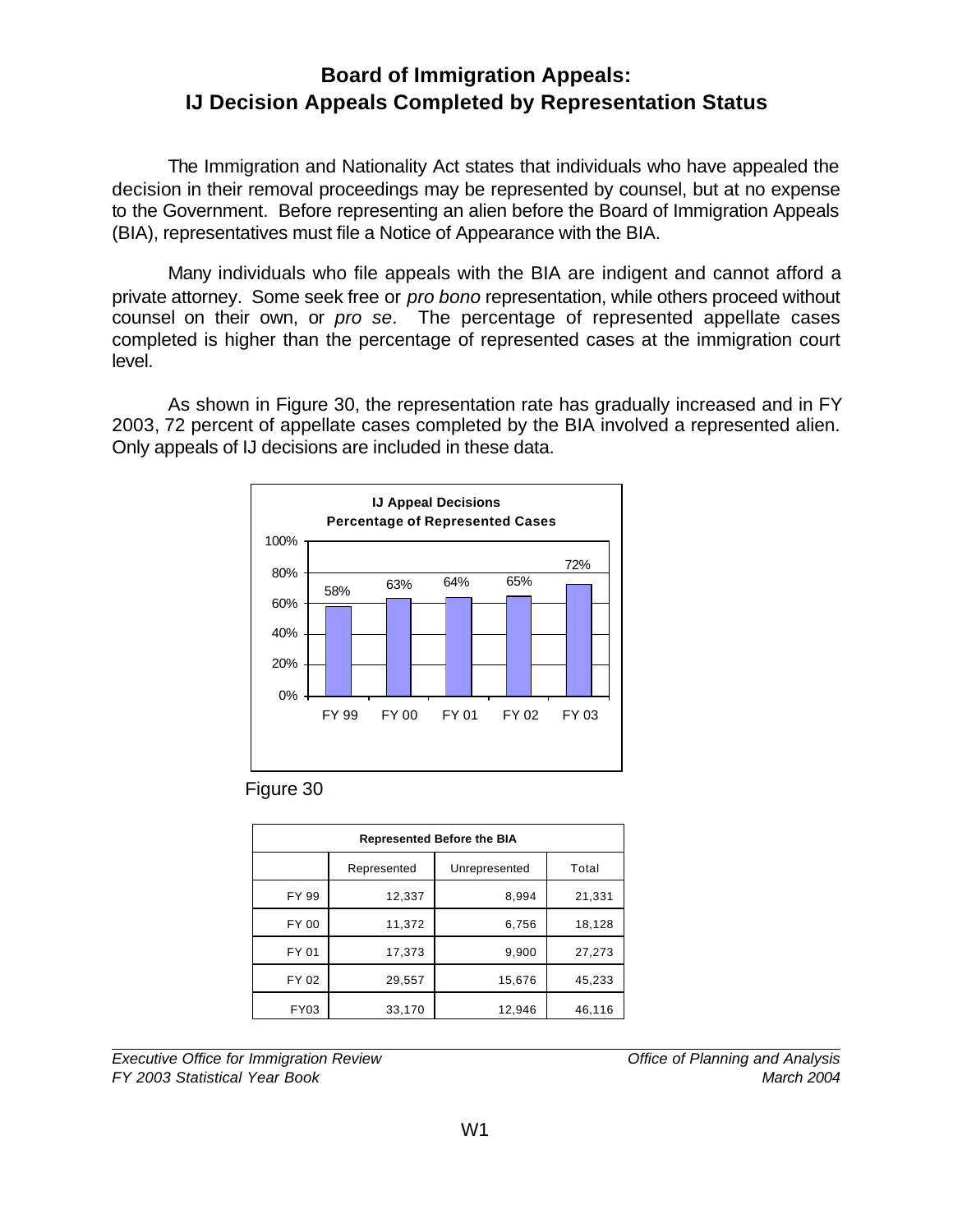# **Board of Immigration Appeals: IJ Decision Appeals Completed for Detained Cases**

Under the Immigration and Nationality Act, DHS has authority to detain an alien pending a decision on whether or not the alien is removable. EOIR maintains data on the custody status of aliens in proceedings. The Board of Immigration Appeals (BIA) handles detained cases (including aliens in the Institutional Hearing Program (IHP)) as priority cases.

Depicted in Figure 31 is the number of Immigration Judge (IJ) case appeal decisions between FY 1999 and FY 2003 along with the number of immigration judge case appeal decisions that involved detainees. The figures for detained appeal decisions also include IHP cases.



**Figure 31**

| <b>Detained IJ Case Appeal Decisions (Including IHP)</b> |                             |                      |          |  |  |
|----------------------------------------------------------|-----------------------------|----------------------|----------|--|--|
|                                                          | <b>Detained Case Appeal</b> | Total IJ Case Appeal | Percent  |  |  |
|                                                          | Decisions (Including IHP)   | Decisions            | Detained |  |  |
| FY 99                                                    | 5,030                       | 15.942               | 32%      |  |  |
| FY 00                                                    | 4,884                       | 12,935               | 38%      |  |  |
| FY 01                                                    | 4,438                       | 20,566               | 22%      |  |  |
| FY 02                                                    | 3,962                       | 34,258               | 12%      |  |  |
| 03                                                       | 3,845                       | 32,314               | 12%      |  |  |

*Executive Office for Immigration Review Office of Planning and Analysis FY 2003 Statistical Year Book April 2004*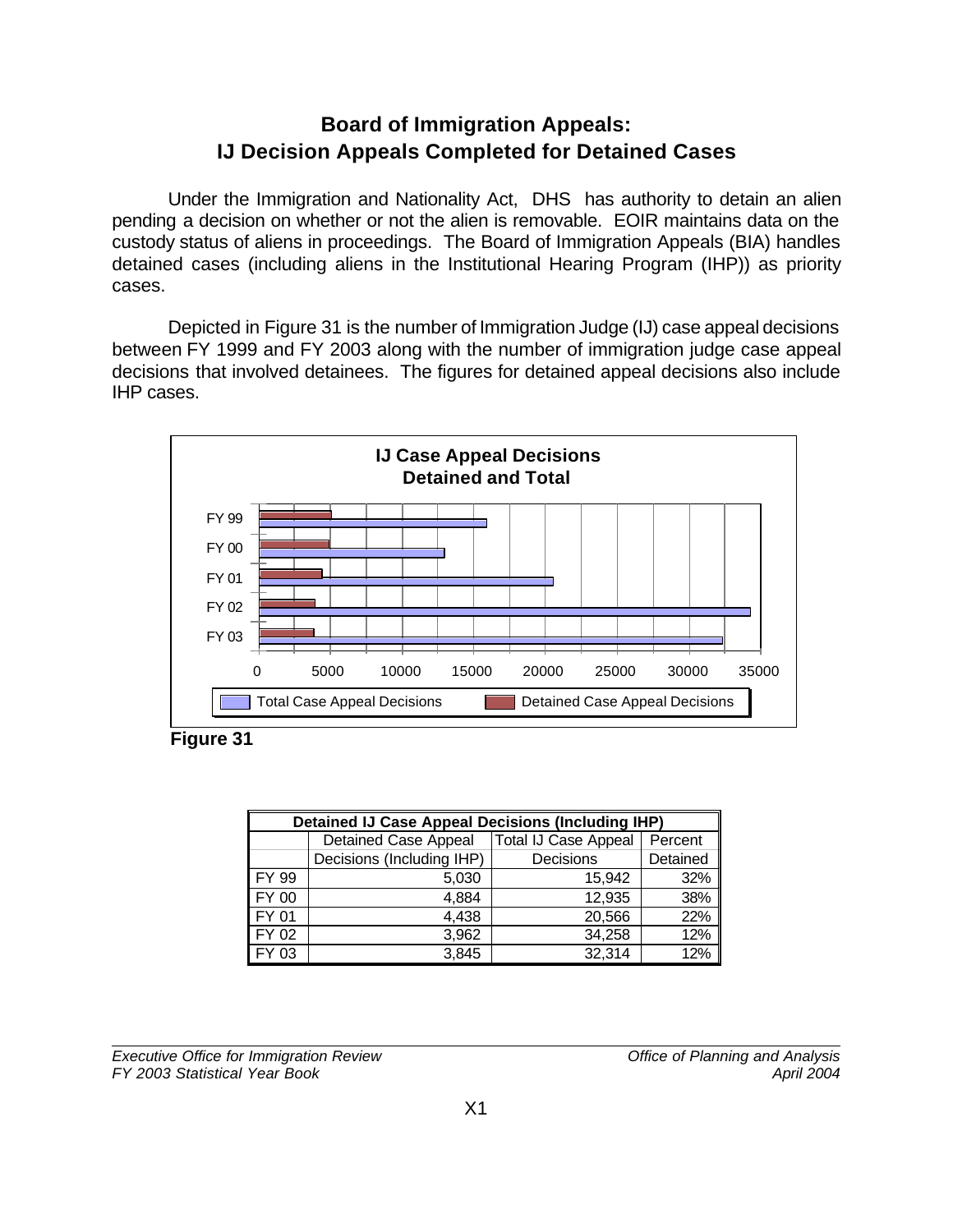Table 21 shows a breakdown of total detained case appeals completed by the BIA, and of those, the number who were serving sentences at an IHP location. In FY 2003, 27 percent of detained BIA completions involved aliens whose removal orders had been issued prior to their release from a Federal, State, or municipal corrections facility. This drop in the percentage of IHP completions is consistent with the decline in IHP receipts and completions at the court level as reported in Tab P.

| Breakdown of BIA Detained Completions |                                      |                           |                                   |  |  |
|---------------------------------------|--------------------------------------|---------------------------|-----------------------------------|--|--|
|                                       | <b>Total Detained</b><br>Completions | <b>IHP</b><br>Completions | <b>Percent IHP</b><br>Completions |  |  |
| FY 1999                               | 5,030                                | 2,362                     | 47%                               |  |  |
| FY 2000                               | 4,884                                | 1,953                     | 40%                               |  |  |
| FY 2001                               | 4,438                                | 1,676                     | 38%                               |  |  |
| FY 2002                               | 3,962                                | 1,151                     | 29%                               |  |  |
| FY 2003                               | 3,845                                | 1,047                     | 27%                               |  |  |

**Table 21 Breakdown of BIA Detained Completions**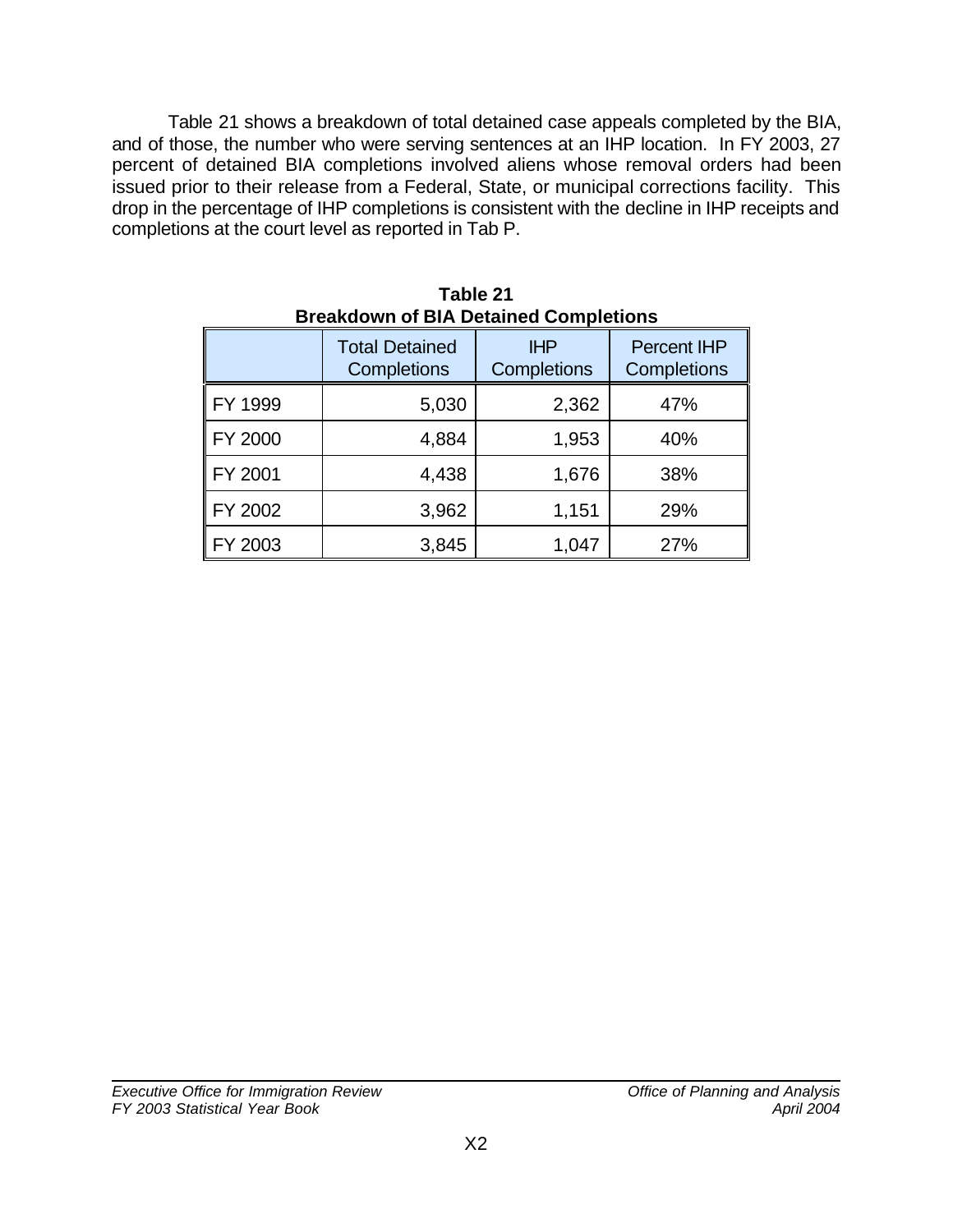# **Immigration Courts and Board of Immigration Appeals: Immigration Judge Decisions (Proceedings) Appealed**

The majority of cases reviewed by the Board of Immigration Appeals (BIA) involve decisions made by Immigration Judges in removal, deportation, or exclusion proceedings. Either the Department of Homeland Security (DHS) or the alien may file an appeal. Appeals must be filed within 30 days of the Immigration Judge's decision. Only a relatively small percentage of Immigration Judge decisions are appealed to the BIA. Figure 32 below compares Immigration Judge decisions with the number of aliens who appealed their decisions to the BIA for fiscal years 1999 through 2003. All other figures and tables in Tabs S-X reflect cases (which can involve multiple aliens). In this instance, reporting on aliens who appealed is a more accurate representation of appeal rate. Because of this changed methodology, appeal rates are higher than those reported in the FY 2002 Statistical Year Book.



**Figure 32**

| <b>IJ Decisions (Proceedings) Appealed</b> |                     |                   |          |  |
|--------------------------------------------|---------------------|-------------------|----------|--|
|                                            | <b>IJ Decisions</b> | Case Appeals      | Percent  |  |
|                                            |                     | Received (Aliens) | Appealed |  |
| FY 99                                      | 172,232             | 25,769            | 15%      |  |
| FY 00                                      | 164,433             | 24,711            | 15%      |  |
| FY 01                                      | 159,788             | 21,783            | 14%      |  |
| FY 02                                      | 170,225             | 26,098            | 15%      |  |
| Y 03                                       | 197,920             | 33,545            | 17%      |  |

*Executive Office for Immigration Review Office of Planning and Analysis FY 2003 Statistical Year Book April 2004*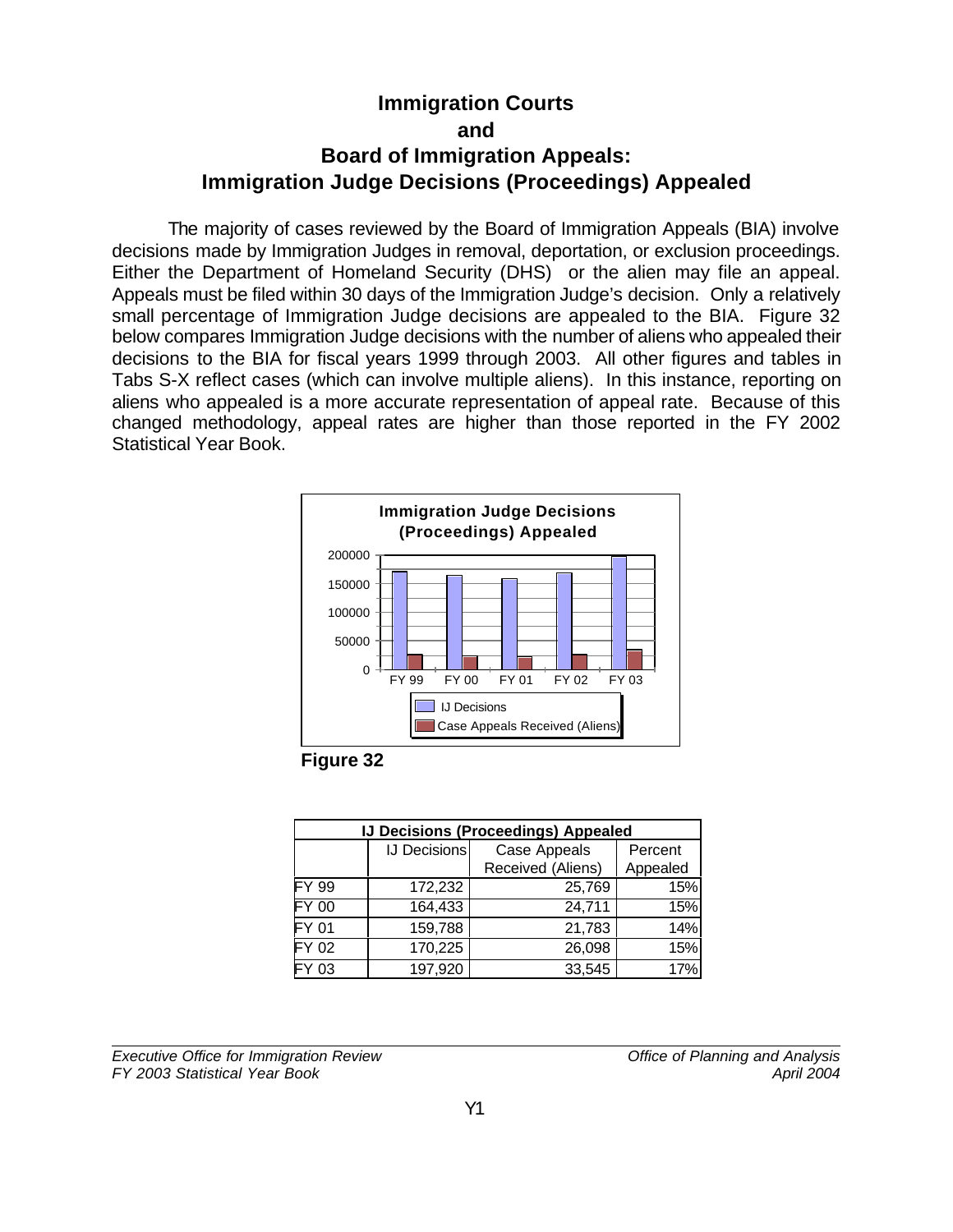# **Office of the Chief Administrative Hearing Officer Total Cases Received and Completed**

The Office of the Chief Administrative Hearing Officer (OCAHO) is headed by the Chief Administrative Hearing Officer, who is responsible for the general supervision of Administrative Law Judges. OCAHO's Administrative Law Judges hear cases and adjudicate issues arising under provisions of the Immigration and Nationality Act relating to:

- Unlawful hiring, recruiting, or referring for a fee, or continued employment of unauthorized aliens, and failure to comply with employment verification requirements;
- Immigration-related unfair employment practices; and
- Document fraud.

Complaints may be brought by the Department of Homeland Security (DHS), the Department of Justice Office of Special Counsel for Immigration Related Unfair Employment Practices, or private litigants.

Figure 33 provides information on the number of cases received and completed by OCAHO between FY 1999 and FY 2003. Completions may include cases received in a prior fiscal year.



| <b>OCAHO Cases</b> |          |             |  |  |
|--------------------|----------|-------------|--|--|
|                    | Receipts | Completions |  |  |
| FY 99              | 63       |             |  |  |
| FY 00              | 106      | 122         |  |  |
| FY 01              | 71       |             |  |  |
| FY 02              |          |             |  |  |
| FY 03              |          |             |  |  |

Figure 33

*Executive Office for Immigration Review Office of Planning and Analysis FY 2003 Statistical Year Book April 2004*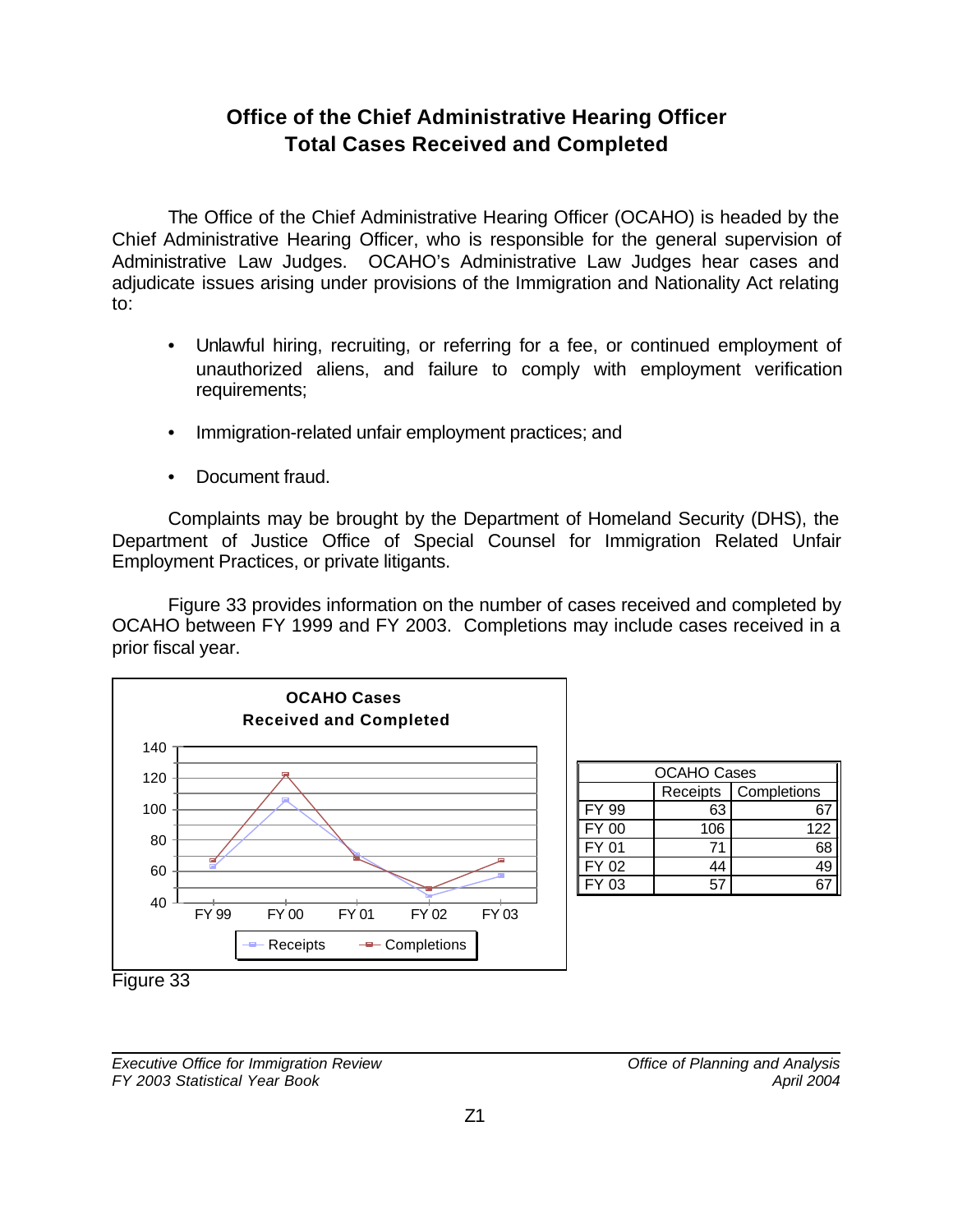# GLOSSARY OF TERMS

## **Disclaimer**

This Glossary has been compiled as an addendum to the FY 2003 Statistical Year Book of the Executive Office for Immigration Review (EOIR). Its intent is to define terms as they are used in the Year Book, and is strictly informational in nature. These terms may have further meaning in the context of other immigration matters. This Glossary is not intended, in any way, to substitute for a careful study of the pertinent laws and regulations. This Glossary does not carry the weight of law or regulation. This Glossary is not intended, nor should it be construed in any way, as legal advice, nor does it extend or limit the jurisdiction of EOIR as established by law and regulation.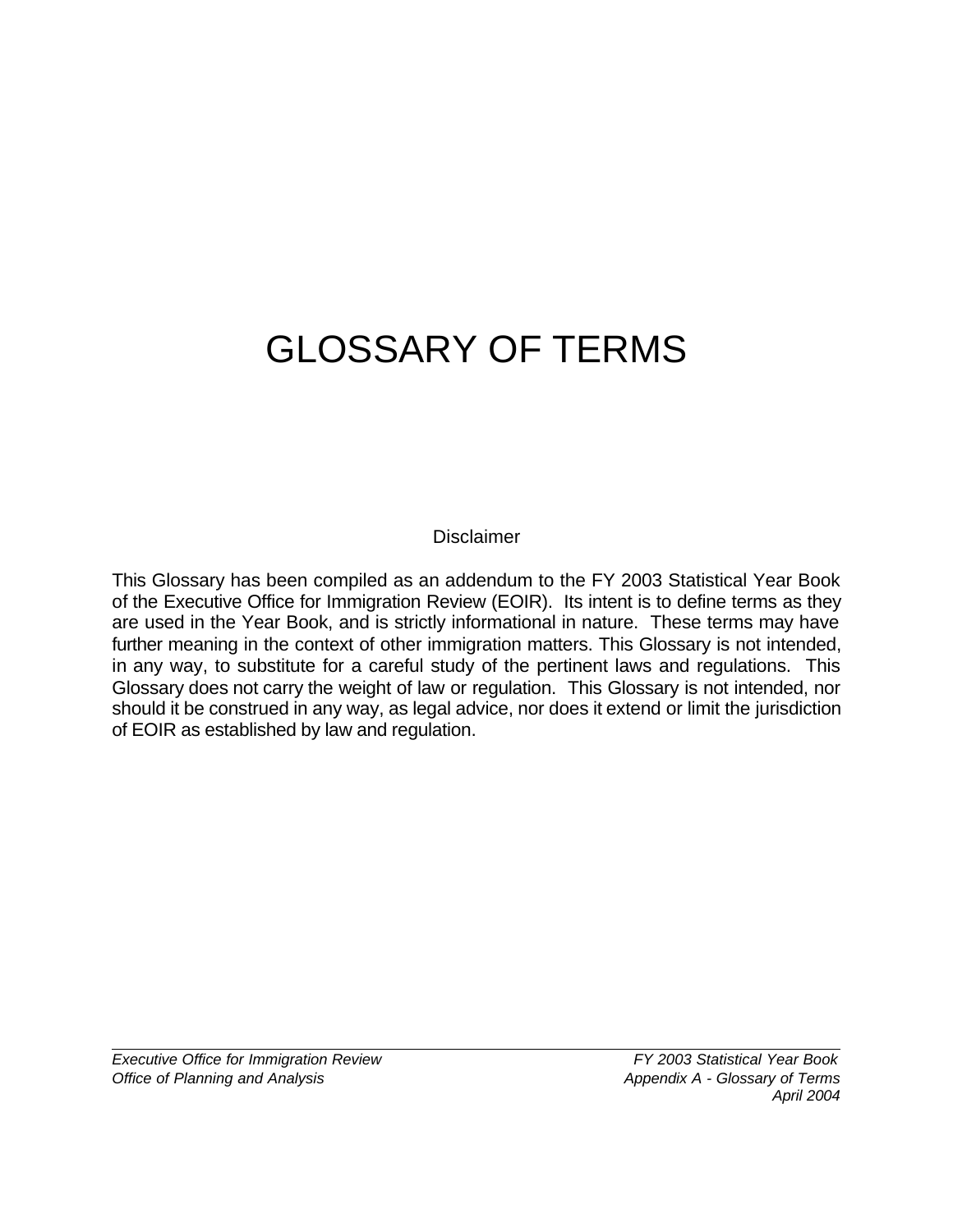A

## **Abandoned**

If an applicant for relief fails to appear for a court hearing, the application is considered abandoned.

## **Accredited Representative**

A non-attorney who is authorized to practice before the Immigration Courts, the Board of Immigration Appeals, and the Department of Homeland Security. In order to be an accredited representative, one must be affiliated with a recognized non-profit, religious, charitable, or social service organization.

## **Adjustment of Status**

A type of relief from deportation, removal, or exclusion for an alien who is eligible for Lawful Permanent Resident status based on a visa petition approved by the Department of Homeland Security. Normally, the visa petition has been filed by a U.S. citizen spouse.

## **Administrative Closure**

Administrative closure of a case is used to temporarily remove the case from an Immigration Judge's calendar or from the Board of Immigration Appeal's docket. Administrative closure of a case does not result in a final order. It is merely an administrative convenience which allows the removal of cases from the calendar in appropriate situations.

## **Administrative Law Judges**

Administrative Law Judges (ALJs), in the Office of the Chief Administrative Hearing Officer (OCAHO), preside over hearings and adjudicate issues arising under provisions of the Immigration and Nationality Act of 1952, as amended, relating to (1) employer sanctions for the unlawful hiring or continued employment of unauthorized aliens, or the failure to comply with employment eligibility verification requirements, (2) immigration-related document fraud, and (3) immigration-related unfair employment practices based on certain national origin or citizenship status discrimination. OCAHO ALJs are required by statute to have special training in employment discrimination issues.

# **Affirmative Asylum Application**

An asylum application initially filed with the Department of Homeland Security before the alien is placed in proceedings.

# **Aggravated Felony**

As defined by the Immigration and Nationality Act, aggravated felony includes, but is not limited to, murder; rape or sexual abuse of a minor; drug trafficking; firearm trafficking; money laundering; crimes of violence for which the term of imprisonment, even if suspended, is at least one year or more; theft or burglary; gambling; tax fraud; transportation for prostitution purposes; commercial bribery; counterfeiting; forgery; stolen vehicle trafficking; obstruction of justice; perjury; bribery of a witness; and failure to appear to answer for a criminal offense.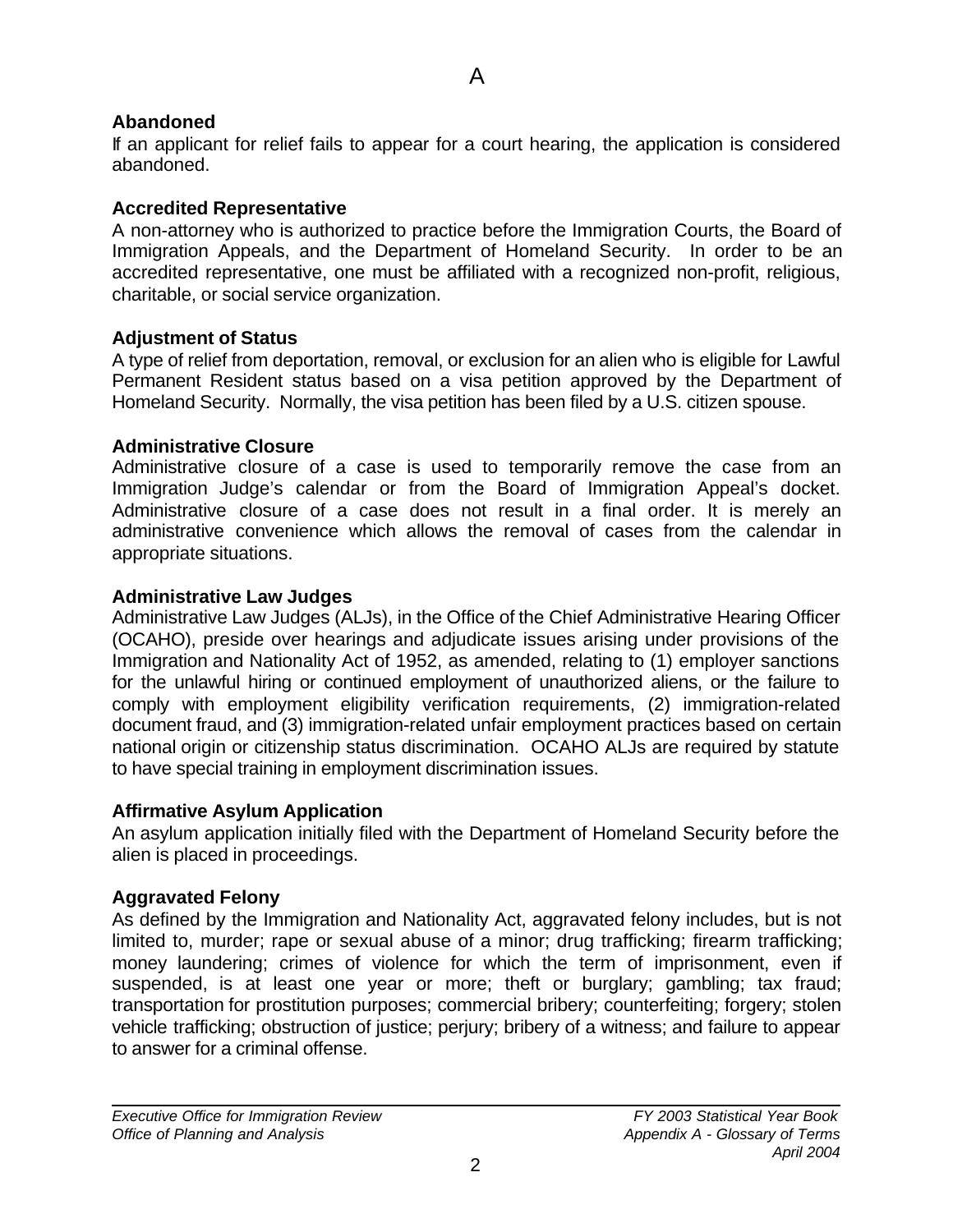#### **Anti-Drug Abuse Act of 1988**

This Act established provisions for aggravated felons and expanded the §241(a)(14) (currently section 237(a)(2)(C))of the Immigration and Nationality Act of 1952, as amended, to provide for deportation for virtually all weapons offenses.

#### **Anti-terrorism and Effective Death Penalty Act of 1996 (AEDPA)**

This Act amended the Immigration and Nationality Act to provide for expedited removal of criminal and terrorist aliens.

#### **Appeal from Decision of an Immigration Judge**

In an appeal from a decision of an Immigration Judge, the appealing party, which could be an alien, the Department of Homeland Security, or both, states why he or she disagrees with the Immigration Judge's decision. By filing an appeal, the appealing party asks the Board of Immigration Appeals to review the decision of the Immigration Judge.

#### **Appeal from Decision of a Department of Homeland Security (DHS) District Director**

In an appeal from a decision of a DHS District Director, the respondent states why he or she disagrees with a District Director's decision. By filing an appeal, the respondent asks the Board of Immigration Appeals to review the decision of DHS.

#### **Application for Relief**

Aliens may request a number of forms of relief from removal such as asylum or cancellation of removal. Many forms of relief require the alien to fill out an appropriate application.

#### **Asylum**

A major form of relief from removal is asylum. To be granted this form of relief, the alien must prove he or she has a well-founded fear of persecution because of race, religion, nationality, political opinion, or membership in a social group if returned to his or her country of origin, and he or she is not statutorily barred from such relief. Section 208(d)(5)(A)(iii) of the Immigration and Nationality Act of 1952, as amended, notes that in the absence of exceptional circumstances, asylum applications should be adjudicated within 180 days. Generally, aliens must apply for asylum within one year of arrival in the United States.

#### **Asylum Grants**

Immigration Judges may decide to either grant or deny an alien's application for asylum. An asylum grant allows the alien to remain in the United States and authorizes employment. One year after a grant of asylum, the asylee can apply for adjustment of status to become lawfully admitted for permanent residence.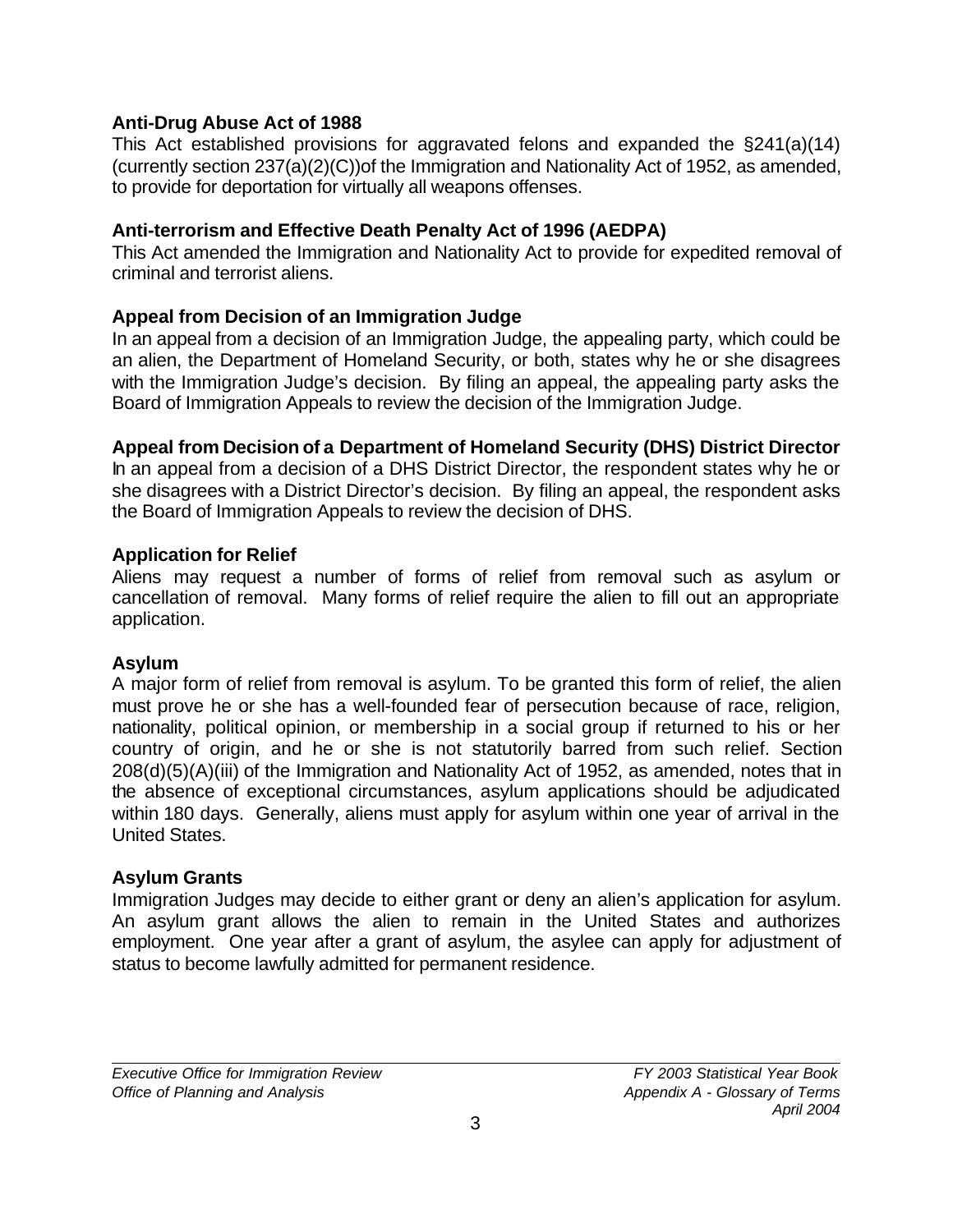#### **Asylum-only**

Certain aliens are not entitled to a removal hearing under § 240 of the Immigration and Nationality Act of 1952, as amended, (INA), yet these aliens are entitled to an asylum-only hearing before an Immigration Judge. If an alien who is not entitled to a removal hearing under § 240 of the INA requests asylum, and has not been granted asylum by the Department of Homeland Security (DHS), DHS will file a Form I-863, Notice of Referral to Immigration Judge, with the Immigration Court. The Immigration Judge may not consider forms of relief other than asylum, withholding, and Convention Against Torture (CAT). Aliens eligible for asylum-only hearings include crewmen, stowaways, Visa Waiver Pilot Project beneficiaries, and those ordered removed from the United States on security grounds. Asylum-only cases will be heard, to the maximum extent practical, within the same time frame as asylum claims in removal cases, i.e. within 180 days.

B

#### **Board of Immigration Appeals**

The Board of Immigration Appeals (BIA) is the highest administrative body for interpreting and applying immigration laws. The BIA has been given nationwide jurisdiction to hear appeals from certain decisions rendered by Immigration Judges and by Department of Homeland Security (DHS) District Directors in a wide variety of proceedings in which the U.S. Government is one party and the other party is either an alien, a citizen, or a business firm. In addition, the BIA is responsible for the recognition of organizations and accreditation of representatives requesting permission to practice before DHS, the Immigration Courts, and the BIA.

#### **Bond**

The Department of Homeland Security (DHS) may detain a respondent who is in removal or deportation proceedings and may condition his or her release from custody upon the posting of a bond to ensure the respondent's appearance at the hearing. The amount of money set by DHS as a condition of release is known as a bond. A bond may be also set by an Immigration Judge as a condition for allowing a respondent to voluntarily leave the country.

#### **Bond Redetermination Hearing**

When the Department of Homeland Security has set a bond amount as a condition for release from custody, the respondent has the right to ask an Immigration Judge to redetermine the bond. In a bond redetermination hearing, the Judge can raise, lower, or maintain the amount of the bond; eliminate it; or change any of the conditions over which the Immigration Court has authority. The bond redetermination hearing is completely separate from the removal or deportation hearing. It is not recorded and has no bearing on the subsequent removal or deportation proceeding.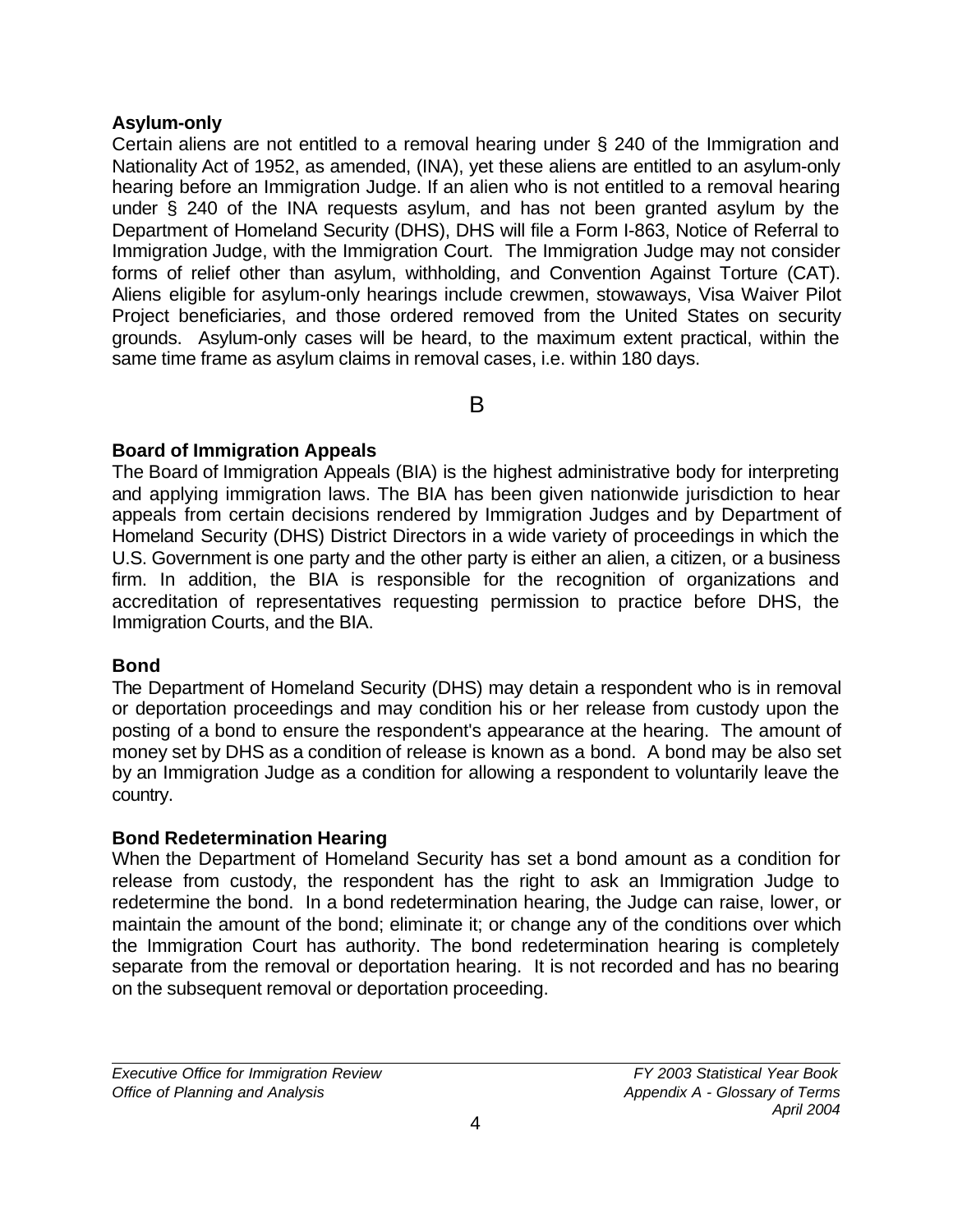#### **Cancellation of Removal**

There are two different forms of cancellation of removal:

(A) Cancellation of removal for certain lawful permanent residents who were admitted more than five years ago, have resided in the United States for seven or more years, and have not been convicted of an aggravated felony. See §240A(a) of the Immigration and Nationality Act of 1952, as amended. Application for this form of discretionary relief is made during the course of a hearing before an Immigration Judge.

(B) Cancellation of removal and adjustment of status for certain nonpermanent resident aliens who have maintained continuous physical presence in the United States for 10 years and have met all the other statutory requirements for such relief. See §240A(b) of the Immigration and Nationality Act of 1952, as amended. Application for this form of discretionary relief is made during the course of a hearing before an Immigration Judge. The status of an alien who is granted cancellation of removal for certain nonpermanent resident aliens is adjusted to that of an alien lawfully admitted for permanent residence.

#### **Case**

In an immigration proceeding before an Immigration Judge, one case involves one alien.

In an immigration proceeding before the Board of Immigration Appeals, one case involves one lead alien and may also include other family members.

In a proceeding before an Administrative Law Judge in the Office of the Chief Administrative Hearing Office, one case involves a complainant and a respondent. In cases brought under Immigration and Nationality Act (INA) § 274A and § 274C, the complainant is the Department of Homeland Security, and the respondent is an employer. In INA § 247B cases, the complainant is either the Office of Special Counsel for Immigration-Related Unfair Employment Practices or an individual employee, and the respondent is an employer. An employee is a U.S. citizen or an alien authorized to work in the United States.

#### **Change of Venue**

Responsibility (venue) for Immigration Court proceedings lies with the Immigration Court where the charging document is filed by the Department of Homeland Security. Immigration Judges may, upon a proper motion, change venue (move the proceeding to another Immigration Court) in those proceedings. The standard for granting a motion for change of venue (COV) is "good cause." The regulation provides authority to change venue only after one of the parties has filed a motion for COV and the other party has been given notice and an opportunity to respond.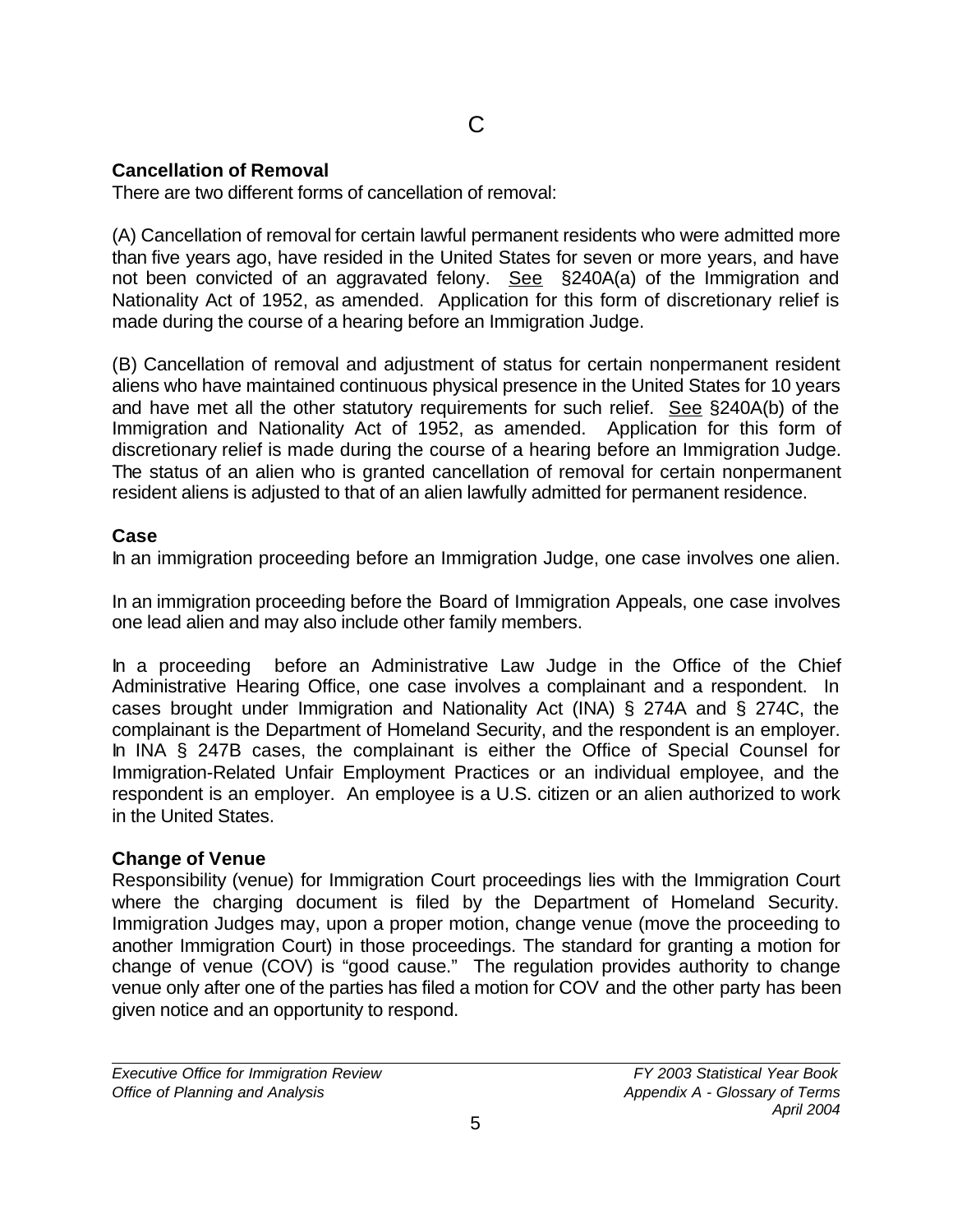#### **Claimed Status Review**

If an alien in expedited removal proceedings claims under oath to be a U.S. citizen, to have been lawfully admitted for permanent residence, to have been admitted as a refugee, or to have been granted asylum, and the Department of Homeland Security determines that the alien has no such claim, he or she can obtain a review of that claim by an Immigration Judge.

#### **Coercive Population Control**

The Illegal Immigration Reform and Immigrant Responsibility Act (IIRIRA) of 1996 provided that those who have suffered persecution on account of Coercive Population Control (CPC) policies can now qualify as refugees. Up to a total of 1,000 refugee admissions and asylum grants may be made each fiscal year to applicants who raise claims based on CPC. If applicants for asylum meet the criteria for a CPC grant, but more than 1,000 admissions/grants have already been made for that fiscal year, they are given conditional asylum and are granted permanent asylum when a number becomes available. See "conditional asylum grants."

#### **Completions**

Within the context of the Office of the Chief Immigration Judge, a matter is considered completed once an Immigration Judge renders a decision. Proceedings may also be completed for other reasons, such as administrative closures, changes of venue, transfers, and grants of temporary protected status. For matters before the Office of the Chief Administrative Hearing Officer, a case is completed when the Administrative Law Judge issues a final decision disposing of all remaining issues and the time for appeal has ended. For matters before the Board of Immigration Appeals, a case is considered completed once the Board renders a final decision.

#### **Conditional Asylum Grants**

The Illegal Immigration Reform and Immigrant Responsibility Act (IIRIRA) of 1996 provided that up to a total of 1,000 refugee admissions and asylum grants could be made each fiscal year to applicants who raise claims based on Coercive Population Control (CPC) policies. If applicants for asylum meet the criteria for a CPC grant, but more than 1,000 admissions/grants have already been made for that fiscal year, they are given conditional asylum. This conditional asylum places a person in line until their number becomes available. For example, if the person is number 1002, then that person would wait until the following fiscal year and would be number two in line to receive the grant of asylum.

#### **Continuance**

The adjournment of a proceeding to a subsequent day or time in order to allow either party additional time to prepare for the hearing.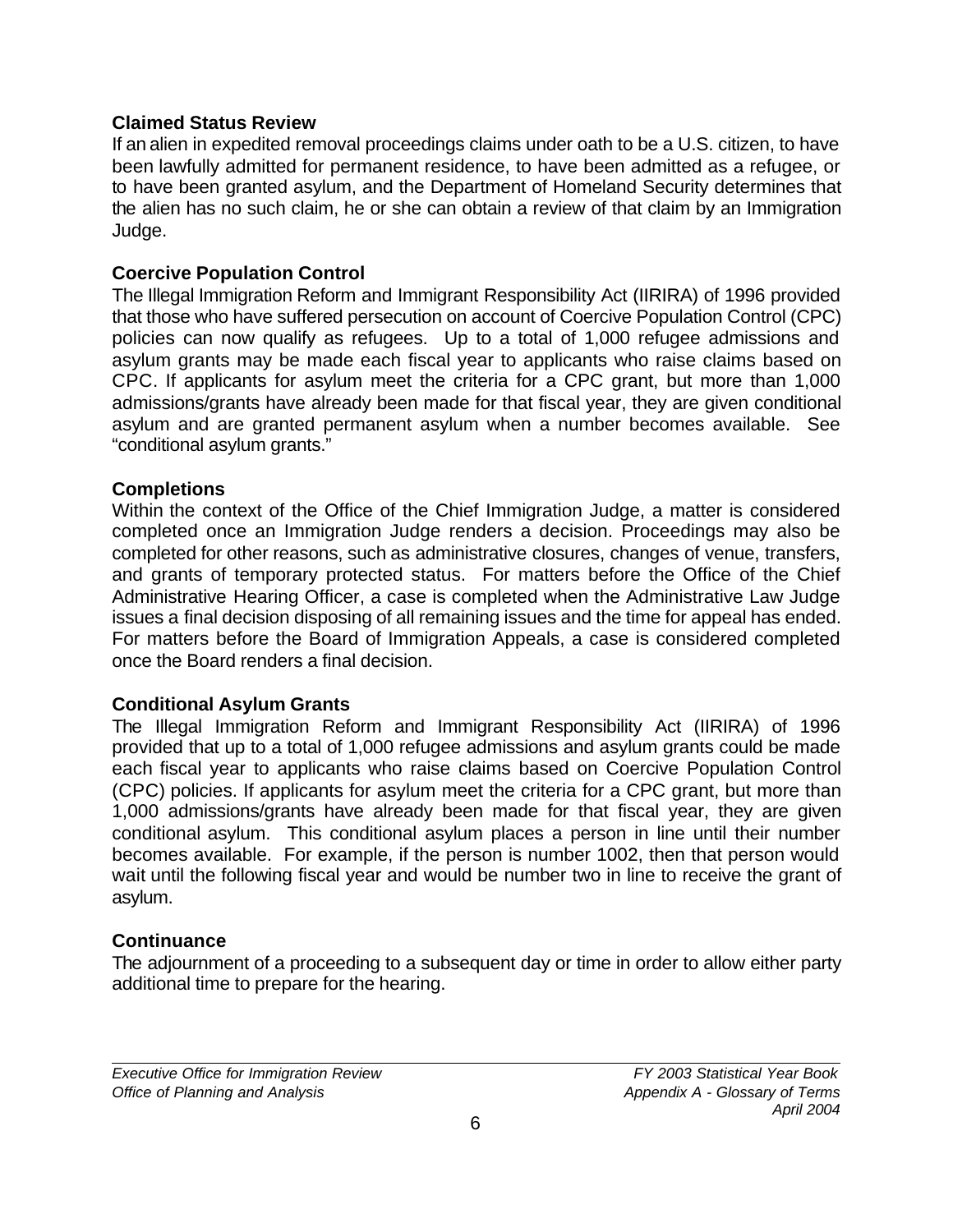## **Convention Against Torture**

On March 22, 1999, the Department of Justice implemented regulations regarding the United Nations' Convention Against Torture (CAT). Under this regulation, aliens in removal, deportation, or exclusion proceedings may claim that they "more likely than not" will be tortured if removed from the United States. Among other things, the regulation provides jurisdiction to the Immigration Courts and the Board of Immigration Appeals for reviewing these claims.See also "deferral of removal" and "withholding-only."

# **Credible Fear Review**

If an alien seeking to enter the United States has no documents or no valid documents to enter, but expresses a fear of persecution or an intention to apply for asylum, that alien will be referred to a Department of Homeland Security (DHS) officer for a credible fear determination. If the DHS officer determines that the alien has not established a credible fear of persecution and a DHS supervisor concurs, the alien may request review of that determination by an Immigration Judge. That review must be concluded as expeditiously as possible, to the maximum extent practicable within 24 hours, but in no event later than seven days after the date of the determination by the supervisory asylum officer.

# **Custody Status**

Whether an alien is in the actual custody (detained, physical detention) of the Department of Homeland Security, or is at liberty. This Year Book describes three custody categories: detained, non-detained (EOIR has no record of the alien having been detained), and released (detained, then released on bond, recognizance, or some other condition.

# D

# **Decision**

A determination and order arrived at after consideration of facts and law, by either an Immigration Judge, the Board of Immigration Appeals, or the Office of the Chief Administrative Hearing Officer.

# **Defensive Asylum Application**

An asylum application initially filed with the Immigration Court after the alien has been put into proceedings to remove him or her from the United States.

# **Deferral of Removal**

If an Immigration Judge concludes that it is more likely than not that a removable alien will be tortured in a country, but the alien is ineligible for withholding of removal under the Convention Against Torture (CAT), the alien's removal will be deferred.The alien's removal is deferred only to the country in which it has been determined that the alien is likely to be tortured. However, the alien may be removed at any time to another country where he or she is not likely to be tortured. In addition, deferral of removal is effective only until it is terminated. The major difference between deferral of removal and withholding of removal is that there is a streamlined termination process for deferral of removal.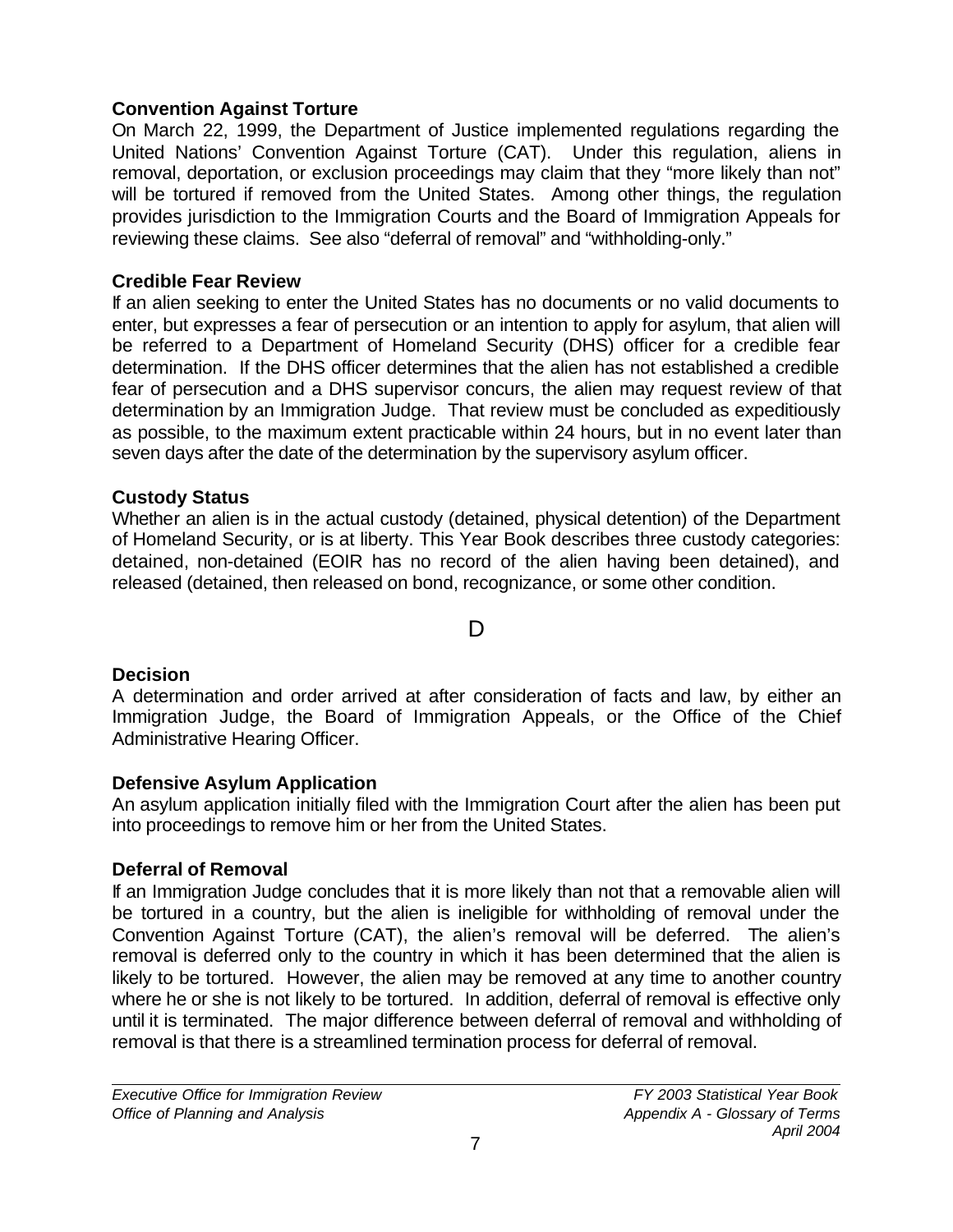#### **Denials**

When an Immigration Judge denies an alien's application for relief from removal.

#### **Department of Homeland Security (DHS)**

On March 1, 2003, the Department of Homeland Security (DHS) absorbed the functions of the former Immigration and Naturalization Service (INS). Three major components of DHS have functions which relate closely to the Executive Office for Immigration Review. U.S. Citizenship and Immigration Services processes all immigrant and non-immigrant benefits, incorporating the adjudication and naturalization functions of the former INS. U.S. Immigration and Customs Enforcement is charged with the enforcement of federal immigration laws, and includes functions of the former investigations and detention and removal components of INS. U.S. Customs and Border Protection absorbed the border patrol and inspections functions of the former INS.

#### **Deportation Proceedings**

Prior to April 1, 1997, a deportation case usually arose when the Immigration and Naturalization Service (INS) (now Department of Homeland Security (DHS)) alleged that a respondent entered the country illegally by crossing the border without being inspected by an immigration officer. Deportation cases also occurred when INS alleged that a respondent entered the country legally with a visa but then violated one or more conditions of the visa. When INS became aware of a respondent believed deportable, they issued a charging document called an Order to Show Cause (OSC). An OSC is the charging document that was used prior to April 1, 1997. A deportation proceeding actually began when the OSC was filed with an Immigration Court. In such proceedings, the Government, represented by INS, had to prove that a respondent was deportable for the reasons stated in the OSC. As of April 1, 1997, deportation and exclusion proceedings were replaced by removal proceedings.

#### **Detained**

The Executive Office for Immigration Review (EOIR) maintains data on the custody status of aliens in proceedings. Detained aliens are those in the physical custody of the Department of Homeland Security (DHS). For the purpose of this Year Book, EOIR also includes in its statistical data on detained aliens, the number of incarcerated aliens in the Institutional Hearing Program. Immigration Court hearings for detained aliens are conducted in DHS Service Processing Centers, contract detention facilities, State and local government jails, and Bureau of Prisons Institutions. See also "custody status."

#### **Detention of an Alien**

The confinement of an alien by the Department of Homeland Security.

#### **Disposition**

In immigration proceedings, the latest ruling on removability.

*Executive Office for Immigration Review FY 2003 Statistical Year Book Office of Planning and Analysis Appendix A - Glossary of Terms*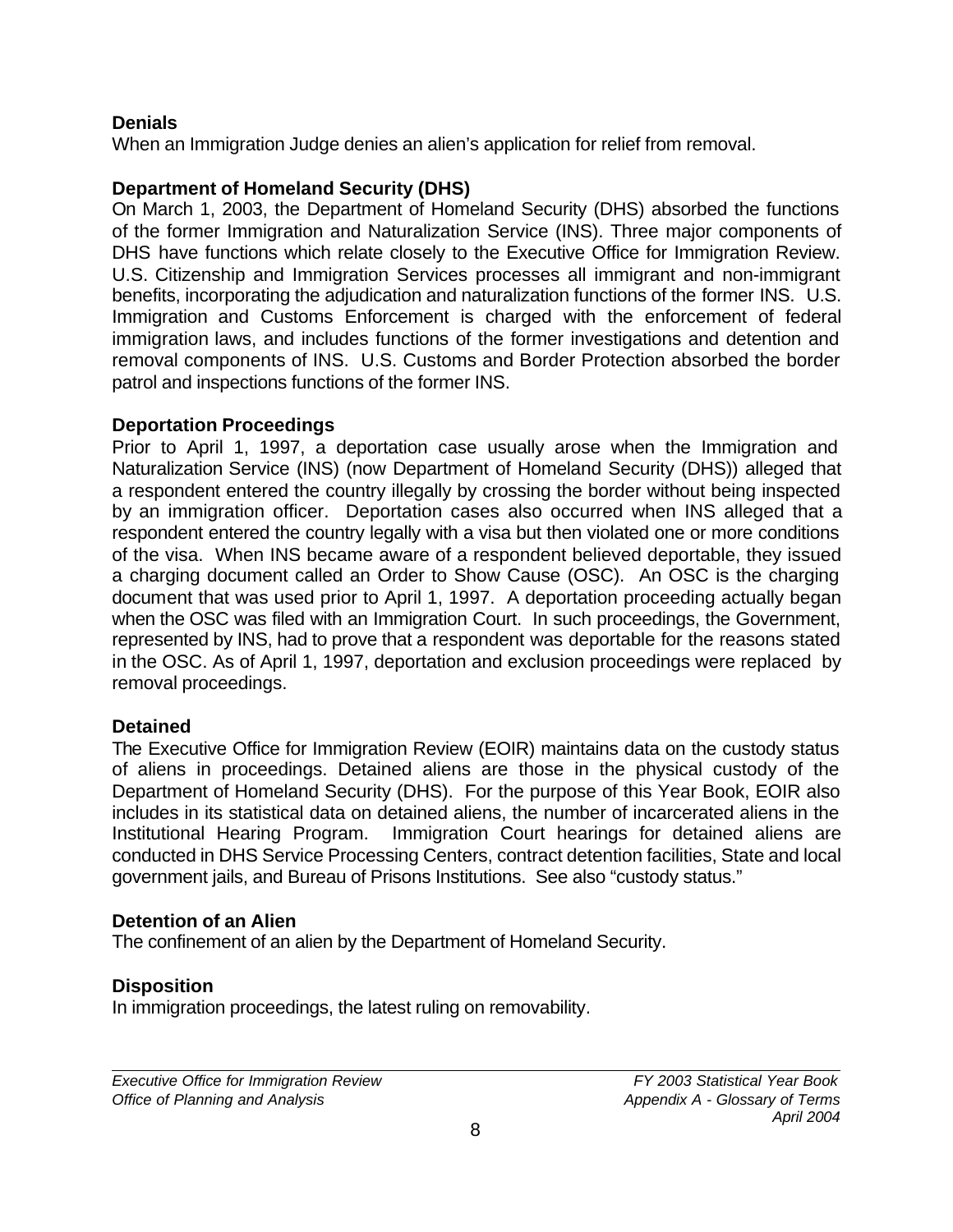#### **District Director (DD)**

Under the former Immigration and Naturalization Service, the District Director was the highest ranking immigration official in each of the INS's 30+ districts. The INS was transferred out of the Department of Justice to the Department of Homeland Security on March 1, 2003. The District Directors are located organizationally under the U.S. Citizenship and Immigration Services. The DD has the delegated authority to grant or deny most applications and petitions, except those that are specifically delegated to asylum officers.

E

## **Employment Authorization**

Employment authorization is permission given by the Department of Homeland Security (DHS) to certain aliens to work in the United States. Among others, asylum seekers, asylees and refugees, students, and persons in temporary protected status must apply to the DHS for employment authorization.

#### **Exclusion Proceedings**

Prior to April 1, 1997, an exclusion case involved a person who tried to enter the United States but was stopped at the port of entry because the Immigration and Naturalization Service (INS) (now Department of Homeland Security (DHS)) found the person to be inadmissible. This situation occurred, for example, when an INS officer believed the applicant's entry papers were fraudulent.

To place an applicant for admission to the United States in exclusion proceedings, INS issued a charging document referred to as an "I-122" and filed it with an Immigration Court. The INS District Director could either detain the applicant or "parole" the applicant into the country; i.e., release from detention and allow to remain free until completion of the hearing. In either case, the applicant technically had not entered the country.

In the course of the exclusion proceedings, the burden of proof was on the applicant to prove admissibility to the United States. All exclusion proceedings were closed to the public unless requested otherwise by the applicant. Beginning April 1, 1997, deportation and exclusion proceedings were replaced by removal proceedings.

#### **Executive Office for Immigration Review (EOIR)**

The Executive Office for Immigration Review (EOIR) was created on January 9, 1983, through an internal Department of Justice (DOJ) reorganization which combined the Board of Immigration Appeals with the Immigration Judge function, which was previously performed by Special Inquiry Officers of the Immigration and Naturalization Service (INS) (now Department of Homeland Security (DHS)). Besides establishing EOIR as a separate agency within DOJ, this reorganization made the Immigration Courts independent of INS, the agency charged with enforcement of Federal immigration laws. The Office of the Chief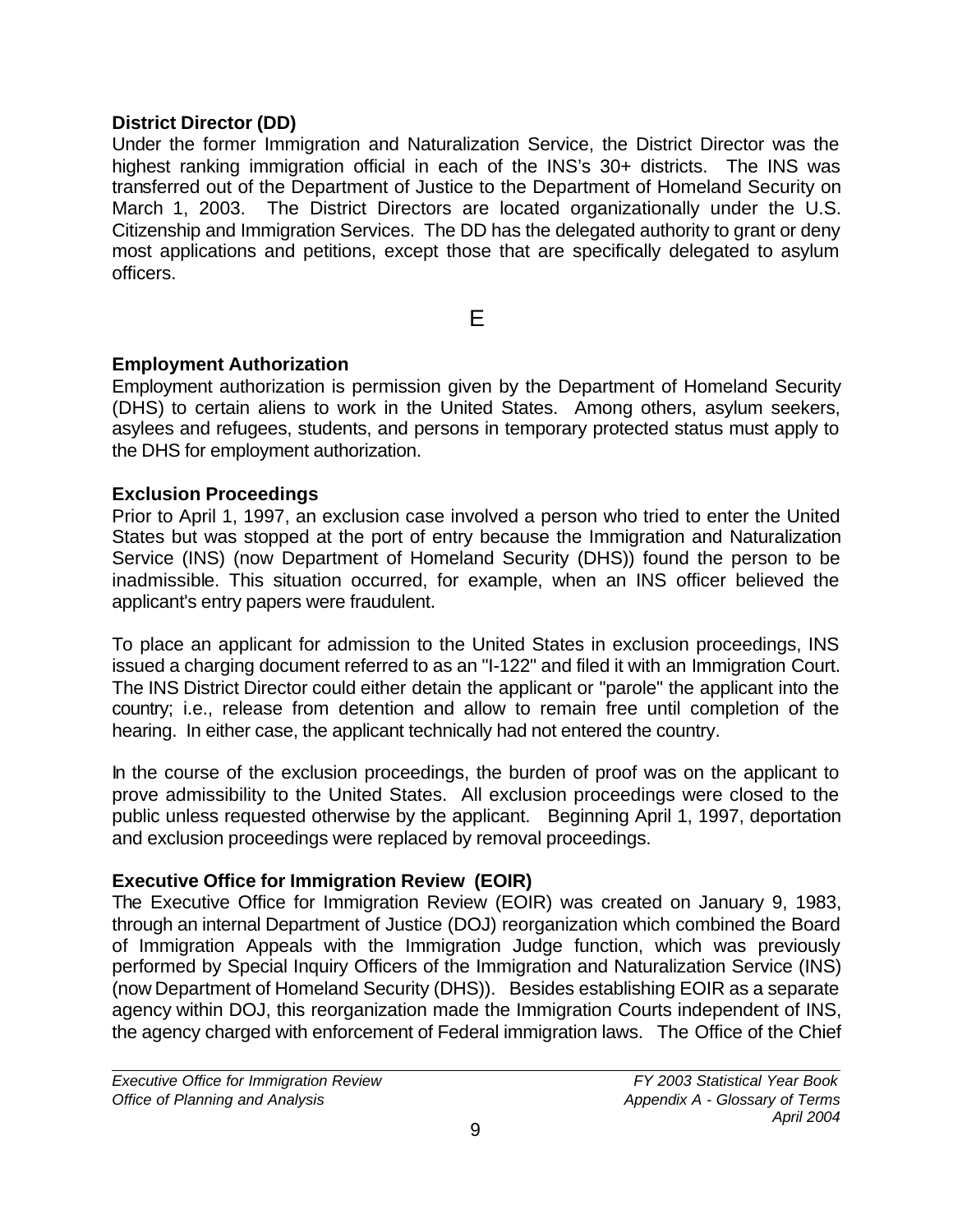Administrative Hearing Officer (OCAHO) was added in 1987 to provide the administrative hearing process for employer sanctions and immigration-related unfair employment practices cases required by the Immigration Reform and Control Act of 1986 (IRCA). EOIR's primary mission is to adjudicate immigration cases in a careful and timely manner, including cases involving detained aliens, criminal aliens, and aliens seeking relief from removal, while ensuring the standards of due process and fair treatment for all parties involved.

#### **Expedited Asylum**

Asylum regulations implemented in 1995 mandated that asylum applications be processed within 180 days after filing either at a Department of Homeland Security (DHS) Asylum Office or at an Immigration Court. The Illegal Immigration Reform and Immigrant Responsibility Act of 1996 (IIRIRA) reiterated the 180-day rule. Consequently, expedited processing of asylum applications occurs when (1) an alien files "affirmatively" at a DHS Asylum Office on or after January 4, 1995, and the application is referred to the Executive Office for Immigration Review (EOIR) by DHS within 75 days of the filing; or (2) an alien files an application "defensively" with EOIR on or after January 4, 1995.

F

## **Failure to Appear**

A failure to appear is when either party to a proceeding does not arrive or make an appearance at a court proceeding. Failure to appear by the respondent may result in either an *in absentia* order of removal or an administrative closure.

# **Filing**

A filing occurs with the actual receipt of a document by the appropriate Immigration Court, the Board of Immigration Appeals, or the Office of the Chief Administrative Hearing Officer.

# **Fines and Penalties**

Certain provisions of the Immigration and Nationality Act render individuals and carriers liable for transporting unauthorized aliens in the United States. Fines may be assessed by certain Department of Homeland Security officials. The respondent is notified in writing of the decision and, if adverse, of the reasons for the decision. The respondent may appeal this decision to the Board of Immigration Appeals.

# **Fiscal Year**

A 12-month period for which an organization plans the use of its funds. In the U.S. Government, the fiscal year runs from October 1 through September 30.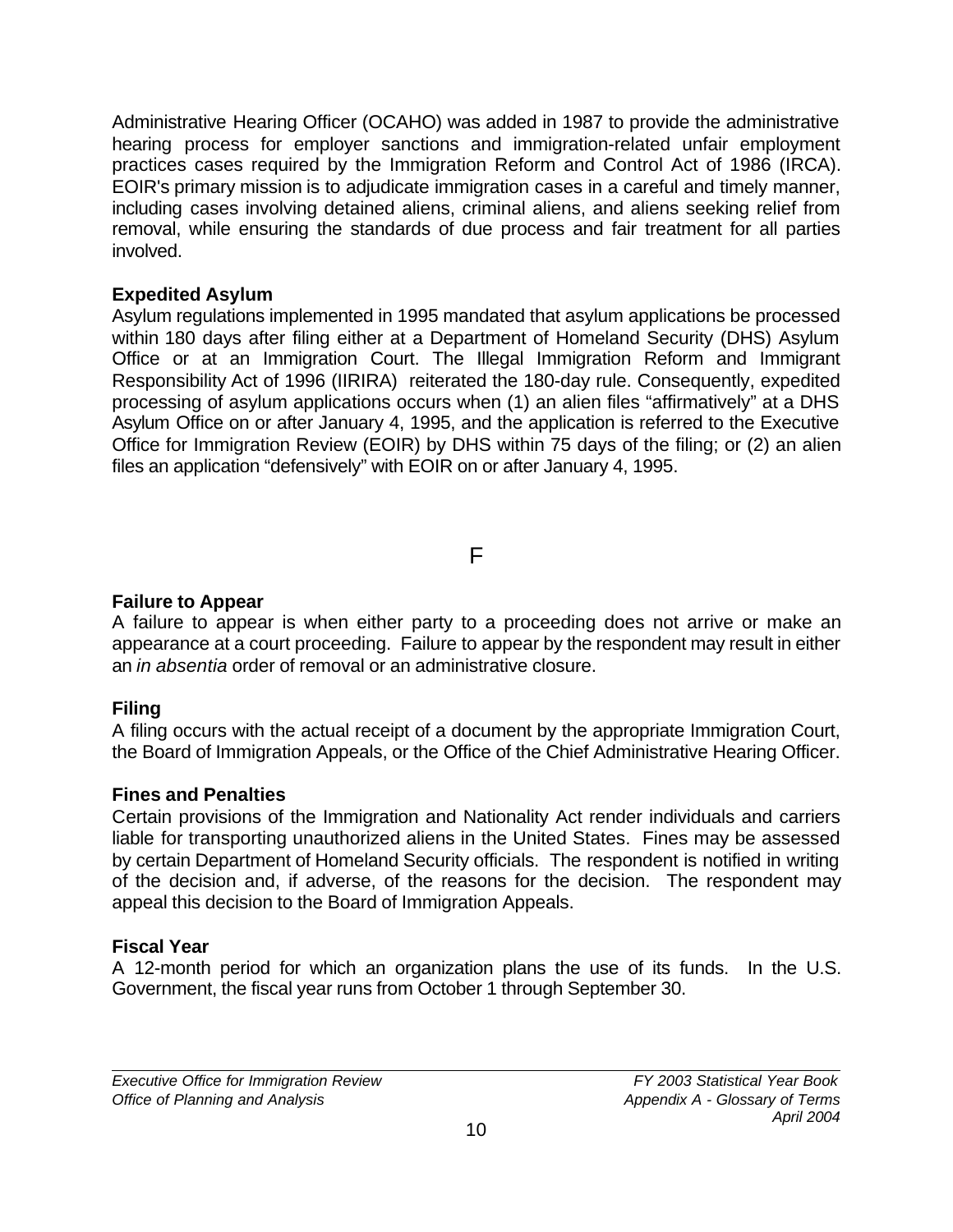#### **Grant of Relief**

When an Immigration Judge or the Board of Immigration Appeals awards the relief for which the alien has applied.

#### **Grant of Motion**

There are many types of motions in immigration proceedings. However, only two types are tracked in the Statistical Year Book: motions to reopen and motions to reconsider. A motion to reconsider is granted when an Immigration Judge or the Board of Immigration Appeals allows a reconsideration of the decision based on a possible error in law or fact, or a change in the law. A motion to reopen is granted when an Immigration Judge or the Board of Immigration Appeals allows a proceeding to be reopened because of new facts or evidence in a case.

H

#### **Haitian Refugee and Immigration Fairness Act (HRIFA)**

On October 21, 1998, the President signed into law a Fiscal Year 1999 Omnibus Appropriations Act, Public Law 105-277 (112 Stat. 2681). Division A, title IX of that statute, the Haitian Refugee and Immigration Fairness Act (HRIFA), contained a provision, § 902, that allows certain nationals of Haiti to adjust their status to that of lawful permanent resident.

#### I

# **Illegal Immigration Reform and Immigrant Responsibility Act of 1996 (IIRIRA)**

Among other things, IIRIRA focused on enforcement of immigration laws by streamlining the procedures that were previously required to remove aliens from the United States.

#### **Immigration Act of 1990 (IMMACT)**

In 1990, the Congress of the United States passed amendments to the Immigration and Nationality Act of 1952 (INA). The statute modified many of the INA's provisions. IMMACT reformed the rules pertaining to the legal entry of foreign nationals and expanded the regulations enacted by the Immigration Reform and Control Act of 1986 (IRCA). Among other things, IMMACT added two types of crimes to the INA's definition of "aggravated felony:" (1) Crimes of violence for which the alien is sentenced to or confined for a period of five years, and (2) money laundering.

# **Immigration and Nationality Act of 1952 (INA)**

The Immigration and Nationality Act of 1952 consolidated previous immigration laws into one coordinated statute. As amended, the 1952 Act provides the foundation for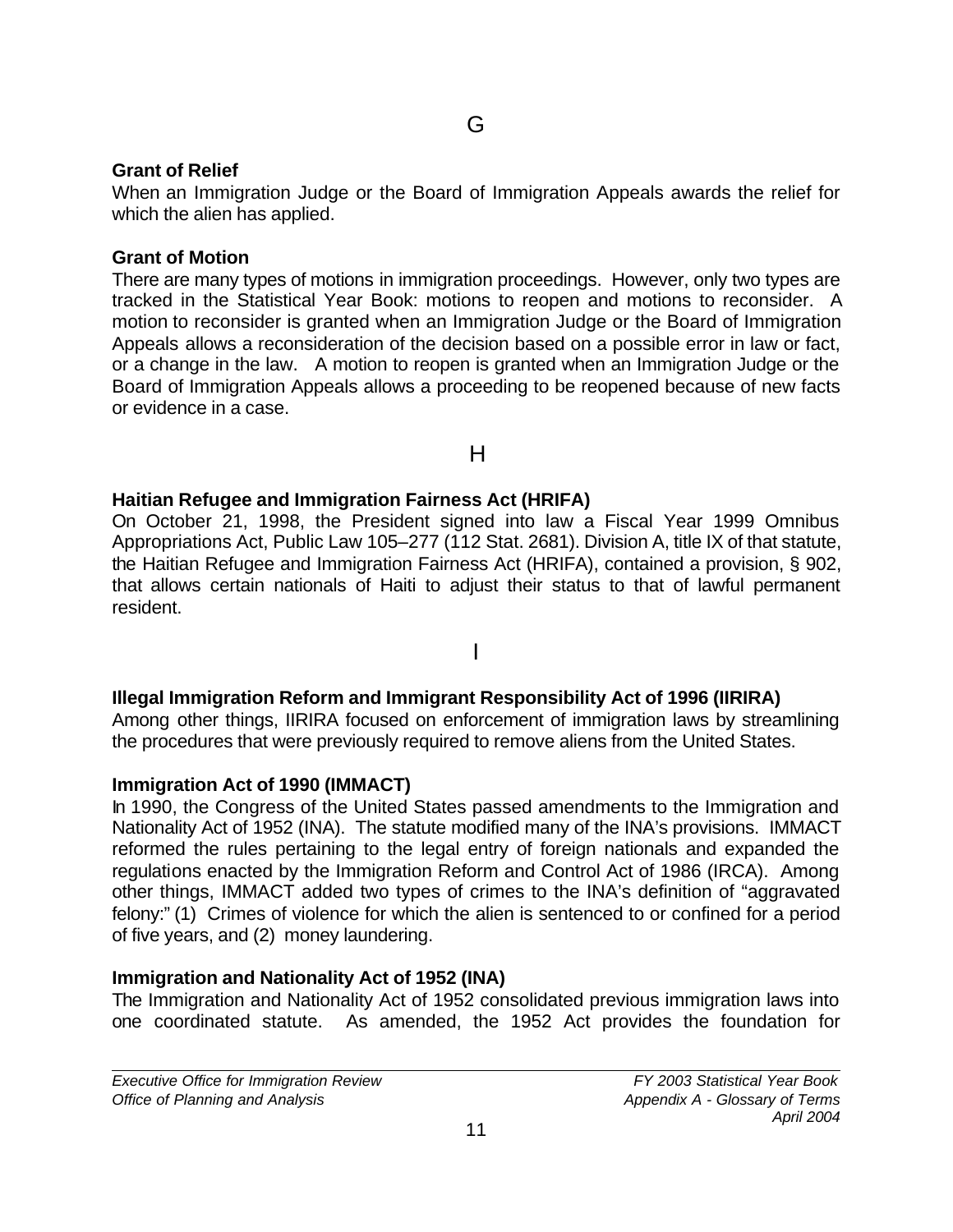immigration law in effect today. The INA deals with the immigration, temporary admission, naturalization, and removal of aliens.

# **Immigration and Naturalization Service (INS)**

Until its transition to the Department of Homeland Security (DHS) on March 1, 2003, INS was the agency responsible for administering immigration and nationality laws relating to the temporary admission, immigration, naturalization, and removal of aliens. Specifically, INS inspected aliens to determine their admissibility into the United States, adjudicated requests of aliens for benefits under the law, guarded against illegal entry into the United States, removed aliens in this country who are in violation of the law, examined alien applicants seeking to become citizens, and enforced immigration-related employment verification and document fraud laws.

# **Immigration Court**

Each Immigration Court is staffed with Immigration Judges who conduct immigration hearings. They function in an independent decision-making capacity to determine the facts in each case, apply the law, and render a decision. Their decisions are final unless appealed to the Board of Immigration Appeals. Management functions of the Immigration Court are supervised by a Court Administrator.

# **Immigration Judge**

The Immigration Judge is an administrative hearing officer designated by the Attorney General to conduct immigration proceedings. Immigration Judges preside over courtroom proceedings in removal, deportation, exclusion, and other proceedings authorized by 8 C.F.R. § 1003.10.

# **Immigration Reform and Control Act of 1986 (IRCA**)

Among other things, IRCA addressed the problem of undocumented aliens by imposing sanctions on employers of illegal aliens, and legalizing the status of certain undocumented entrants who had arrived prior to January 1, 1982. The Immigration and Naturalization Service (now Department of Homeland Security) was also provided with significant new resources to enforce the immigration laws through IRCA. IRCA also created protections for workers against discrimination based on citizenship status and national origin.

# **In Absentia**

A Latin phrase meaning "in the absence of". When an alien fails to appear (FTA) for a hearing, an Immigration Judge may conduct a hearing without the alien present and order the alien removed from the United States. In such a hearing, the Department of Homeland Security trial attorney must establish by clear, unequivocal, and convincing evidence that the alien is removable before an Immigration Judge orders the alien removed in absentia. The Immigration Judge must also be satisfied that notice of time and place of the hearing were provided to the alien or the alien's representative.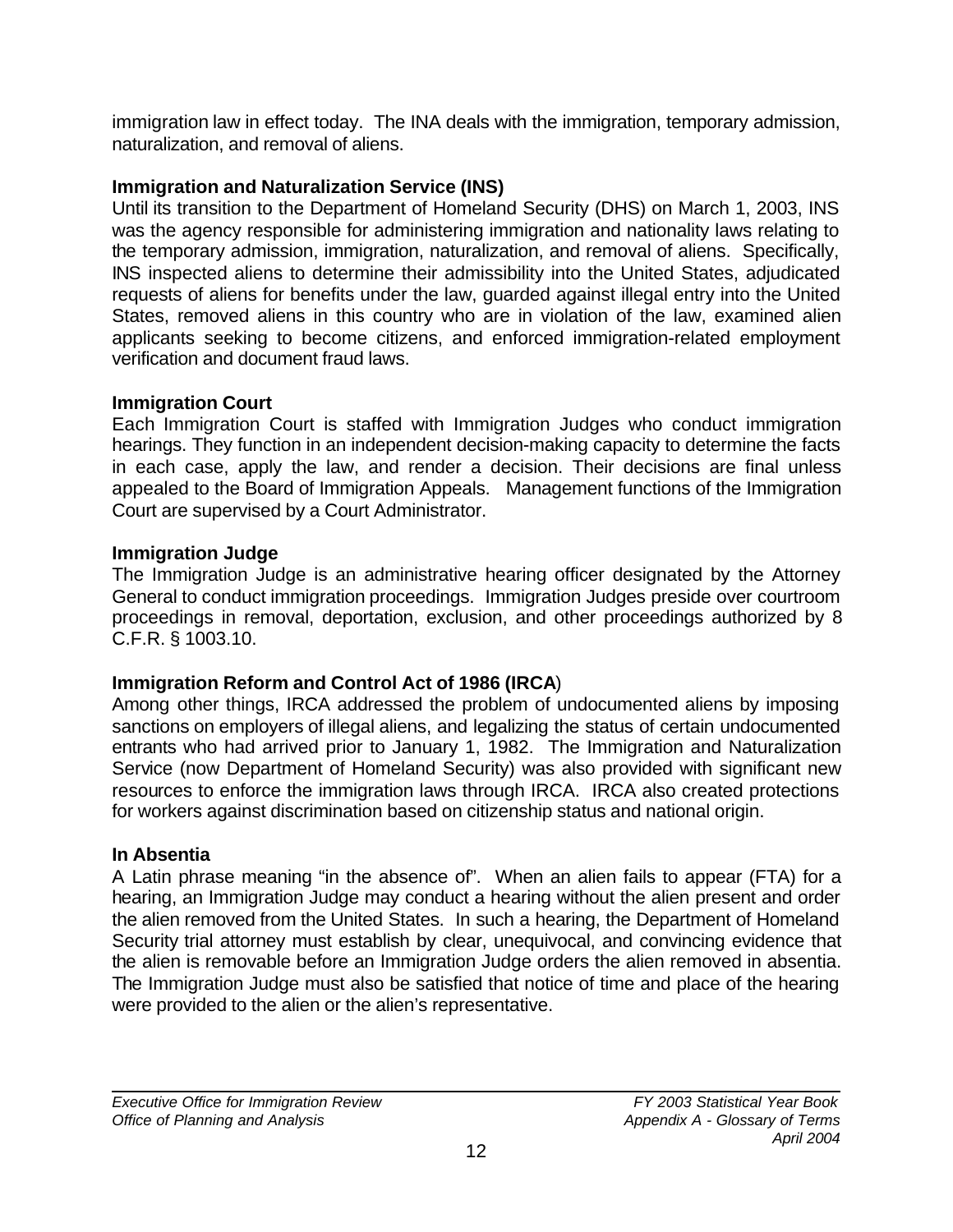#### **Inadmissible**

The Illegal Immigration Reform and Immigrant Responsibility Act of 1996 (IIRIRA) replaced the term "excludable" with the term "inadmissible." Section 212 of the Immigration and Nationality Act defines classes of aliens ineligible to receive visas and ineligible for admission. Aliens who, at the time of entry, are within one of these classes of inadmissible aliens are removable.

#### **Individual Calendar**

Cases in which the alien seeks relief from removal are set on the Immigration Judge's individual calendar. In an individual hearing on the merits of the case, the alien presents his case and applications for relief.

#### **Institutional Hearing Program (IHP)**

The Immigration Reform and Control Act of 1986 requires the Attorney General to expeditiously commence immigration proceedings for alien inmates convicted of crimes in the United States. To meet this requirement, the Department of Justice established the Institutional Hearing Program (IHP) where removal hearings are held inside correctional institutions prior to the alien completing his or her criminal sentence. The IHP is a collaborative effort between the Executive Office for Immigration Review and the Department of Homeland Security and various Federal, state, and local corrections agencies throughout the country.

## $\mathbf{L}$

#### **Lawful Permanent Resident (LPR)**

An alien who has been conferred permanent resident status and has been issued an identification document, which is often referred to as a "green card."

# M

#### **Master Calendar**

All new cases, motions to recalendar, granted motions to reopen/reconsider, and remanded cases are set for Master Calendar hearings. In Master Calendar hearings, the Immigration Judge rules on the charges that the Department of Homeland Security has filed against the alien on the charging document and establishes the type of relief (if any) the person is seeking from deportation, exclusion, or removal.

#### **Matters**

Matters before the Immigration Courts include all proceedings, bond redeterminations, and motions to reopen or reconsider. There may be multiple matters per case.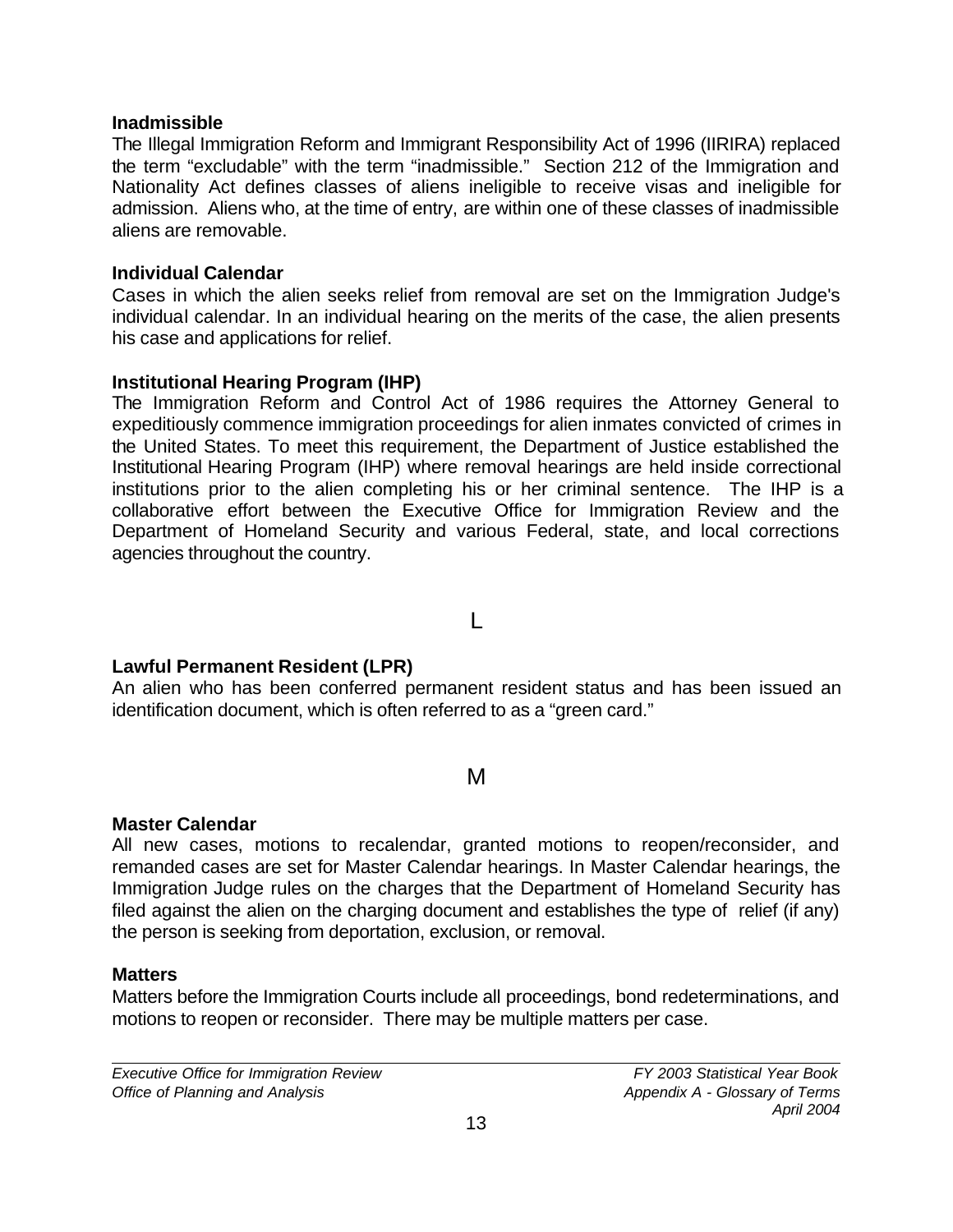#### **Motion**

A motion is a formal request from either party (the alien or the Department of Homeland Security) in proceedings before the Immigration Court, or the Board of Immigration Appeals, to carry out an action or make a decision.Motions include, for example, motions for change of venue, motions for continuance, motions to terminate proceedings, etc.Only motions to reopen or reconsider are currently tracked and reported in this Statistical Year Book.

N

#### **Nationality**

Citizenship derived from the place of birth or from naturalization.

#### **Nicaraguan Adjustment and Central American Relief Act of 1997 (NACARA)**

Under § 202 of NACARA, certain nationals of Nicaragua and Cuba in the United States were eligible to adjust their immigration status to become lawful permanent residents. In addition, § 203 of NACARA provides special rules regarding applications for suspension of deportation and cancellation of removal by certain Guatemalan, Salvadoran, and particular former Soviet bloc nationals.

#### **Non-detained**

The status of an alien who has not been in the physical custody of the Department of Homeland Security or the Institutional Hearing Program. See also "released."

#### **Notice to Appear (NTA)**

The document (Form I-862) used by the Department of Homeland Security (DHS) to charge an alien with being removable from the United States. The filing of an NTA transfers jurisdiction in the case from DHS to the Executive Office for Immigration Review.

#### **Notice of Intent**

In a rescission case, the Department of Homeland Security issues a Notice of Intent to Rescind an individual's permanent resident status, and the individual has the right to contest the charge before an Immigration Judge.

# O

# **Office of the Chief Administrative Hearing Officer (OCAHO)**

The Office of the Chief Administrative Hearing Officer has jurisdiction over three types of cases arising under the Immigration and Nationality Act of 1952, as amended: (1) employer sanctions for the unlawful hiring or continued employment of unauthorized aliens; (2) immigration-related unfair employment practices; and, (3) immigration-related document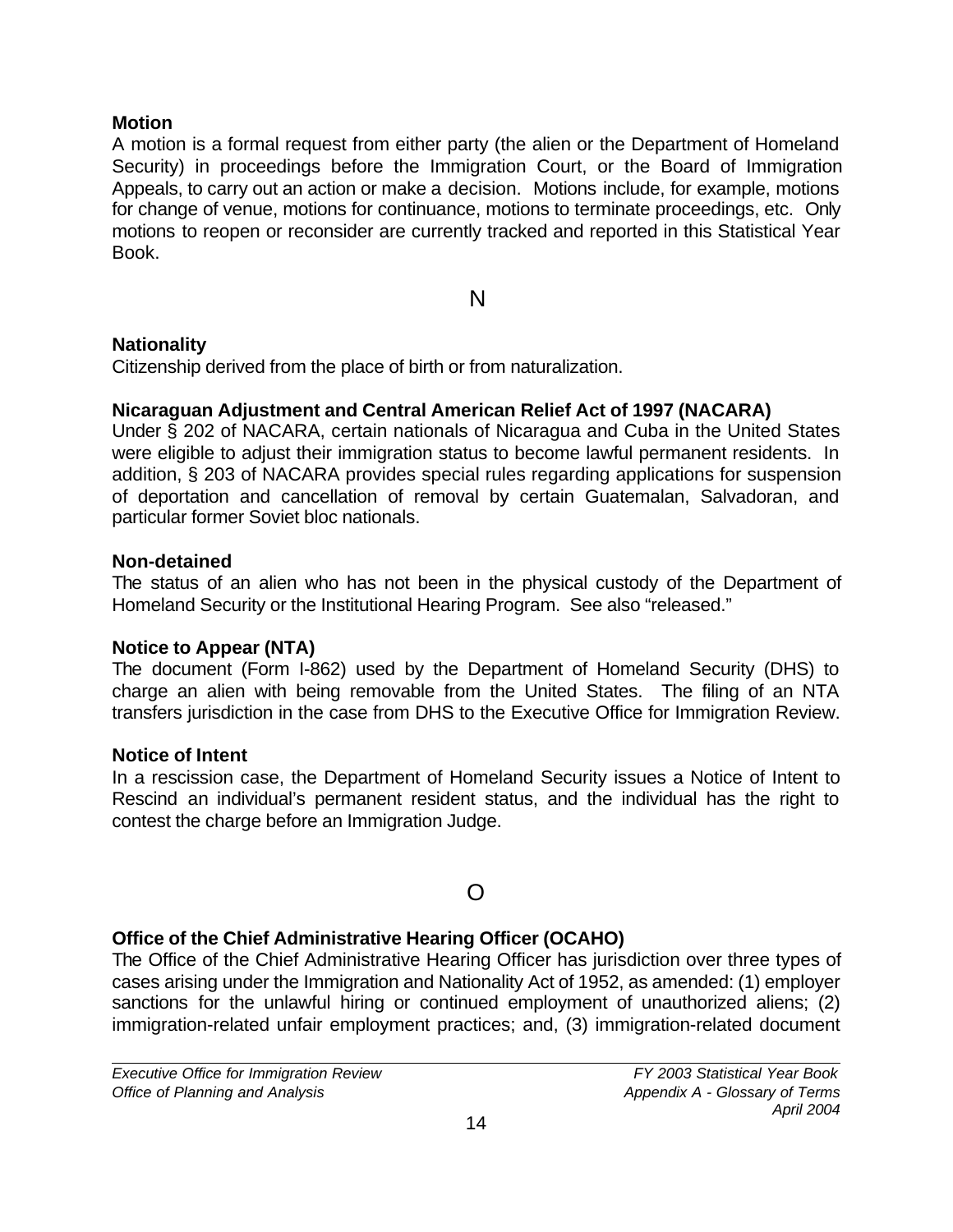fraud. OCAHO is headed by a Chief Administrative Hearing Officer (CAHO) who provides overall program direction, articulates policies and procedures, establishes priorities and administers the hearing process presided over by Administrative Law Judges (ALJs). The CAHO also conducts administrative review of ALJs' decisions in the areas of employer sanctions and document fraud, and may modify or vacate those ALJ decisions. Complaints are brought by the Department of Homeland Security, the Office of Special Counsel for Immigration-Related Unfair Employment Practices, or private individuals as prescribed by statute.

## **Office of the Chief Immigration Judge**

The Office of the Chief Immigration Judge (OCIJ) provides overall program direction, articulates policies and procedures, and establishes priorities for more than 220 Immigration Judges. In FY 2003, 214 of those Immigration Judges were located in 52 Immigration Courts throughout the nation, while the remainder served in supervisory roles in Headquarters. The Chief Immigration Judge carries out these responsibilities with the assistance and support of two Deputy Chief Immigration Judges and nine Assistant Chief Immigration Judges. Immigration Judges are responsible for conducting formal court proceedings, and act independently in deciding the matters before them. Their decisions are administratively final unless appealed or certified to the Board of Immigration Appeals.

P

#### **Parole**

An alien who is determined to be inadmissible by the Department of Homeland Security (DHS), but for "urgent humanitarian reasons" or "significant public benefit" is allowed to enter the United States, provided the alien is not a security or flight risk. Parole is granted by DHS.

#### **Pro Bono**

A Latin phrase meaning legal representation done or performed free of charge. Because aliens in removal proceedings are not entitled to publicly-funded legal assistance, some attorneys offer their services on a *pro bono* basis.

# **Pro Se**

A Latin phrase meaning that the party represents him or herself in legal proceedings without an attorney or representative.

# **Proceeding**

The legal process conducted before the Immigration Court and Board of Immigration Appeals.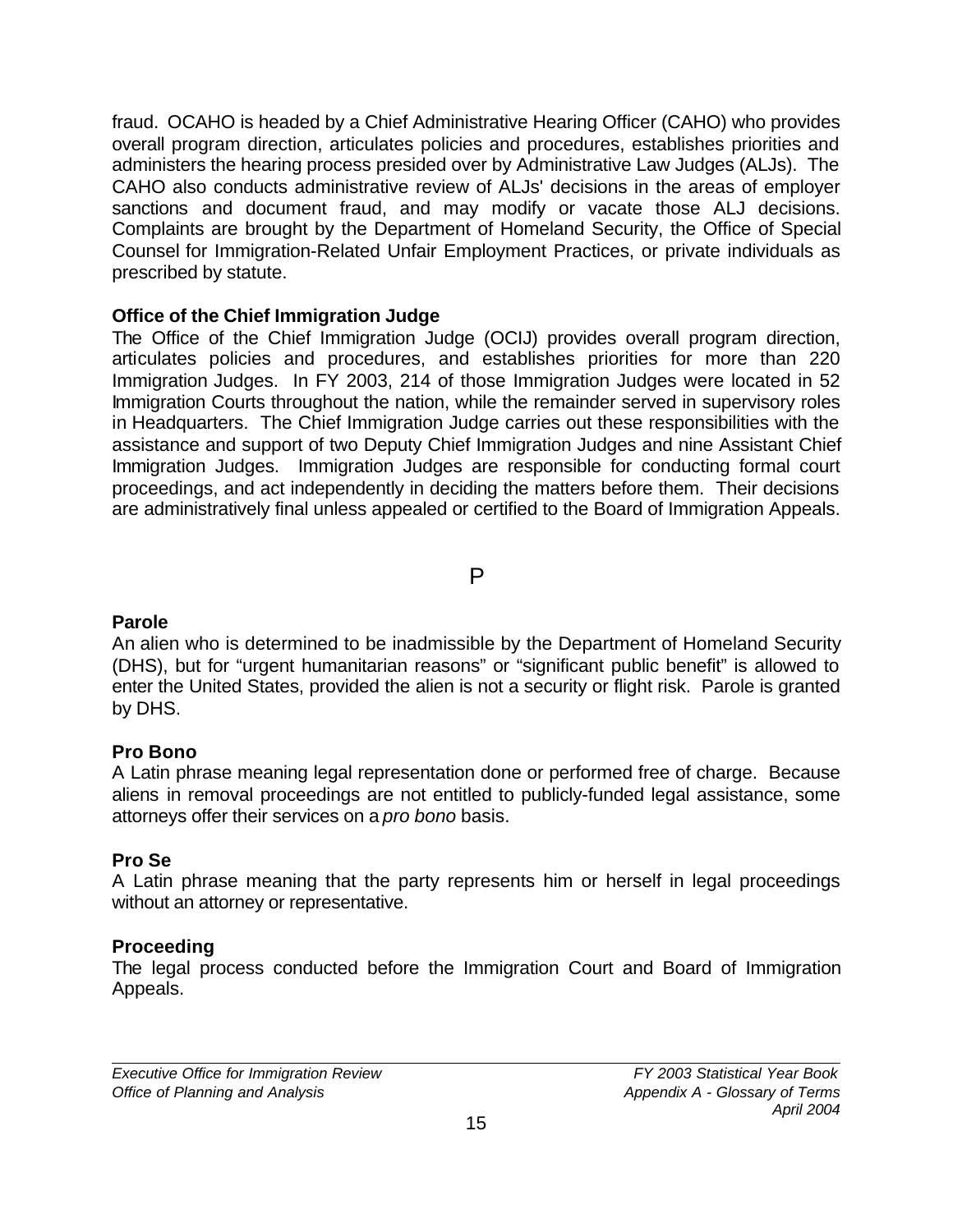#### **Reasonable Fear Review**

Reasonable Fear Review proceedings are available to aliens who have been ordered removed by the Department of Homeland Security (DHS) under § 238 of the Immigration and Nationality Act (INA) (covering aliens who are not lawful permanent residents and have been convicted of an aggravated felony) and under § 241(a)(5) of the INA (covering aliens who are the subjects of previously issued final orders of removal). Under this process, an alien who has been ordered removed by DHS and expresses a fear of persecution or torture will have his or her claim screened by an asylum officer. If the asylum officer determines that the alien has not established a reasonable fear of persecution or torture, the alien may request a review of that determination by an Immigration Judge.

#### **Receipts**

The number of judicial filings received by the Executive Office for Immigration Review. For the Immigration Courts, receipts include bond redetermination hearings, proceedings, and motions. For the Board of Immigration Appeals, receipts include case, bond, motion, and interlocutory appeals, as well as certain appeals of Department of Homeland Security decisions. For the Office of the Chief Administrative Hearing Officer, receipts represent the number of new complaints filed.

#### **Reconsider, Motion to**

Aliens may request, by motion, the reconsideration of a case previously heard by an Immigration Judge or the Board of Immigration Appeals. A motion to reconsider either identifies an error in law or fact in a prior proceeding or identifies a change in law and asks the Immigration Judge or BIA to re-examine its ruling. A motion to reconsider is based on the existing record and does not seek to introduce new facts or evidence. Before an Immigration Judge, a motion to reconsider must be filed within 30 days after the date of entry of a final administrative decision; before the BIA a motion to reconsider must be filed with 30 days after the mailing of a BIA decision.

#### **Released**

A released alien is an individual who was detained at some point during proceedings and subsequently released on bond or on their own recognizance.

#### **Relief from Removal**

In hearings before an Immigration Judge, an alien may be able to seek relief from removal. Various types of discretionary relief may be sought, including asylum, cancellation of removal, or adjustment of status.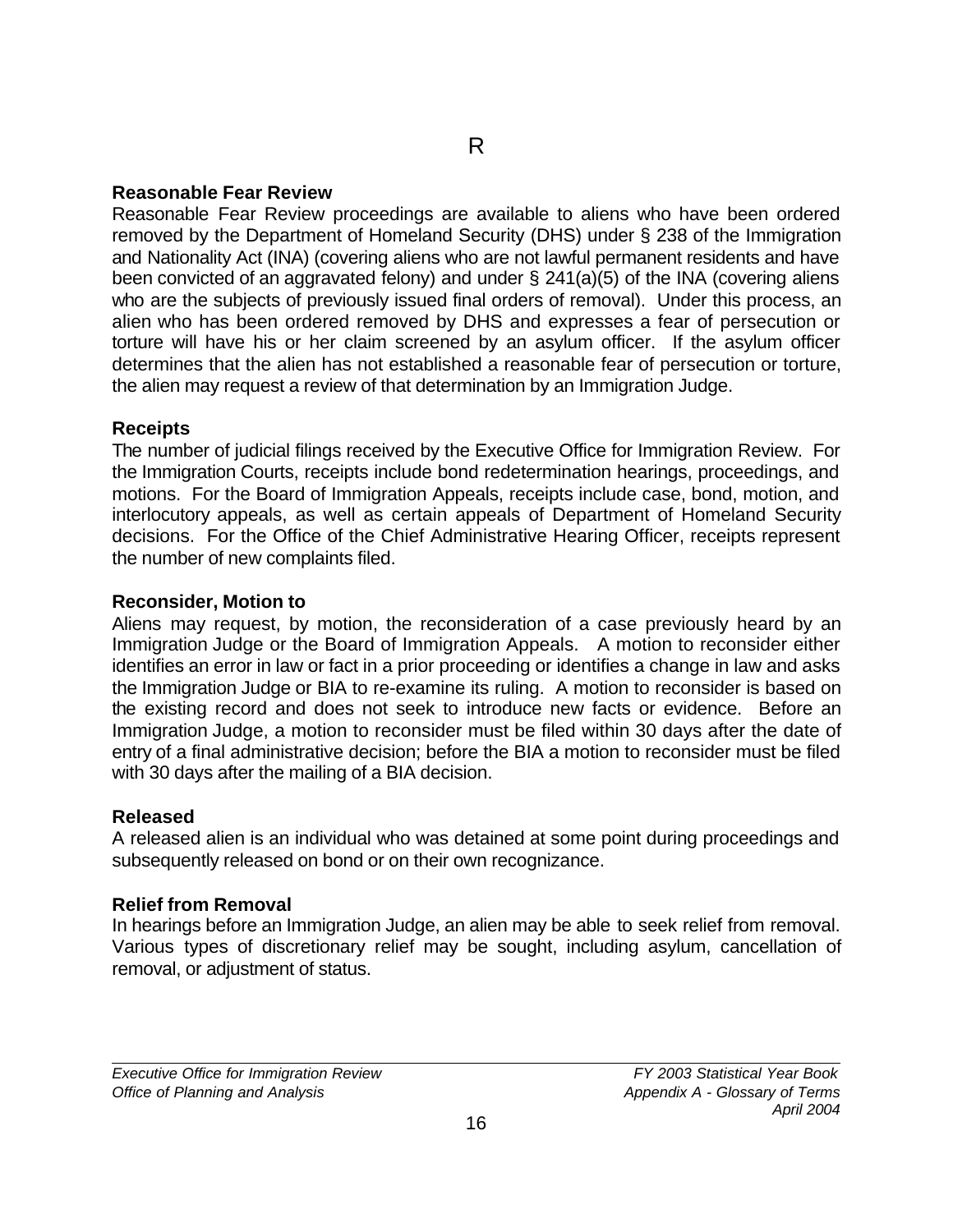#### **Removable**

The Illegal Immigration Reform and Immigrant Responsibility Act (IIRIRA) of 1996 replaced the terms "excludable" and "deportable" with the umbrella term "removable." An alien may be found to be removable from the United States by an Immigration Judge or the Board of Immigration Appeals. Additionally, some aliens are determined to be removable by the Department of Homeland Security, e.g., in expedited removal or administrative removal proceedings. Only aliens found removable by the Executive Office for Immigration Review are reported in this Year Book.

# **Removal Proceedings**

An Immigration Court proceeding begun on or after April 1, 1997, seeking to either stop certain aliens from being admitted to the United States or to remove them from the United States.

A removal case usually arises when the Department of Homeland Security (DHS) alleges that a respondent is inadmissible to the United States, has entered the country illegally by crossing the border without being inspected by an immigration officer, or has violated the terms of his or her admission. The DHS issues a charging document called a Notice to Appear (NTA) and files it with an Immigration Court to begin a removal proceeding.

# **Reopen, Motion to**

Aliens may request, by motion, the reopening of a case previously heard by an Immigration Judge or the Board of Immigration Appeals (BIA). A motion to reopen asks an Immigration Judge or the BIA to consider new and previously unavailable facts or evidence in a case. Before the Immigration Judge, a motion to reopen must be filed within 90 days of the date of entry of a final administrative order of removal, deportation, or exclusion. Before the BIA, a motion to reopen must be filed within 90 days of the BIA's final administrative decision.

# **Represented**

A represented individual has an attorney or accredited representative act as his agent in proceedings before the Immigration Courts or the Board of Immigration Appeals.

# **Rescission Hearing**

A less common type of proceeding that comes before the Immigration Court is a rescission case. If, within five years of granting adjustment of status, the Department of Homeland Security (DHS) discovers that the respondent/applicant was not entitled to lawful permanent residence (LPR) status when it was granted, DHS issues a Notice of Intent to Rescind. If the respondent/applicant requests a hearing before an Immigration Court, DHS will file the Notice with the Immigration Court, and the proceeding to rescind the individual's LPR status commences. As with deportation cases, the Government has the burden of proof to show that rescission is warranted. If an individual loses LPR status, he or she then is usually subject to removal proceedings. Although rescission proceedings still exist after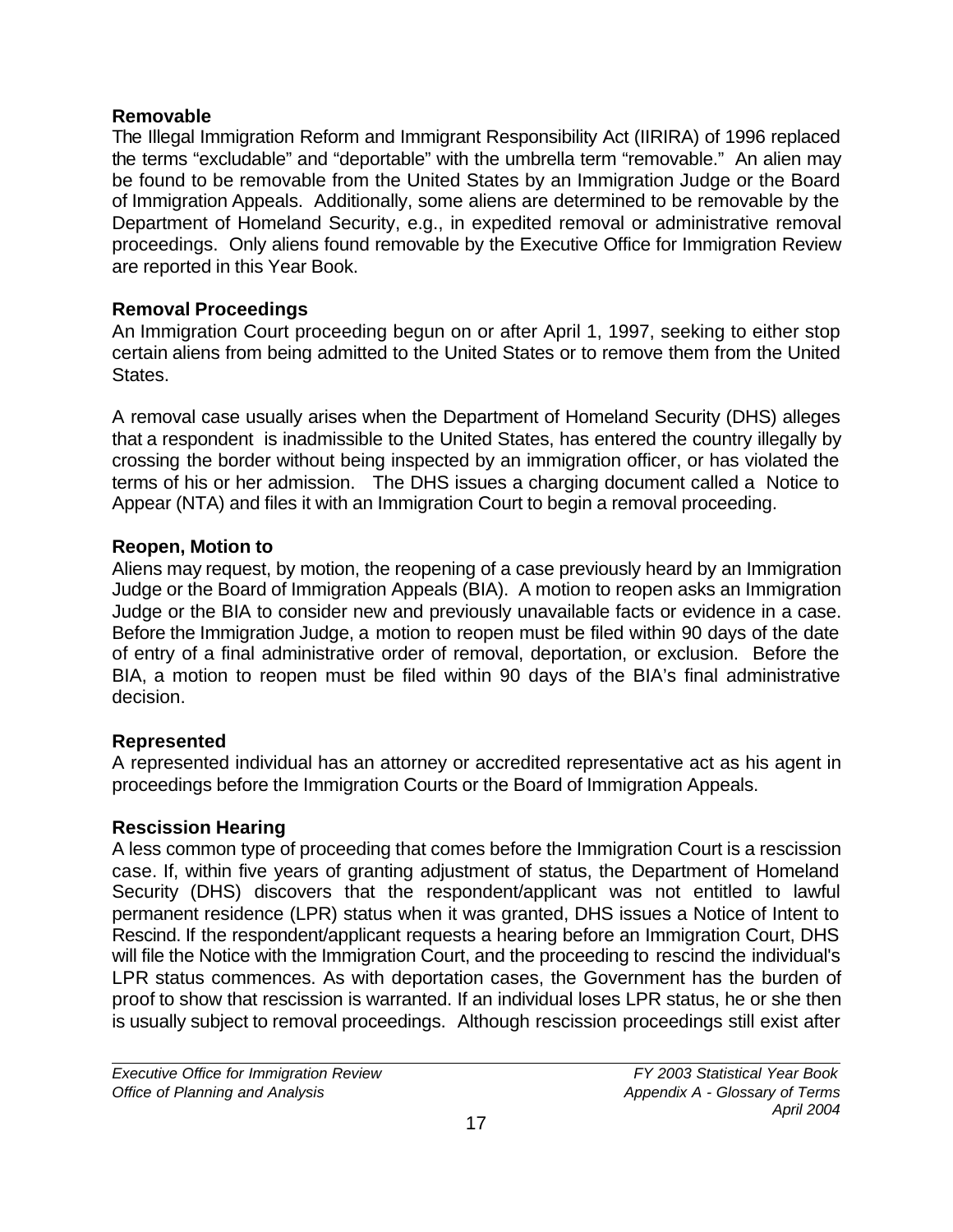April 1, 1997, the DHS may also place an LPR into removal proceedings. An order of removal is sufficient to rescind the alien's status.

#### **Respondent**

A party to an immigration proceeding against whom charges have been lodged and findings may be made.

S

# **Suspension of Deportation**

Suspension of Deportation is a discretionary form of relief for certain aliens in deportation proceedings who have maintained continuous physical presence in the United States for seven years and have met the other statutory requirements for such relief. See former §244 of the Immigration and Nationality Act of 1952, as amended. Application for this relief is made during the course of a hearing before an Immigration Judge. The status of an alien who is granted this relief is adjusted to that of an alien lawfully admitted for permanent residence. See also cancellation.

T

# **Temporary Protected Status**

Temporary Protected Status (TPS) is a temporary immigration status granted to eligible individuals of designated countries. The Attorney General may designate countries for TPS when, for example, there is ongoing armed conflict, an environmental disaster, or other extraordinary temporary conditions.

# **Termination**

A termination is a type of completion in which a case is closed by an Immigration Judge without a final order of removal or deportation. Normally, the Immigration Judge finds that the respondent is not removable.

# $\cup$

# **Unrepresented**

An individual in proceedings may represent himself or herself before an Immigration Court or the Board of Immigration Appeals instead of being represented by an attorney or accredited representative. See also *pro se.*

*Executive Office for Immigration Review FY 2003 Statistical Year Book Office of Planning and Analysis* **Appendix A - Glossary of Terms** *Appendix A - Glossary of Terms*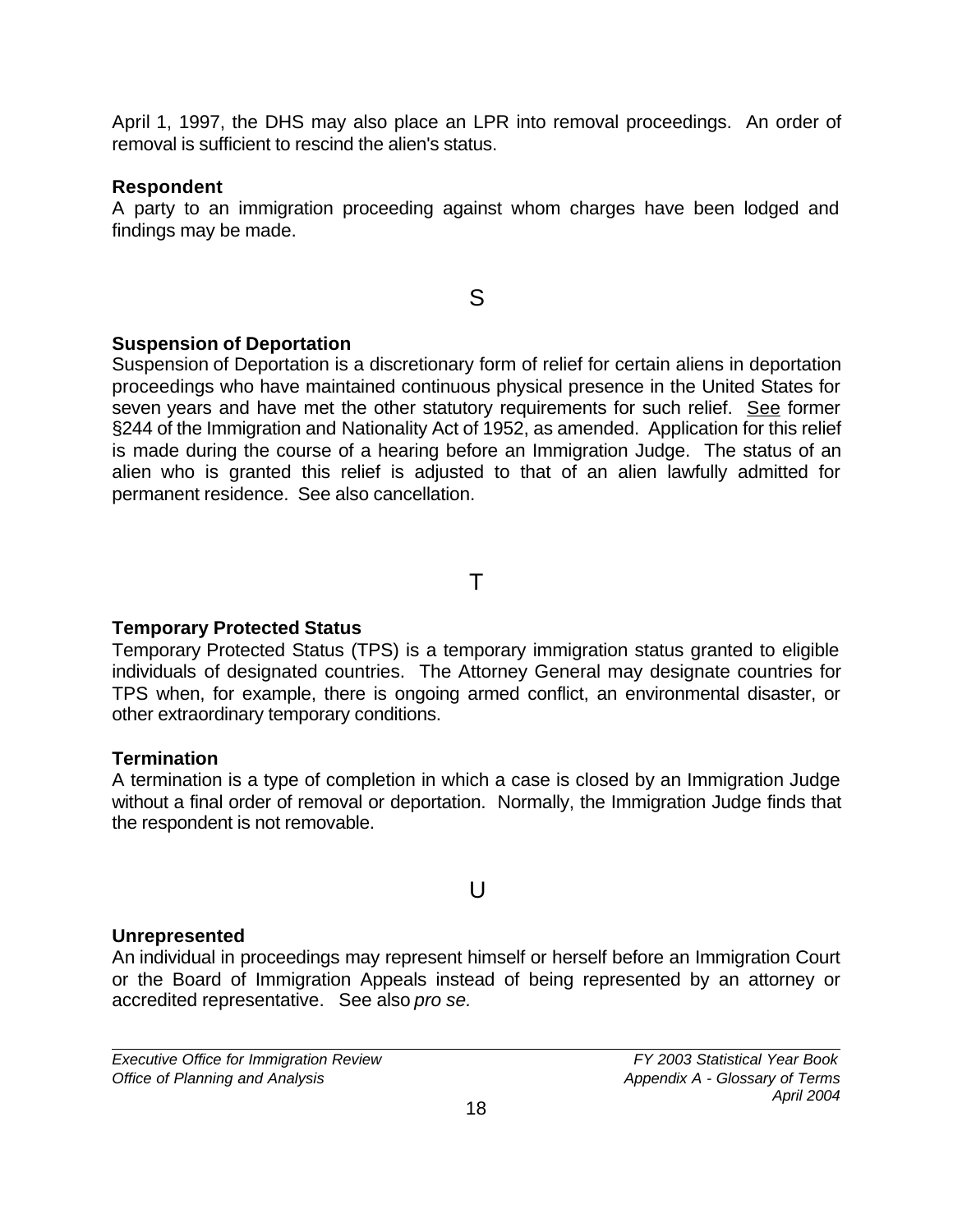#### **Visa Petition**

A visa petition is the first step toward obtaining lawful permanent residence for a foreignborn individual or family. It is usually filed by a U.S. citizen, lawful permanent resident, or employer on behalf of an alien. Visa petitions are adjudicated by the Department of Homeland Security (DHS) and, once approved, may be revoked or revalidated by DHS under certain circumstances. If a visa petition is denied or revoked, or the revalidation of a visa petition is denied, an appeal may be taken to the Board of Immigration Appeals (BIA) in some instances. For visa petition appeals within the BIA's jurisdiction, DHS is initially responsible for management of the appeal, including the briefing process. The BIA's role in the appeal process does not begin until the completed record is received from DHS.

#### **Voluntary Departure**

Voluntary departure is the departure of an alien from the United States without an order of removal. The departure may or may not have been preceded by a hearing before an Immigration Judge. An alien allowed to voluntarily depart concedes removability but is not barred from seeking admission at a port of entry in the future. Failure to depart within the time granted results in a fine and a ten-year bar against the alien applying for several forms of relief from removal.

#### W

#### **Waiver of Inadmissibility**

Nonimmigrant (temporary) Visa applicants who are inadmissible to the United States require a waiver from the Department of Homeland Security which, if granted, permits them to apply for temporary admission.

#### **Waiver of Removability**

Once an alien has been found removable, he or she may be able to apply for relief from expulsion from the United States in the form of a waiver. Eligibility for waivers of removability depend upon the alien's ability to establish hardship on himself or herself or on close family members if he or she were to be removed from the United States.

#### **Withdrawal of an Appeal**

An appealing party may, at any time prior to the entry of a decision by the Board of Immigration Appeals, voluntarily withdraw his or her appeal, with or without the consent of the opposing party.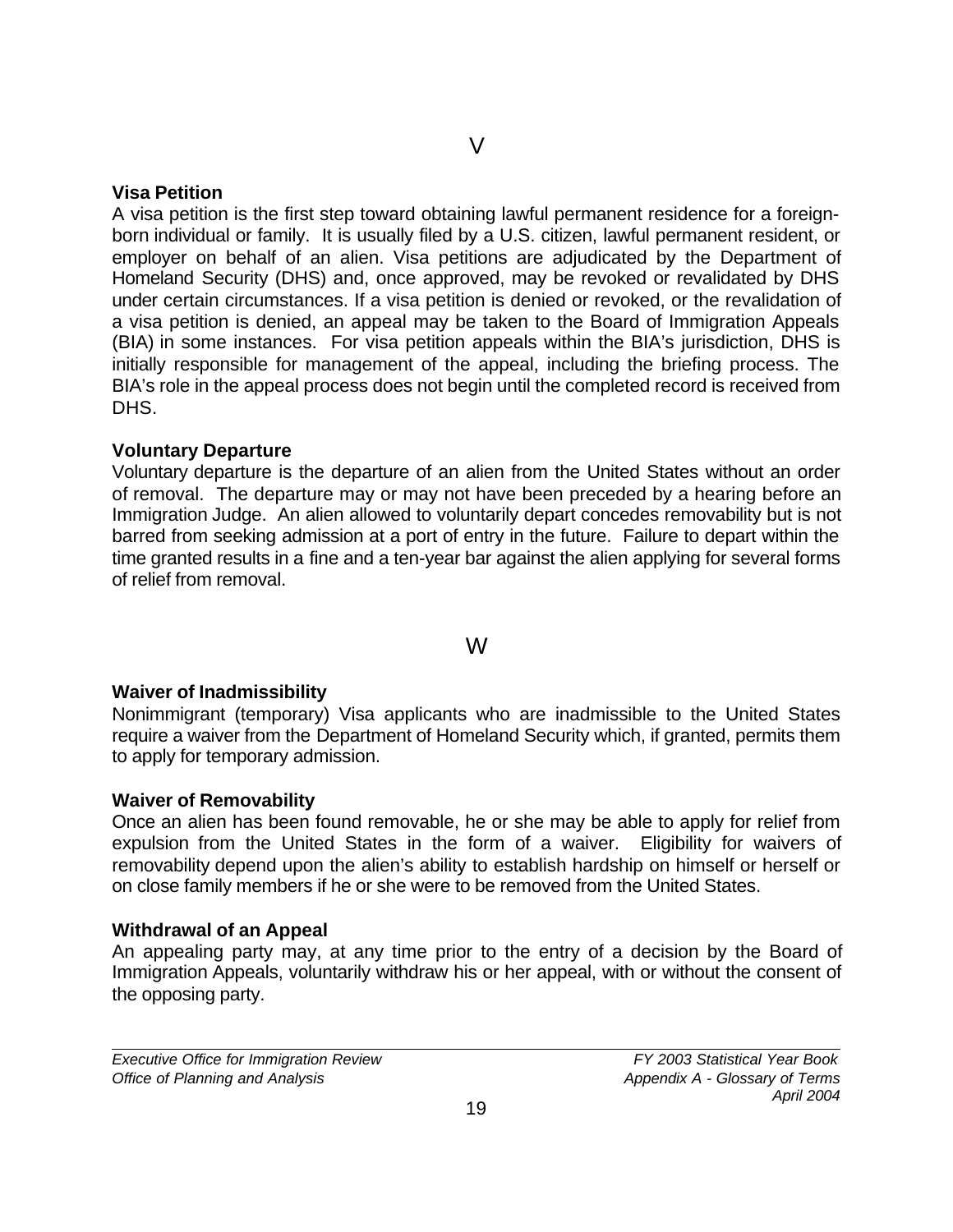#### **Withdrawal of an Application for Admission**

Withdrawal of an application is an arriving alien's voluntary retraction of an application for admission to the United States in lieu of a removal hearing before an Immigration Judge or an expedited removal by the Department of Homeland Security.

#### **Withdrawal of an Application for Relief**

An alien in proceedings may, at any time prior to a decision in his or her case, voluntarily withdraw any application for relief filed on his or her behalf.

#### **Withholding-Only**

An alien in administrative removal proceedings under § 238 of the Immigration and Nationality Act (INA) (covering aliens who are not lawful permanent residents and have been convicted of an aggravated felony) and aliens subject to reinstatement of removal under § 241(a)(5) of the INA are now able to apply for withholding of removal under § 241(b)(3) of the INA, as well as under the Convention Against Torture, after a screening process by an asylum officer. In a withholding-only proceeding, an Immigration Judge may only consider the alien's application for withholding of removal under § 241(b)(3) of the INA and the Convention Against Torture. The process is similar to an asylum-only hearing pursuant to 8 C.F.R. §208(b).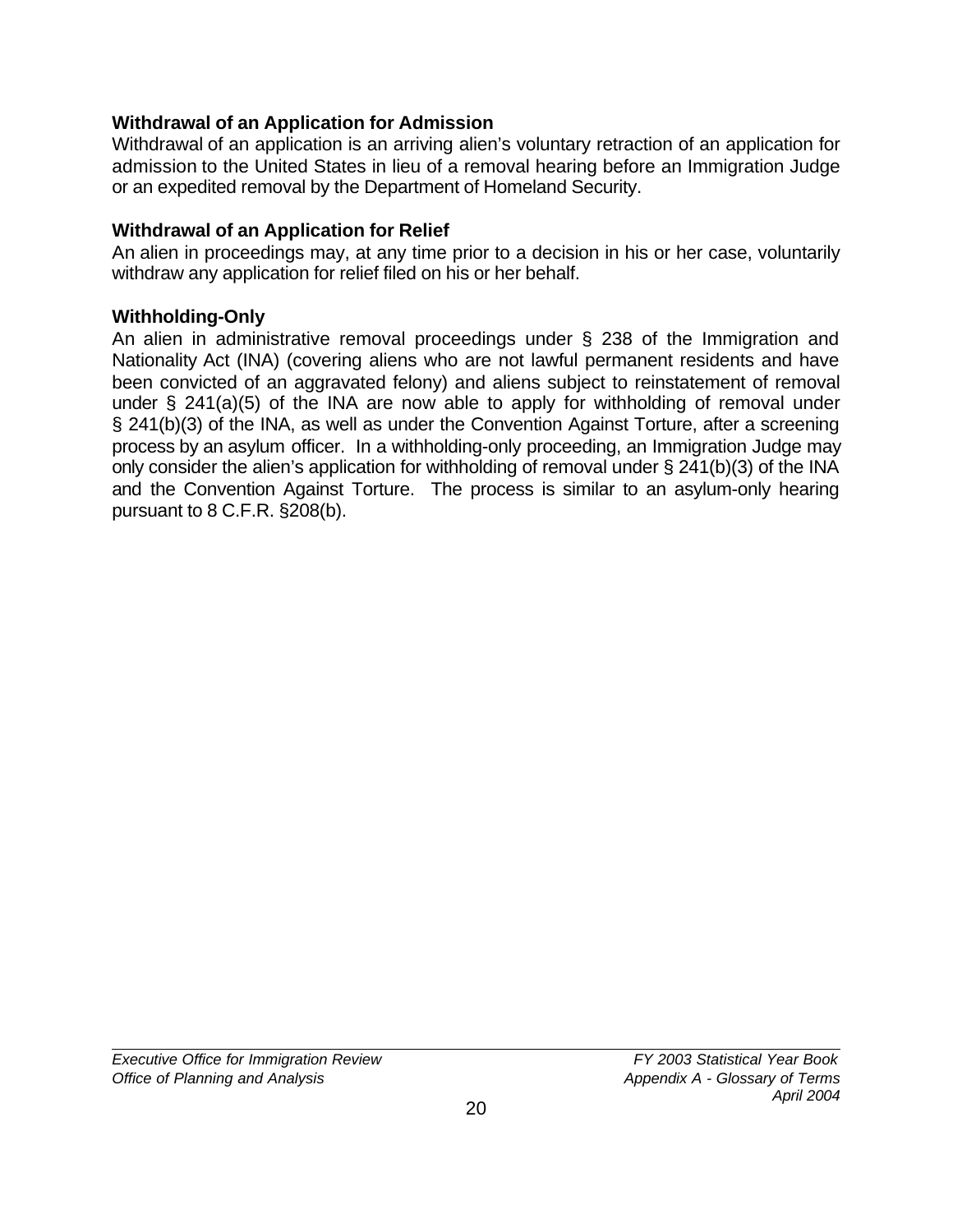# **U.S. Department of Justice Executive Office for Immigration Review**

# **Pro Bono Program**

# **Reports**

# **HOME**

- Major Program Initiatives ۰
- Reports  $\bullet$
- **EOIR Links Q** List of Free Legal Services
- **Immigration Courts** ٠
- **EOIR Forms**  $\bullet$
- **Practice Manual**
- Statistics/Publications
- $\bullet$ Local Operating Procedures
- Recognition & Accreditation

#### **Links to Resources**

- Need Pro Bono Assistance ۰
- Volunteer Opportunities  $\bullet$
- Volunteer Legal Resources ۰

#### **Immigration Court Representation Summaries**

The following reports track the legal representation rates at various EOIR Immigration Courts throughout the country in order to assist non-profit legal agencies and *pro bono* attorneys in their efforts to assist indigent individuals in need of legal assistance. The reports include information regarding the custody status, nationalities, languages, and forms of relief requested by individuals in removal proceedings.

Arlington, VA Atlanta, GA [Baltimore, MD](http://www.usdoj.gov/eoir/reports/2001icrepsummary/01Baltimore.pdf) Batavia, NY [Bloomington, MN](http://www.usdoj.gov/eoir/reports/2001icrepsummary/01Bloomington.pdf) [Boston, MA](http://www.usdoj.gov/eoir/reports/2001icrepsummary/01Boston.pdf) [Bradenton, FL](http://www.usdoj.gov/eoir/reports/2001icrepsummary/01Bradenton.pdf) [Buffalo, NY](http://www.usdoj.gov/eoir/reports/2001icrepsummary/01Buffalo.pdf) [Chicago, IL](http://www.usdoj.gov/eoir/reports/2001icrepsummary/01Chicago.pdf) Dallas, TX [Denver, CO](http://www.usdoj.gov/eoir/reports/2001icrepsummary/01Denver.pdf)  Detroit, MI El Centro, CA [El Paso, TX](http://www.usdoj.gov/eoir/reports/2001icrepsummary/01ElPaso.pdf)  [Elizabeth, NJ](http://www.usdoj.gov/eoir/reports/2001icrepsummary/01Elizabeth.pdf)  [Eloy, AZ](http://www.usdoj.gov/eoir/reports/2001icrepsummary/01Eloy.pdf) Fishkill, NY Florence, AZ [Guaynabo, PR](http://www.usdoj.gov/eoir/reports/2001icrepsummary/01Guaynabo.pdf) [Hagatna, Guam](http://www.usdoj.gov/eoir/reports/2001icrepsummary/01Hagatna.pdf) Harlingen, TX [Hartford, CT](http://www.usdoj.gov/eoir/reports/2001icrepsummary/01Hartford.pdf) [Honolulu, HI](http://www.usdoj.gov/eoir/reports/2001icrepsummary/01Honolulu.pdf) [Houston, TX](http://www.usdoj.gov/eoir/reports/2001icrepsummary/01Houston.pdf)  [Imperial, CA](http://www.usdoj.gov/eoir/reports/2001icrepsummary/01Imperial.pdf)

Jamaica, NY Miami (Krome), FL Lancaster, CA [Las Vegas, NV](http://www.usdoj.gov/eoir/reports/2001icrepsummary/01LasVegas.pdf)  [Los Angeles, CA](http://www.usdoj.gov/eoir/reports/2001icrepsummary/01LosAngeles.pdf) [Memphis, TN](http://www.usdoj.gov/eoir/reports/2001icrepsummary/01Memphis.pdf) Miami, FL [Newark, NJ](http://www.usdoj.gov/eoir/reports/2001icrepsummary/01Newark.pdf) [New Orleans, LA](http://www.usdoj.gov/eoir/reports/2001icrepsummary/01NewOrleans.pdf)  New York, NY Oakdale, LA Orlando, FL [Philadelphia, PA](http://www.usdoj.gov/eoir/reports/2001icrepsummary/01Philadelphia.pdf) [Phoenix, AZ](http://www.usdoj.gov/eoir/reports/2001icrepsummary/01Phoenix.pdf) [Portland, OR](http://www.usdoj.gov/eoir/reports/2001icrepsummary/01Portland.pdf) [San Antonio, TX](http://www.usdoj.gov/eoir/reports/2001icrepsummary/01SanAntonio.pdf) San Diego, CA [San Fransicso, CA](http://www.usdoj.gov/eoir/reports/2001icrepsummary/01SanFrancisco.pdf) San Pedro, CA [Seattle, WA](http://www.usdoj.gov/eoir/reports/2001icrepsummary/01Seattle.pdf) Tucson, AZ Varick Street, NY Napanoch (Ulster), NY York, PA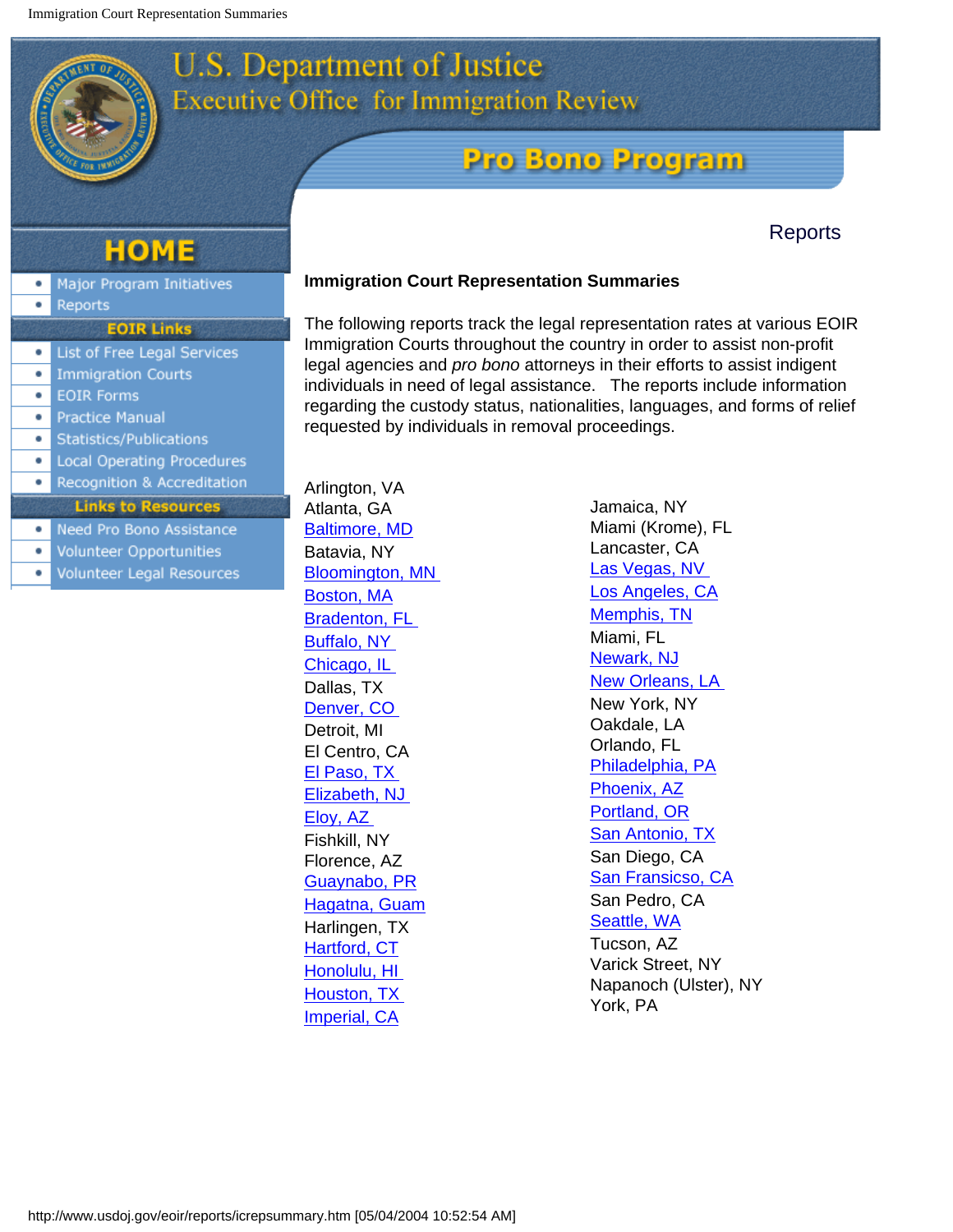| <b>Nationality</b>           | <b>Received</b>  | <b>Granted</b>   | Conditional      | <b>Denied</b>    | Abandoned        | Withdrawn        | <b>Other</b>     |
|------------------------------|------------------|------------------|------------------|------------------|------------------|------------------|------------------|
| AFGHANISTAN                  | 136              | $70\,$           | $\mathbf{0}$     | 51               | 13               | $16\,$           | $32\,$           |
| <b>ALBANIA</b>               | 1901             | 717              | $\mathbf{0}$     | 787              | 58               | 89               | 395              |
| ALGERIA                      | $101\,$          | 15               | $\boldsymbol{0}$ | 34               | $\overline{2}$   | $\overline{4}$   | $16\,$           |
| <b>ANDORRA</b>               | $\overline{2}$   | $\overline{c}$   | $\boldsymbol{0}$ | $\overline{0}$   | $\boldsymbol{0}$ | $\boldsymbol{0}$ | $\mathbf{0}$     |
| <b>ANGOLA</b>                | 43               | 3                | $\boldsymbol{0}$ | $23\,$           | $\mathbf{1}$     | $\overline{4}$   | $\,8\,$          |
| ANTIGUA AND BARBUDA          | $\boldsymbol{0}$ | $\mathbf{0}$     | $\boldsymbol{0}$ | $\overline{0}$   | $\boldsymbol{0}$ | $\mathbf{1}$     | $\mathbf{0}$     |
| ARGENTINA                    | 358              | 10               | $\mathbf{0}$     | 56               | 15               | $42\,$           | 38               |
| <b>ARMENIA</b>               | 1102             | 412              | $\boldsymbol{0}$ | 575              | 125              | 114              | 323              |
| <b>AUSTRALIA</b>             | $\mathfrak{Z}$   | $\mathbf{0}$     | $\mathbf{0}$     | $\tau$           | $\mathbf{0}$     | -1               | $\overline{2}$   |
| <b>AUSTRIA</b>               | 6                | $\mathbf{0}$     | $\boldsymbol{0}$ | $\mathbf{1}$     | $\boldsymbol{0}$ | 2                | $\overline{c}$   |
| <b>AZERBAIJAN</b>            | 129              | 46               | $\boldsymbol{0}$ | 24               | 49               | 6                | 47               |
| <b>BAHAMAS</b>               | 5                | $\mathbf{0}$     | $\overline{0}$   | 3                | $\overline{0}$   | $\mathbf{1}$     | $\overline{4}$   |
| <b>BAHRAIN</b>               | 9                | 3                | $\boldsymbol{0}$ | $\overline{2}$   | $\mathbf{0}$     | $\mathbf{0}$     | $\overline{2}$   |
| <b>BANGLADESH</b>            | 435              | 107              | $\boldsymbol{0}$ | 94               | 29               | 49               | 129              |
| <b>BARBADOS</b>              | $\mathbf{1}$     | $\mathbf{0}$     | $\boldsymbol{0}$ | $\overline{0}$   | $\boldsymbol{0}$ | $\mathbf{0}$     | $\overline{c}$   |
| BE REMOVED FROM THE UNITED S | $\mathbf{0}$     | $\boldsymbol{0}$ | $\boldsymbol{0}$ |                  | $\boldsymbol{0}$ | $\boldsymbol{0}$ | $\boldsymbol{0}$ |
| <b>BELARUS</b>               | 33               | 13               | $\boldsymbol{0}$ | 3                | $\boldsymbol{0}$ | -1               | 7                |
| <b>BELGIUM</b>               | $\tau$           | $\mathfrak{Z}$   | $\mathbf{0}$     | 14               | $\boldsymbol{0}$ | 3                | $\mathbf{0}$     |
| $\operatorname{BELIZE}$      | 10               | 1                | $\boldsymbol{0}$ | 6                | 1                | $\overline{c}$   | 6                |
| <b>BENIN</b>                 | 8                | $\mathbf{0}$     | $\mathbf{0}$     | $\overline{2}$   | $\mathbf{0}$     | $\mathbf{1}$     | 2                |
| <b>BERMUDA</b>               | 2                | $\mathbf{0}$     | $\mathbf{0}$     | $\overline{0}$   | $\boldsymbol{0}$ | $\mathbf{0}$     | $\Omega$         |
| <b>BHUTAN</b>                | 6                | $\sqrt{2}$       | $\mathbf{0}$     | $\boldsymbol{0}$ | $\mathbf{1}$     | $\boldsymbol{0}$ | $\boldsymbol{0}$ |
| <b>BOLIVIA</b>               | 41               | 6                | $\mathbf{0}$     | $10\,$           | 5                | 20               | 11               |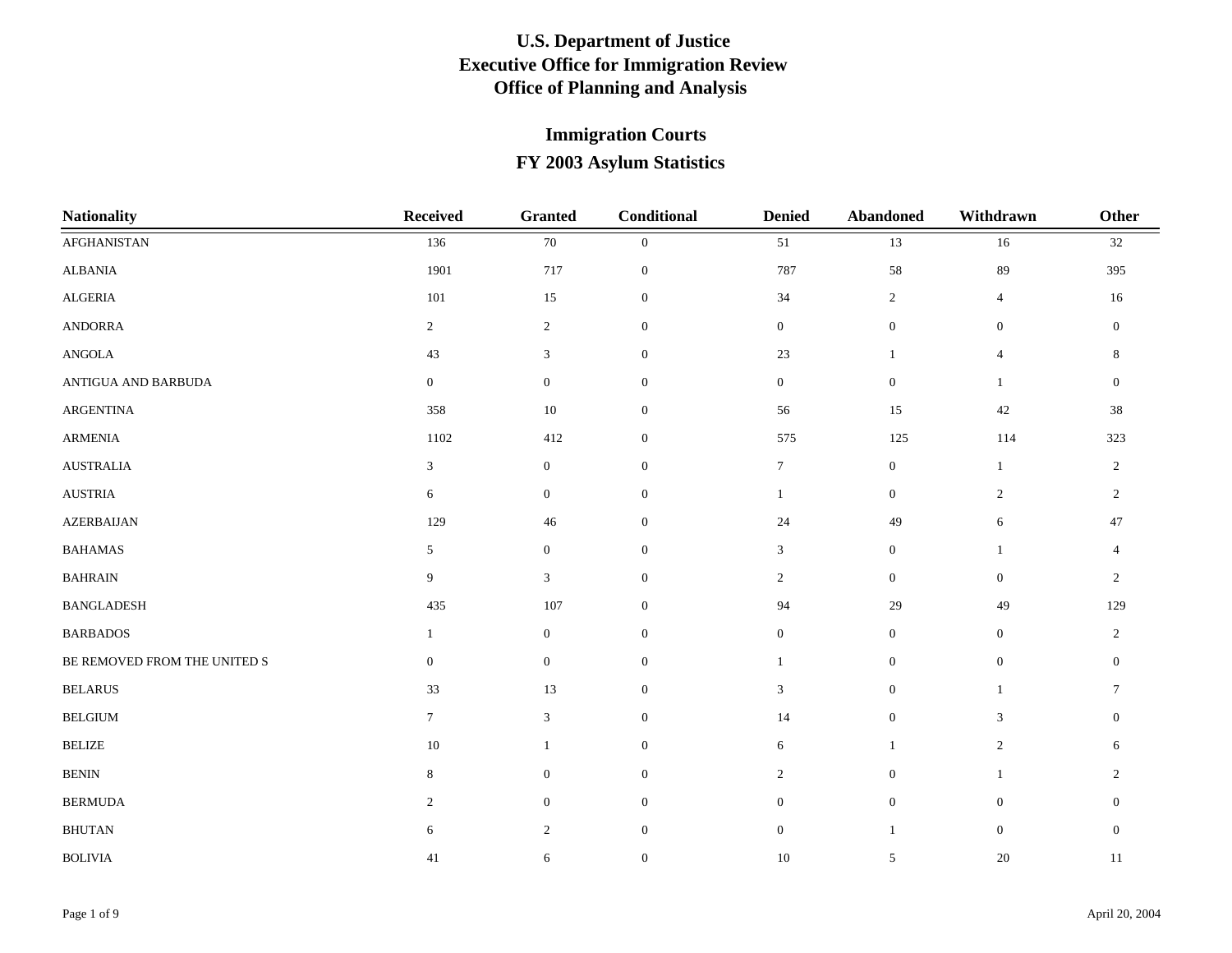| <b>Nationality</b>            | <b>Received</b> | <b>Granted</b>   | Conditional      | <b>Denied</b>  | <b>Abandoned</b> | Withdrawn        | <b>Other</b>   |
|-------------------------------|-----------------|------------------|------------------|----------------|------------------|------------------|----------------|
| BOSNIA-HERZEGOVINA            | 50              | $\,8\,$          | $\mathbf{0}$     | 14             |                  | 6                | 8              |
| <b>BRAZIL</b>                 | 281             | 19               | $\mathbf{0}$     | 61             | $16\,$           | 49               | 111            |
| BRITISH INDIAN OCEAN TERRITOR | $\mathbf{1}$    | $\mathbf{0}$     | $\mathbf{0}$     | $\mathbf{0}$   | $\boldsymbol{0}$ | $\mathbf{0}$     | $\mathbf{0}$   |
| <b>BRITISH WEST INDIES</b>    | $\mathbf{1}$    | $\boldsymbol{0}$ | $\mathbf{0}$     | 1              | $\boldsymbol{0}$ | $\boldsymbol{0}$ | $\mathbf{0}$   |
| <b>BUKINA FASO</b>            | 26              | $\overline{4}$   | $\overline{0}$   | $11\,$         | $\mathbf{0}$     | $\mathbf{1}$     | 3              |
| <b>BULGARIA</b>               | 182             | 47               | $\mathbf{0}$     | 51             | 8                | 12               | 68             |
| <b>BURMA (MYANMAR)</b>        | 290             | 118              | $\mathbf{0}$     | 70             | 26               | 13               | 55             |
| <b>BURUNDI</b>                | 44              | 19               | $\mathbf{0}$     | 16             | $\sqrt{2}$       | $\overline{4}$   | $\overline{4}$ |
| <b>BYELORUSSIA (BELARUS)</b>  | 136             | 34               | $\mathbf{0}$     | 21             | 11               | 14               | 36             |
| <b>CAMBODIA</b>               | 81              | 5 <sup>5</sup>   | $\mathbf{0}$     | 41             | 5                | 14               | 17             |
| $\mathop{\mathtt{CAMEROON}}$  | 946             | 186              | $\mathbf{0}$     | 260            | $22\,$           | $27\,$           | 139            |
| CANADA                        | 19              | $\overline{4}$   | $\mathbf{0}$     | 8              | $\boldsymbol{0}$ | $\overline{2}$   | 3              |
| CAPE VERDE                    | $\overline{2}$  | $\mathbf{0}$     | $\mathbf{0}$     | $\mathbf{1}$   | $\mathbf{0}$     | $\mathbf{1}$     | 2              |
| CAYMAN ISLANDS                | $\mathbf{1}$    | $\mathbf{0}$     | $\overline{0}$   | $\overline{0}$ | $\mathbf{0}$     | $\mathbf{1}$     | $\mathbf{0}$   |
| CENTRAL AFRICAN REPUBLIC      | 70              | 9                | $\boldsymbol{0}$ | 14             | 5                | $\mathbf{2}$     | $\overline{7}$ |
| $\rm CHAD$                    | 30              | $\overline{2}$   | $\boldsymbol{0}$ | 12             | $\mathbf{0}$     | $\mathbf{0}$     | 2              |
| $\text{CHILE}$                | 25              | $\mathfrak{Z}$   | $\mathbf{0}$     | 10             | $\mathbf{1}$     | 17               | 6              |
| $\operatorname{CHINA}$        | 9320            | 1151             | 2444             | 4593           | 630              | 491              | 1767           |
| COLOMBIA                      | 6802            | 1589             | -1               | 3060           | 357              | 425              | 1006           |
| CONGO                         | 438             | 125              | $\overline{0}$   | 155            | 37               | $18\,$           | 64             |
| <b>COSTA RICA</b>             | $10\,$          | $\mathbf{0}$     | $\mathbf{0}$     | $\mathfrak{Z}$ | $\mathbf{0}$     | $\boldsymbol{0}$ | $\overline{4}$ |
| <b>CROATIA</b>                | 9               | $\mathbf{1}$     | $\mathbf{0}$     | $\overline{4}$ | 1                | 5                | $\tau$         |
| $\ensuremath{\mathrm{CUBA}}$  | 645             | 37               | $\mathbf{0}$     | 167            | 14               | 188              | 260            |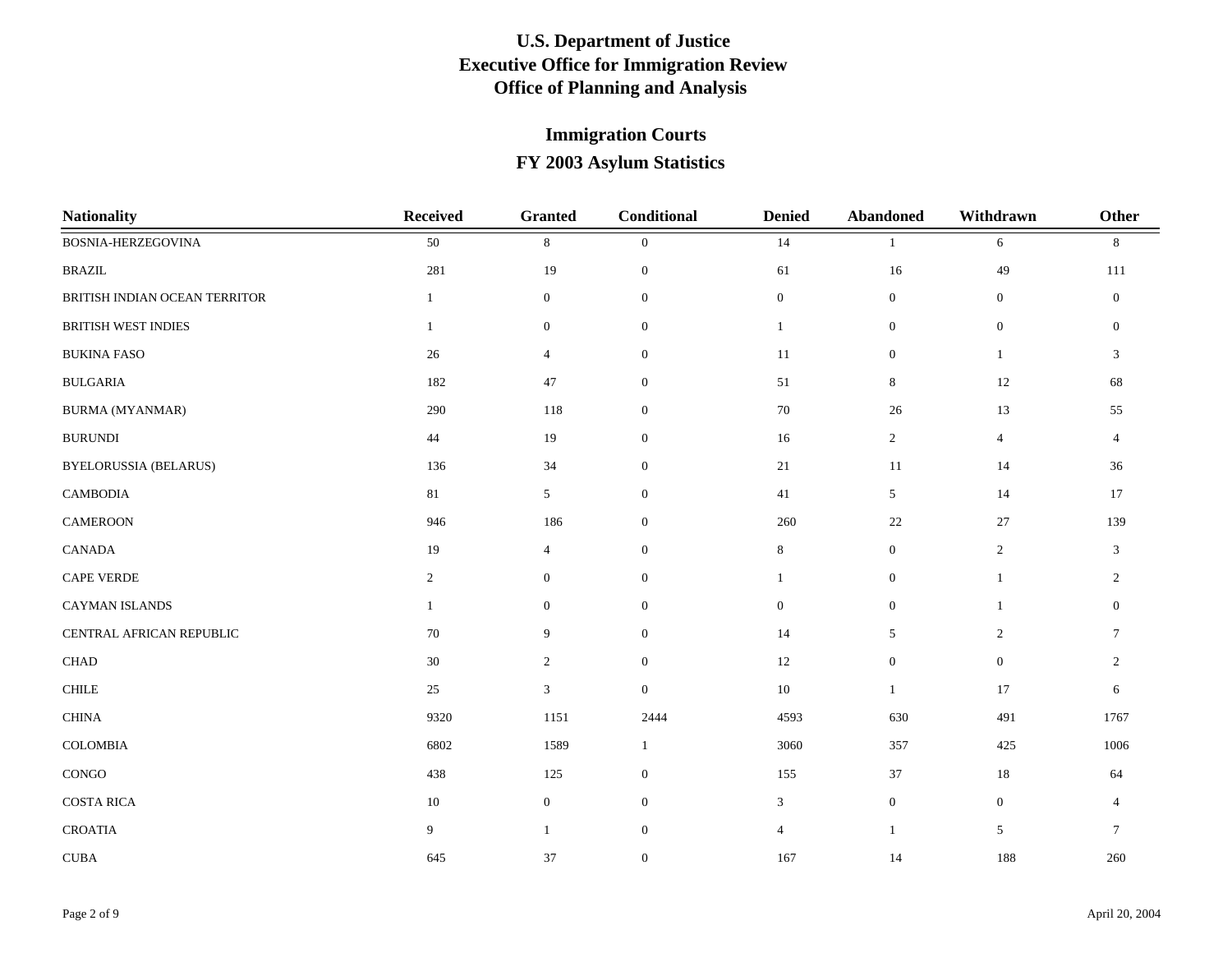| <b>Nationality</b>          | <b>Received</b> | <b>Granted</b>   | Conditional      | <b>Denied</b>  | Abandoned        | Withdrawn      | Other           |
|-----------------------------|-----------------|------------------|------------------|----------------|------------------|----------------|-----------------|
| <b>CYPRUS</b>               |                 | $\mathbf{0}$     | $\mathbf{0}$     | $\overline{0}$ | $\mathbf{0}$     |                | $\mathbf{0}$    |
| <b>CZECH REPUBLIC</b>       | 25              | $\mathbf{1}$     | $\mathbf{0}$     | 8              | 3                | 2              | $\overline{4}$  |
| CZECHOSLOVAKIA              | 37              | $\mathfrak{S}$   | $\boldsymbol{0}$ | $\overline{4}$ | 3                | $\tau$         | 9               |
| DEMOCRATIC REPUBLIC OF CONG | 66              | $18\,$           | $\boldsymbol{0}$ | 58             | $\overline{4}$   | $\overline{4}$ | 8               |
| <b>DENMARK</b>              | 5               | $\boldsymbol{0}$ | $\boldsymbol{0}$ | $\mathbf{1}$   | $\mathbf{0}$     | 2              | $\mathbf{0}$    |
| $\rm{DJBOUTI}$              | $\overline{2}$  | $\mathbf{0}$     | $\mathbf{0}$     |                | $\boldsymbol{0}$ | $\mathbf{0}$   | $\overline{2}$  |
| <b>DOMINICA</b>             | 5               | $\mathbf{0}$     | $\overline{0}$   | $\overline{0}$ | $\mathbf{1}$     | $\overline{0}$ | 3               |
| DOMINICAN REPUBLIC          | 91              | $\overline{2}$   | $\mathbf{0}$     | 46             | $\mathbf{1}$     | 16             | 22              |
| $\operatorname{ECUADOR}$    | 140             | 13               | $\boldsymbol{0}$ | 53             | $5\overline{)}$  | $46\,$         | $48\,$          |
| <b>EGYPT</b>                | 596             | 277              | $\boldsymbol{0}$ | 162            | $20\,$           | 45             | 111             |
| EL SALVADOR                 | 2210            | 30               | $\boldsymbol{0}$ | 485            | 169              | 439            | 1016            |
| <b>ERITREA</b>              | 123             | 66               | $\overline{0}$   | 65             | $\overline{4}$   | 5              | 27              |
| <b>ESTONIA</b>              | $47\,$          | 8                | $\mathbf{0}$     | 12             | $\overline{4}$   | $\overline{4}$ | $7\phantom{.0}$ |
| <b>ETHIOPIA</b>             | 589             | 239              | $\mathbf{0}$     | 269            | 11               | 41             | 135             |
| ${\rm FIII}$                | 488             | 97               | $\mathbf{0}$     | 151            | 33               | $60\,$         | $\rm 98$        |
| <b>FINLAND</b>              | $\overline{4}$  | $\boldsymbol{0}$ | $\mathbf{0}$     | $\mathbf{1}$   | $\boldsymbol{0}$ | $\overline{2}$ | $\mathbf{1}$    |
| <b>FRANCE</b>               | 44              | $\overline{4}$   | $\boldsymbol{0}$ | 11             | $\boldsymbol{0}$ | 10             | 11              |
| FRENCH POLYNESIA            | 1               | $\mathbf{0}$     | $\boldsymbol{0}$ | $\overline{0}$ | $\mathbf{0}$     | $\overline{0}$ | $\theta$        |
| $\operatorname{GABON}$      | 17              | $\mathbf{0}$     | $\mathbf{0}$     | $\mathbf{1}$   | $\overline{0}$   | $\overline{0}$ | 6               |
| <b>GAMBIA</b>               | 113             | 30               | $\mathbf{0}$     | 34             | $\overline{2}$   | 8              | $27\,$          |
| <b>GAZA STRIP</b>           | $\mathbf{1}$    | $\mathbf{1}$     | $\mathbf{0}$     | $\overline{0}$ | $\overline{0}$   | $\mathbf{0}$   | $\theta$        |
| <b>GEORGIA</b>              | 272             | 58               | $\boldsymbol{0}$ | 83             | 21               | 24             | 58              |
| <b>GERMANY</b>              | 14              | 6                | $\mathbf{0}$     | 6              | $\mathbf{0}$     | 9              | $\mathbf{0}$    |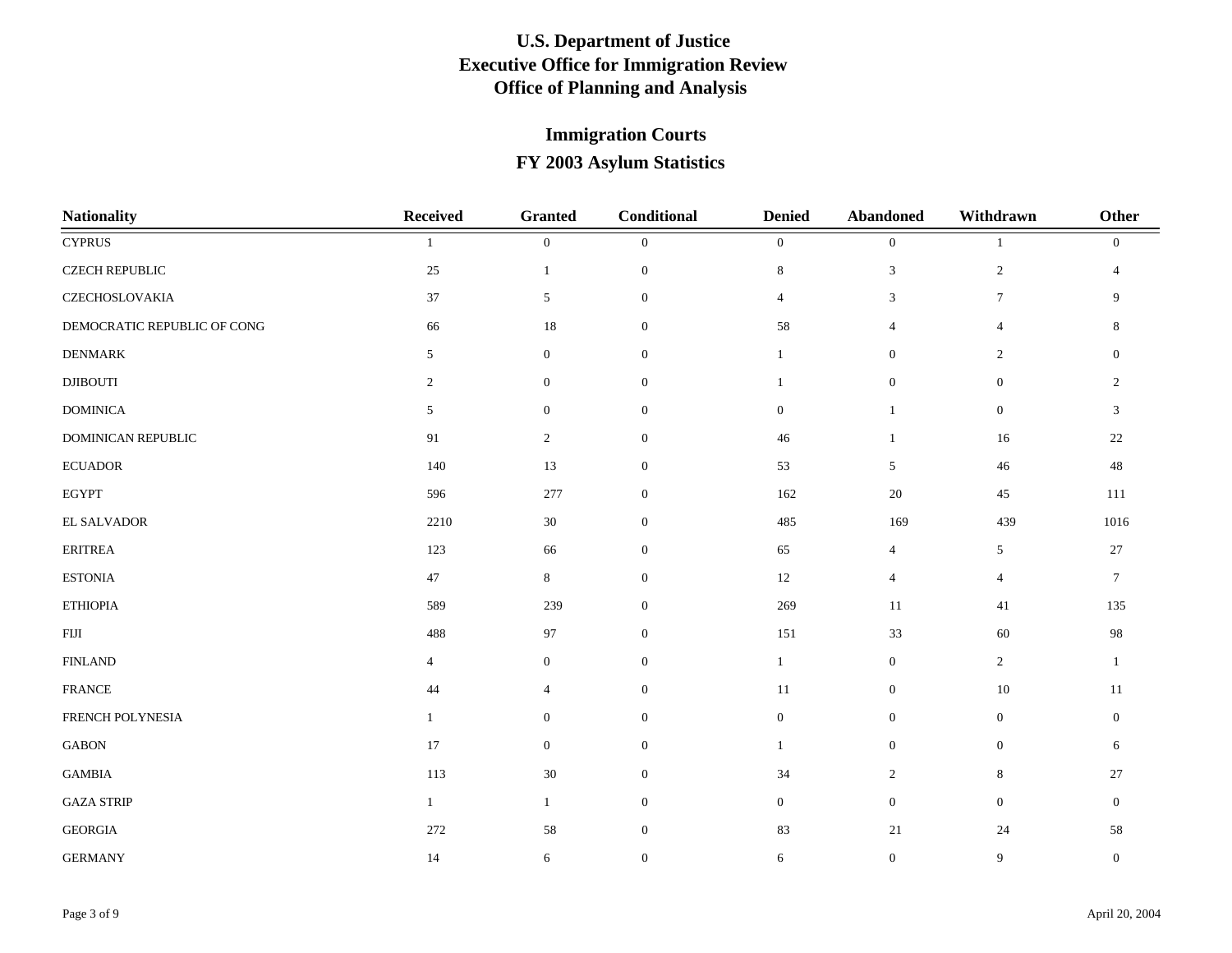| <b>Nationality</b>          | <b>Received</b>  | <b>Granted</b>   | Conditional      | <b>Denied</b>    | <b>Abandoned</b> | Withdrawn        | Other          |
|-----------------------------|------------------|------------------|------------------|------------------|------------------|------------------|----------------|
| <b>GHANA</b>                | 66               | $10\,$           | $\overline{0}$   | 36               | $\overline{4}$   | 14               | 25             |
| <b>GIBRALTAR</b>            | $\mathbf{0}$     | $\boldsymbol{0}$ | $\mathbf{0}$     | $\overline{2}$   | $\mathbf{0}$     | $\mathbf{0}$     | $\mathbf{0}$   |
| ${\tt GREECE}$              | $10\,$           | $\mathbf{1}$     | $\mathbf{0}$     | $\overline{c}$   | $\mathbf{0}$     | $\boldsymbol{0}$ | $\mathfrak{Z}$ |
| <b>GRENADA</b>              | $\overline{2}$   | $\mathbf{1}$     | $\mathbf{0}$     | $\mathbf{0}$     | $\mathbf{0}$     | $\boldsymbol{0}$ | $\mathbf{0}$   |
| <b>GUADELOUPE</b>           | $\boldsymbol{0}$ | $\boldsymbol{0}$ | $\boldsymbol{0}$ | $\overline{0}$   | $\boldsymbol{0}$ | $\mathbf{0}$     | 1              |
| <b>GUATEMALA</b>            | 2367             | 162              | $\mathbf{0}$     | 762              | 320              | 411              | 582            |
| ${\sf GUINEA}$              | 719              | 155              | $\overline{0}$   | 234              | 65               | 23               | 67             |
| <b>GUINEA BISSAU</b>        | 6                | 5                | $\mathbf{0}$     | $\mathfrak{Z}$   | $\mathbf{1}$     | $\mathbf{0}$     | $\mathbf{1}$   |
| <b>GUYANA</b>               | 380              | 6                | $\overline{0}$   | $118\,$          | $10\,$           | 26               | 55             |
| <b>HAITI</b>                | 4424             | 566              | $\boldsymbol{0}$ | 2438             | 252              | 191              | 679            |
| <b>HONDURAS</b>             | 659              | 34               | $\mathbf{0}$     | 202              | 34               | 123              | 181            |
| <b>HONG KONG</b>            | 5 <sup>5</sup>   | $\mathbf{1}$     | $\overline{0}$   | $\overline{2}$   | $\mathbf{0}$     | 3                | $\mathbf{1}$   |
| <b>HUNGARY</b>              | 16               | $\boldsymbol{0}$ | $\overline{0}$   | 12               | $\mathbf{1}$     | $\overline{2}$   | 11             |
| <b>ICELAND</b>              | $\mathfrak{Z}$   | $\overline{0}$   | $\overline{0}$   | $\boldsymbol{0}$ | $\mathbf{0}$     | $\mathbf{0}$     | $\mathbf{0}$   |
| $\mathbf{INDIA}$            | 1685             | 595              | $\mathbf{0}$     | 951              | 273              | 182              | 517            |
| <b>INDONESIA</b>            | 3695             | 366              | $\boldsymbol{0}$ | 809              | 59               | 111              | 303            |
| <b>IRAN</b>                 | 727              | 212              | $\mathbf{0}$     | 187              | 67               | 87               | 160            |
| <b>IRAQ</b>                 | 554              | 197              | $\mathbf{0}$     | 206              | $\,8\,$          | 42               | 74             |
| <b>IRELAND</b>              | 6                | $\overline{0}$   | $\overline{0}$   | $\mathbf{1}$     | $\mathbf{0}$     | 1                | $\mathbf{1}$   |
| <b>ISRAEL</b>               | 105              | $11\,$           | $\mathbf{0}$     | 32               | $\mathbf{3}$     | $20\,$           | 21             |
| <b>ITALY</b>                | $8\,$            | $\overline{2}$   | $\overline{0}$   | 9                | $\mathbf{0}$     | 3                | 2              |
| IVORY COAST (COTE D'IVOIRE) | 308              | $37\,$           | $\boldsymbol{0}$ | 56               | $10\,$           | $\sqrt{5}$       | 25             |
| <b>JAMAICA</b>              | 116              | $\overline{4}$   | $\mathbf{0}$     | 51               | $\overline{2}$   | 31               | 29             |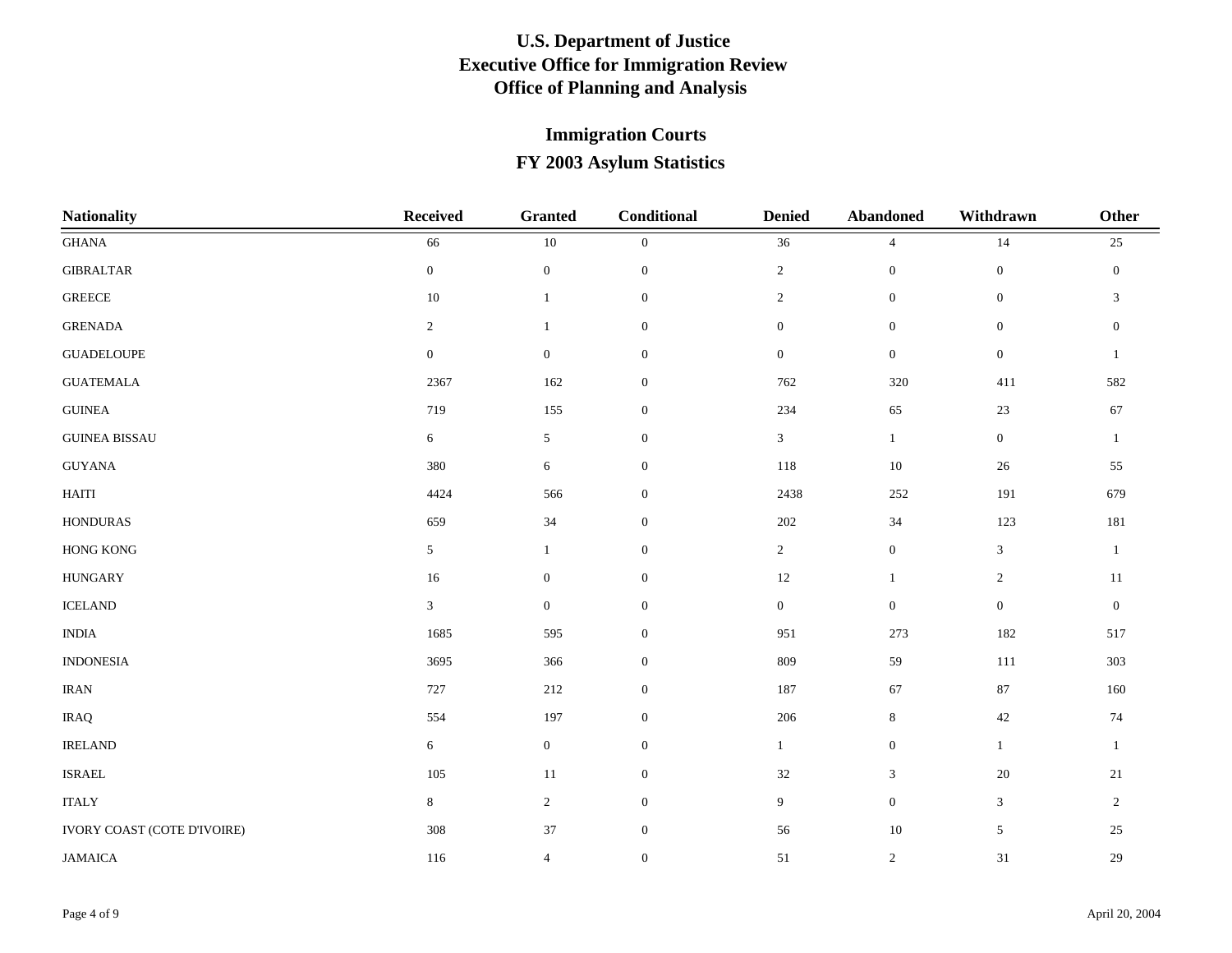| <b>Nationality</b>     | <b>Received</b> | <b>Granted</b>   | Conditional      | <b>Denied</b>    | <b>Abandoned</b> | Withdrawn        | Other            |
|------------------------|-----------------|------------------|------------------|------------------|------------------|------------------|------------------|
| $_{\rm JAPAN}$         | 20              |                  | $\overline{0}$   | $\overline{4}$   | $\mathbf{0}$     | $\,8\,$          | $\overline{4}$   |
| $\rm JORDAN$           | 196             | 33               | $\mathbf{0}$     | 74               | 9                | 34               | 57               |
| <b>KAMPUCHEA</b>       | 130             | 22               | $\overline{0}$   | 47               | $\tau$           | 13               | 17               |
| KAZAKHSTAN             | $60\,$          | 39               | $\mathbf{0}$     | 13               | $\sqrt{2}$       | $\overline{2}$   | 12               |
| KENYA                  | 310             | $47\,$           | $\mathbf{0}$     | 95               | 15               | $13\,$           | $42\,$           |
| KIRGHIZIA (KYRGYZSTAN) | $30\,$          | 13               | $\mathbf{0}$     | $\overline{4}$   | $\mathbf{1}$     | $\overline{2}$   | 6                |
| KOSOVE                 | 12              | $\boldsymbol{0}$ | $\overline{0}$   | $7\phantom{.0}$  | $\mathbf{0}$     | $\mathbf{1}$     | $\overline{0}$   |
| <b>KUWAIT</b>          | $28\,$          | $\mathbf{1}$     | $\overline{0}$   | $7\overline{ }$  | $\mathbf{0}$     | $\sqrt{2}$       | $10\,$           |
| $\rm LAOS$             | 291             | 10               | $\overline{0}$   | 46               | 27               | $39\,$           | 140              |
| LATVIA                 | 59              | 12               | $\boldsymbol{0}$ | 14               | $\mathfrak{Z}$   | 5                | $18\,$           |
| <b>LEBANON</b>         | 238             | $38\,$           | $\mathbf{0}$     | 55               | $\mathfrak{Z}$   | $24\,$           | 57               |
| <b>LESOTHO</b>         | $\overline{2}$  | $\overline{0}$   | $\overline{0}$   | $\overline{4}$   | $\mathbf{0}$     | $\mathbf{0}$     | $\mathbf{0}$     |
| LIBERIA                | 421             | 146              | $\mathbf{0}$     | 98               | $26\,$           | $42\,$           | 274              |
| ${\rm LIBYA}$          | $11\,$          | $\overline{0}$   | $\overline{0}$   | $\mathfrak{Z}$   | $\mathbf{1}$     | $\sqrt{2}$       | 5                |
| <b>LITHUANIA</b>       | 63              | 11               | $\overline{0}$   | 21               | 9                | $\tau$           | 19               |
| <b>MACAU</b>           | $\mathbf{1}$    | $\overline{0}$   | $\mathbf{0}$     | 6                | $\mathbf{0}$     | $\mathbf{0}$     | $\mathbf{0}$     |
| MACEDONIA              | 111             | $22\,$           | $\mathbf{0}$     | 51               | $\mathbf{1}$     | $10\,$           | 31               |
| MADAGASCAR             | 9               | $\mathbf{0}$     | $\mathbf{0}$     | $\overline{0}$   | $\mathbf{0}$     | $\overline{0}$   | $\overline{0}$   |
| MALAWI                 | 15              | $\mathbf{1}$     | $\overline{0}$   | $\overline{2}$   | $\mathbf{0}$     | $\boldsymbol{0}$ | $\overline{0}$   |
| MALAYSIA               | $26\,$          | $11\,$           | $\overline{0}$   | $8\,$            | $\mathbf{1}$     | $\sqrt{2}$       | $11\,$           |
| <b>MALDIVES</b>        | $\overline{2}$  | $\mathbf{0}$     | $\mathbf{0}$     | $\boldsymbol{0}$ | $\mathbf{0}$     | $\boldsymbol{0}$ | $\mathbf{1}$     |
| $\operatorname{MALI}$  | 56              | $\mathfrak{Z}$   | $\boldsymbol{0}$ | $10\,$           | $\mathfrak{Z}$   | $11\,$           | 13               |
| $\operatorname{MALTA}$ | $\,8\,$         | $\boldsymbol{0}$ | $\overline{0}$   | $\boldsymbol{0}$ | $\mathbf{0}$     | $\overline{0}$   | $\boldsymbol{0}$ |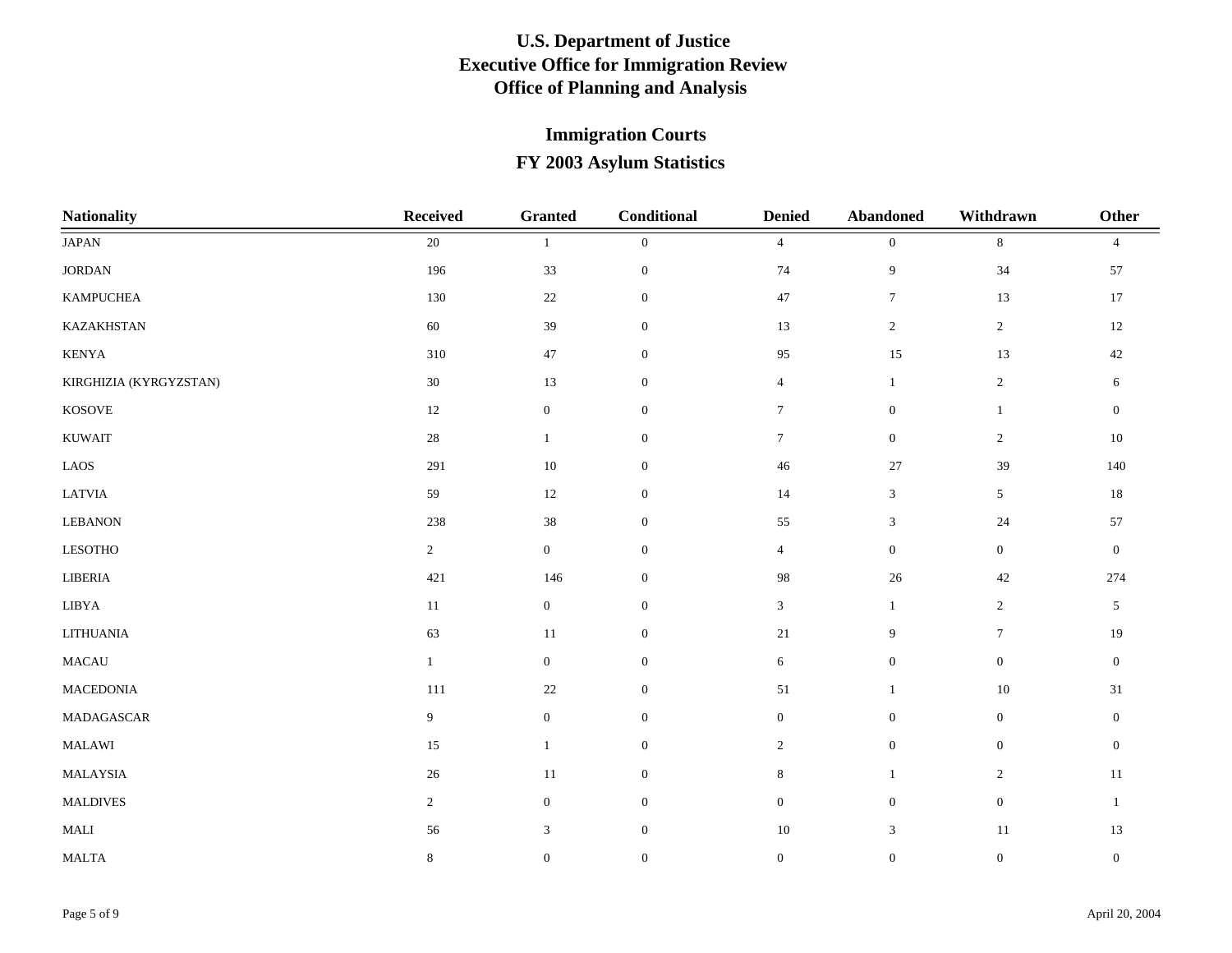| <b>Nationality</b>   | Received         | <b>Granted</b>   | Conditional      | <b>Denied</b>  | <b>Abandoned</b> | Withdrawn        | Other           |
|----------------------|------------------|------------------|------------------|----------------|------------------|------------------|-----------------|
| <b>MAURITANIA</b>    | 1179             | 180              | $\overline{0}$   | 237            | 142              | 11               | 136             |
| <b>MAURITIUS</b>     | $\overline{2}$   | $\overline{0}$   | $\mathbf{0}$     | $\overline{0}$ | $\boldsymbol{0}$ | $\overline{0}$   | $\mathbf{1}$    |
| MEXICO               | 7678             | 64               | $\mathbf{0}$     | 612            | 628              | 9518             | 1539            |
| MOLDAVIA (MOLDOVA)   | 39               | 14               | $\boldsymbol{0}$ | 19             | 1                | 3                | $15\,$          |
| MONACO               | $\overline{2}$   | $\mathbf{0}$     | $\boldsymbol{0}$ | $\overline{0}$ | $\mathbf{0}$     | $\boldsymbol{0}$ | 1               |
| <b>MONGOLIA</b>      | 45               | $\tau$           | $\boldsymbol{0}$ | $\overline{0}$ | $\boldsymbol{0}$ | $\mathbf{1}$     | 11              |
| MOROCCO              | 35               | 10               | $\overline{0}$   | 14             | $\mathbf{1}$     | $\overline{4}$   | $7\phantom{.0}$ |
| $\mathbf{NAMIBIA}$   | $\overline{2}$   | $\overline{0}$   | $\overline{0}$   |                | $\mathbf{0}$     | $\mathbf{0}$     | $\mathbf{0}$    |
| <b>NEPAL</b>         | 240              | 57               | $\mathbf{0}$     | 34             | 8                | 7                | 31              |
| NETHERLANDS          | 5                | $\mathbf{1}$     | $\mathbf{0}$     | $\mathbf{1}$   | $\mathbf{0}$     | $\mathbf{0}$     | $\mathbf{0}$    |
| NETHERLANDS ANTILLES | 3                | $\mathbf{0}$     | $\mathbf{0}$     | $\overline{0}$ | $\mathbf{0}$     | $\overline{1}$   | $\overline{0}$  |
| <b>NEW ZEALAND</b>   | $\overline{0}$   | $\mathbf{0}$     | $\overline{0}$   | $\overline{2}$ | $\mathbf{0}$     | $\mathbf{0}$     | $\mathbf{0}$    |
| NICARAGUA            | 218              | $\tau$           | $\overline{0}$   | 104            | 9                | 31               | 46              |
| $\rm NIGER$          | 56               | 13               | $\mathbf{0}$     | 15             | $\mathbf{1}$     | $\tau$           | 6               |
| <b>NIGERIA</b>       | 283              | 50               | $\mathbf{0}$     | 172            | 14               | 59               | 78              |
| <b>NIUE</b>          | $\mathfrak{S}$   | $\boldsymbol{0}$ | $\mathbf{0}$     | $\mathfrak{Z}$ | $\boldsymbol{0}$ | $\overline{0}$   | $\overline{0}$  |
| NO NATIONALITY       | $\boldsymbol{0}$ | $\boldsymbol{0}$ | $\mathbf{0}$     | 3              | $\boldsymbol{0}$ | $\boldsymbol{0}$ | $\mathbf{0}$    |
| NORTH KOREA          | 9                | 3                | $\mathbf{0}$     | $\mathbf{0}$   | $\mathbf{0}$     | $\boldsymbol{0}$ | $\Omega$        |
| <b>NORWAY</b>        | 2                | $\mathbf{0}$     | $\overline{0}$   | $\overline{0}$ | $\mathbf{0}$     | $\sqrt{2}$       | $\theta$        |
| $\mathbf{OMAN}$      | $\mathbf{1}$     | $\overline{0}$   | $\mathbf{0}$     | $\overline{0}$ | $\mathbf{0}$     | $\overline{0}$   | $\overline{1}$  |
| PAKISTAN             | 1070             | 227              | $\mathbf{0}$     | 270            | 56               | 101              | 229             |
| PALESTINIAN          | 9                | 1                | $\mathbf{0}$     | 6              | $\boldsymbol{0}$ | $\mathbf{0}$     | $\mathfrak{Z}$  |
| PANAMA               | 9                | $\boldsymbol{0}$ | $\overline{0}$   | 9              | 1                | 6                | 5               |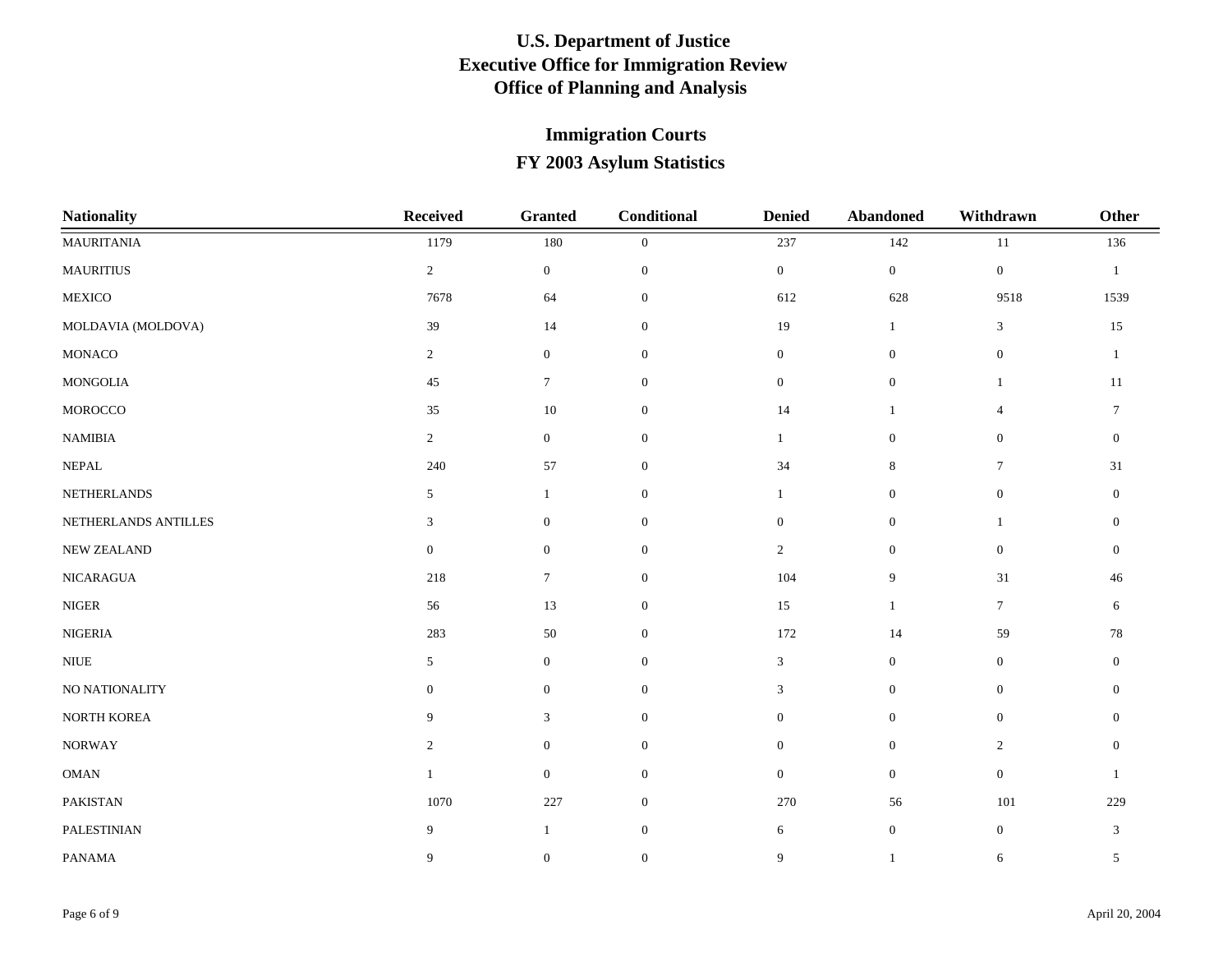| <b>Nationality</b>           | Received        | <b>Granted</b>   | Conditional      | <b>Denied</b>  | <b>Abandoned</b> | Withdrawn         | Other          |
|------------------------------|-----------------|------------------|------------------|----------------|------------------|-------------------|----------------|
| PAPUA NEW GUINEA             | $\sqrt{2}$      | $\boldsymbol{0}$ | $\overline{0}$   |                | $\mathbf{0}$     | $\mathbf{0}$      | $\mathbf{0}$   |
| PARAGUAY                     | 18              | $\mathbf{1}$     | $\mathbf{0}$     | 9              | $\mathbf{1}$     | $\boldsymbol{0}$  | $\mathbf{0}$   |
| PEOPLE'S REPUBLIC OF BENIN   | $\mathbf{1}$    | $\mathbf{0}$     | $\overline{0}$   | $\overline{2}$ | $\mathbf{0}$     | $\mathbf{1}$      | $\overline{0}$ |
| $\ensuremath{\mathsf{PERU}}$ | 474             | 117              | -1               | $221\,$        | 13               | 119               | 114            |
| PHILIPPINES                  | 500             | $26\,$           | $\boldsymbol{0}$ | 128            | 26               | 137               | 182            |
| $\sf POLAND$                 | 81              | 10               | $\boldsymbol{0}$ | $23\,$         | 5                | $18\,$            | 25             |
| <b>PORTUGAL</b>              | 19              | $\mathbf{0}$     | $\overline{0}$   | $10\,$         | $\mathbf{0}$     | $\overline{c}$    | 5              |
| QATAR                        | $7\overline{ }$ | $\mathbf{1}$     | $\mathbf{0}$     | $\overline{2}$ | $\mathbf{0}$     | $\boldsymbol{0}$  | $\mathbf{3}$   |
| <b>ROMANIA</b>               | 197             | 79               | $\mathbf{0}$     | 71             | 20               | 34                | 68             |
| ${\rm RUSSIA}$               | 993             | 381              | $\mathbf{0}$     | 239            | 95               | $\ensuremath{97}$ | 282            |
| <b>RWANDA</b>                | 58              | 23               | $\mathbf{0}$     | 13             | $\mathbf{1}$     | $\overline{2}$    | 9              |
| <b>SAN MARINO</b>            | $\mathbf{1}$    | $\mathbf{0}$     | $\mathbf{0}$     | $\overline{0}$ | $\mathbf{0}$     | $\mathbf{0}$      | $\mathbf{0}$   |
| SAUDI ARABIA                 | 37              | $\overline{2}$   | $\mathbf{0}$     | $\tau$         | $\mathbf{0}$     | 5                 | 5              |
| SENEGAL                      | 112             | 13               | $\overline{0}$   | 36             | 11               | 5                 | $12\,$         |
| SERBIA MONTENEGRO            | 19              | 11               | $\mathbf{0}$     | 14             | 2                | 3                 | 6              |
| <b>SEYCHELLES</b>            | $5\overline{)}$ | $\mathbf{1}$     | $\mathbf{0}$     | $\overline{4}$ | $\boldsymbol{0}$ | $\overline{c}$    | $\overline{0}$ |
| SIERRA LEONE                 | 340             | 116              | -1               | 189            | 57               | $25\,$            | $74\,$         |
| <b>SINGAPORE</b>             | 11              | $\overline{2}$   | $\mathbf{0}$     | $\overline{2}$ | $\mathbf{0}$     | $\mathbf{1}$      | $\mathbf{0}$   |
| SLOVAK REPUBLIC              | $\,8\,$         | $\mathbf{0}$     | $\mathbf{0}$     | 6              | $\mathbf{0}$     | $\overline{4}$    | $\overline{1}$ |
| <b>SLOVENIA</b>              | 11              | $\overline{4}$   | $\mathbf{0}$     | 9              | $\mathbf{0}$     | $\mathbf{0}$      | $\overline{1}$ |
| <b>SOMALIA</b>               | 421             | 149              | $\mathbf{0}$     | 164            | 102              | $19\,$            | 156            |
| SOUTH AFRICA                 | 107             | $7\phantom{.0}$  | $\mathbf{0}$     | 32             | $8\,$            | $17\,$            | $\,8\,$        |
| <b>SOUTH KOREA</b>           | 25              | $\boldsymbol{0}$ | $\mathbf{0}$     | 11             | 3                | 3                 | 9              |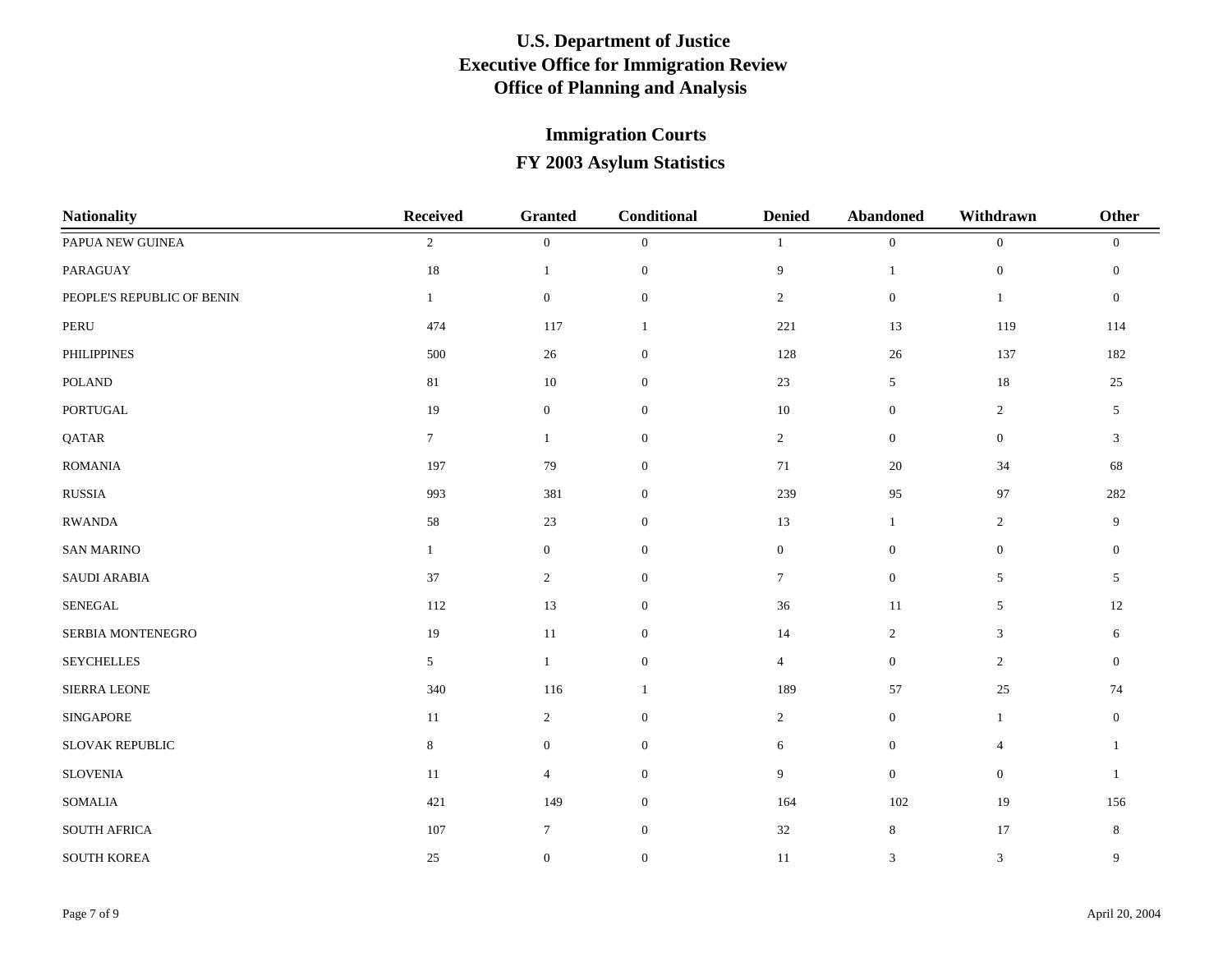| <b>Nationality</b>             | <b>Received</b>  | <b>Granted</b>   | Conditional    | <b>Denied</b>   | <b>Abandoned</b> | Withdrawn      | <b>Other</b>   |
|--------------------------------|------------------|------------------|----------------|-----------------|------------------|----------------|----------------|
| SOVIET UNION                   | 279              | $20\,$           | $\mathbf{0}$   | 9               | 20               |                | 44             |
| SPAIN                          | 13               | $\overline{0}$   | $\overline{0}$ | $\mathbf{1}$    | $\mathbf{1}$     | 3              | $\overline{1}$ |
| <b>SRI LANKA</b>               | 211              | 55               | $\mathbf{0}$   | 131             | 6                | 37             | 70             |
| ST. CHRISTOPHER-NEVIS          | $\boldsymbol{0}$ | $\mathbf{0}$     | $\mathbf{0}$   | $\mathbf{1}$    | $\mathbf{0}$     | $\mathbf{0}$   | $\theta$       |
| ST. HELENA                     | $\mathbf{1}$     | $\boldsymbol{0}$ | $\mathbf{0}$   | $\mathbf{0}$    | $\mathbf{0}$     | $\mathbf{0}$   | $\Omega$       |
| ST. KITTS, WEST INDIES         | $\mathbf{1}$     | $\boldsymbol{0}$ | $\mathbf{0}$   | 1               | $\mathbf{0}$     | $\mathbf{0}$   | $\Omega$       |
| ST. LUCIA                      | $\overline{4}$   | $\overline{2}$   | $\theta$       | $\overline{0}$  | $\mathbf{0}$     | 2              |                |
| STATELESS - ALIEN UNABLE TO NA | 181              | 30               | $\mathbf{0}$   | 25              | 11               | 9              | 34             |
| <b>SUDAN</b>                   | 200              | 96               | $\mathbf{0}$   | 114             | 10               | 13             | 46             |
| <b>SURINAME</b>                | 5                | $\mathbf{0}$     | $\mathbf{0}$   | $\overline{4}$  | 2                | 6              | $\overline{2}$ |
| <b>SWAZILAND</b>               | $\mathbf{3}$     | $\mathbf{0}$     | $\mathbf{0}$   | $\overline{0}$  | $\mathbf{0}$     | $\mathbf{0}$   | $\Omega$       |
| <b>SWEDEN</b>                  | 15               | 3                | $\mathbf{0}$   | $\overline{4}$  | $\mathbf{0}$     | 6              | $\mathbf{0}$   |
| <b>SYRIA</b>                   | 141              | $25\,$           | $\mathbf{0}$   | 29              | $\tau$           | 16             | 32             |
| <b>TAIWAN</b>                  | $\tau$           | $\mathbf{1}$     | $\mathbf{0}$   | 5               | $\mathbf{0}$     | $\overline{c}$ | 3              |
| TAJIKISTAN (TADZHIK)           | 20               | $\tau$           | $\mathbf{0}$   | $\mathbf{1}$    | $\mathbf{0}$     | $\mathbf{0}$   | 5              |
| <b>TANZANIA</b>                | 54               | 6                | $\mathbf{0}$   | 24              | $\mathbf{1}$     | 5              | $10\,$         |
| <b>THAILAND</b>                | 45               | 1                | $\mathbf{0}$   | 11              | 3                | 6              | 16             |
| THE REPUBLIC OF THE MARSHALL   | $\mathbf{0}$     | $\mathbf{0}$     | $\mathbf{0}$   | $\overline{0}$  | $\mathbf{0}$     | $\overline{0}$ | 1              |
| $\rm TOGO$                     | 313              | 62               | $\mathbf{0}$   | 58              | $\overline{4}$   | 3              | 36             |
| <b>TONGA</b>                   | $\mathbf{1}$     | $\mathbf{0}$     | $\mathbf{0}$   | $\overline{2}$  | $\overline{0}$   | $\overline{c}$ | $\mathbf{1}$   |
| TRINIDAD AND TOBAGO            | 17               | 3                | $\mathbf{0}$   | $7\overline{ }$ | $\mathbf{0}$     | $\overline{4}$ | 16             |
| <b>TUNISIA</b>                 | 55               | 5                | $\mathbf{0}$   | $15\,$          | -1               | 4              | $10\,$         |
| <b>TURKEY</b>                  | 114              | 36               | $\mathbf{0}$   | 60              | 5                | 14             | $22\,$         |